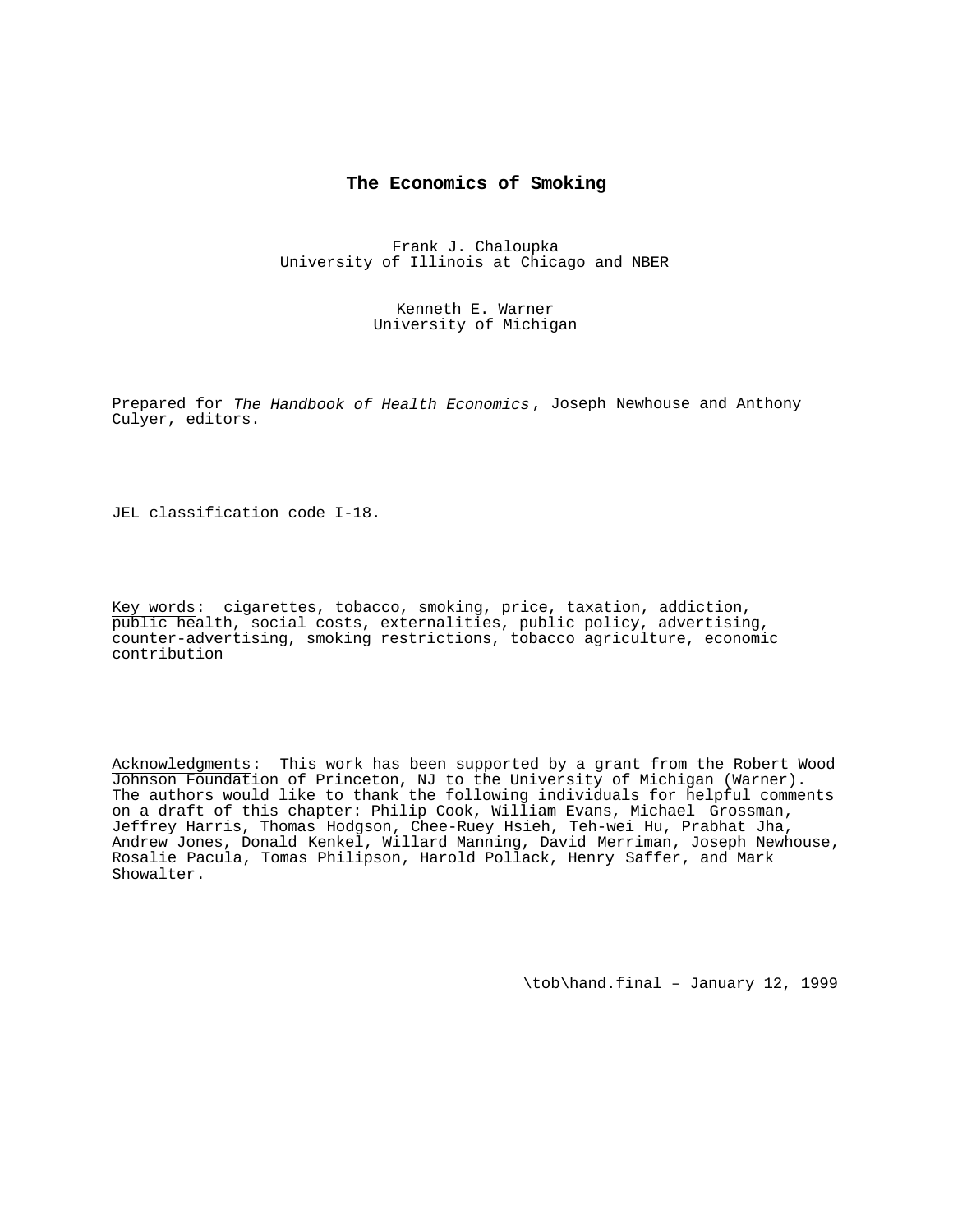## Table of Contents

- 1. Introduction and overview
	- 1.1 Coverage
	- 1.1 Health consequences of tobacco consumption
- 2. The impact of price on the demand for tobacco products
	- 2.1 Conventional studies of cigarette demand

2.1.1 Analysis of aggregate data

- 2.1.2 Analysis of individual level data
- 2.2 Addiction models and cigarette demand
	- 2.2.1 Imperfectly rational addiction models

2.2.2 Myopic addiction models

2.2.3 Rational addiction models

2.2.4 Critiques of the rational addiction model

- 2.3 Behavioral economic analyses of cigarette demand
- 2.4 Econometric studies of the demand for other tobacco products
- 3. Cigarette and other tobacco taxation
	- 3.1 Comparative standards and the effects of tax on price
		- 3.1.1 Purposes and methods of taxation
		- 3.1.2 Effects of taxes on retail price
		- 3.1.3 Variations in cigarette tax across countries and states and the issue of smuggling
	- 3.2 Fairness standards

3.2.1 Horizontal and vertical equity

3.2.2 The benefit principle

3.3 Public health standards

3.3.1 The social cost of smoking

- 3.3.2 The health benefits of increasing cigarette taxes
- 3.4 Economic efficiency and the pursuit of an optimal cigarette tax

3.4.1 Negative externalities associated with smoking

3.4.2 Other efficiency considerations

- 4. Advertising, promotion, and the demand for tobacco products
	- 4.1 Theoretical and conceptual issues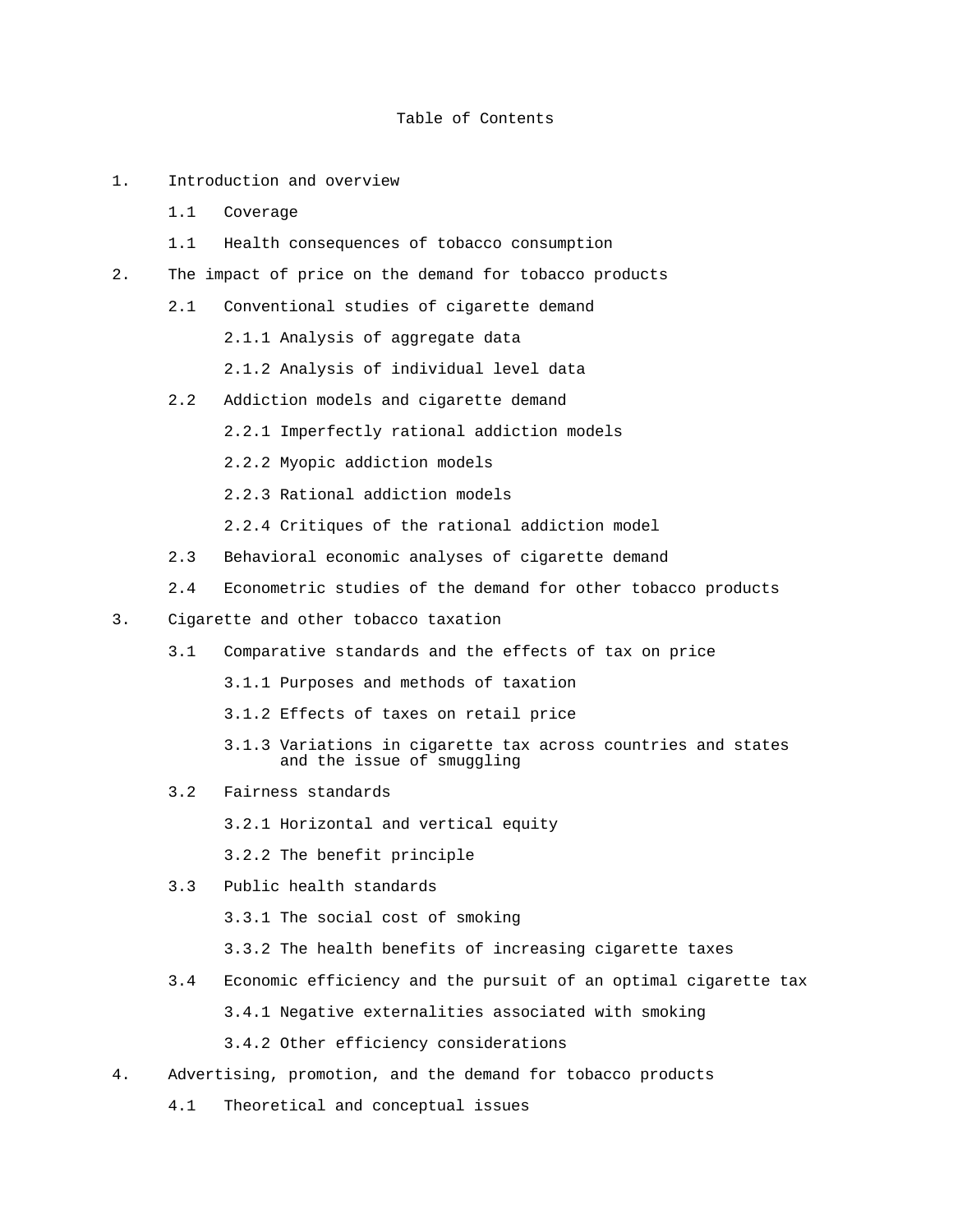- 4.2 Econometric evidence
- 4.3 Findings from the non-economic literature
- 5. Other tobacco control policies and demand
	- 5.1 Health information and counter-advertising
	- 5.2 Restrictions on cigarette smoking
	- 5.3 Limits on youth access to tobacco products
- 6. Agricultural policy and the macroeconomic implica tions of tobacco
	- 6.1 Size and nature of the tobacco industry

6.1.1 The global industry

6.1.2 The U.S. tobacco industry

- 6.2 The impact of the U.S. tobacco agriculture regulatory system 6.2.1 Nature of the system and its impact on tobacco farmin g 6.2.2 Relevance of the tobacco program to smoking and health
- 6.3 The contribution of the tobacco industry to the economy 6.3.1 States and nations

6.3.2 Tobacco farm communities

7. Conclusion

References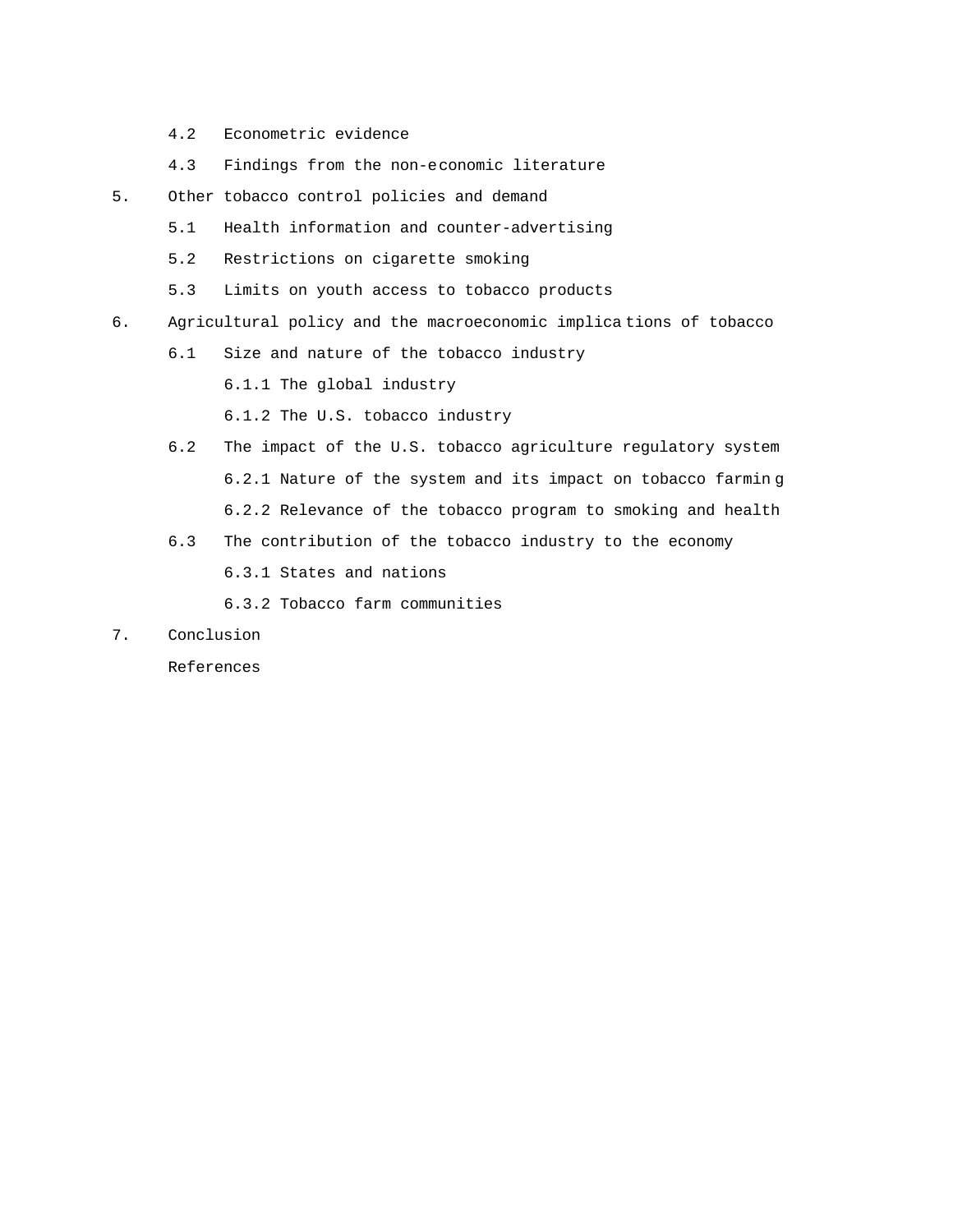#### **1. Introduction and overview**

Historically one of the oldest and most important crops in the United States, tobacco has become embroiled in the second half of the twentieth century in a struggle pitting American economic against public health interests. While the tobacco industry ranks among the most substantial and successful economic enterprises in the U.S., tobacco products are associated with more deaths than any other product (U.S. Department of Health and Human Services, 1989, 1998). Tobacco products, and particularly cigarettes, which account for 95% of U.S. tobacco product sales, are credited with approximately one-fifth of the nation's annual death toll. Cigarettes cause fully a third of deaths during middle age. The leading cause of lung cancer and chronic obstructive pulmonary disease mortality, as well as a major cause of cardiovascular death, cigarette smoking leads all other causes of death in virtually all industrialized nations. According to an epidemiological analysis sponsored by the World Health Organization, tobacco will become the leading cause of death in developing countries during the first third of the 21st century. By 2030, tobacco will be responsible for 10 million deaths annually worldwide (Peto et al., forthcoming), a toll that will exceed by far that associated with any other cause of disease (Murray and Lopez, 1996).

Formal economic analysis of tobacco dates back at least half a century (Tennant, 1950). At that time, most tobacco industry economic analysis was motivated by the factors that prompted market analysis of any other product or service, such as a desire on the part of an industry to understand the degree of price elasticity of demand for its product, or the interest of government and academic economists in the causes and implications of market concentration. Beginning in the late 1960s, however, following publication of seminal British and American reports on smoking and health (Royal College of Physicians, 1962; U.S. Department of Health, Education, and Welfare, 1964), the focus of economic research shifted from a general industrial organization orientation toward analysis self-consciously relevant to the public health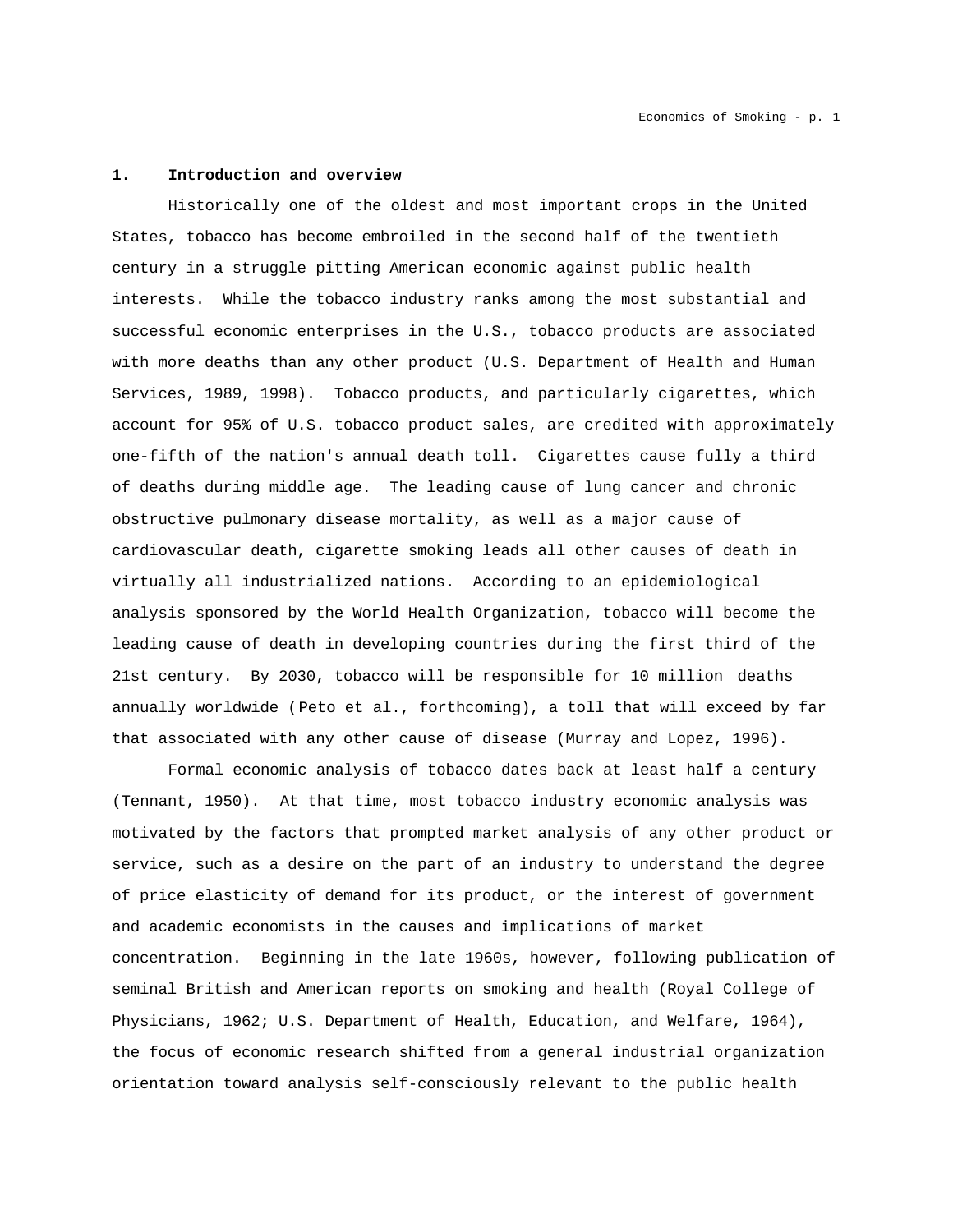damage wrought by tobacco. The subsequent economic analysis has been motivated by a desire to determine how economic forces influence tobacco consumption, with continuing emphasis on refining the scientific rigor of the work; but the objective of much of the research is now to determine how to harness economic forces and logic, how to use economic tools, to decrease smoking, with the ultimate goal being to reduce the toll of tobacco.<sup>1</sup>

Certainly the most important example of this phenomenon has been the rapidly expanding and increasingly sophisticated body of research on the effects of price increases on cigarette consumption. Because excise tax comprises an important component of price, the resultant literature has played a prominent role in legislative debates about using taxation as a principal tool to discourage smoking in individual states, in the U.S. as a whole, and in numerous other countries as well. In the United States in the late 1990s, the findings of this literature have been showcased in the intense congressional debate over whether to adopt comprehensive tobacco control legislation, with a major price increase lying at the heart of all proposals (Chaloupka, 1998).

### **1.1 Coverage**

i<br>Li

This chapter examines in detail economic analysis of the relationships among taxation, price, consumption, and disease outcomes, as well as considering how analysis has enlightened other debates about the economics of tobacco. The relationship between price and cigarette consumption has been the focal point of economic research on smoking, and the locus of increasingly sophisticated and interesting development of theory and methodology. For these reasons, and because the resultant literature constitutes the most

 $^1$  Not all of the research is motivated by a desire to decrease smoking. Some authors express the opinion that more respect should be accorded consumer sovereignty, despite the issues of addiction and youthful initiation of smoking that have led many economists to perceive the market for cigarettes as suffering from important market imperfections (Warner et al., 1995). See, for example, Viscusi (1992) and Tollison and Wagner (1992).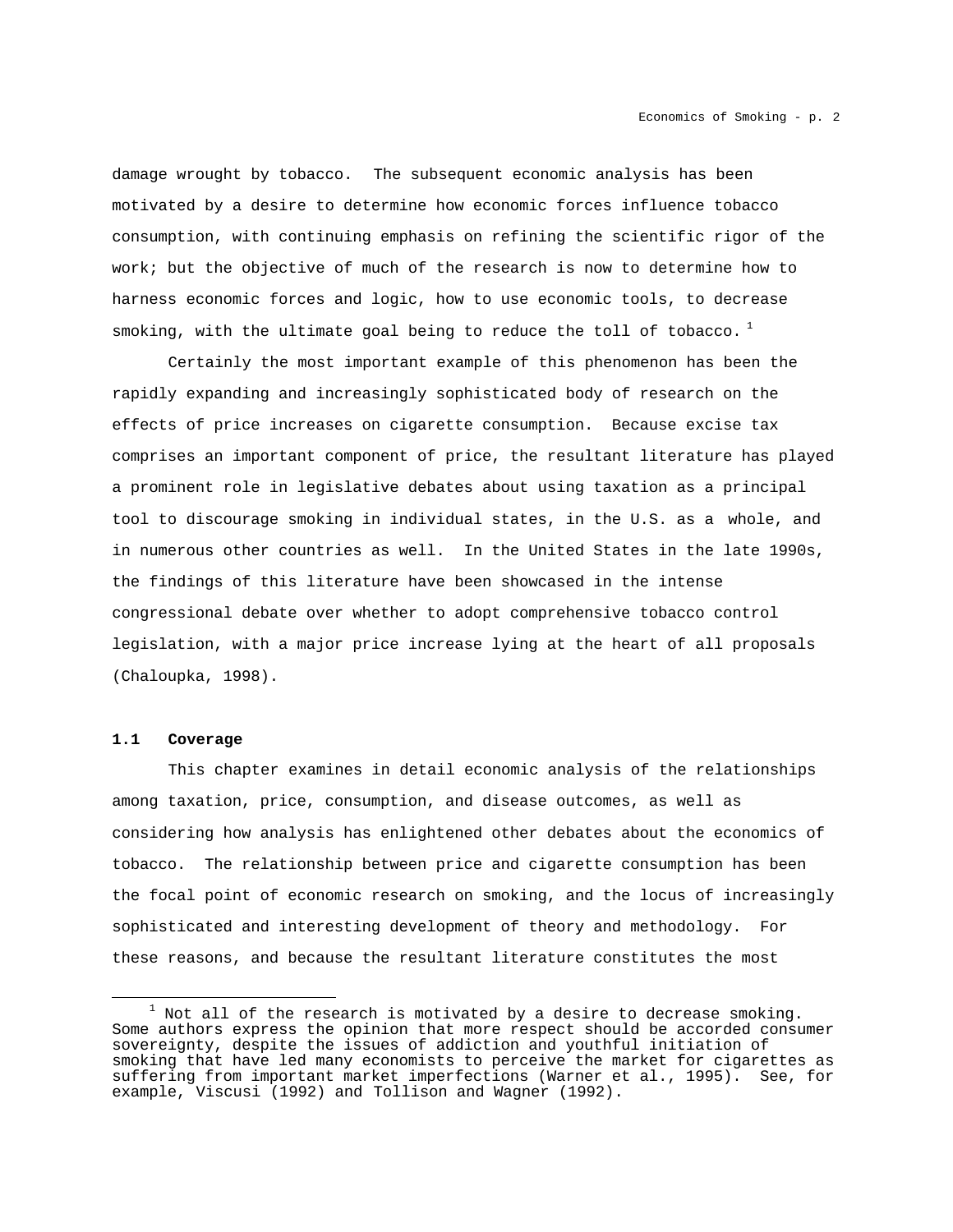important contribution of economics to understanding tobacco policy, this chapter's principal emphasis is on this body of research. The chapter devotes special consideration to recent attempts to model nicotine addiction in the context of rational economic behavior. Borne of a generic interest in the role of addiction in economic behavior, new theoretical models have received their best empirical testing through the use of data on cigarette smoking.  $2$ 

The chapter also considers a variety of equity and efficiency concerns that invariably accompany debates about cigarette taxation, including the validity of the externality or social cost argument frequently invoked by the public health community in calls for higher taxes; whether there are other legitimate grounds in economic theory to support increased excise taxation; whether cigarette tax increases are regressive, and if so how much; and whether large tax hikes produce substantial cross-border smuggling of cigarettes. Recent economic studies have explored subtle impacts of cigarette taxation that receive attention here as well; for example, cross-price elasticity issues include how cigarette taxation may shift demand toward other tobacco products, such as smokeless tobacco, or, within the cigarette family, from lower to higher tar and nicotine cigarettes.

Coverage in this chapter also includes attention to economic analysis of the role of advertising in the demand for cigarettes, as well as the role of restrictions or bans on advertising. The effects of advertising and of advertising and other marketing restrictions are of special interest due to their prominence in debates about tobacco control at all levels of government, from municipalities, which have restricted cigarette advertising on public transit and on billboards, to international bodies, which have called for

i<br>Li

 $^2$  As is discussed below, numerous variables other than price influence the demand for cigarettes, including consumers' knowledge of the hazards of smoking, parental and sibling smoking behavior, smoking by peers, role modeling, income, and education (U.S. Department of Health and Human Services, 1994). The near-exclusive focus of this chapter on price and taxation reflects the facts that tax is the most policy-tractable variable influencing the demand for cigarettes and that the economics literature has focused on price, taxation, and addiction.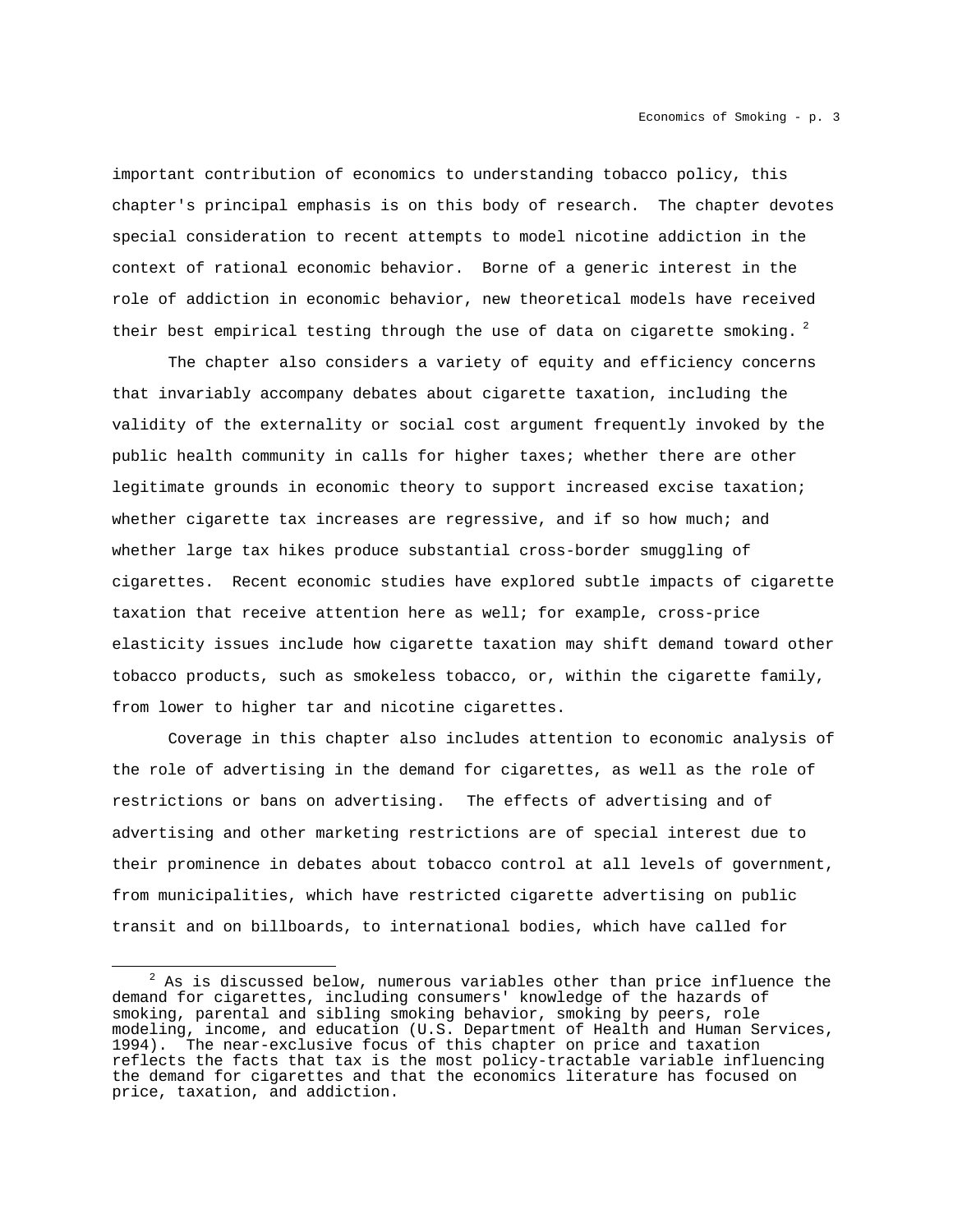complete bans (Roemer, 1993). Although its value is constrained by obvious limitations, econometric analysis offers insights into the role of advertising, and of advertising restrictions, on the demand for cigarettes.

The chapter also examines what is known about the influence of other tobacco control policies on the demand for cigarettes, including the development and dissemination of information on the health consequences of smoking; media advocacy by means of "counter-advertising;" the adoption and implementation of laws or policies that limit smoking in public places; and legal restrictions on youth access to tobacco products.

Given tobacco's role in employment, tax revenues, and, in selected countries, trade balances, governments have a legitimate interest in the "health" of their tobacco industries. Tobacco companies tout the industry's economic contribution in attempts to combat tobacco control policy measures. In recent years, independent economists have countered the industry's economic argument by carrying out macroeconomic analyses that examine the net contributions of tobacco to economies, rather than the gross contributions featured by the industry. This literature, and its role in the debate over tobacco control policy, are examined toward the end of the chapter. Also considered briefly is the influence of tobacco agriculture support policies so prominent in the agricultural policies of the United States and the European Union.

Despite its wide scope of coverage, this chapter does not examine all of the economic contributions relating to smoking and health. To illustrate with two examples, the chapter does not consider the growing literature on the cost-effectiveness of smoking cessation interventions ( Cromwell et al., 1997; Warner, 1997) and it omits the newly emerging and potentially quite important analysis of the economics of the market for nicotine replacement products (Oster et al., 1996; Hu et al., 1998). Another limitation on coverage is that we consider almost exclusively English language publications, believed to comprise a very sizable majority of the peer-reviewed literature. Further,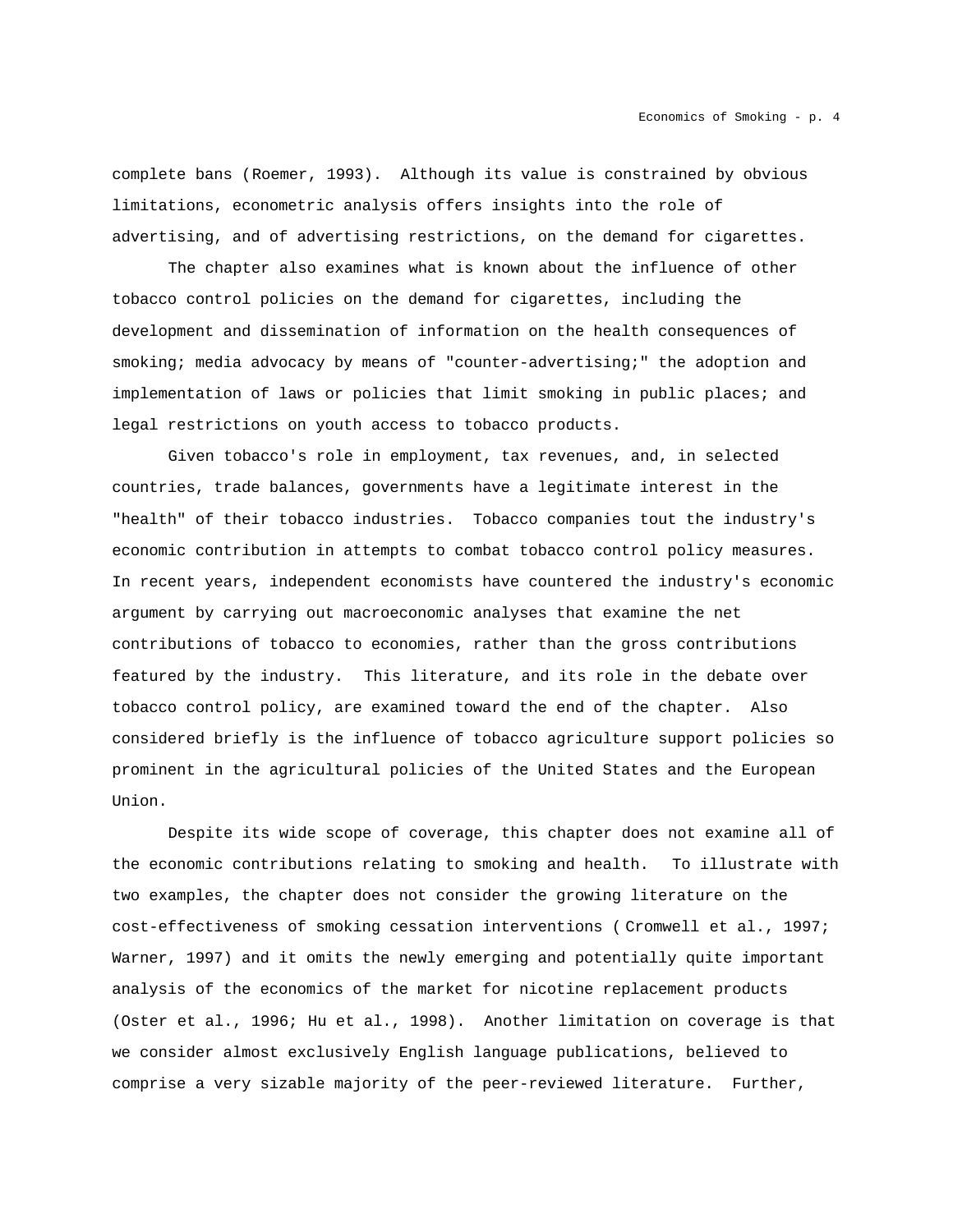reflecting the authors' knowledge of this field and familiarity with data, examples draw heavily, although not exclusively, on the U.S. experience. In particular, there is little coverage of the economics of smoking in developing countries, the result primarily of the dearth of studies on the subject. Although specific empirical conclusions from a given country may not apply precisely to other nations, the general phenomena described and findings presented should apply qualitatively to all countries, unless otherwise indicated.

Before turning to the economics literature, the remainder of this introductory section presents a brief "primer" on the health consequences of tobacco use. We deem this important background for understanding the nature and social significance of the economic issues.

## **1.2 Health consequences of tobacco consumption**

i

The health implications of tobacco have been contemplated for at least the past millenium. During the first half of that period, the predominant view held that tobacco afforded users a wide variety of health benefits. The Amerindians employed tobacco as an analgesic and as a treatment for such diverse ailments as intestinal problems, asthma, rheumatism, headaches, toothaches, boils, worms, fevers, and the pains of childbirth (Goodman, 1993).

Serious medical and scientific attention to the health consequences of smoking is a phenomenon of the present century, primarily of its second half.<sup>3</sup> This is a reflection of the development of the science of epidemiology during

<sup>&</sup>lt;sup>3</sup> Concern about the health consequences of smoking predates the "modern era" by nearly four centuries. In 1604, for example, King James I of England lambasted smoking as "a custome lothsome to the eye, hatefull to the Nose, harmefull to the braine, dangerous to the Lungs, and in the blacke stinking fume thereof, neerest resembling the horrible Stigian smoke of the pit that is bottomlesse" (as quoted in Sullum, 1998, p. 18). King James subsequently raised the tax on tobacco by 1000%, deriving significant revenues for his coffers. This illustrates the profound dilemma that has confronted policy decision makers ever since: whatever its health consequences, tobacco has long been truly a "golden leaf" for farmers and politicians alike. Its role in the very earliest commerce between England and the American colonies is legendary, as is its role in contemporary politics (Taylor, 1984; Fritschler and Hoefler, 1996).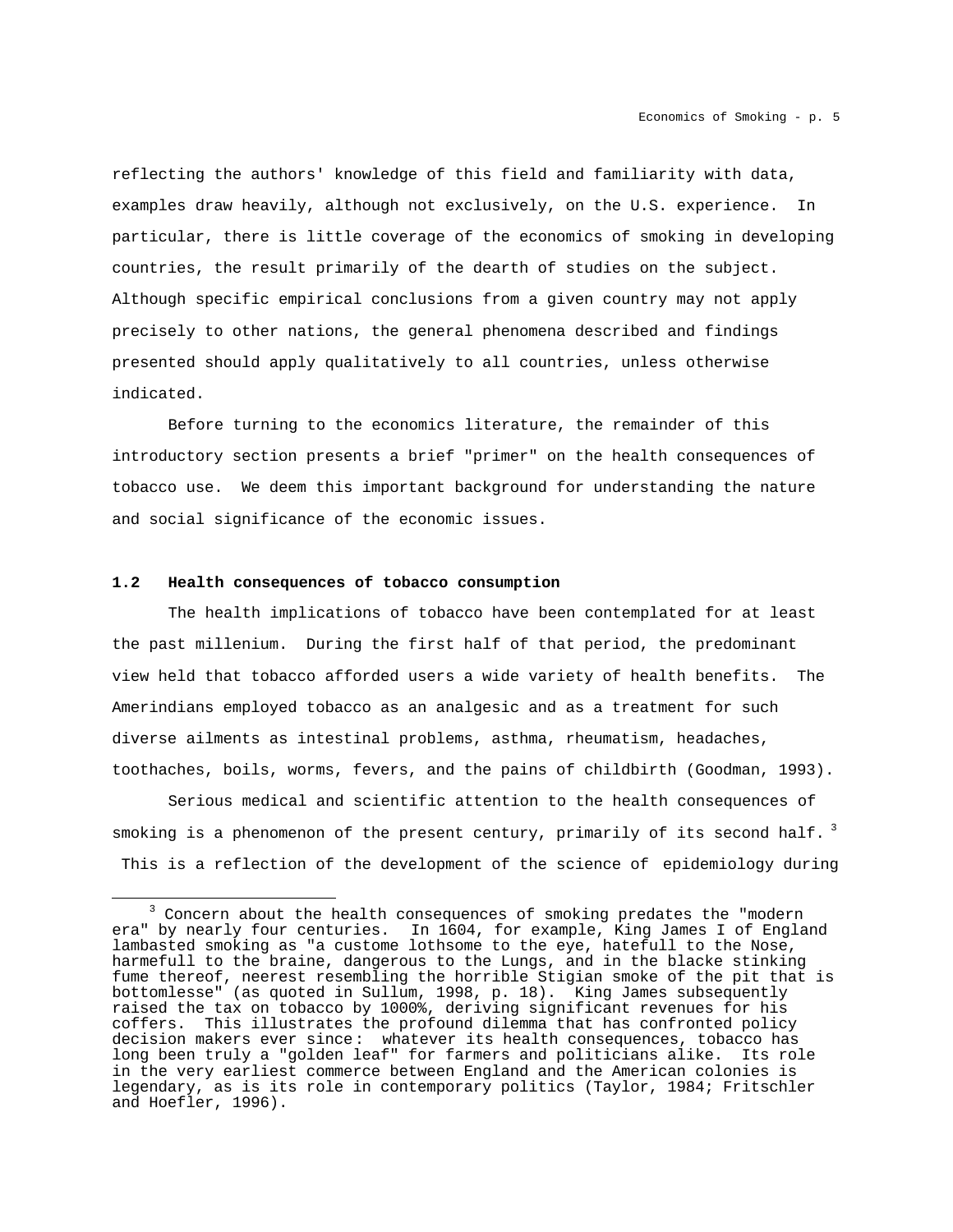this period and of the relatively modest number of victims claimed by tobacco prior to the 20th century. Before this century, relatively few people reached the ages at which tobacco takes its greatest toll (average life expectancy in the U.S. was 47 in 1900; currently it is 75). More importantly, widespread intensive use of the most dangerous form of tobacco consumption, cigarette smoking, began only in the very late 1800s. Lung cancer, today the source of 30% of all cancer deaths in the U.S. (U.S. Department of Health and Human Services, 1989), was a rarity until earlier cigarette smoking spawned the epidemic first widely observed during the 1930s.

Although a few scientific studies associated smoking with disease prior to mid-century (Broders, 1920; Lombard and Doering, 1928; Pearl, 1938), the first evidence that strongly implicated smoking in disease (specifically, lung cancer) was published in the 1950s (Wynder and Graham, 1950; Doll and Hill, 1954, 1956; Hammond and Horn, 1958a, 1958b). Since then, some 70,000 scientific articles have implicated smoking in a wide variety of ailments, constituting the largest and best documented literature linking any behavior to disease in humans (U.S. Department of Health and Human Services, 1994).

Today, cigarette smoking is esta blished as the leading cause of lung cancer (responsible for approximately 90% of lung cancer deaths in the U.S.), the leading cause of chronic bronchitis and emphysema (responsible for over 80% of chronic obstructive pulmonary disease deaths), and a major cause of heart disease and stroke. Smoking also causes aneurysms, atherosclerotic peripheral vascular disease, oral cavity and laryngeal cancer, intrauterine growth retardation and neonatal death, including SIDS (Sudden Infant Death Syndrome). It is associated with additional cancers (bladder, pancreatic, renal, gastric, and cervical) (U.S. Department of Health and Human Services, 1989), as well as a host of other conditions affecting a wide variety of organ systems and disease processes, including, for example, vision and hearing problems, slowed healing from injuries, and increased susceptibility to certain infections (Napier, 1996). Chronic inhalation of environmental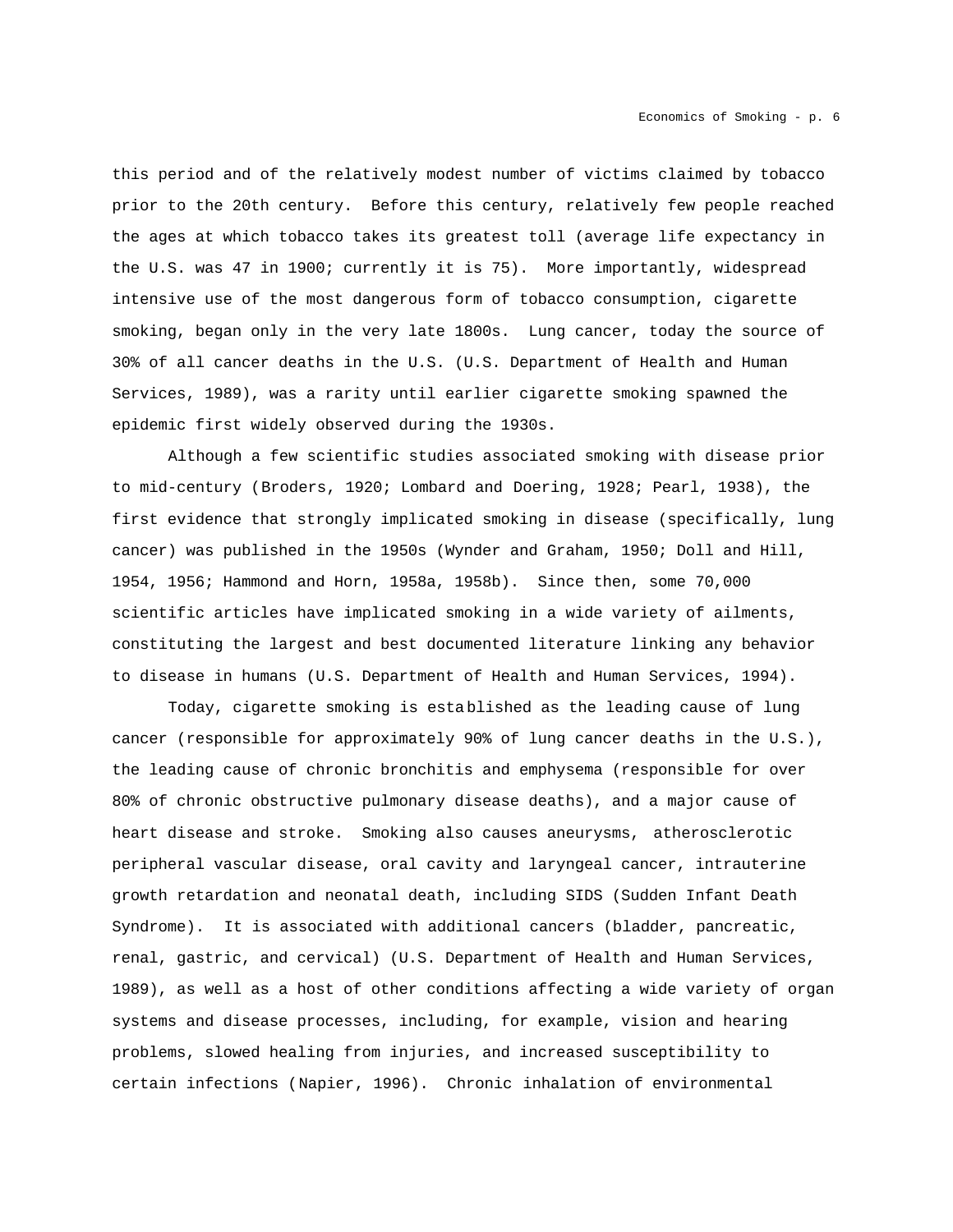tobacco smoke (ETS) causes lung cancer in nonsmokers and an assortment of diseases and functional limitations in the children of smokers (Environmental Protection Agency, 1994). ETS may be responsible for tens of thousands of heart disease deaths annually ( Glantz and Parmley, 1995).

All told, smoking is far and away the leading cause of premature death and of avoidable morbidity and disability in the United States and in most industrialized nations. As indicated above, the intensification of smoking in the world's less affluent nations will soon bring the same distinction to smoking in the developing countries. Barring substantial and unexpected decreases in tobacco use worldwide, a few decades hence the global death toll from tobacco will dwarf all other causes, with the majority of deaths occurring in the developing nations. The World Health Organization estimates that fully 500 million of the 5 billion people alive at the beginning of this decade will die as a result of consumption of tobacco products ( Peto et al., forthcoming).

The mortality toll of tobacco reflects not only the le thality of tobacco products but also the prevalence of their consumption. In the United States, approximately 45 million adults, almost a quarter of the adult population, smoke cigarettes (down from a high of 42% in 1965 (U.S. Department of Health and Human Services, 1989)). Worldwide, tobacco products are used by approximately one billion people. The large numbers of tobacco consumers, combined with their frequent use of tobacco products, account not only for the disease toll of tobacco, but also for the substantial size of the tobacco industry. Important features of the structure and economic importance of the industry are reviewed in section 6 below.

# **2. The impact of price on the demand for tobacco products**

Many researchers once viewed cigarette smo king and other addictive behaviors as irrational and therefore not suitable for conventional economic analysis (Elster, 1979; Winston, 1980; Schelling, 1984b). They believed that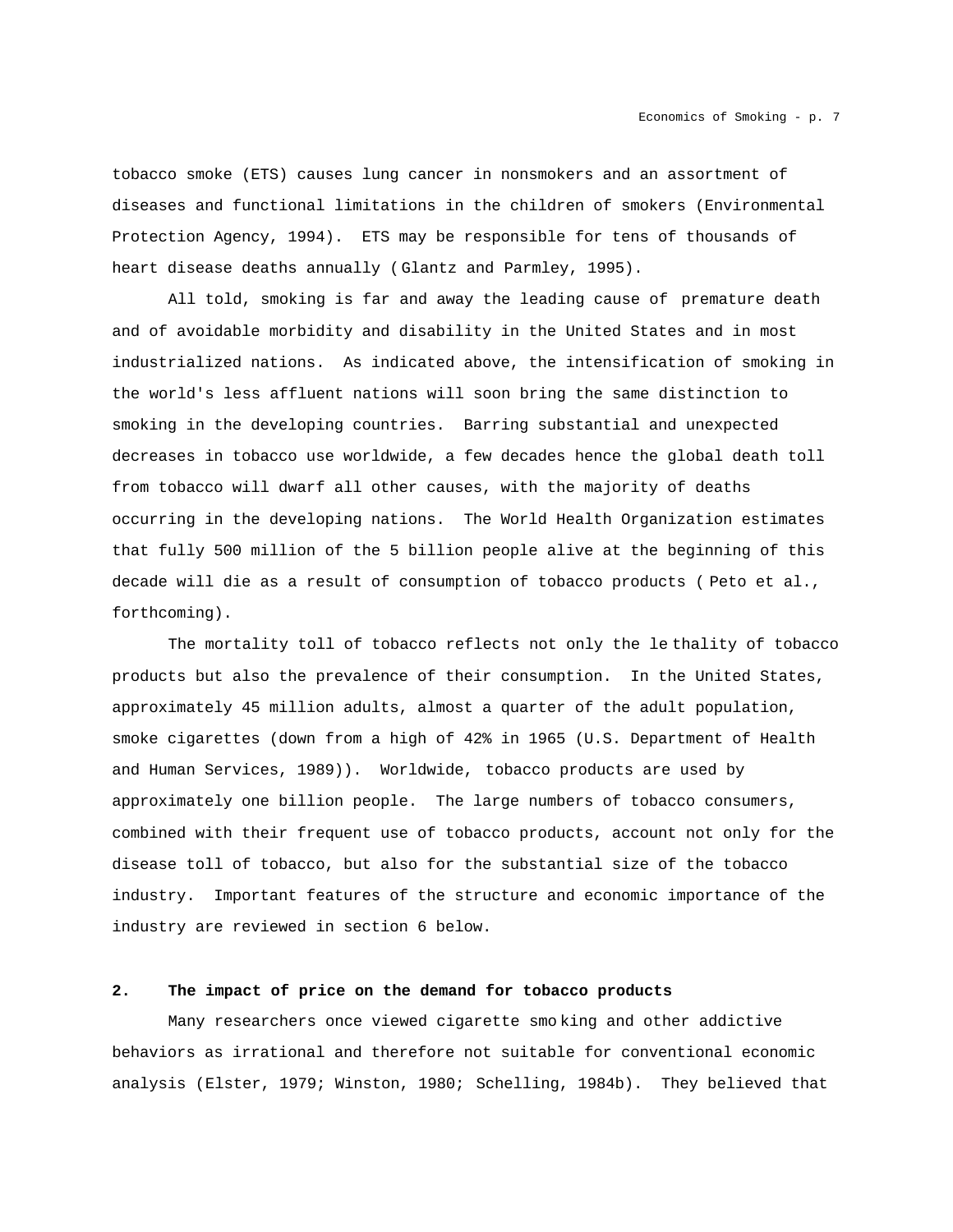the demand for cigarettes (and other addictive substances) did not follow the basic laws of economics, including perhaps the most fundamental law, that embodied in the downward-sloping demand curve. As the now-substantial body of economic research demonstrates, however, the demand for cigarettes clearly responds to changes in prices and other factors, as found in applications of both traditional models of demand and more recent studies that explicitly account for the addictive nature of smoking.

Conceptually, economists use a relatively broad definition of price that includes not only the monetary price of purchasing a product, but also the time and other costs associated with using the product. Restrictions on smoking in public places and private work sites, for example, impose additional costs on smokers by forcing them outdoors to smoke, raising the time and discomfort associated with smoking, or by imposing fines for smoking in restricted areas. Similarly, limits on youth access to tobacco may raise the time and potential legal costs associated with smoking by minors, while new information on the health consequences of tobacco use can raise the perceived long-term costs of smoking. This section focuses on the effects of monetary price on demand, while section 5 below considers the effects of other aspects of full price.

In addition to price, a variety of other factors can affect the demands for cigarettes and other tobacco products, including income, advertising and other promotional activities, and tastes. In the industrialized nations, the relationship between income and cigarette consumption has reversed. Early demand studies (for example, Ippolito, et al., 1979; Fujii, 1980) concluded that cigarette smoking was a normal good, with cigarette consumption rising as income rose. More recent studies, however, have found that cigarettes have become an inferior good, in that the likelihood of smoking declines as income rises (Wasserman, et al., 1991; Townsend et al., 1994). The effects of advertising and promotion on the demand for cigarettes have been the subject of numerous studies; these are reviewed in detail in section 4 below.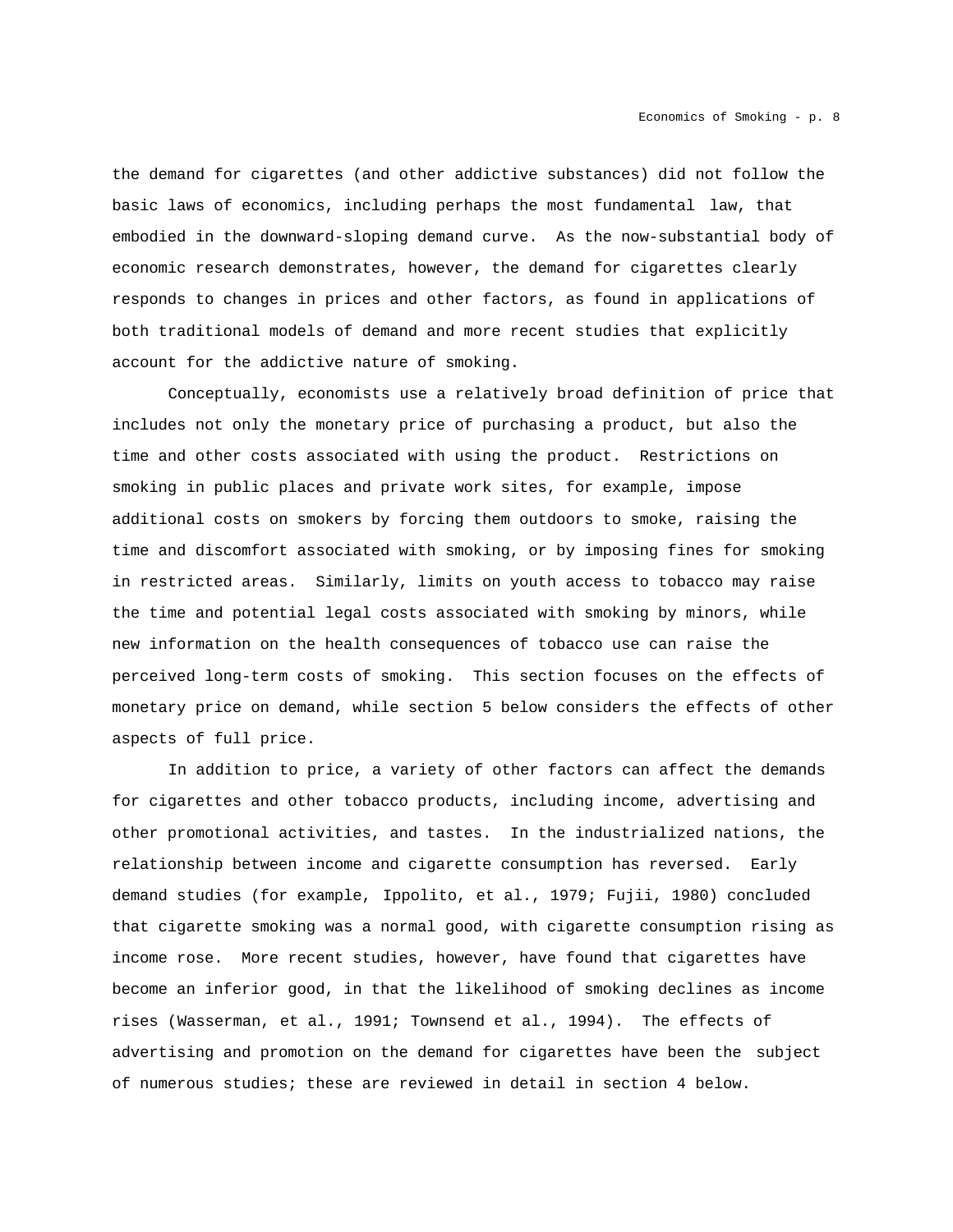Finally, nearly all econometric studies of cigarette demand use a variety of factors to control for tastes, including gender, race, education, marital status, employment status, and religiosity. Given the focus of this book on economics, the impact of these socio-demographic determinants of demand will not be reviewed.<sup>4</sup>

This section begins with a review of conventional studies of the impact of money price on cigarette demand. This is followed by a discussion of economic models of addiction and their applications to cigarette demand. Implications for the effects of price on cigarette demand from the relatively new field of behavioral economics are then reviewed. The section closes with a short consideration of the relatively limited research on the effects of price on the demand for other tobacco products.

# **2.1 Conventional studies of cigarette demand**

Numerous investigators have estimated the effects of price on cigarette demand using conventional models of demand that do not account for the addictive nature of cigarette smoking. Their studies have used diverse econometric and other statistical methods on data from numerous countries. Many used aggregate time-series data for a single geographical unit, while others employed pooled cross-sectional time series data; still others used individual level data taken from surveys. The price elasticity estimates for overall cigarette demand from recent studies fall within the relatively wide range from  $-0.14$  to  $-1.23$ , but most fall in the narrower range from  $-0.3$  to  $-$ 0.5.

i<br>Li <sup>4</sup> The importance of these variables should not be downplayed, however. In many instances, these and other variables, such as parental and peer smoking behavior and societal norms, are as important or more important than the variables which economists have studied (U.S. Department of Health and Human Services, 1994). Variations in these and other variables help to explain why large variations in prices across countries are often not associated with comparably large variations in smoking prevalence. Economists' interests focus on the marginal impact of price, advertising, and other economic variables on the demand for cigarettes.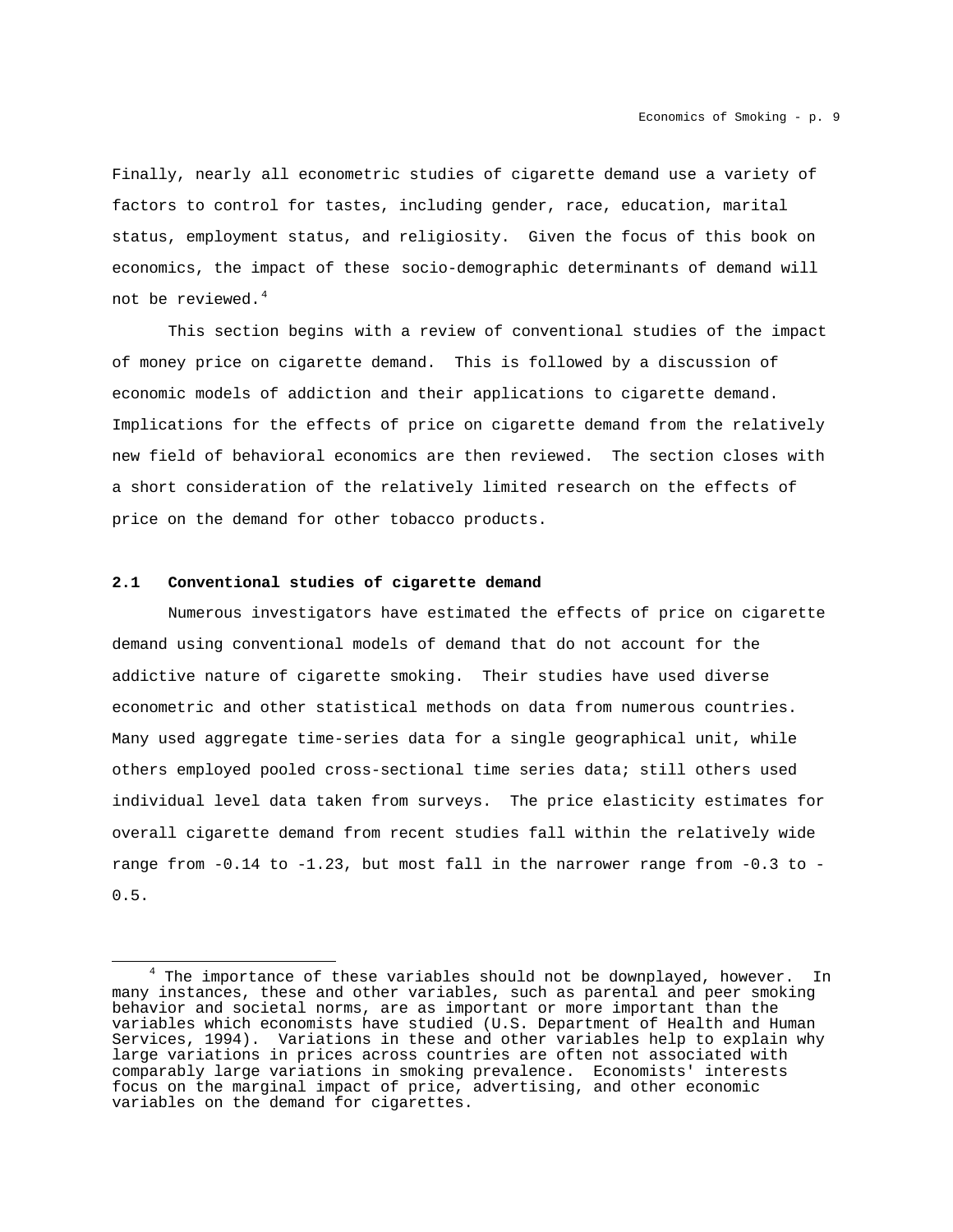#### **2.1.1 Analysis of aggregate data**

Many recent studies use aggregate data and appropriate econometric methods to examine the effects of price on cigarette demand, controlling for income, tobacco control policies, and a variety of socioeconomic and demographic factors. The exceptions ( Baltagi and Goel, 1987; Peterson et al., 1992) compared changes in cigarette consumption in states that had raised cigarette taxes to consumption in states where taxes had not changed. The estimated price elasticities from these quasi-experimental studies, in the range from -0.17 to -0.56, are consistent with those obtained from the econometric studies.

Although there are numerous studies of the price-de mand relationship in industrialized nations, until recently there were almost no estimates for developing countries. Warner (1990) argued that price responsiveness in less developed countries is likely to be greater than in more affluent countries, given the relatively low incomes and relatively low levels of cigarette consumption by smokers in the poorer countries. Findings from studies using data from Papua New Guinea (Chapman and Richardson, 1990), China (Mao, 1996; Xu, Hu and Keeler, 1998) South Africa (van der Merwe, 1998a), Zimbabwe (Maranvanyika, 1998), and Taiwan (Hsieh and Hu, 1997) are consistent with this argument.

Several difficulties are encountered in studies using time-series data. Particularly troubling are the high correlations among many of the key independent variables and price. Consequently, estimates of the impact of price and other factors on demand can be sensitive to the inclusion and exclusion of other variables. Including highly correlated variables can result in multicollinearity and unstable estimates for the parameters of interest. Excluding potentially important variables, however, can produce biased estimates of the impact of price on demand. Recent studies using state-of-the-art econometric methods have addressed many of these difficulties (Seldon and Boyd, 1991; Simonich, 1991; Flewelling et al., 1992; Sung et al.,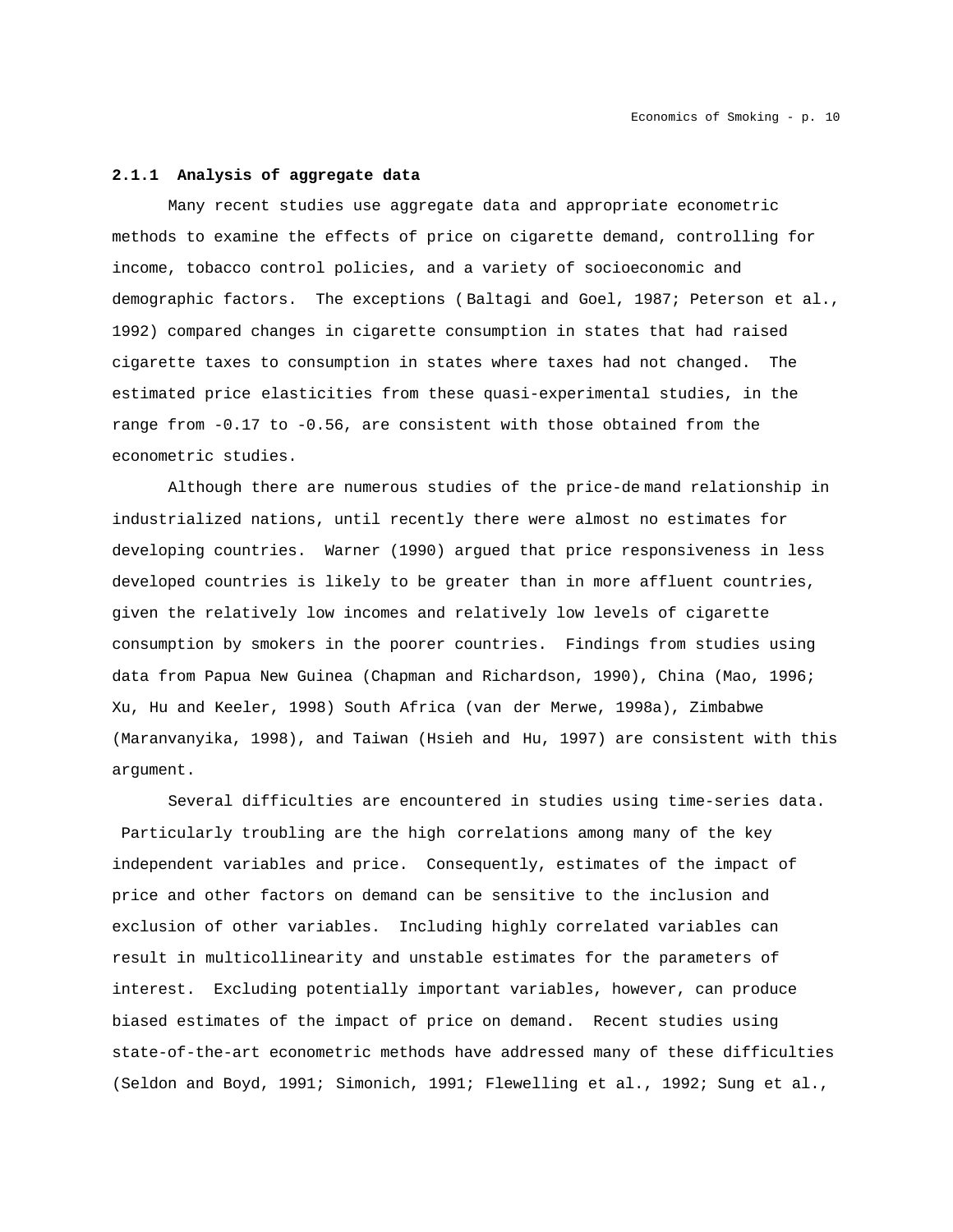1994; Barnett et al, 1995; Keeler et al., 1996). Nearly all of the estimates from these studies have produced estimates for the price elasticity of demand in a relatively narrow range, centered on -0.4.

Other problems are encountered when using pooled cross-sectional timeseries data. The measure of cigarette smoking employed in these studies is typically annual state-level tax-paid cigarette sales. Interstate differences in cigarette prices, resulting from wide variation in state cigarette taxes (Tobacco Institute, 1998), can lead to casual and organized smuggling of cigarettes from low-tax to high-tax states, however (Advisory Commission on Intergovernmental Relations (ACIR), 1977, 1985). As such, tax-paid sales data are likely to overstate cigarette consumption in states with low cigarette taxes and underestimate it in high tax states.  $^5$  Failing to account for this will produce upward-biased estimates of the impact of price on cigarette demand. Many of the more recent studies employing pooled time-series crosssectional state data have controlled for the potential for smuggling (ACIR, 1977, 1985; Baltagi and Levin, 1986; Chaloupka and Saffer, 1992; Keeler et al., 1996). These studies have also produced estimates of the price elasticity of cigarette demand generally falling in a relatively narrow range centered on -0.4.

The fact that cigarette prices, sales, and consumption are simultaneously determined creates an additional complication in the analysis of cigarette demand and supply. Failing to account for this simultaneity would lead to biased estimates of the price elasticity of demand. Again, many of the recent studies employing aggregate time-series data for a single country or other geographical unit, as well as many of those using pooled cross-sectional time-series data, have avoided this problem by theoretically and empirically modeling cigarette demand and supply (Bishop and Yoo, 1985;

i

<sup>&</sup>lt;sup>5</sup> The same problem exists in time-series studies using aggregate countrylevel data for countries with relatively high taxes and prices compared to neighboring countries. See Joossens (1998) for a discussion of factors other than price that influence smuggling across country borders.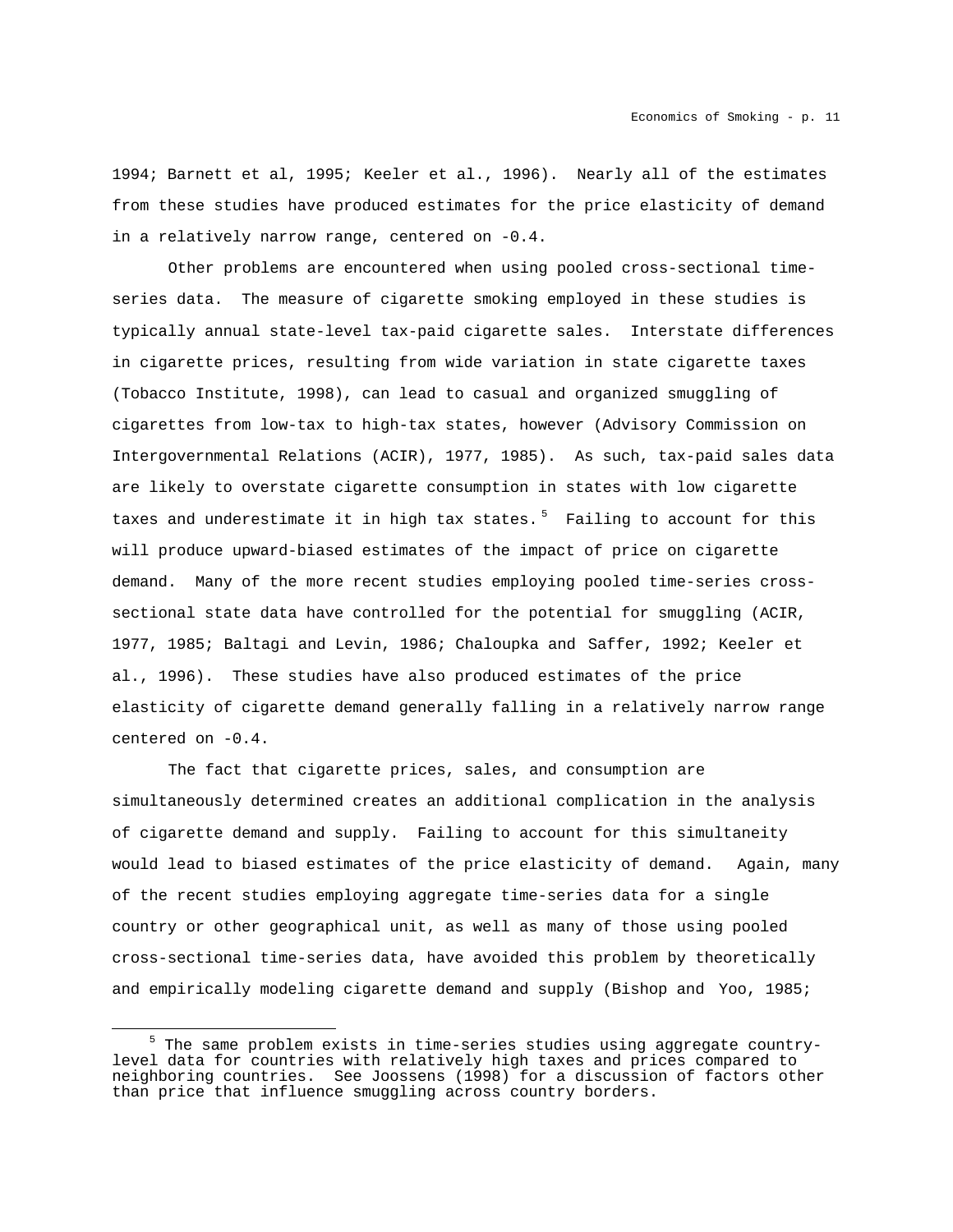Porter, 1986; Showalter, 1991; Sung et al., 1994; Barnett et al., 1995; Tremblay and Tremblay, 1995; and Keeler et al., 1996). Other studies have taken advantage of natural experiments, most notably 25-cent increases in the California and Massachusetts cigarette excise taxes, to look at the impact of price on demand (Keeler et al., 1993; Hu et al., 1994, 1995b; Sung et al., 1994; Harris et al., 1996). After accounting for the potential simultaneity or taking advantage of natural experiments, most of these studies produce estimates of the price elasticity of demand that fall into the same narrow range found in other studies.

Finally, studies employing aggregate data are generally limited to examining the impact of cigarette prices and other factors on aggregate or per capita measures of cigarette consumption. Consequently, these studies are typically unable to evaluate the differential impact of prices on smoking by various population subgroups of particular interest, especially youth and young adults. Nor can they differentiate between the impact of price on smoking prevalence and quantity, or smoking initiation and cessation.

A few recent analyses have attempted to address these limitations. For example, Harris (1994) used annual time-series data on U.S. smoking prevalence taken from the National Health Interview Surveys, coupled with aggregate measures of cigarette consumption, to estimate the effects of price on smoking prevalence and average cigarette consumption by smokers for the period from 1964 through 1993. His estimate of the unconditional price elasticity of demand fell into the same narrow range generally found in other studies. He estimated that approximately half of the impact of price was on smoking prevalence, with the price elasticity of smoking participation being -0.238, while the unconditional price elasticity of demand was -0.47. Townsend et al. (1994) looked at the differential effects of price on cigarette smoking for various population subgroups defined by age, gender, and socioeconomic status, using data aggregated from the 1972 through 1990 British General Household Surveys. They concluded that women were more responsive to price than men,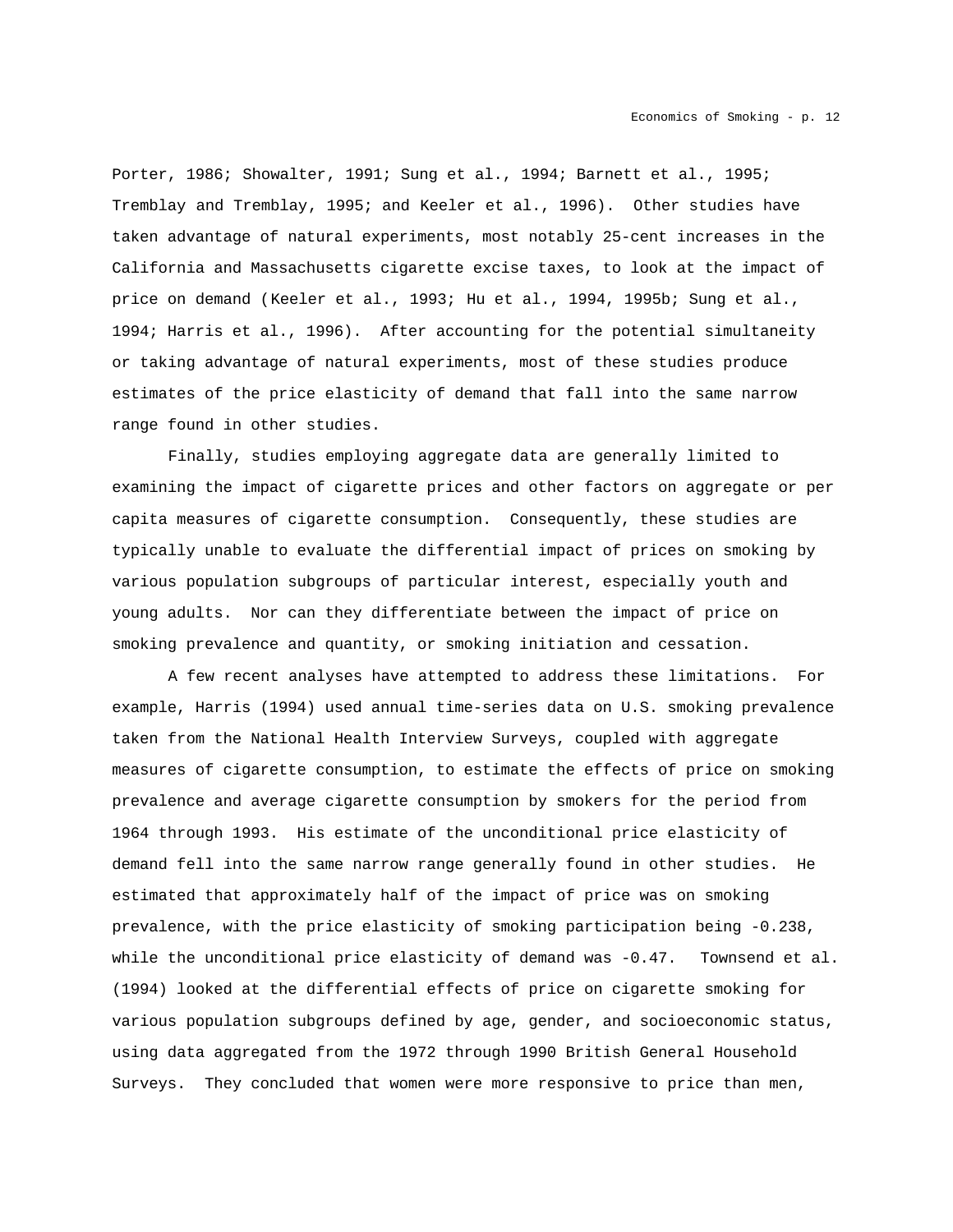that both men and women in lower socioeconomic groups were more sensitive to price than those that were better off, and that youth (16-19 years) and young adults (20-24 years) were less responsive to price than adults. <sup>6</sup>

## **2.1.2 Analysis of individual level data**

i

A relatively small but growing number of cigarette demand studies have used data on individuals taken from large-scale surveys. In general, their estimated price elasticities of demand are comparable to those estimated using aggregate data. The use of individual-level data helps avoid some of the problems inherent in using aggregate data. For example, because an individual's smoking decisions are too small to affect the market price of cigarettes, potential simultaneity biases are less likely. Similarly, individual-level income data and measures of socio-demographic determinants of demand are less correlated with price and policy variables than comparable aggregate measures.

Other problems persist but can be addressed somewhat more easily using individual-level data. For example, failing to account for interstate differences in cigarette prices will again produce a biased estimate of the price elasticity of demand (biased towards 0 in this case). Thus, given information on where an individual resides, studies using individual-level data have employed a variety of approaches to control for potential crossborder shopping in response to interstate price differentials. Some have limited their samples to individuals who do not live near lower-price localities (Lewit and Coate, 1982; Wasserman et al., 1991; Chaloupka and Grossman, 1996; Chaloupka and Wechsler, 1997). Others have included a measure of the price differential (Lewit et al., 1981; Chaloupka and Pacula, 1998a, 1998b). Still others have used a weighted average price based on the price in

 $^6$  As we discuss below, other studies have derived the opposite conclusions concerning the relative price responsiveness by gender (e.g., Lewit and Coate, 1982; Mullahy, 1985; Chaloupka, 1990) and different age groups (e.g. Lewit, et al., 1981; Chaloupka and Grossman, 1996).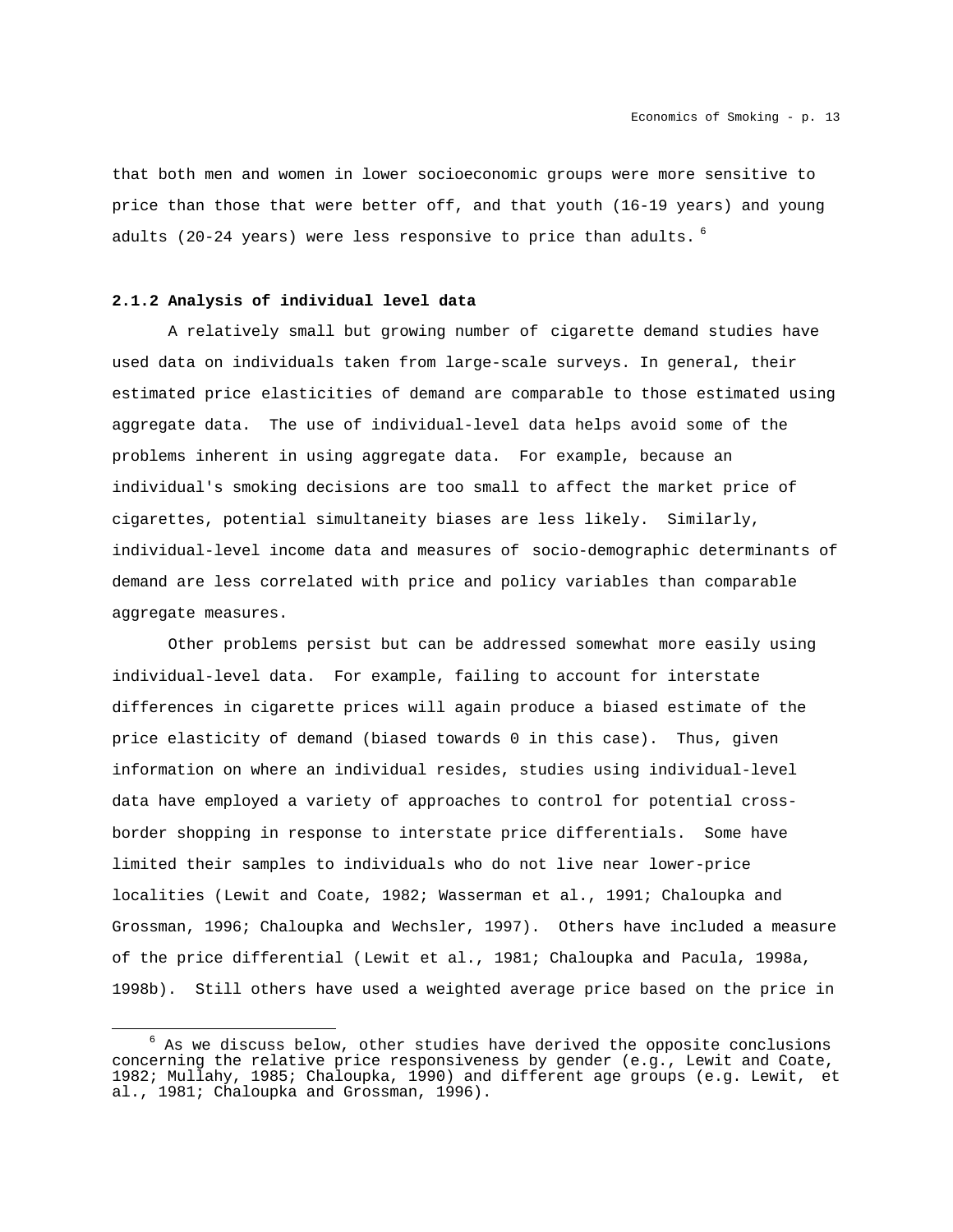the own-locality and other nearby localities (Chaloupka, 1991).

As with the state tax-paid sales data, self-reported data on cigarette smoking yield inaccurate measures of true consumption, given potential reporting biases. Based on a comparison of self-reported consumption with aggregate sales data, Warner (1978) demonstrated that survey-based selfreported consumption significantly and substantially understated actual sales. Studies using individual-level survey data have implicitly treated underreporting as proportional to true consumption across groups of interest (e.g., age, gender, or socioeconomic groups). If the assumption is true, estimates of the price elasticity of demand will not be systematically biased. The assumption has yet to be demonstrated, however.

Finally, as Wasserman et al. (1991) observed, studies using individuallevel data may be subject to a substantial ecological bias in that omitted variables affecting tobacco use may be correlated with the included determinants of demand. Failing to account for this can produce biased estimates for the included variables. For example, unobserved sentiment against smoking may affect both cigarette sales and the strength of tobacco control policies (including taxes and, consequently, prices). Ohsfeldt et al. (1998) considered this possibility in their analysis of cigarette smoking and other tobacco use that employed data from the 1992/93 Current Population Survey Tobacco Use Supplements. Surprisingly, after modeling cigarette taxes and other tobacco control policies as a function of cigarette smoking, various other indicators of sentiment against smoking, and other factors, they found that taxes have a larger impact on demand.

Using individual-level data allows researchers to examine issues that generally cannot be addressed with aggregate data. For example, most studies using individual-level data separately consider the effects of price on the probability of smoking and on average cigarette consumption by smokers. In addition, several consider the differential effects of price on demand for various population subgroups (defined by age or gender, for example).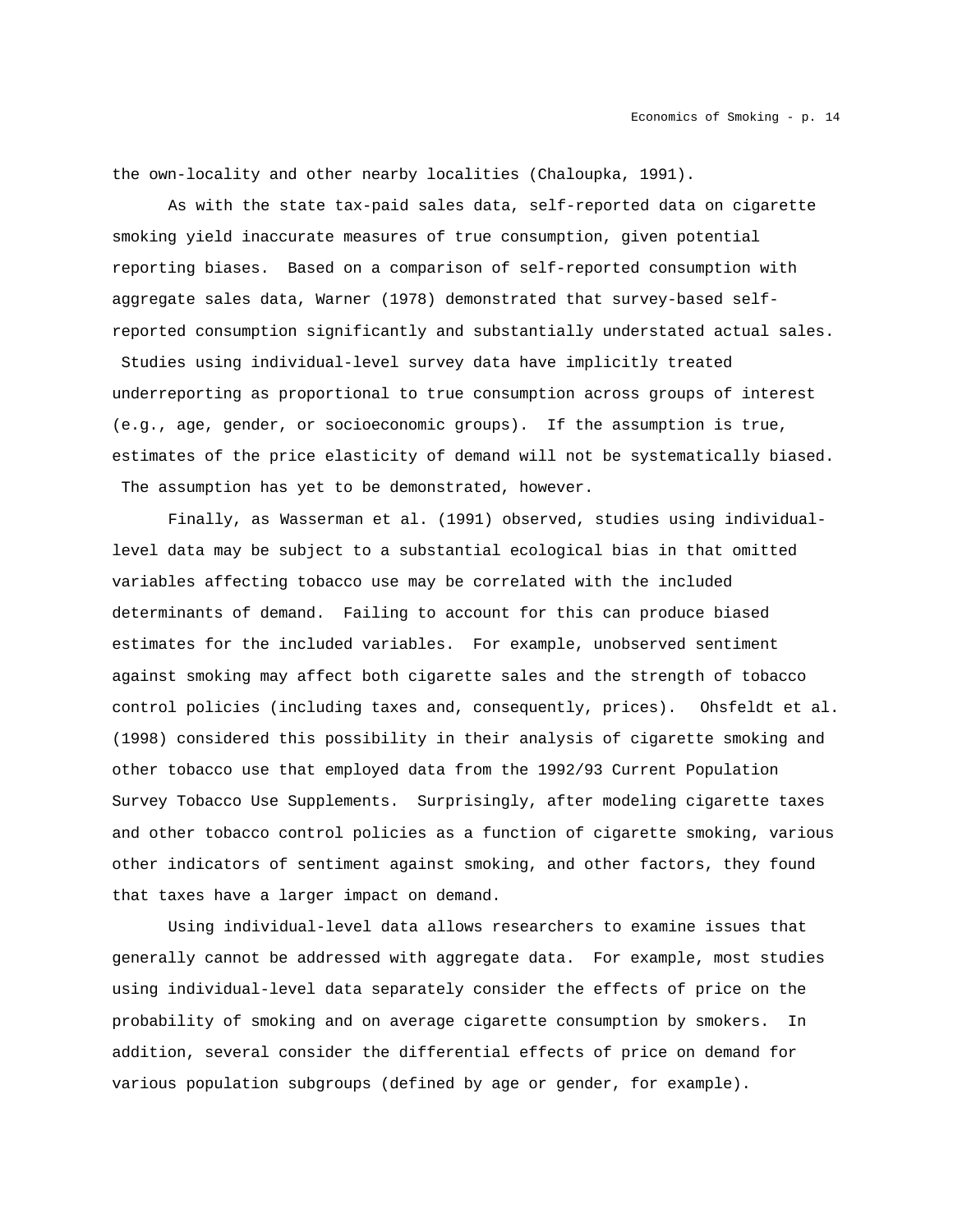Finally, some have taken advantage of retrospective or longitudinal data to examine the effects of prices and other factors on smoking initiation and cessation decisions.

The earliest of the cigarette demand studies employing individual-level data were conducted by Lewit and his colleagues (Lewit et al., 1981; Lewit and Coate, 1982). Lewit and Coate used data from the 1976 National Health Interview Survey to examine the effects of price on cigarette smoking, estimating an overall price elasticity of demand of -0.42 and an elasticity of smoking participation of -0.26. In addition, they found an inverse relationship between (the absolute value of) price elasticity and age, estimating a total price elasticity of demand for 20 through 25 year-olds more than double that of persons 26 and older. The researchers found that most of the effect of price for young adults was on the decision to smoke (participation elasticity of -0.74 and conditional demand elasticity of - 0.20), but was about evenly split for those over 35 years of age (participation and conditional demand elasticities of -0.15). Finally, they also looked at differences in price responsiveness by gender, concluding that men, particularly young men, were very responsive to price, while women were generally insensitive to price.

Lewit et al. (1981) and Grossman et al. (1983) confirmed the Lewit and Coate (1982) conclusion concerning the inverse relationship between price elasticity of cigarette demand and age. Using data from Cycle III of the Health Examination Survey, Lewit et al. estimated that the price elasticity of smoking participation for 12-17 year-olds was -1.20, while the conditional demand elasticity was -0.25. Their estimated total price elasticity of youth cigarette demand of -1.44 was more than three times Lewit and Coate's (1982) estimate for adults. These conclusions were generally supported by Grossman et al.'s (1983) analysis of data from the National Household Surveys on Drug Use conducted during the 1970s.

Lewit et al. (1981) offered two reasons why youth should be more price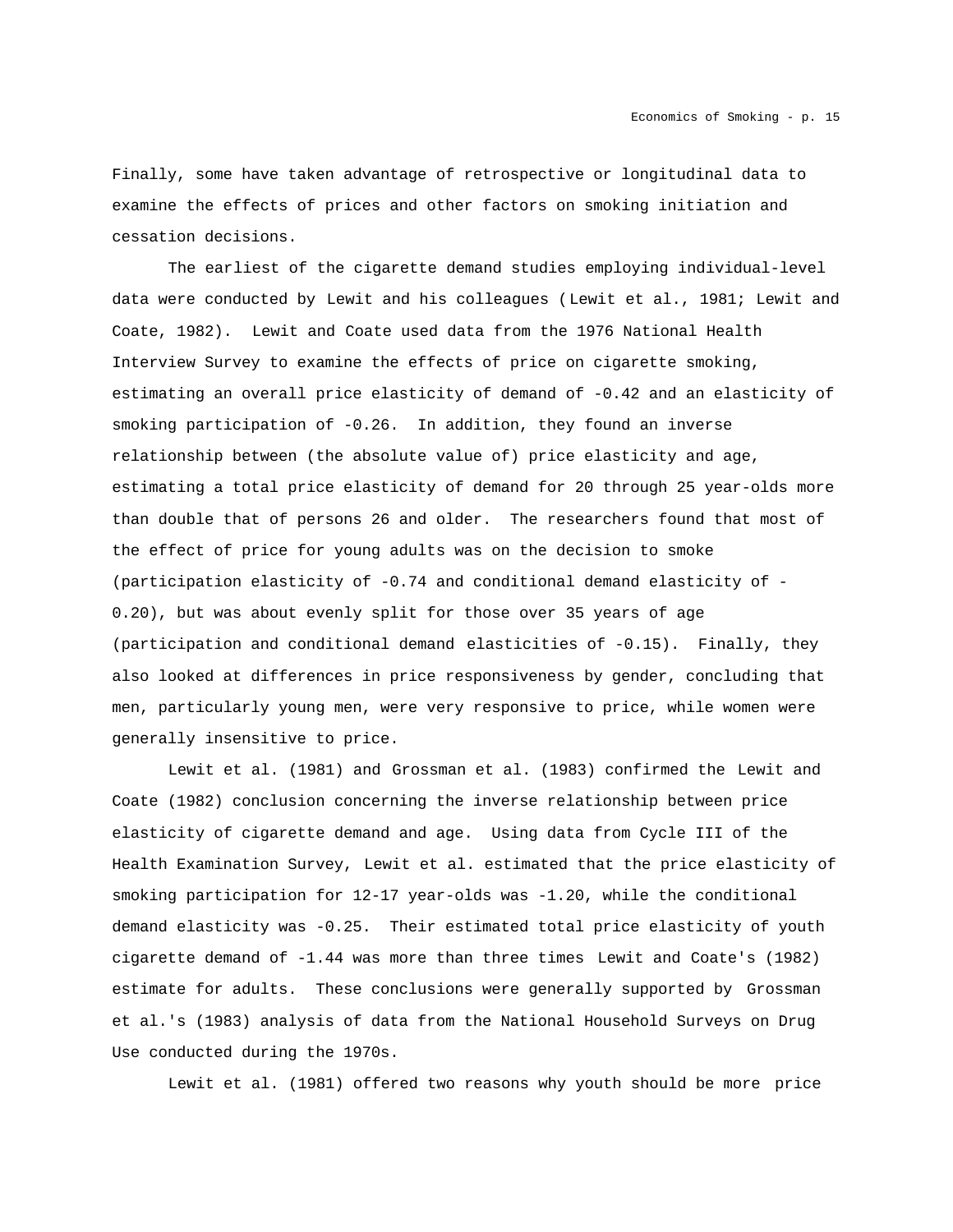sensitive than adults, at least in the short run. First, given the addictive nature of smoking, long-term adult smokers are likely to adjust less quickly to changes in price than youth who have been smoking for a relatively short time, if at all. In addition, peer behavior is likely to be much more influential for youth, multiplying the effects of price on youth smoking. That is, an increase in cigarette price directly reduces youth smoking and then again indirectly reduces it through its impact on peer smoking. Grossman and Chaloupka (1997) offered two additional reasons. First, the fraction of disposable income a young smoker spends on cigarettes is likely to exceed that spent by an adult smoker. Second, compared to adults, youth are more likely to be present-oriented. In the context of an economic model of addictive behavior (discussed below), Becker et al. (1991) predicted that changes in money price will have a greater impact on individuals with higher discount rates since they give less weight to the future consequences of addictive consumption.

The conclusion that youth cigarette demand is more price elastic than adult demand was widely accepted until an influential 1991 Rand study by Wasserman and colleagues (1991). These researchers evaluated adults' cigarette demand using data from several of the National Health Interview Surveys from the 1970s and 1980s and youth demand with data from the Second National Health and Nutrition Examination Survey of the late-1970s. Using a generalized linear model, the authors concluded that adult demand in the earlier years of their data was relatively unresponsive to price, but that demand had become more price elastic over time. Based on the trends in price elasticity, they predicted an overall price elasticity of adult cigarette demand of -0.283 for 1988. Estimates from a two-part model of adult cigarette demand implied that the effects of price on the decision to smoke were almost double the impact of price on conditional demand. However, the authors did not find a statistically significant impact of price on youth smoking. They attributed their relatively low estimates of price elasticity, particularly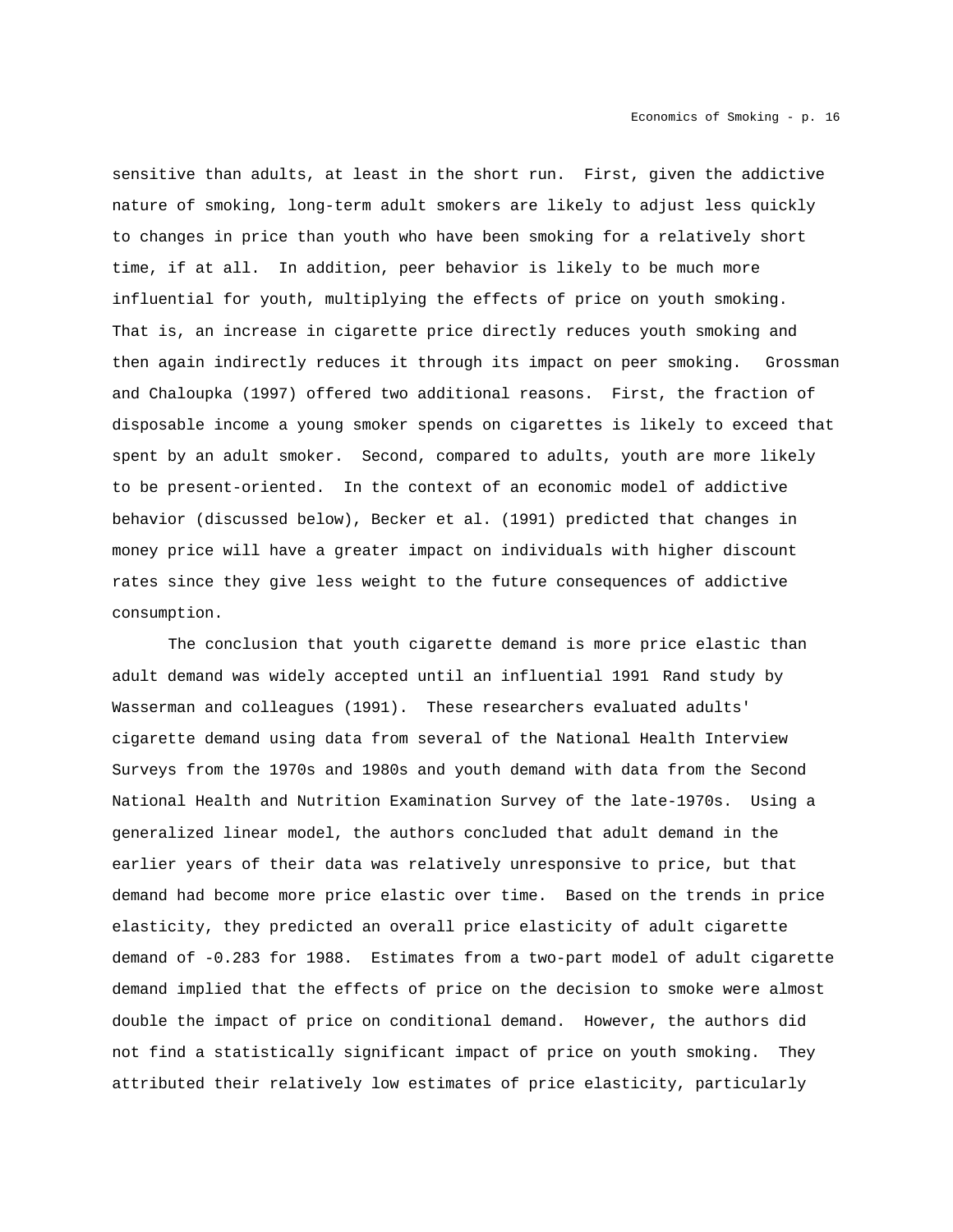those for youth, to the inclusion in their models of an index of restrictions on smoking. These restrictions, which they note are positively correlated with price, had not been included in most previous studies of cigarette demand. Indeed, they obtained very similar estimates to Lewit and Coate (1982) when leaving the restriction index out of models estimated using the 1976 survey data.

Several more recent studies of youth and young adult smoking have supported the earlier conclusions reached by Lewit and his colleagues (Lewit et al., 1981; Lewit and Coate, 1982; Grossman et al., 1983) that the price sensitivity of cigarette demand is inversely related to age. Chaloupka and Grossman (1996) examined the impact of price, numerous tobacco control policies (including smoking restrictions and limits on youth access to tobacco), and a variety of other socioeconomic and demographic factors on youth smoking, using data from the 1992, 1993, and 1994 Monitoring the Future Surveys of eighth, tenth, and twelfth grade students. They estimated a total price elasticity of youth cigarette demand of -1.31, strikingly similar to the estimates obtained by Lewit et al. (1981) 15 years earlier. In contrast to Lewit and his colleagues, however, Chaloupka and Grossman found that the effects of price on smoking participation and conditional demand were similar (-0.68 for smoking participation and -0.64 for conditional demand). Chaloupka and Pacula (1998b) used the same data to look at the differential response by gender and race, concluding that young men and young blacks are more responsive to price than young women and young whites.

Chaloupka and Wechsler (1997) reached similar conclusions using data on young adult smoking taken from the 1993 College Alcohol Survey. Also controlling for numerous other determinants of cigarette demand, including a variety of restrictions on smoking, they estimated a price elasticity of smoking participation of -0.53 and an unconditional price elasticity of demand of -1.11 for college students. Noting that their sample was not a random sample of all young adults, Chaloupka and Wechsler suggested that the price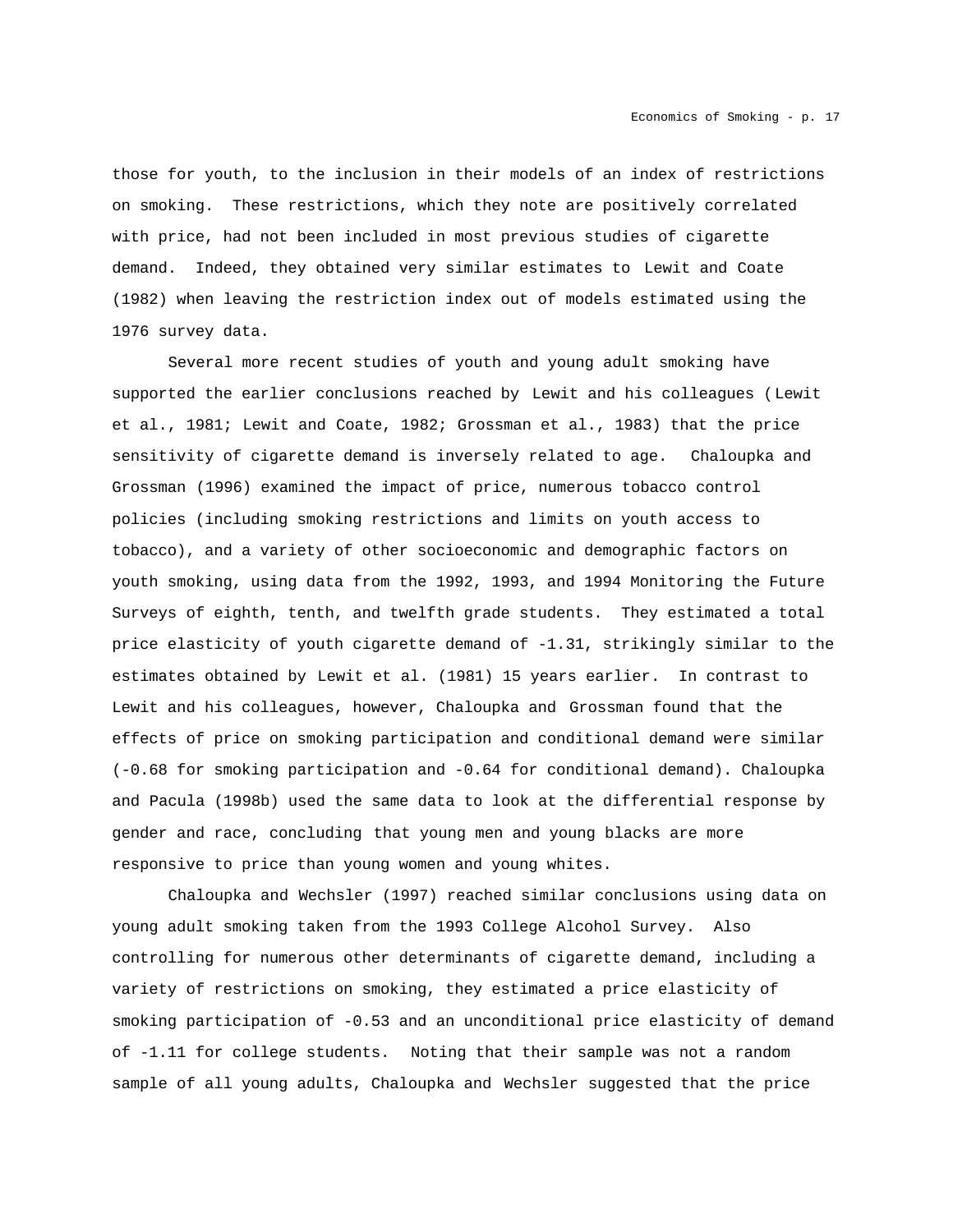elasticity of cigarette demand by young adults may be even higher, given the evidence that cigarette demand is relatively less elastic for more educated or higher-income individuals (Townsend, 1987; Chaloupka, 1991; Townsend et al., 1994; Farrelly et al., 1998).

Farrelly and his colleagues (1998) found similar evidence for young adults and adults, based on 13 waves of the National Health Interview Survey conducted between 1976 and 1992. They estimated that demand was more than twice as elastic for their sample of young adults, ages 18 to 24 years (total elasticity of -0.58), as for their full sample (total elasticity of -0.25). Similarly, they estimated that blacks were about twice as responsive as whites to cigarette prices, while Hispanics were even more price sensitive. In addition, they found that men were more price sensitive than women. Finally, they estimated that individuals with family incomes below the sample median were about 70 percent more responsive to price than those with higher family incomes.

Additional support for the inverse relationship between price sensitivity and age is provided by recent studies by Lewit and his colleagues (1997), Evans and Huang (1998), and Tauras and Chaloupka (1998). Lewit and his colleagues used data for ninth grade students in 1990 and 1992 collected in the 22 North American communities involved in the National Cancer Institute's Community Intervention Trial for Smoking Cessation (COMMIT). They found that both youth smoking participation and intentions to smoke among young non-smokers were inversely related to price, with estimated price elasticities of -0.87 and -0.95, respectively. Evans and Huang used state level aggregated data on smoking prevalence constructed from the 1977 through 1992 Monitoring the Future surveys to estimate a price elasticity of youth smoking participation of -0.20. Unlike other studies on youth smoking that largely rely on the cross-sectional variation in state cigarette taxes and prices, Evans and Huang took advantage of the long time period covered by their data and used the time series variation in state cigarette taxes to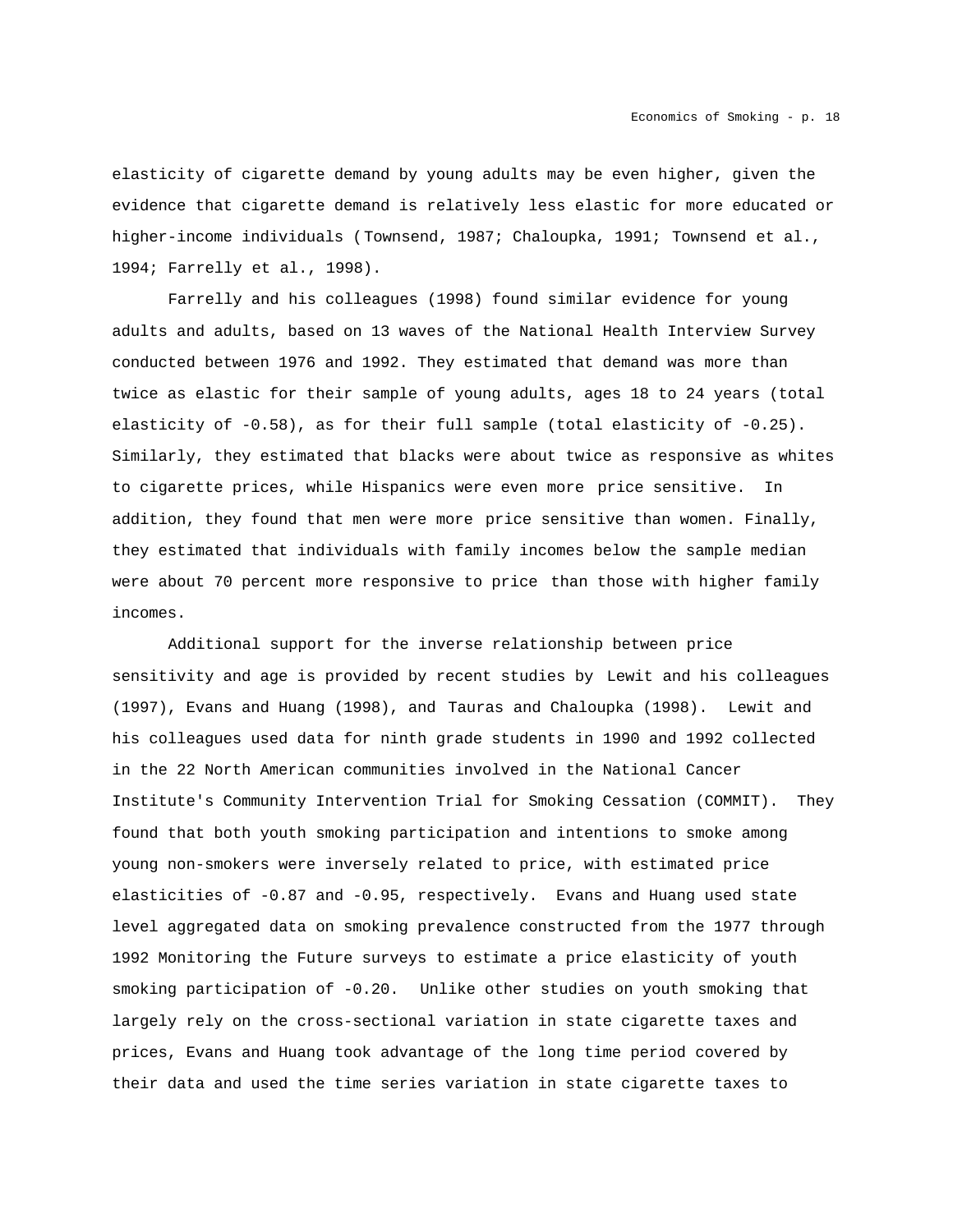identify the impact of cigarette taxes on smoking participation. While their estimated elasticity for the 1977 through 1992 period is relatively low, Evans and Huang concluded that youth smoking has become more price sensitive over time, estimating an elasticity of -0.50 for youth smoking participation in the period from 1985 through 1992. Most recently, Tauras and Chaloupka (1998) used the longitudinal data from the Monitoring the Future surveys of high school seniors conducted from 1976 through 1993 to estimate the price elasticity of smoking for young adults; respondents in their sample ranged in age from 17 to 35 years. In models controlling for unobserved state and individual factors affecting demand, they estimated an overall price elasticity of demand centered on -0.79.

In general, researchers examining the effects of price on smoking participation using individual-level data from cross-sectional surveys have assumed that much of the price effect estimated for youth reflects the impact of price on smoking initiation, while the estimate for adults is largely capturing the effects of price on smoking cessation. A few recent studies have attempted to directly examine the impact of cigarette prices on smoking initiation. With retrospective data from the smoking supplements to the 1978 and 1979 National Health Interview Surveys, Douglas and Hariharan (1994) studied the ages at which survey respondents reported that they began smoking. Based on current state of residence, they matched data on cigarette prices to the survey data to estimate the impact of price on smoking initiation. They estimated a hazard model in which "failure" was defined as a never smoker taking up smoking and used a relatively general variation on standard duration methods: the split population duration model developed by Schmidt and Witte (1989). This model allows for a large part of their sample to never begin smoking. Finally, Douglas and Hariharan's theoretical and empirical framework was based on the Becker and Murphy (1988) rational addiction model (described below). As anticipated, Douglas and Hariharan found that a number of socioeconomic and demographic factors had a significant effect on smoking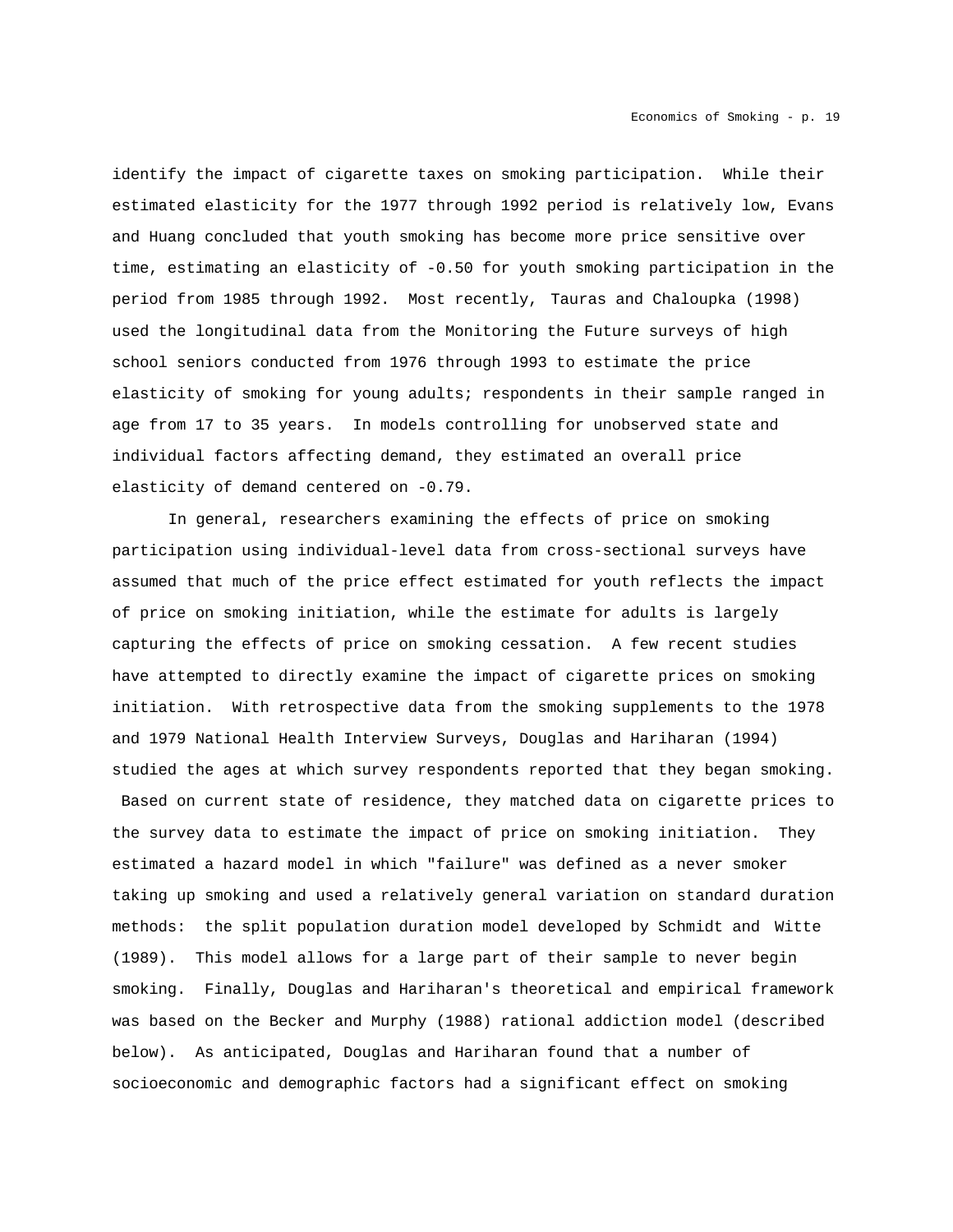initiation. However, their estimates for cigarette prices were insignificant. Given the errors-in-variables problem associated with both the retrospective data on smoking initiation and the cigarette price data, they noted that price effects will be biased towards zero. Nevertheless, they found no evidence that higher cigarette prices reduced smoking initiation.

Douglas (1998) extended this work by estimating a time-varying covariate model that allows the hazard of smoking initiation to respond dynamically to changes in prices and other factors. In addition to initiation, Douglas also estimated the hazard of smoking cessation in a similar empirical framework, as well as estimating the impact of smoking regulations and information on initiation and cessation (these findings are discussed later). Using data from the cancer risk factor supplement to the 1987 National Health Interview Survey, Douglas again concluded that cigarette price has little impact on smoking initiation. As with the earlier analysis, however, there are likely to be errors-in-variables problems that could account for this finding.

DeCicca et al. (1998a) employed data from the National Education Longitudinal Survey of 1988 to examine the impact of price on initiation of daily smoking. This data set contains data on youth smoking at several points in time (eighth, tenth, and twelfth grades). Treating the three waves as independent cross-sections, they obtained estimates of the price elasticity of youth smoking participation comparable to other recent estimates. In an effort to examine the impact of price on smoking initiation, they attempted to exploit the longitudinal aspect of their data by looking at the probability of smoking in twelfth grade for a sample that excluded those who were smokers in eighth grade. Their estimates for the effect of cigarette taxes on the probability of starting to smoke between the eighth and twelfth grade are not statistically significantly different from zero, supporting the findings of Douglas and Hariharan (1994) and Douglas (1998) that raised doubts about the hypothesis that higher cigarette prices lead to significant reductions in youth smoking. DeCicca et al. attributed the inconsistency in their two sets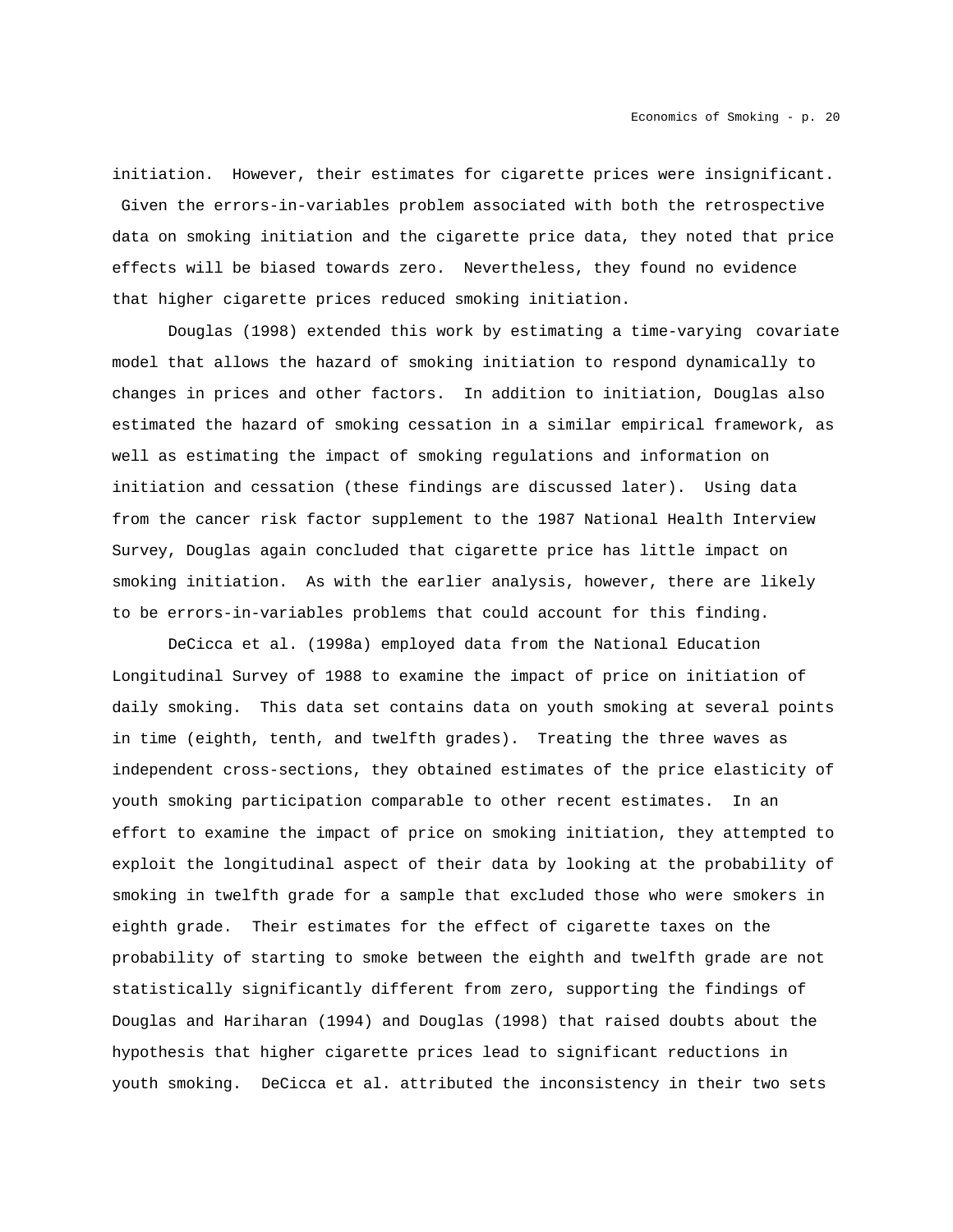of results to the possibility that cigarette tax rates are a proxy for unobserved sentiment against cigarette smoking. If true, then estimates based on cross-sectional studies are likely to significantly overstate the impact of price on smoking.

Dee and Evans (1998) reexamined the longitudinal data used by DeCicca et al., arguing that their finding that price has no impact on smoking initiation was largely the result of the way in which their sample was constructed. In particular, rather than following DeCicca et al. in deleting the large number of observations with missing values for key independent variables (including income, parental education, and number of siblings), Dee and Evans included these along with dummy variables indicating observations for which the data are missing. In addition, they included a variety of binary indicators for categorically collected data, rather than constructing "continuous" measures from these data as did DeCicca et al. (e.g. parental and family attributes). After making these changes but otherwise following the same basic approach, Dee and Evans estimated a negative and significant impact of cigarette taxes on smoking initiation. Their estimated price elasticity of smoking onset is - 0.63, consistent with several other recent studies of youth smoking employing cross-sectional data.

In response to Dee and Evans (1998), DeCicca and his colleagues (1998b) conducted a reanalysis of the NELS data that used an alternative approach for dealing with the missing data problem. Where possible, they used information from the longitudinal sample to fill in missing values; when this could not be done, they used a conditional mean imputation approach. Their reanalysis produced somewhat more significant estimates for the effect of cigarette taxes on the onset of daily smoking, with implied price elasticities from alternative specifications ranging from -0.025 to -0.505; somewhat smaller, less significant estimates were obtained from models using price rather than tax. In addition, their estimates for samples based on race/ethnicity implied that higher cigarette taxes significantly reduced smoking onset among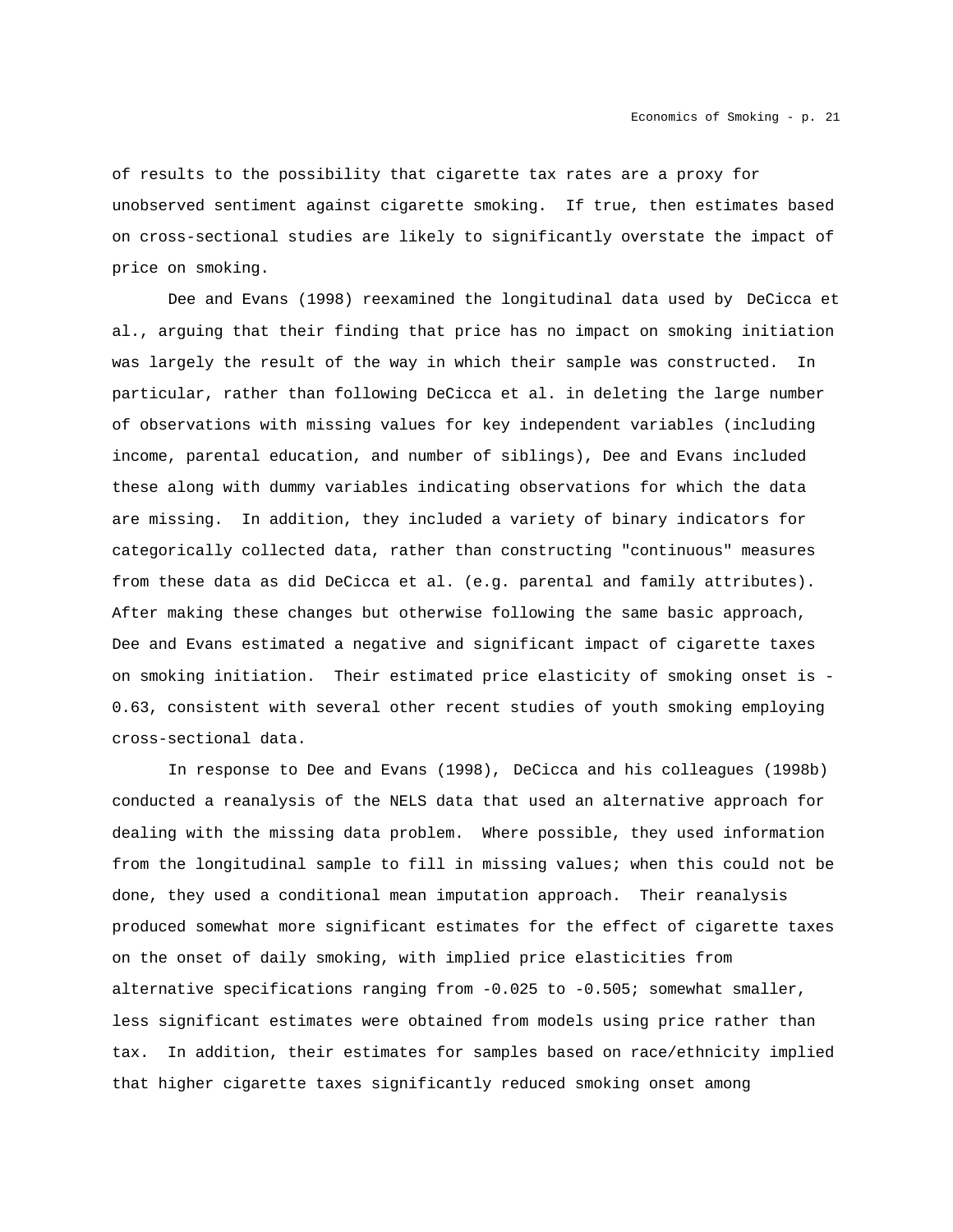Hispanics, but had little impact on whites and blacks.

Clearly, the use of longitudinal data to examine the impact of cigarette tax and price changes on smoking initiation and cessation is an important advance. The findings from studies using relatively longer panels that control for unobserved state and/or individual factors affecting demand (i.e. Evans and Huang, 1998; Tauras and Chaloupka, 1998) are consistent with the findings that price sensitivity is inversely related to age, as found in several earlier studies based on cross-sectional data. The inconsistent findings from a few recent studies ( DeCicca et al., 1998a, 1998b; Dee and Evans, 1998) directly addressing the effects of price on smoking initiation with a relatively short panel should be viewed with caution.

Hu et al. (1995a) introduced an innovation in cigarette demand estimation, using data from California's Behavioral Risk Factor Surveys for 1985 through 1991 to examine the possible effects on adult smoking of the interdependence of cigarette smoking with other risk factors, including alcohol use and obesity. Estimates of the smoking participation elasticity from models that included other behavioral risk factors were significantly lower than when these factors were ignored, while conditional demand elasticities were generally unaffected. Using two-part methods, Hu et al. estimated an overall price elasticity of -0.46 from the models that included other risks, with the effects of price about equally divided between smoking participation and conditional demand. The authors noted, however, that their estimate of the price elasticity might be relatively high given that they did not control for other tobacco control efforts.

Evans and Farrelly (forthcoming) recently examined a phenomenon not previously studied by economists. Using data from the 1979 Smoking Supplement and the 1987 Cancer Control Supplement to the National Health Interview Surveys, the authors investigated the compensating behavior by smokers in response to tax and price changes. The supplements contain unique information on smokers' choices of types of cigarettes, which Evans and Farrelly combined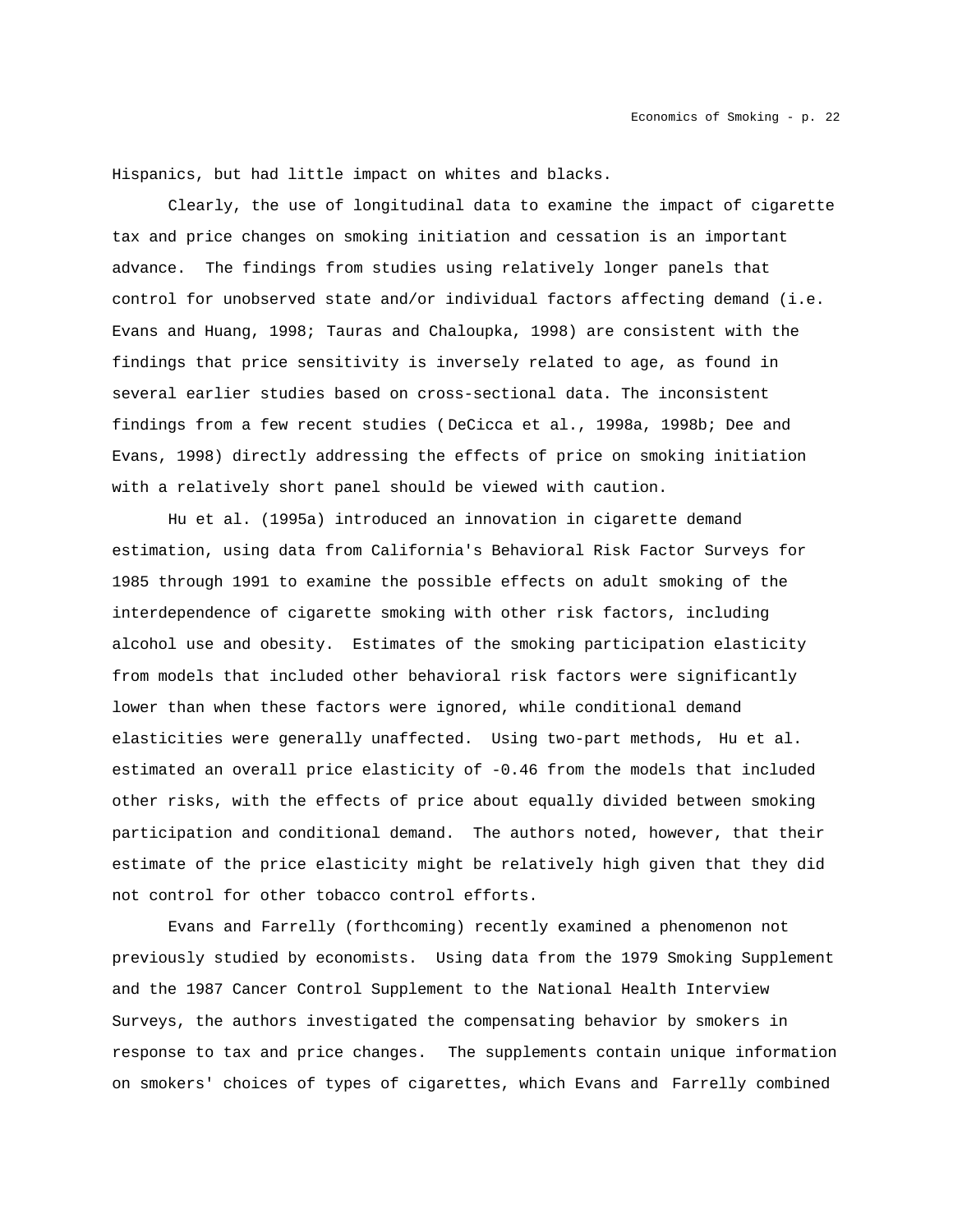with data from the Federal Trade Commission on the tar and nicotine content of cigarette brands to construct a variety of measures of daily smoking intensity (including cigarette consumption, total length of cigarettes consumed, tar intake, and nicotine intake). They also constructed comparable aggregate measures for 1964-1993 from the data used by Harris (1994) on aggregate smoking prevalence and cigarette consumption. They found consistent evidence that, although smokers reduced daily cigarette consumption in response to higher taxes, they also compensated in several ways. In particular, smokers in high-tax states consumed longer cigarettes and those that are higher in tar and nicotine, with young adults smokers also most likely to engage in this compensating behavior. As a result, they argued that the perceived health benefits associated with higher cigarette taxes are likely to be somewhat overstated. Given this compensating behavior, Evans and Farrelly suggest that if cigarette taxes are to be used to reduce the health consequences of smoking, then taxes based on tar and nicotine content would be appropriate, an idea first suggested by Harris (1980).

### **2.2 Addiction models and cigarette demand**

The first discussion by an economist of the effects of addiction on demand can be found in Marshall's (1920) *Principles of Economics*, where he observed that

Whether a commodity conforms to the law of diminishing or increasing return, the increase in consumption arising from a fall in price is gradual; and, further, habits which have once grown up around the use of a commodity while its price is low are not so quickly abandoned when its price rises again. (Appendix H, section 3, page 807)

As Phlips (1983) noted, Marshall's statement clearly introduced the three basic dimensions of addiction (U.S. Department of Health and Human Services, 1988) of gradual adaptation (tolerance), irreversibility (withdrawal), and positive effects of habits (reinforcement) that are used in many of the more recent formal models of addictive behavior. Until recently, however, economists have either ignored the addictive nature of goods such as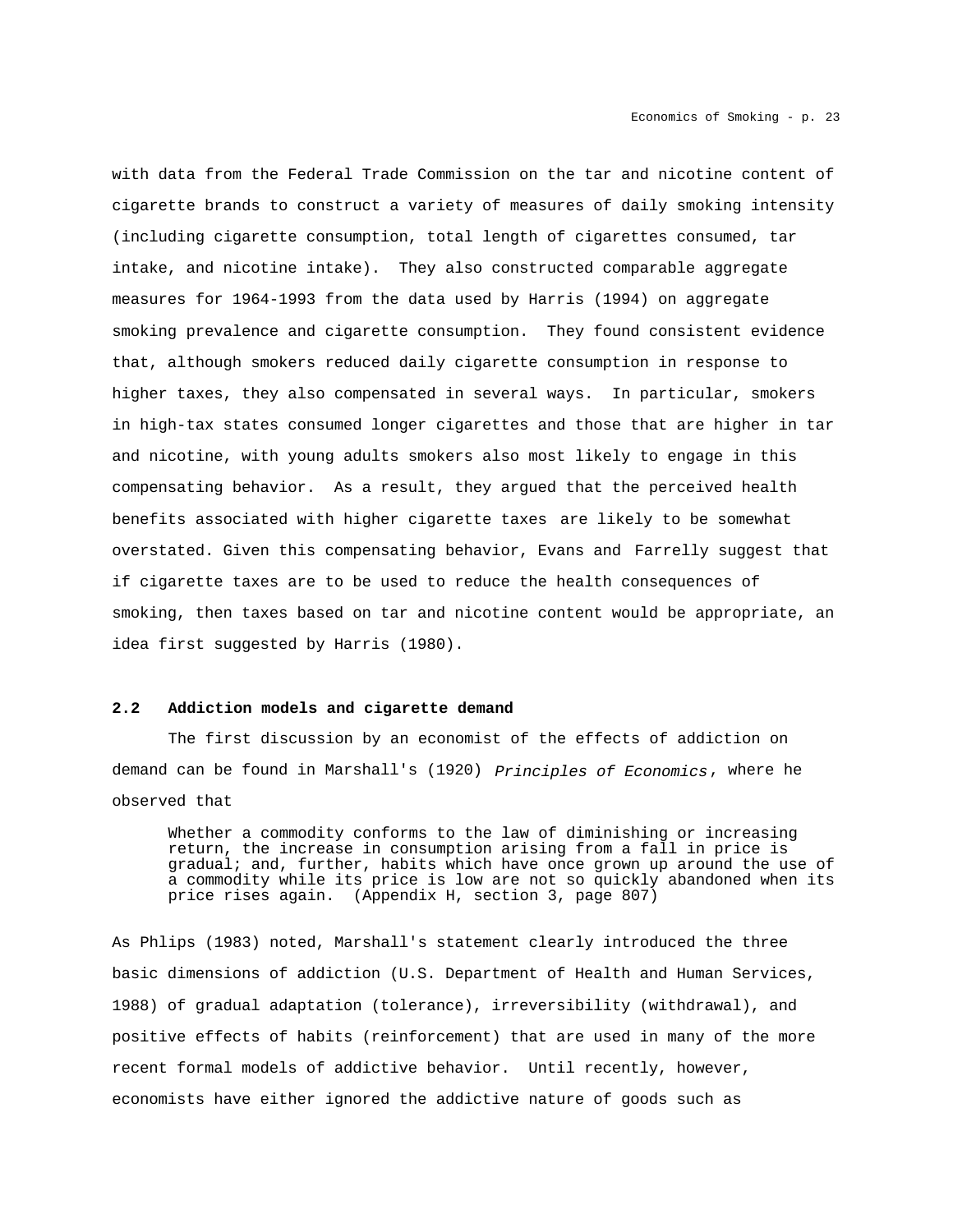cigarettes when estimating demand or have assumed that behaviors such as smoking were irrational and could not be analyzed in the rational, constrained utility maximizing framework of economics.

Many of the most recent studies of cigarette demand explicitly address the addictive nature of cigarette smoking. Economic models of addiction can be divided into three basic groups: imperfectly rational models of addictive behavior, models of myopic addictive behavior, and models of rational addictive behavior.

### **2.2.1 Imperfectly rational addiction models**

Elster (1979), McKenzie (1979), Winston (1980), and Schelling (1978, 1980, 1984a, 1984b) best exemplify the economic models of imperfectly rational addictive behavior. These models generally assume stable but inconsistent short-run and long-run preferences. This is seen, for example, in Schelling's (1978) description of a smoker trying to "kick the habit":

Everybody behaves like two people, one who wants clean lungs and long life and another who adores tobacco.... The two are in a continual contest for control; the "straight" one often in command most of the time, but the wayward one needing only to get occasional control to spoil the other's best laid plan. (p. 290)

Thus, the farsighted personality may enroll in a smoking cessation program, only to be undone by the shortsighted personality's relapse in a weak moment. Winston (1980) formally modeled this behavior and described how this contest between personalities leads to the evolution of what he called "anti-markets," which he defined as firms or institutions that individuals will pay to help them stop consuming.

Strotz (1956) was the first to develop a formal model of such behavior, describing the constrained utility maximization process as one in which an individual chooses a future consumption path that maximizes current utility, but later in life changes this plan "even though his original expectations of future desires and means of consumption are verified" (p. 165). This inconsistency between current and future preferences only arises when a non-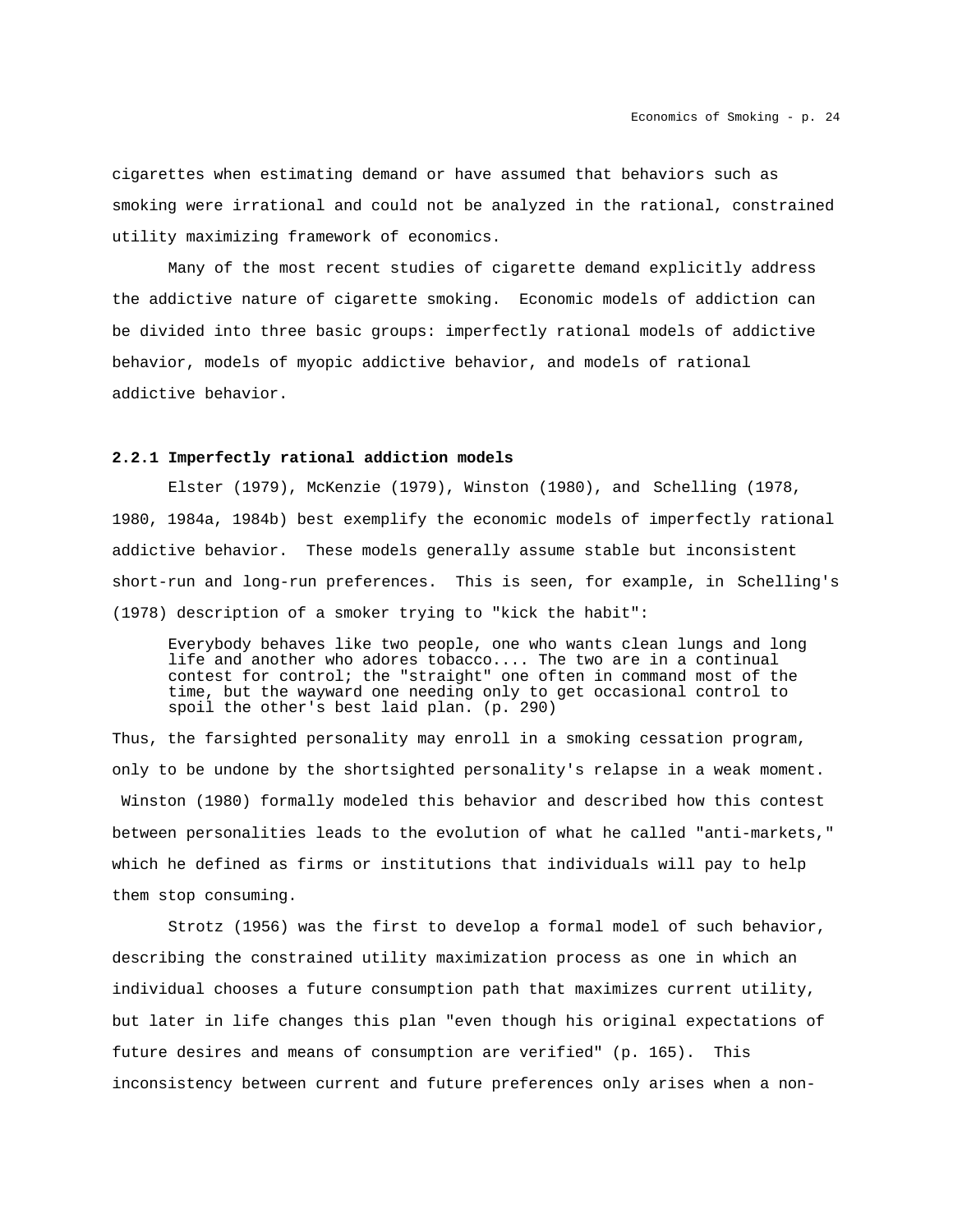exponential discount function is used. $^7$  Strotz went on to suggest that rational persons will recognize this inconsistency and plan accordingly, by pre-committing their future behavior or by modifying consumption plans to be consistent with future preferences when unable to pre-commit. Pollak (1968) went one step further, arguing that an individual may behave naively even when using an exponential discount function. Thaler and Shefrin (1981) described the problem similarly, referring to an individual at any point in time as both a "farsighted planner and a myopic doer" (p. 392), with the two in continual conflict. While these models present interesting discussions of some aspects of addictive behavior, they have not been applied empirically to cigarette smoking or other addictions.

### **2.2.2 Myopic addiction models**

i

The naive behavior described in some of the imperfectly rational models of addiction is the basis for many of the myopic models of addictive behavior. As Pollak (1975) observed, behavior is naive in the sense that an individual recognizes the dependence of current addictive consumption decisions on past consumption, but then ignores the impact of current and past choices on future consumption decisions when making current choices. Many of these models treat preferences as endogenous, allowing tastes to change over time in response to past consumption (Gorman, 1967; Pollak, 1970, 1976, 1978; von Weizsacker, 1971; Hammond, 1976a, 1976b; El- Safty, 1976a, 1976b).

These models are similar in spirit to those in which tastes change in response to factors other than past consumption, including advertising ( Dixit and Norman, 1978; Galbraith, 1958, 1972) and prices ( Pollak, 1977). Others allow past consumption to affect current consumption through an accumulated stock of past consumption (e.g., Houthakker and Taylor, 1966, 1970). These models are comparable to those of the demand for durable consumer goods that

 $^7$  Vuchinich and Simpson (1998) provided an interesting application of this idea to the demand for alcoholic beverages, comparing behavior under hyperbolic versus exponential discounting.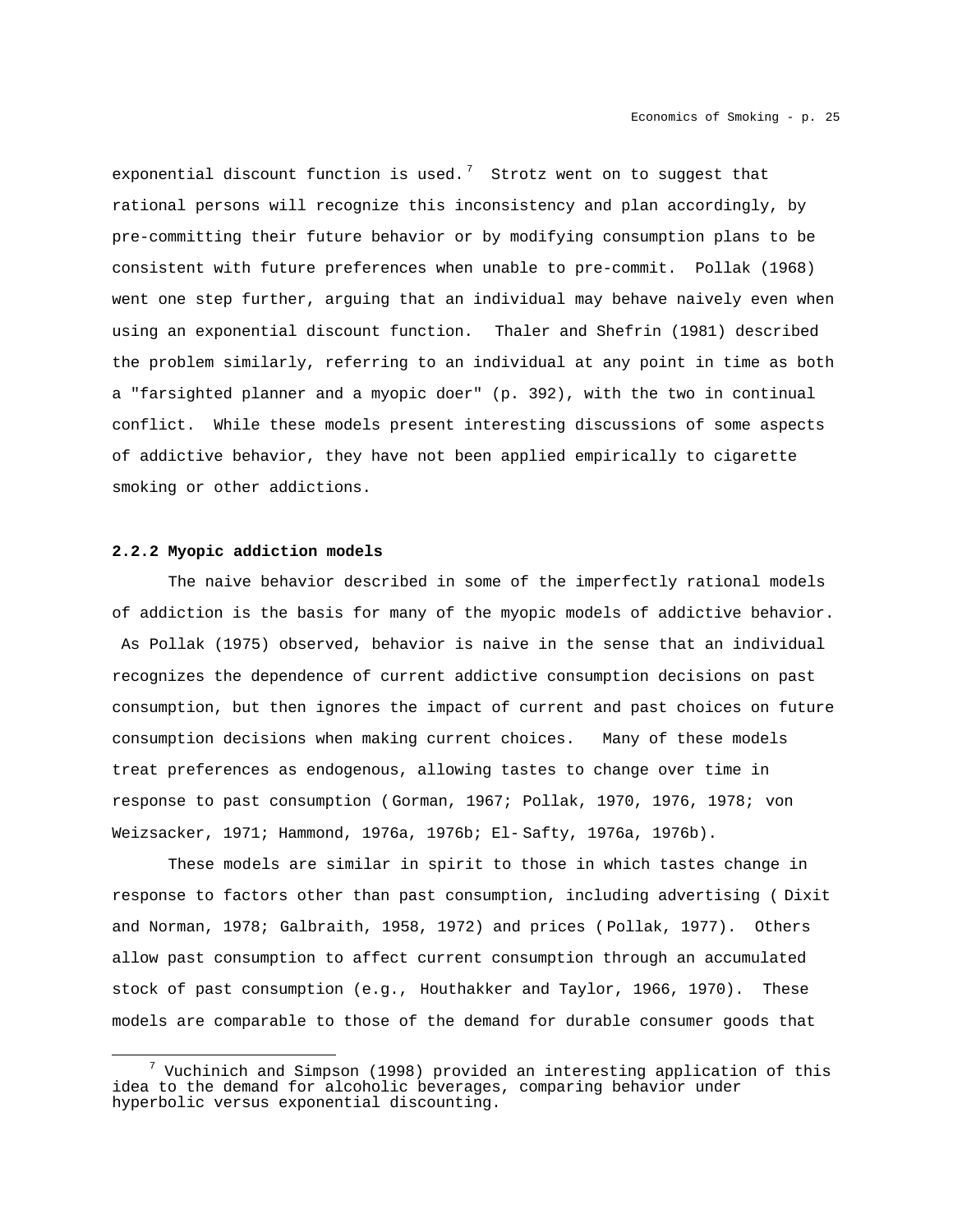use a stock adjustment process ( e.g, Chow's (1960) model of the demand for automobiles, and Garcia dos Santos' (1972) analysis of the demands for household durables). As Phlips (1983) noted, however, the distinction between models with endogenous tastes and those with stable preferences within a household production framework is purely semantic, since the underlying mathematics of the two are the same.

The earliest theoretical models of demand in the context of myopic addiction can be traced to the irreversible demand models ( Haavelmo, 1944; Duesenberry, 1949; Modigliani, 1949; Farrell, 1952). Farrell, for example, described an irreversible demand function as one in which current demand depends on all past price and income combinations. As a result, price and income elasticities are constant, but may differ for increases and decreases in price and income. Farrell tested this model empirically, using U.K. data on the demands for tobacco and beer from 1870 through 1938, in a model that included not only current price and income, but also price, income, and consumption in the prior year. In general, his estimates were inconclusive, although he did find limited evidence of habit formation for tobacco use.

The notion of asymmetric responses to price and income reappeared in Scitovsky (1976) and was applied to cigarette demand by Young (1983) and Pekurinen (1989), using data from the U.S. and Finland, respectively. Both found that smoking was almost twice as responsive to price reductions as it was to price increases, which they interpreted as evidence of addiction.

Most empirical applications of myopic models of addiction are based on the pioneering work by Houthakker and Taylor (1966, 1970) that formally introduced the dependence of current consumption on past consumption by modeling current demand as a function of a "stock of habits" representing the depreciated sum of all past consumption. Houthakker and Taylor estimated demand functions for a variety of goods, including cigarettes, using annual aggregates for the U.S. and several Western European countries. Their estimates provided considerable support for their hypothesis of habit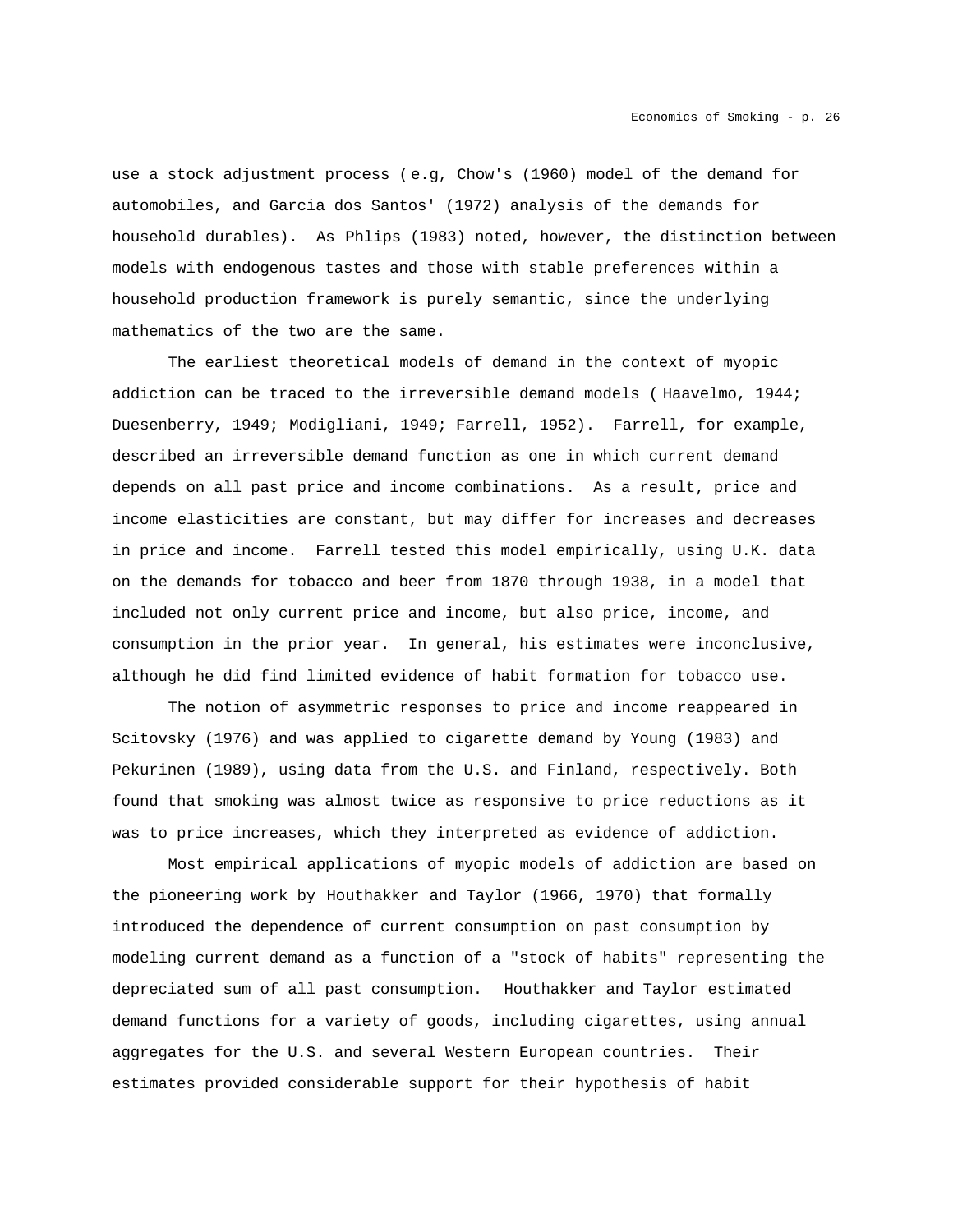formation in demand for almost all of the non-durable consumer goods they examined, including cigarettes.

Mullahy (1985) took a similar approach in his empirical examination of cigarette demand using individual level data from the 1979 National Health Interview Survey. In his model, the stock of past cigarette consumption has a negative impact on the production of commodities such as health and the satisfaction received from current smoking. Mullahy used a two-part model to estimate cigarette demand, as well as instrumental variables methods to account for the unobserved individual heterogeneity likely to be correlated with the stock of past consumption. Mullahy found strong support for the hypothesis that cigarette smoking is an addictive behavior, as shown by the positive and significant estimates he obtained for the addictive stock in both the smoking participation and conditional demand equations. His estimates for price are quite similar to those obtained by Lewit and Coate (1982), with the overall price elasticity of demand centered on -0.47. In addition, Mullahy estimated that men were more price responsive than women (total price elasticities of -0.56 and -0.39, respectively). Finally, using an interaction between the addictive stock and price, Mullahy concluded that more-addicted smokers (defined as those with a larger addictive stock) were less responsive to price than their less-addicted counterparts. Other approaches to estimating myopic demand models have similarly concluded that cigarette smoking is an addictive behavior and that price has a significant impact on cigarette demand (e.g. Jones, 1989 ; Baltagi and Levin, 1986).

## **2.2.3 Rational addiction models**

Several researchers have modeled addiction as a rational behavior. In this context, rationality simply implies that individuals incorporate the interdependence between past, current, and future consumption into their utility maximization process. This is in contrast to the assumption, implicit in myopic models of addictive behavior, that future implications are ignored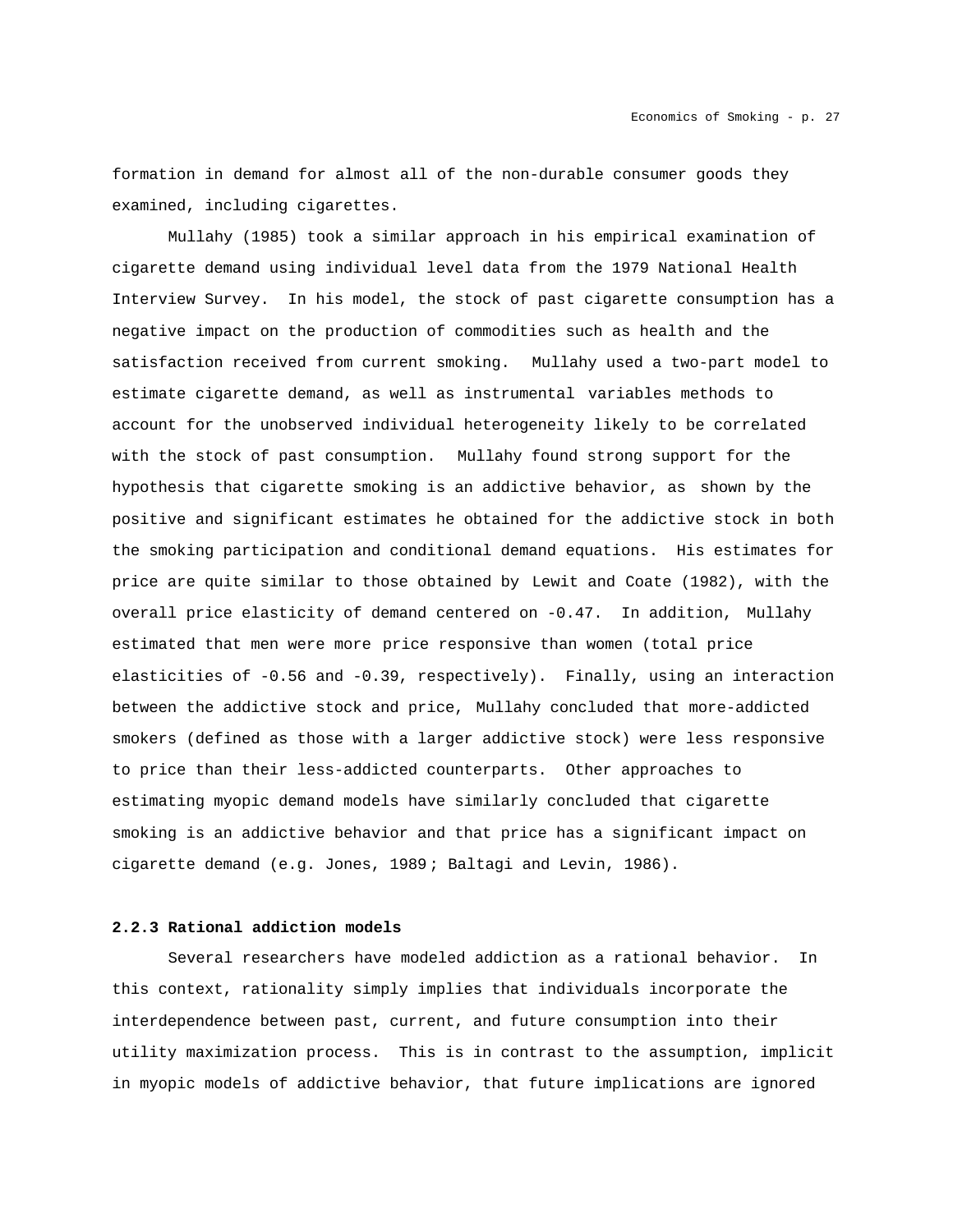when making current decisions. In other words, myopic behavior implies an infinite discounting of the future, while rational behavior implies that future implications are considered, while not ruling out a relatively high discount rate. Several of the rational addiction models, including those of Lluch (1974), Spinnewyn (1981), and Boyer (1983), assume that tastes are endogenous. These models build on the significant contributions of Ryder and Heal (1973), Boyer (1978), and others in the optimal growth literature who have developed endogenous taste models with rational behavior. Spinnewyn (1981) and Phlips and Spinnewyn (1982) argued that incorporating rational decision making into models of habit formation results in models that are "formally equivalent to models without habit formation" ( Spinnewyn, 1981, p. 92). Thus, they argue, assuming rationality only leads to unnecessary complications.

This assertion was challenged by Pashardes (1986) who derived demand equations for a rational consumer in which current consumption is determined by past consumption and current preferences with full knowledge about the impact of current decisions on the future costs of consumption. Pashardes found considerable empirical evidence to support the hypothesis of rational behavior in general, as well as evidence that cigarette smoking is an addictive behavior. Finally, he noted that expectations concerning the future price and other costs of consumption played an important role in consumer behavior.

Becker and Murphy (1988) similarly rejected the notion that myopic behavior is empirically indistinguishable from rational behavior in their theory of rational addiction. They assumed that individuals consistently maximize utility over their life cycle, taking into account the future consequences of their choices. In their model, utility at any point in time depends on current addictive consumption , current non-addictive consumption, and the stock of past addictive consumption. Tolerance is incorporated by assuming that the marginal utility of the addictive stock is negative.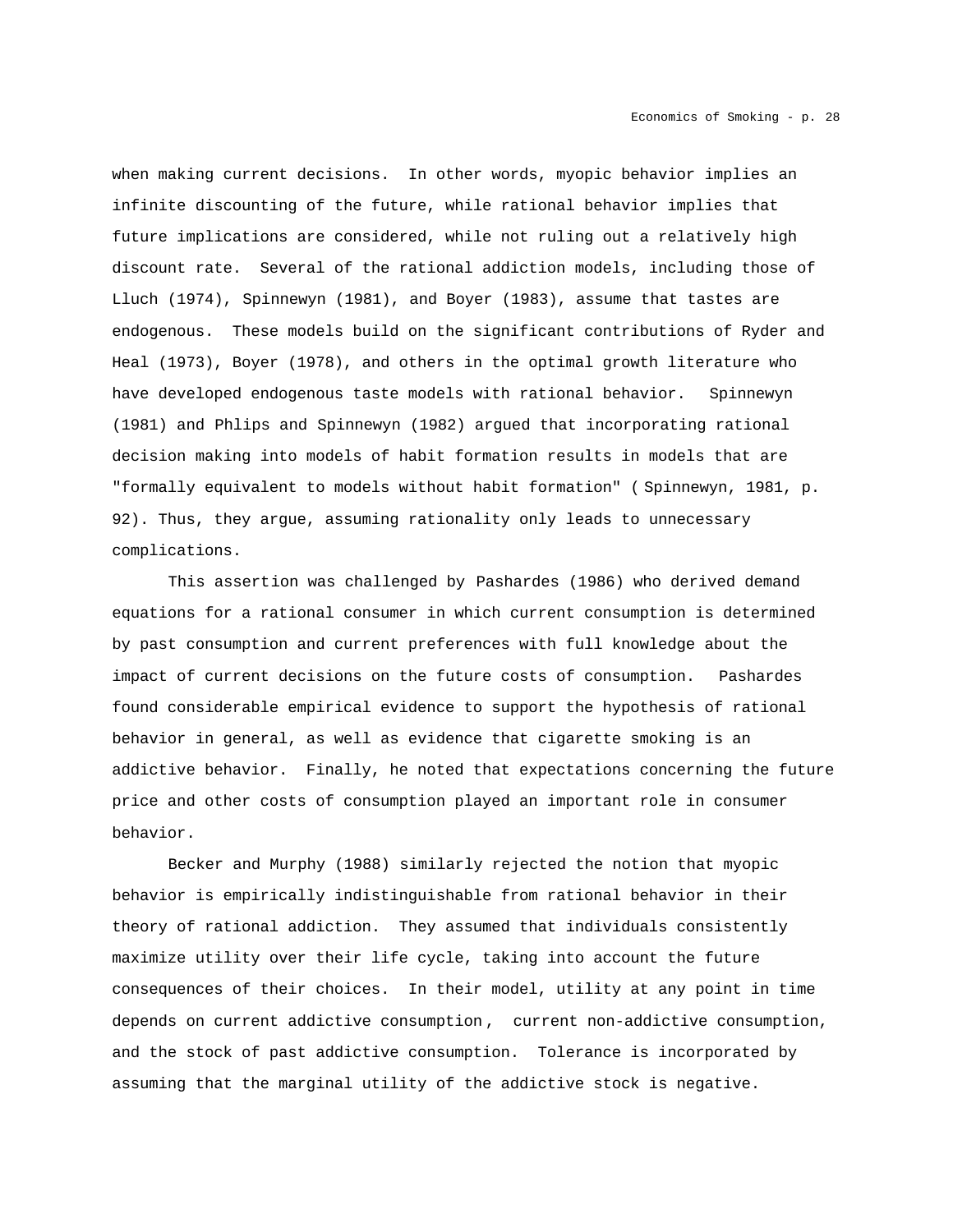Reinforcement is modeled by assuming that an increase in the addictive stock raises the marginal utility of current addictive consumption. Finally withdrawal is captured since total utility falls with the cessation of addictive consumption.

Becker and Murphy (1988) and Becker et al. (1991) developed several hypotheses from this basic model. First, addictive consumption displays "adjacent complementarity"; that is, due to reinforcement, the quantities of the addictive good consumed in different time periods are complements. As a result, current consumption of an addictive good is inversely related to not only the current price of the good, but also to all past and future prices. Consequently, the long-run effect of a permanent change in price will exceed the short-run effect.<sup>8</sup> Moreover, in the Becker and Murphy model, the ratio of the long-run to short-run price effect rises as the degree of addiction rises.

 In addition, they predict that the effect of an anticipated price change will be greater than the impact of a comparable unanticipated price change, while a permanent price change will have a larger impact on demand than a temporary price change. Finally, price responsiveness varies with time preference : addicts with higher discount rates will be relatively more responsive to changes in money price than those with lower discount rates. The opposite will be true with respect to the effects of information concerning the future consequences of addictive consumption. Thus, the model suggests that younger, less educated, and lower income persons will be relatively more responsive to changes in the money price of cigarettes, while older, more educated, and higher income persons will be relatively more responsive to new information on the health consequences of cigarette smoking.  $9$ 

Strong adjacent complementarity, reflecting strong addiction, can lead to unstable steady states in the Becker and Murphy model. This is a key

i<br>Li

 $^8$  Myopic addiction models also predict that the long run price elasticity of demand will be larger than the short run elasticity.

 $^9$  See Chaloupka (1988, 1990, 1992) or Becker et al. (1994) for a more formal discussion of these price effects.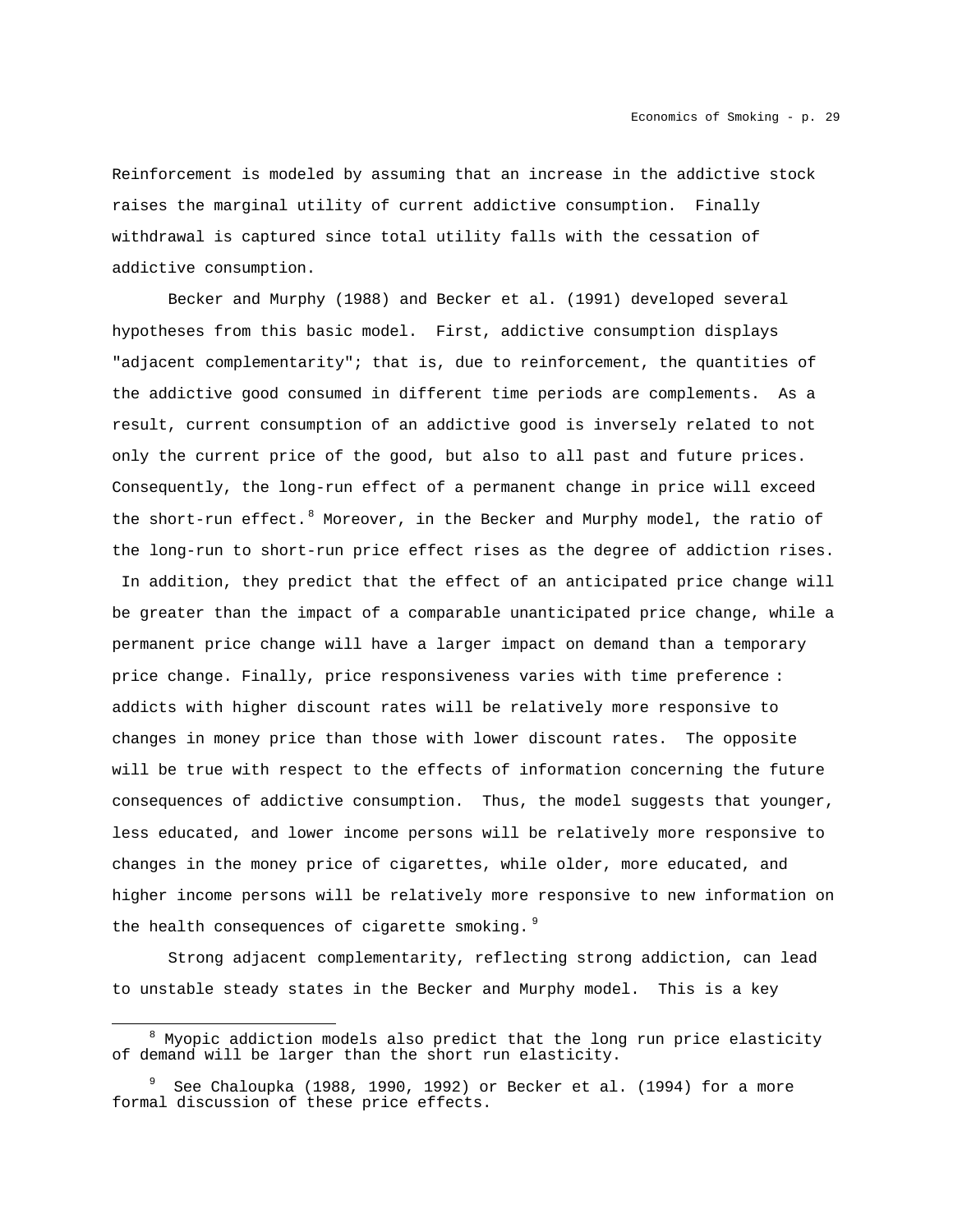feature of their rational addiction theory, helping to explain the binge behavior and "cold turkey" quit behavior observed among addicts. Furthermore, these unstable steady states imply that there will be a bimodal distribution of consumption, again something that is observed for many addictive goods. In addition, Becker and Murphy's model implies that temporary events, including price reductions, peer pressure, or stressful events, can lead to permanent addictions.

Chaloupka (1988, 1990, 1991, 1992) used data from the Second National Health and Nutrition Examination Survey conducted in the late 1970s in the first empirical application of the rational addiction model He found consistent evidence that cigarette smoking was an addictive behavior and that smokers did not behave myopically. Chaloupka's (1991) estimates of the longrun price elasticity of demand fell in the range from -0.27 to -0.48, larger than the elasticities obtained from conventional demand equations using the same data. In addition to estimating the rational addiction demand equations for the full sample, Chaloupka also explored the implications of the Becker and Murphy model with respect to the rate of time preference by estimating comparable demand equations for subsamples based on age and educational attainment. Chaloupka's (1991) estimates were generally consistent with the hypothesis that less educated or younger persons behave more myopically than their more educated or older counterparts. In addition, less educated persons were more price responsive, with long-run price elasticities ranging from - 0.57 to -0.62, than were more educated persons, who were generally unresponsive to price. Chaloupka (1990) also estimated separate demand equations for subsamples based on gender, concluding that men behaved more myopically and were relatively responsive to price (long-run price elasticity centered on -0.60) than women (statistically insignificant effect of price on demand).

Similar findings were obtained by Becker et al. (1994) using aggregate, state-level sales data for the U.S. over the period from 1955 through 1985.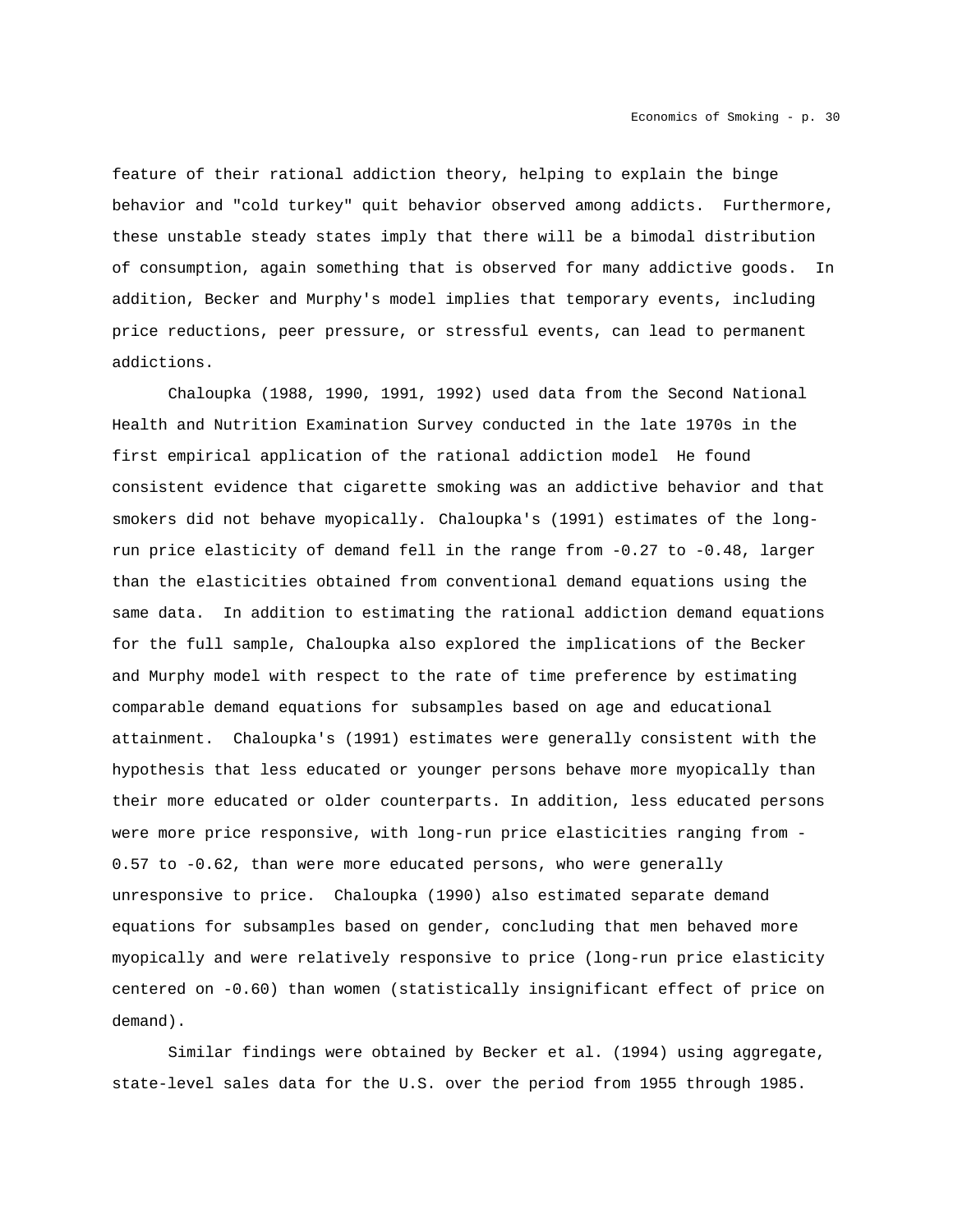They found clear evidence that smoking was addictive, as well as evidence of non-myopic, although not fully rational, behavior.  $10$  Estimates from other studies employing U.S. data (Keeler et al., 1993; Sung et al., 1994) and data from other countries, including Finland ( Pekurinen, 1991) and Australia (Bardsley and Olekalns, 1998), are generally consistent with the hypothesis of rational addiction. In contrast, Duffy (1996a), Cameron (1997), and Conniffe (1995), using annual time-series data for the U.K., Greece, and Ireland, respectively, found little support for the rational addiction model. These latter studies, however, are generally limited by the relatively small number of observations available for their analyses, and by the use of several highly correlated regressors.

As noted above, Douglas (1998) used hazard models to examine the determinants of smoking initiation and cessation in the context of the Becker and Murphy (1988) rational addiction model. In contrast to his finding that price does not significantly affect the hazard of smoking initiation, Douglas concluded that increases in price significantly increase the likelihood (hazard) of smoking cessation. He estimated a price elasticity for the duration of the smoking habit of -1.07 with respect to future price, consistent with the hypothesis of rational addiction; paradoxically, past and current prices were not found to have a statistically significant effect on cessation. Similarly, his parametric and non-parametric results imply that the hazard of smoking cessation has a positive duration dependence, a finding Douglas suggested is consistent with rational addiction in that the rational smoker will discount future health costs less as they become more imminent.

## **2.2.4 Critiques of the rational addiction model**

While the rational addiction model has gained acceptance among some economists, many object to several assumptions of the model. Perhaps the most

i  $10$  The authors concluded that there was insufficient information in the data to accurately estimate the discount rate, but that their estimates were clearly inconsistent with myopic behavior.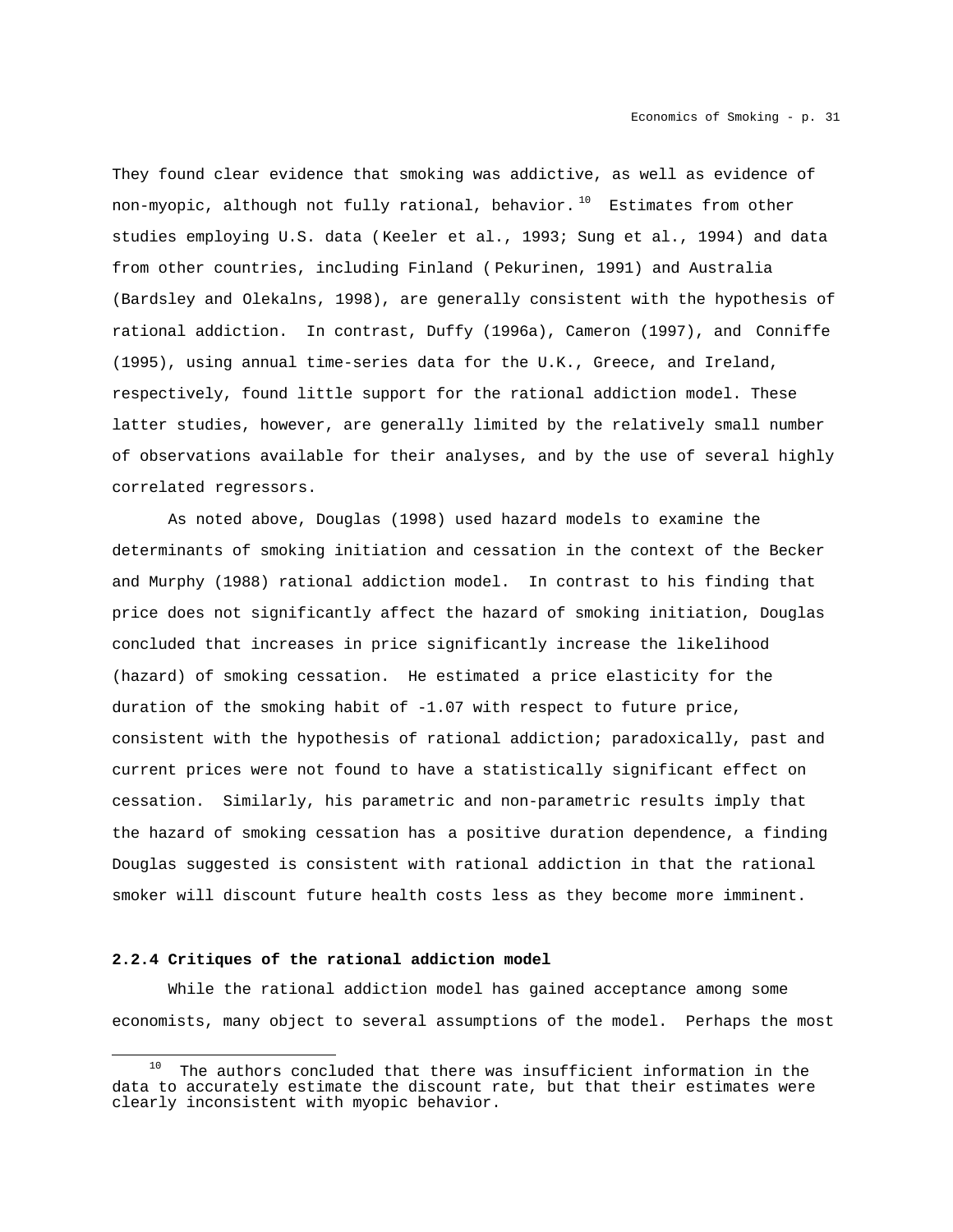criticized aspect of the model is the assumption of perfect foresight. As Winston (1980) explained, in the context of the Stigler and Becker (1977) model:

[T]he addict looks strange because he sits down at period j=0, surveys future income, production technologies, investment/addiction functions, and consumption preferences over his lifetime to period T, maximizes the discounted value of his expected utility, and decides to be an alcoholic. That's the way he will get the greatest satisfaction out of life. Alcoholics are alcoholics because they want to be alcoholics, *ex ante*, with full knowledge of its consequences. ( page 302)

Similarly, Akerlof (1991) noted that individuals who become addicted in the rational addiction model do not regret their past decisions, given that they are assumed to have been fully aware of the consequences of their consumption of a potentially addictive good when making those decisions.

A recent theoretical paper by Orphanides and Zervos (1995) addressed this and other perceived inconsistencies of the rational addiction model that arise largely from the assumption of perfect foresight. In particular, the authors introduced uncertainty into the model by assuming that inexperienced users are not fully aware of the potential harm associated with consuming an addictive substance. Instead, in their model, an individual's knowledge comes from the observed effects of the addictive good on others as well as through his or her own experimentation with that good. More specifically, they assume that the harmful effects (including addiction) of consuming a potentially addictive good are not the same for all individuals, that each individual possesses a subjective understanding of his or her potential to become addicted, and that this subjective belief is updated via a Bayesian learning process as the individual consumes the addictive good. Thus, an individual who underestimates his or her potential for addiction and experiments with an addictive substance can end up becoming addicted. Rather than the "happy addicts" implied by the rational addiction model (Winston, 1980), these addicts will regret becoming addicted. As Orphanides and Zervos noted, the incorporation of subjective beliefs into the rational addiction model helps

i<br>Li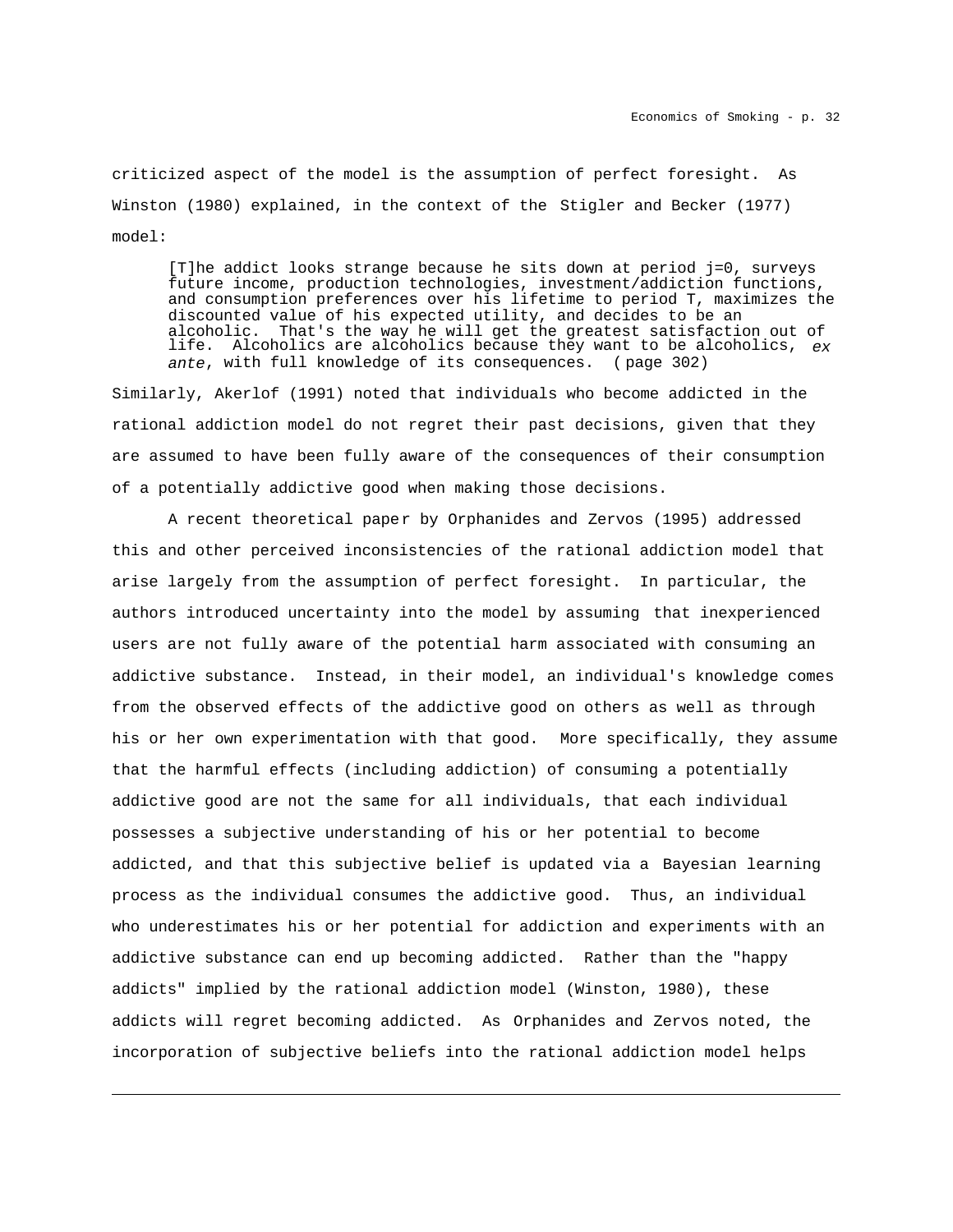explain youthful experimentation, the importance of peer influences, and other commonly observed facets of addiction.

More recently, in a model focusing on cigarette smoking, Suranovic et al.(forthcoming) also reconsidered the Becker and Murphy (1988) model of rational addiction. As described above, adjacent complementarity is a key feature of the rational addiction model. Suranovic et al. noted, however, that one implication of adjacent complementarity is that efforts to reduce current consumption will lead to reductions in utility. These "quitting costs" are an important feature of their model and help explain the seeming inconsistency between smokers' stated wishes to quit smoking and their continued cigarette consumption. In addition, they help explain why smokers engage in various behavior modification treatments, such as the use of the nicotine patch, which help make quitting easier.

A second point of departure from the Becker and Murphy model concerns the timing of the consequences of smoking, which Suranovic et al. assume are concentrated at the end of a smoker's life. In addition, rather than assuming that individuals choose a lifetime consumption path that maximizes the present value of their lifetime utility, Suranovic et al. assume "boundedly rational" behavior, implying that individuals choose current consumption only. As a result, their model suggests that aging is enough to induce cessation among some smokers. As in the Becker and Murphy model, their model implies that quitting "cold-turkey" is likely in the case of a strong addiction (one where quitting costs rise rapidly for small reductions in consumption). However, in contrast to Becker and Murphy, Suranovic et al. predicted gradual reductions in consumption progressing to quitting in the case of relatively weak addictions. Interestingly, some newly emerging epidemiologic evidence supports this prediction (Farkas, 1998).

In addition, as Becker and Mulligan (1997) describe, addic tion and time preference may be related. As discussed above, the Becker and Murphy (1988) model of rational addiction implied that people who discount the future more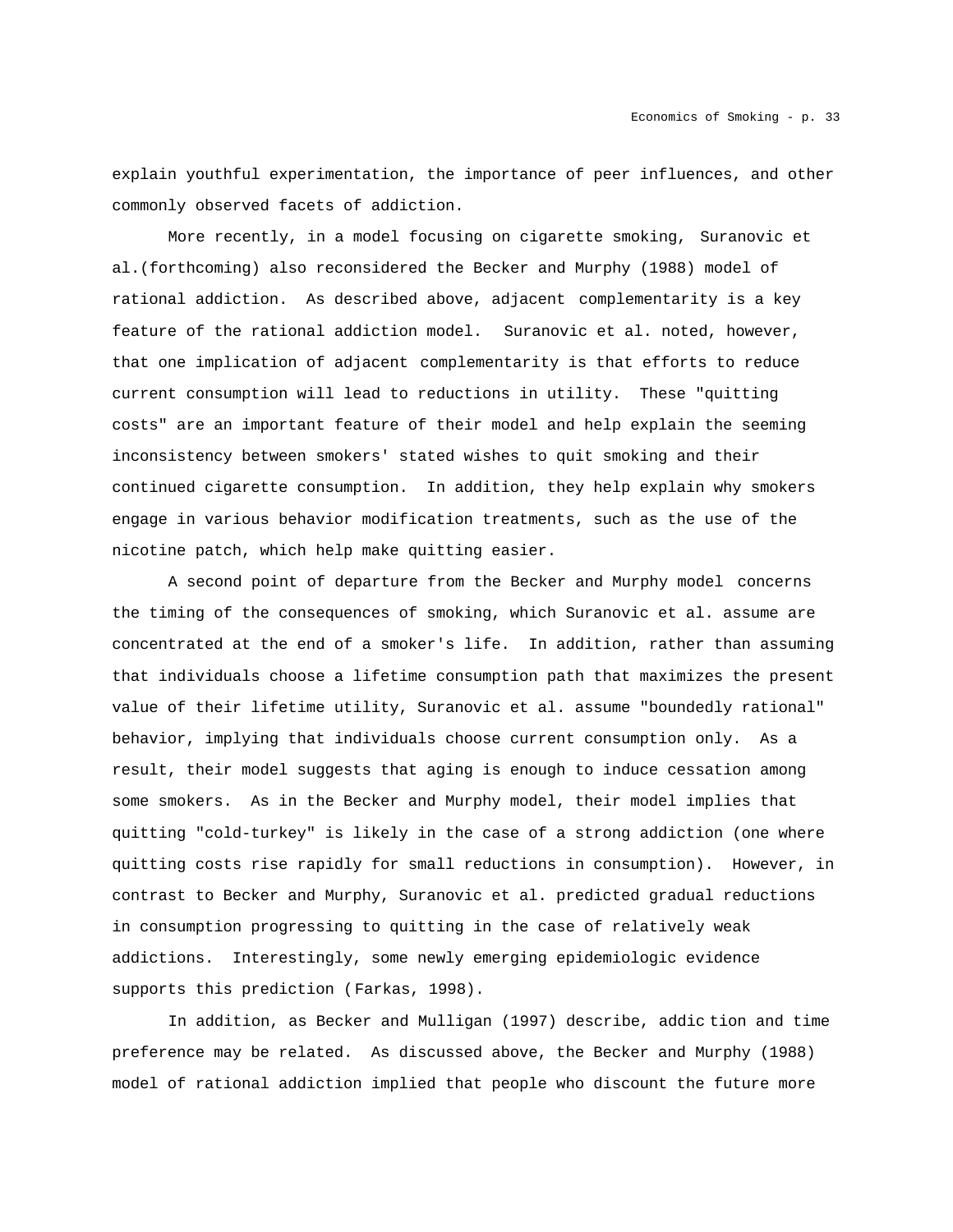heavily were more likely to become addicted. In their theoretical discussion on the determination of time preference, Becker and Mulligan suggest that addictive consumption, by raising current utility at the expense of future utility, can make even rational persons behave more myopically.

Finally, Showalter (1998), in his analysis of the behavior of firms producing an addictive good, suggests an alternative interpretation for the finding in most empirical applications of the rational addiction model that future consumption has a significant impact on current consumption. Rather than resulting from rational behavior on the part of consumers, Showalter shows that the same finding could result from myopic behavior by consumers coupled with rational behavior by firms. In his empirical applications of this model, Showalter finds that the rational and myopic demand models produce similar predictions, but that neither does well in predicting actual behavior, a finding he attributes to the difficulties of accurately forecasting prices.

## **2.3 Behavioral economic analyses of cigarette demand**

Behavioral economics involves the application of the principles of consumer demand theory to experimental psychology ( Hursh and Bauman, 1987). Over the past decade, there have been numerous behavioral economic analyses of a variety of addictive behaviors, including cigarette smoking ( Bickel and DeGrandpre, 1996). These studies examine the impact of price and other factors on the self-administration of a number of addictive substances by humans as well as a variety of non-human species in a laboratory setting. Price, in this context, is defined as the response or effort required to receive one dose of a drug (Bickel et al., 1993). As in standard economic analyses, an increase in price is expected to lead to a reduction in the quantity of drug demanded. One advantage of this experimental approach for the analysis of cigarette demand, both in general and as it relates to policy debates specifically, is that it allows researchers to study the effects on demand of changes in cigarette prices that are many times larger than the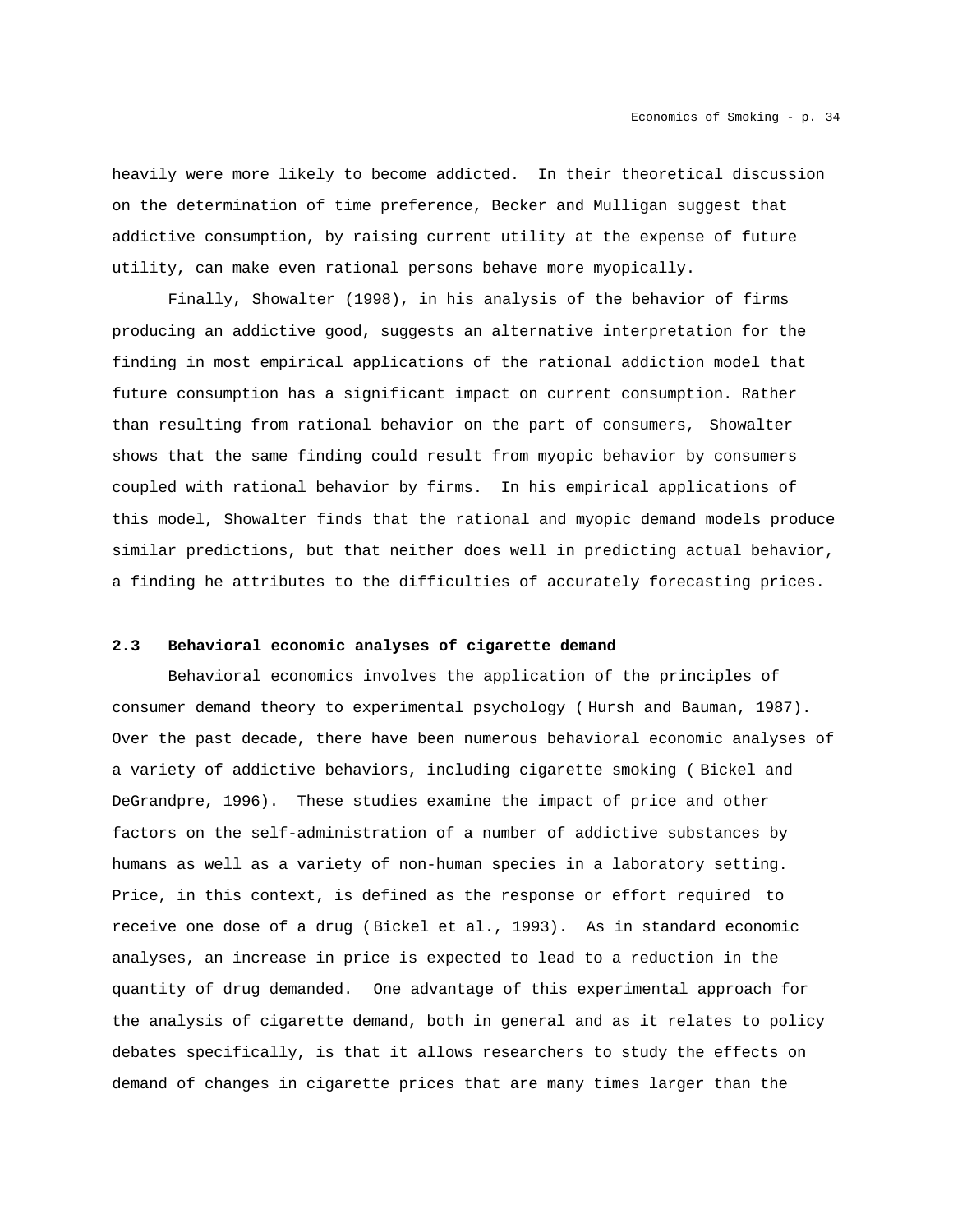price differences that are observed in the cross-sectional or time-series data that have been used in the econometric studies of demand. One limitation of the approach, however, is that these methods are generally applicable only to dependent individuals. For example, for ethical reasons (and others), they cannot be used to address issues related to the effect of price on smoking initiation.

The behavioral economics of cigarette smoking is the most extensively researched area in the behavioral economics of drug abuse ( Bickel and Madden, 1998). In a series of papers, Bickel, DeGrandpre, and their colleagues have reported the results of research on cigarette smoking conducted in their behavioral economics laboratory ( Bickel et al., 1991; DeGrandpre et al., 1992; DeGranpre et al., 1994; Bickel et al., 1995; DeGrandpre and Bickel, 1995; Bickel and DeGrandpre, 1996; Bickel and Madden, 1998). These experiments typically involve individuals ages 18 and older who smoke a pack or more of cigarettes per day who participate in between two and five three-hour experimental sessions per week. $11$  Price, in these experiments, is defined as the number of complete pulls and resets of a plunger required to receive a preset number of puffs on a cigarette. For example, 50 pulls on the plunger may be required to obtain two puffs on a cigarette. Puffs are monitored by a puff-volume sensor so that each subject receives essentially the same dose per puff (Bickel and Madden, 1998).

A wide range of prices is used in the se experiments. In some of the experiments, respondents were also presented with an opportunity to earn money for pulls on the plunger that could then be spent on cigarettes. As in the econometric studies described above, the behavioral economic analyses have consistently found an inverse relationship between cigarette smoking and price. Estimates of the price elasticity of demand obtained from these studies are surprisingly consistent with those obtained from econometric

i For a discussion of a number of other requirements for the participants and more detail on the features of these experiments, see Bickel and Madden (1998).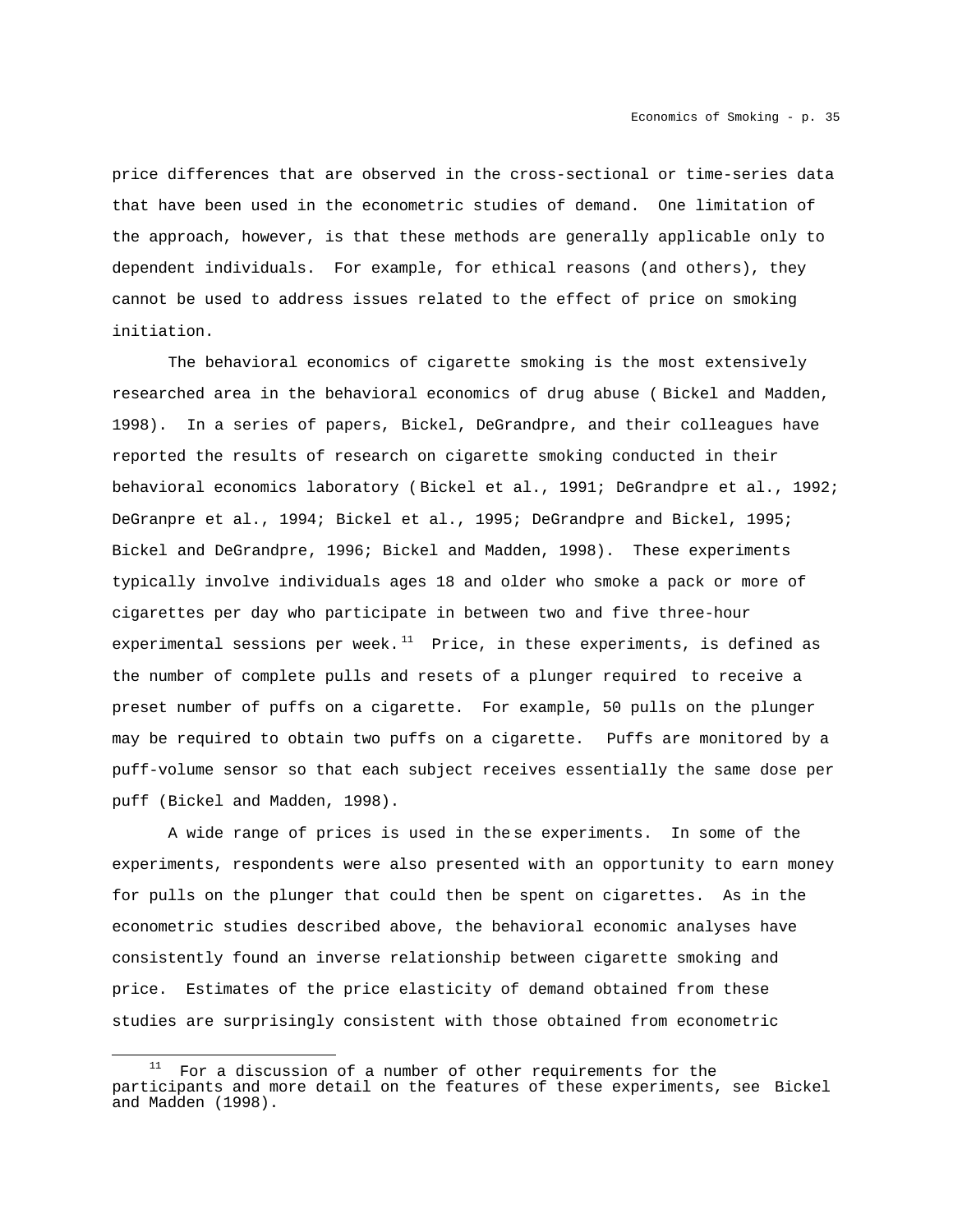studies. For example, Bickel et al. (1995) estimated a mean price elasticity of demand of -0.56 for five subjects in an experiment in which price ranged from 12 to 1600 pulls per puff. A particularly interesting finding from the behavioral economics research is that the price elasticity of demand rises as price rises. For example, DeGrandpre and Bickel (1995) estimated a mean price elasticity of -1.58 for prices ranging from 400 to 4500 pulls per puff. These findings appear to be generalizable not only across drugs but also across species (Bickel et al., 1990).

#### **2.4 Econometric studies of the demand for other tobacco products**

In contrast to the relatively large literature examining the impact of cigarette prices on cigarette smoking, few studies look at the effects of price on the use of other tobacco products, and fewer still consider crossprice effects for cigarettes and other tobacco products. Much of this research has been conducted by Ohsfeldt and his colleagues (Ohsfeldt and Boyle, 1994; Ohsfeldt et al., 1997, 1998). Using state-level aggregates constructed from the September 1985 tobacco use supplement to the Current Population Survey, Ohsfeldt and Boyle (1994) examined the impact of state smokeless tobacco taxes and cigarette excise taxes on the prevalence of smokeless tobacco use by males ages 16 years and older. The authors concluded that higher smokeless tobacco taxes would significantly reduce the prevalence of smokeless tobacco use. In addition, Ohsfeldt and Boyle found evidence of substitution among tobacco products, in that higher cigarette excise taxes have a positive and significant effect on the prevalence of smokeless tobacco use. Given this finding, they suggested that the increase in smokeless tobacco use observed among young males in the 1980s was at least in part due to the increases in state cigarette taxes which were rising more rapidly during this time than state taxes on other tobacco products.

Similarly, Thompson and McLeod (1976) and Pekurinen (1989, 1991) concluded that some Canadian and Finnish cigarette smokers, respectively,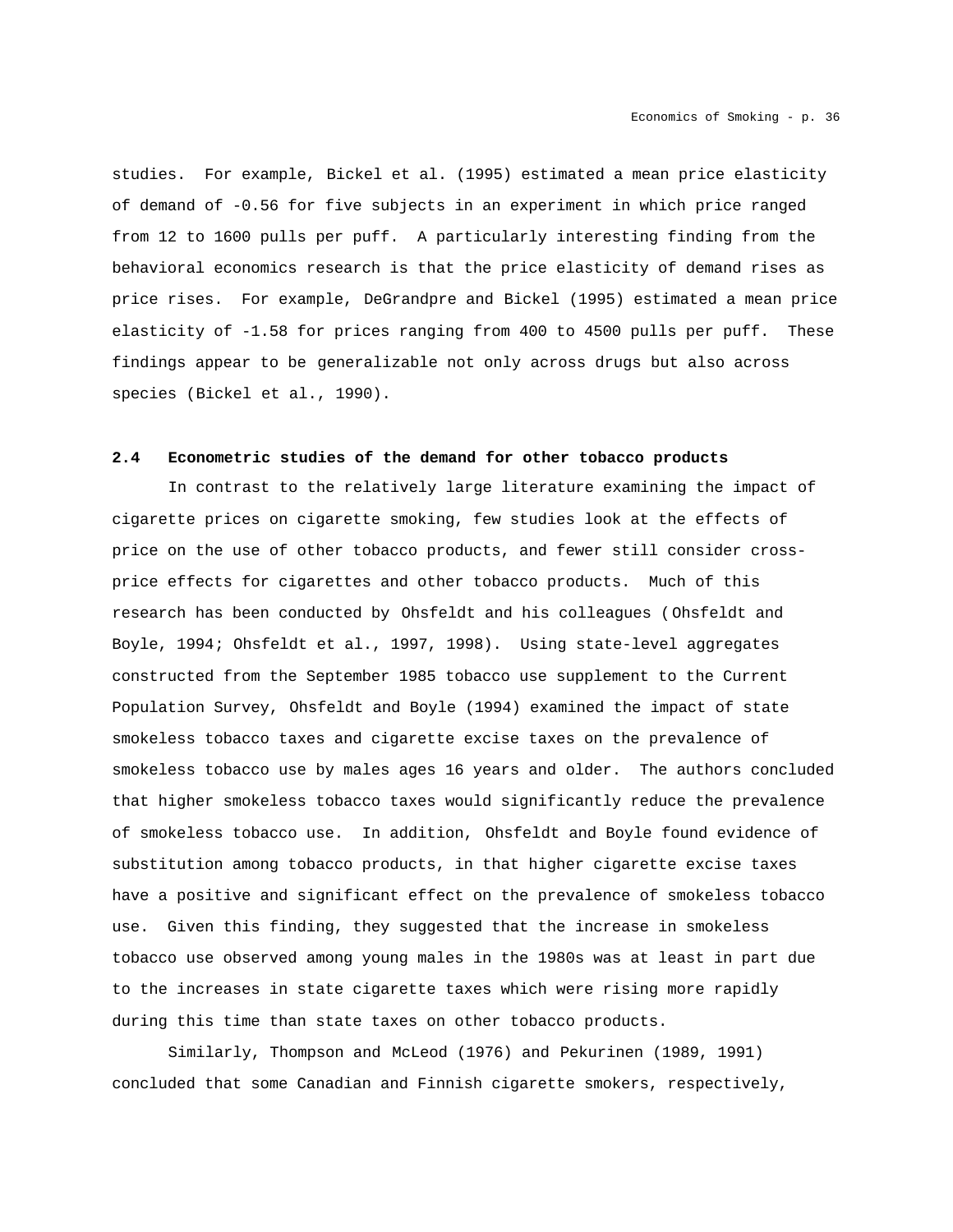would switch from manufactured cigarettes to less expensive hand-rolled cigarettes in response to increases in the prices of manufactured cigarettes. Pekurinen also found a negative and significant relationship between the demands for pipe tobacco and cigars and their own-prices. Leu (1984), however, found little evidence of substitution among tobacco products by Swiss tobacco users in response to changes in their relative prices.

The findings obtained by Ohsfeldt and Boyle based on aggregate data are confirmed by their subsequent analyses using individual-level data from the September 1985 CPS (Ohsfeldt et al., 1997) and the September 1992, January 1993, and May 1993 CPS (Ohsfeldt et al., 1998). In the more recent analysis, the authors estimated an own-tax elasticity for smokeless tobacco use of -0.10 for their sample of males ages 16 and older and again concluded that smokeless tobacco products are substitutes for cigarettes. In addition, as seen for cigarette demand, they estimated an inverse relationship between the elasticity of demand for smokeless tobacco products and age.

This finding was confirmed by Chaloupka et al.'s (1997) recent analysis of smokeless tobacco use among young males using data from the 1992, 1993, and 1994 Monitoring the Future surveys of eighth, tenth, and twelfth grade students. The researchers estimated an overall price elasticity of young males' smokeless tobacco use of  $-0.746$ , and a participation elasticity of  $-$ 0.523.

## **3.** Cigarette and other tobacco taxation<sup>12</sup>

i

With retail price an important determinant of the demand for cigarettes, and excise tax often a significant component of retail cigarette price, the issue of whether to increase cigarette excise taxes has been highly visible in legislative debates on both governmental revenue raising and tobacco control

<sup>&</sup>lt;sup>12</sup> As most of the evidence and concern pertaining to tobacco taxation relates to cigarette excise taxation, we refer specifically to cigarette taxation in most of the discussion in this section. However, we do present the evidence pertaining to the taxation of other tobacco products where it applies.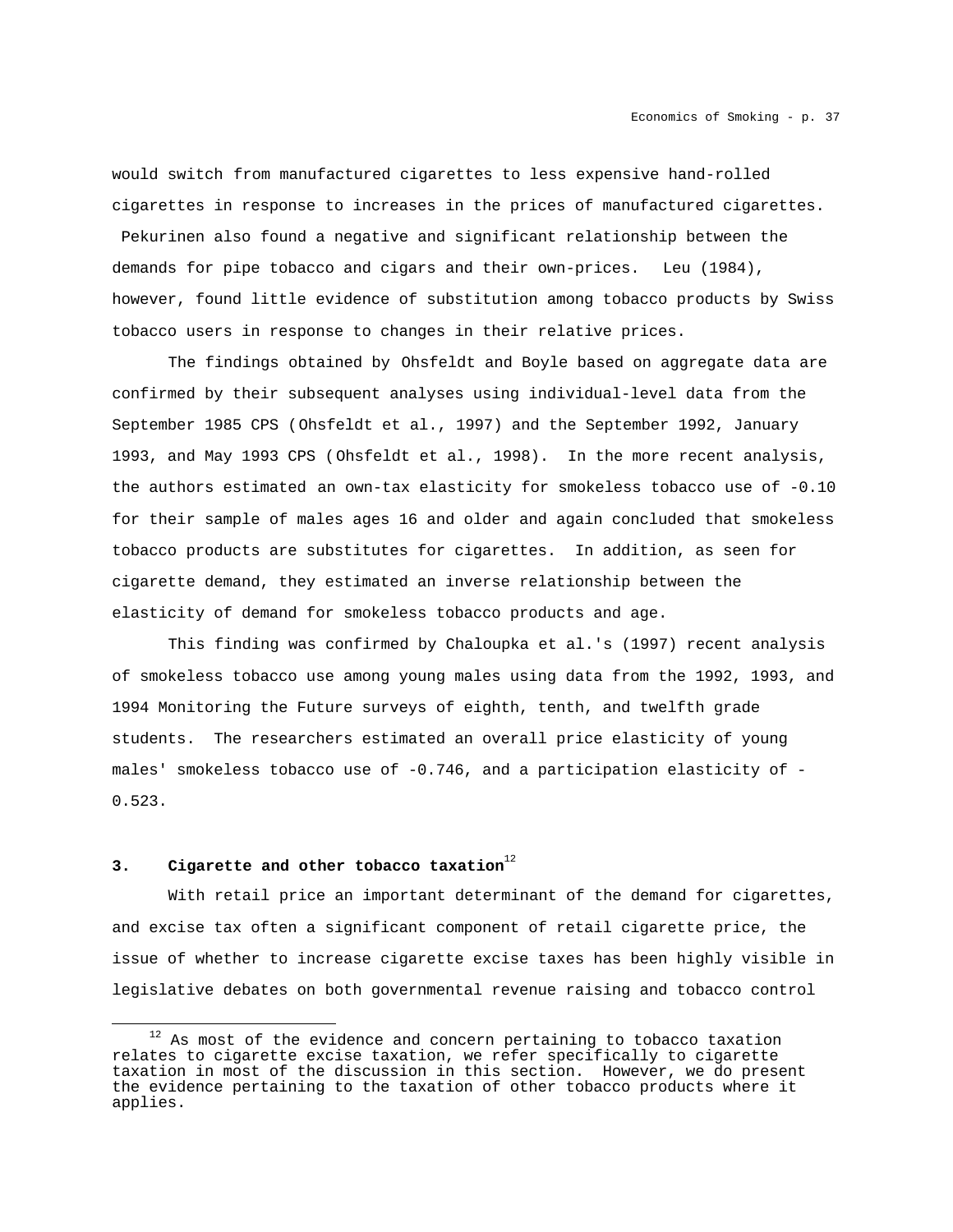for decades. Cigarette excise taxation offers an unusual attraction for legislators: given the evidence on demand elasticities, increases in cigarette taxes of politically plausible magnitude will produce a public health benefit, by discouraging smoking, particularly among children. At the same time, they will generate additional revenues for the governmental unit in question, typically at a fairly low administrative cost. Further, polls often find support for cigarette excise increases among American voters, frequently even including smokers.

Still, the prospect of increased taxation raises a myriad of complicated philosophical and practical questions. Among the former are the following: What is the "right" level of cigarette taxation, if any? What is the basis for determining that it is "right"? Are cigarette taxes fair, given their distributional burdens in terms of both vertical and horizontal equity? In particular, since more low-income than high-income people smoke (in developed countries), will increased cigarette taxes impose an unfair regressive burden on low-income taxpayers? What are the proper trade- offs between the interests of individuals (liberty interests, tax burden) and the societal interest in the public's health? Practical questions include the following: Given the oligopolistic nature of the cigarette industry, as well as estimated supply and demand elasticities, how will taxation affect cigarette price? With differences in tax rates by jurisdiction defining much of the difference in prices across borders of states and nations, will a given increase in excise tax in a relatively high-tax jurisdiction result in a significant amount of smuggling from a neighboring low-tax jurisdiction? What are the revenue implications of a tax increase of given magnitude? How will a given taxinduced price increase influence smoking, and consequently, what impacts will it have on the public's health?

Economists have made numerous impo rtant conceptual and empirical contributions to the policy debate on cigarette taxation, primarily, although not exclusively, through their evaluation of the relationship between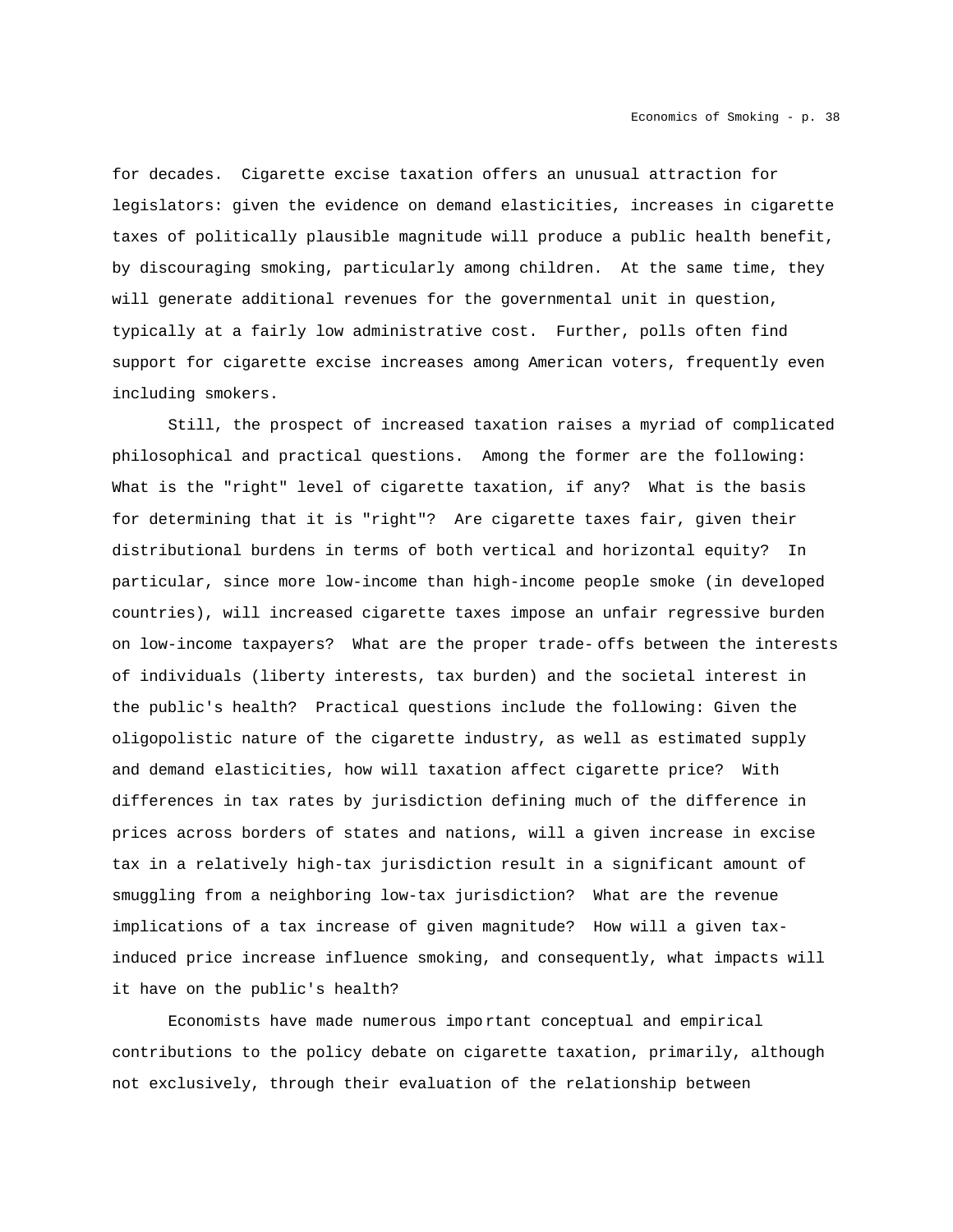cigarette price and consumption, reviewed in the preceding section. In this section, we review economists' contributions to better understanding the rationale for (or against), and additional effects of, cigarette excise taxation.

# **3.1 Comparative standards and the effects of tax on price**

#### **3.1.1 Purposes and methods of taxation**

Cigarettes and other tobacco products have been taxed for centuries, primarily because the relatively inelastic demand for these products makes them an easy source of revenues. In the U.S., for example, tobacco has been taxed since colonial times, rising with revenue needs and declining during more prosperous times. Since the Civil War, tobacco taxes have remained a part of the U.S. federal tax system, often increasing during wartime and falling again in peacetime. Similar historical patterns are observed in many other developed countries. However, the importance of tobacco taxes as a share of total revenues has generally declined over time in most countries. In the U.S. for example, tobacco taxes currently account for less than onehalf of one percent of total federal revenues, down from 3.36 percent of revenues in 1950.

In recent decades, the increased taxation of cigarettes and other tobacco products has been motivated not only by the revenue generating potential of these taxes, but also as a means to reduce cigarette consumption.

 Warner (1981b) concluded that the information on the health consequences of cigarette smoking that began appearing in the 1950s and early 1960s led a number of states to increase cigarette taxes as a way of discouraging cigarette demand. More recently, a number of countries have adopted or considered large tax increases on cigarettes and other tobacco products as a way to reduce consumption. In Canada, for example, steady federal and provincial tobacco tax increases throughout the 1980s and early-1990s were motivated in part by concerns over the health consequences of smoking.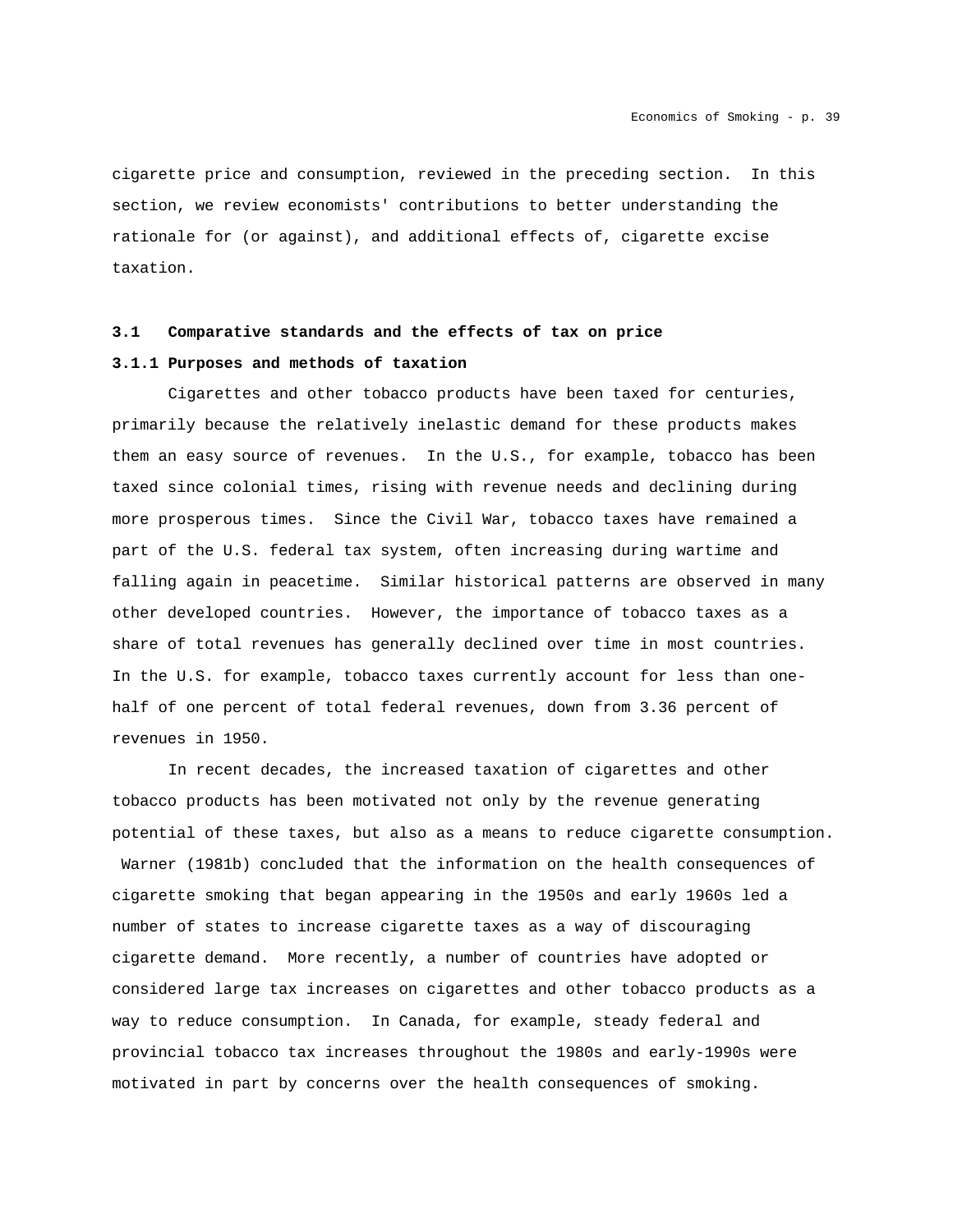Similar concerns were behind the recent large increases in cigarette taxes in California, Massachusetts, Arizona, Oregon, and other U.S. states.

Large tax increases can generate both significant declines in cigarette smoking as well as considerable increases in cigarette tax revenues. In Canada, for example, the over 500 percent increase in taxes between 1982 and 1992 led to an increase in real cigarette prices of 170 percent, reducing total cigarette smoking by 38 percent ( Sweanor and Martial, 1994). Total federal and provincial cigarette tax revenues rose by 240 percent during this period, even with the development of a significant black market in cigarettes.

Cigarettes and other tobacco products are taxed in a variety of ways. The most commonly used methods of taxation include excise taxes, value added and other ad-valorem taxes, and import duties. Most cigarette excise taxes are specified as an amount per x number of cigarettes (e.g., the U.S., Canada, and many others), while others are based on the weight of tobacco contained in the cigarette (e.g., Australia and Malaysia). Similarly, there are a variety of ad-valorem taxes, including the value added taxes imposed by most European and many other countries, as well as the sales taxes applied in most U.S. states and elsewhere. There are comparable differences in the types of import duties applied by nearly all countries to tobacco products. Some of the distinctive features of these taxes include: earmarking for tobacco-related education, counter-advertising, and other health related activities (e.g., Finland, Denmark, Peru, Romania, Nepal, and several U.S. states); the use of tax revenues to create the state-run Health Promotion Foundations in several Australian states and the Health Sponsorship Council in New Zealand, to fund sporting and artistic events previously backed by the tobacco industry; and the differential taxes on cigarettes with high tar and nicotine content used in previous years in the U.K. (WHO, 1997; Roemer, 1993).

## **3.1.2 Effects of taxes on retail price**

Increases in cigarette and other tobacco taxes result in higher prices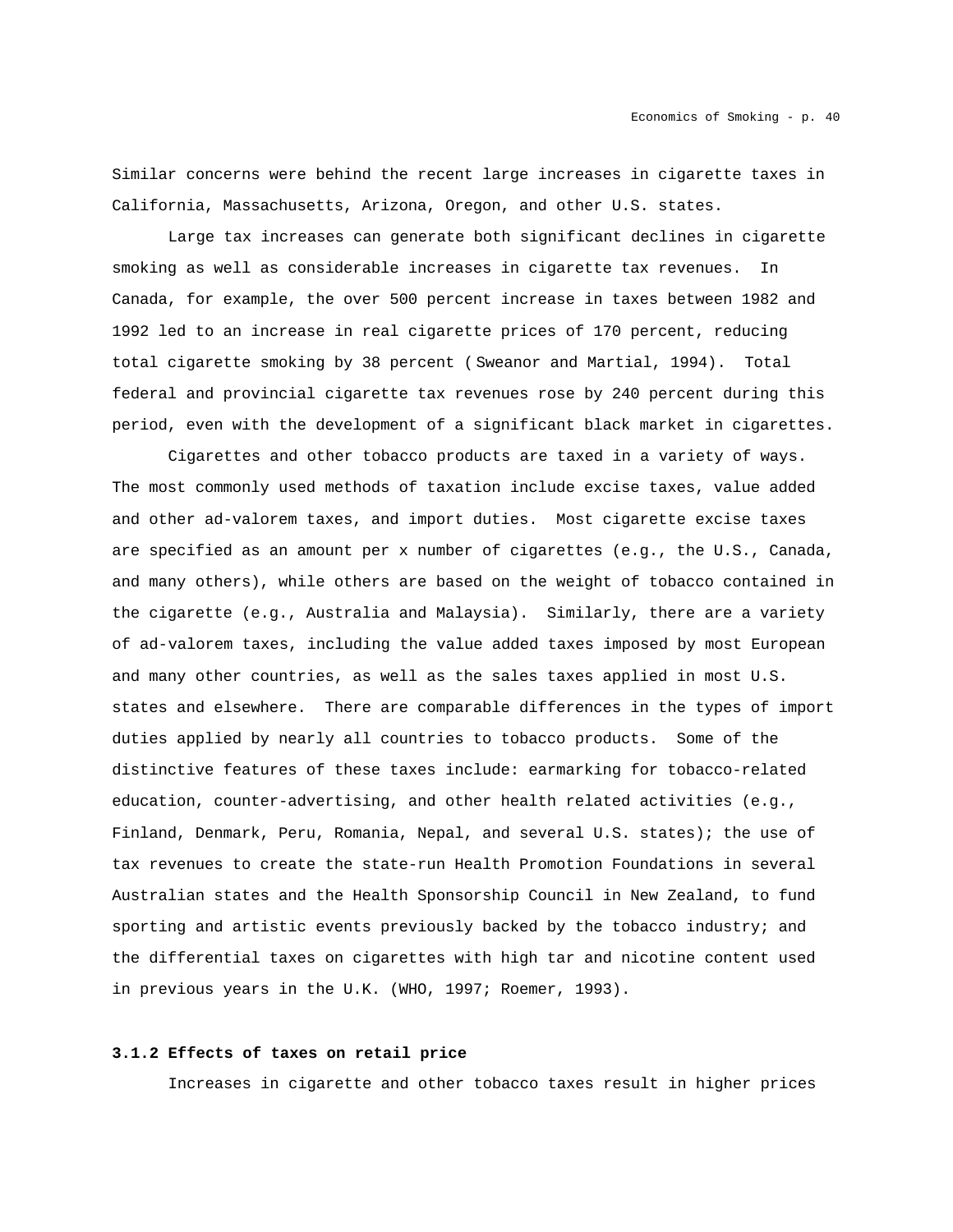for these products. When excise taxation is the primary form of tobacco taxation, however, the real value of the tax will fall over time, unless regularly increased to account for inflation. Given that taxes are an important component of price, one consequence of an excise tax system for tobacco products with relatively infrequent tax increases is that the real price of these products will fall over time as the prices of other goods and services increase more rapidly. In the U.S., for example, due to the relative stability of federal and state cigarette excise taxes throughout the 1970s, real cigarette prices fell by nearly 40 percent. Between 1981 and 1996, however, real cigarette prices in the U.S. rose by over 65 percent, due in part to the tripling of the federal cigarette excise tax and numerous state tax increases. $13$  In contrast, the real value of an ad-valorem tax on tobacco products is maintained when the prices of these products rise with the prices of other goods and services.

The oligopolistic nature of the cigarette industry and the addictive nature of cigarette demand have important implications for the effects of cigarette tax increases on cigarette prices. In a perfectly competitive market with constant long-run costs of production, any tax increase would be fully passed on to consumers. At the other extreme, a monopolist would share the burden of the tax increase with consumers, with consumers bearing relatively more of the burden when demand is relatively inelastic. In most developed countries, the cigarette industry, however, is clearly at neither extreme, but is instead an oligopoly. In the U.S., for example, the five leading cigarette producers accounted for virtually the entire cigarette market, with the top three (Philip Morris, R.J. Reynolds, and Brown & Williamson) controlling over 90 percent of the market (Federal Trade Commission, 1997). In some countries, however, particularly developing

i

<sup>&</sup>lt;sup>13</sup> Increases in the non-tax component of price, however, account for most of the rise in U.S. cigarette prices between 1981 and 1996. During this period, cigarette taxes as a percentage of price fell from just over one-third to under one-quarter.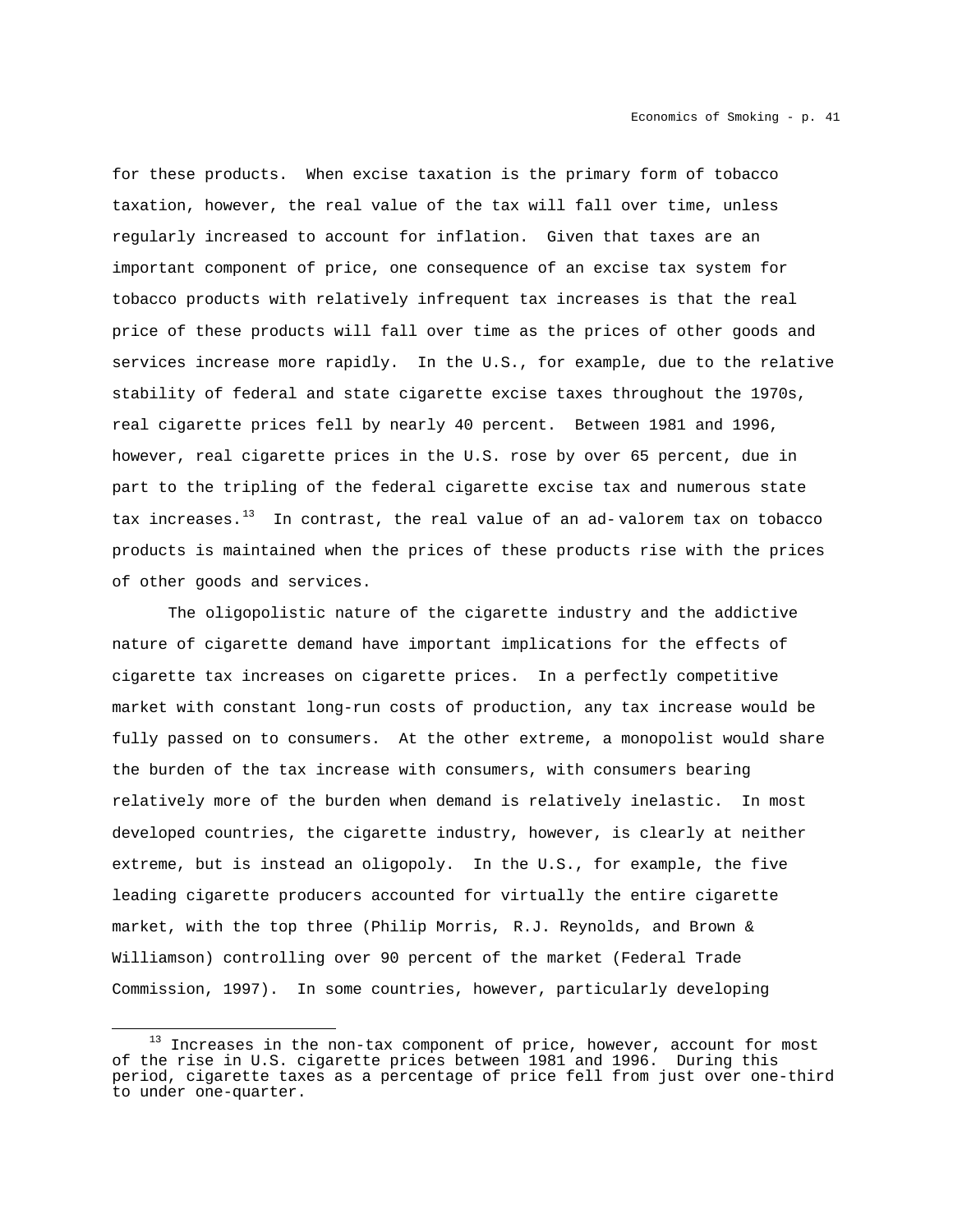countries, a domestic monopoly controls most of the market.

Most of the empirical analyses of the relationship between cigarette taxes and prices are based on data from the U.S. Early studies produced generally inconsistent findings ( Barzel, 1976; Johnson, 1978; Sumner, 1981; Sumner and Ward, 1981; Bulow and Pfleiderer, 1983; Bishop and Yoo, 1985; Sullivan, 1985; Sumner and Wohlgenant, 1985; Ashenfelter and Sullivan, 1987). One general weakness of these studies is that they failed to account for the dynamic interaction of firms in an oligopolistic industry. Instead, they generally assumed that the rules for firm behavior were established and then worked backwards to estimate the degree of competition in the industry (Harris, 1987).

More recent studies have attempted to model the dynamic nature of an oligopolistic industry when estimating the impact of cigarette taxes on cigarette prices. Harris (1987) used data on wholesale and retail cigarette prices as well as manufacturing costs to estimate the change in cigarette prices that resulted from the doubling of the U.S. federal cigarette tax in 1983. He concluded that the eight-cent tax increase led to a 17-cent price increase that was not explained by increased manufacturing costs. Instead, Harris argued that the scheduled tax increase served as a mechanism for a coordinated, oligopolistic price increase.

Barnett and his colleagues (1995) not ed that Harris' analysis did not fully account for underlying trends in cigarette prices. Consequently, they argued that Harris attributed too much of the increase in price to the increase in the tax since the upward trend in cigarette prices predated the debate over the federal tax increase. Instead, they argued that the introduction of generic cigarettes in 1981 allowed cigarette producers to engage in coordinated increases in the prices of premium cigarettes since the generic cigarettes would keep more price-sensitive smokers in the market.

Keeler and his colleagues (Keeler et al., 1996; Barnett et al., 1995; Sung et al., 1994) used national and state level data in empirical analyses of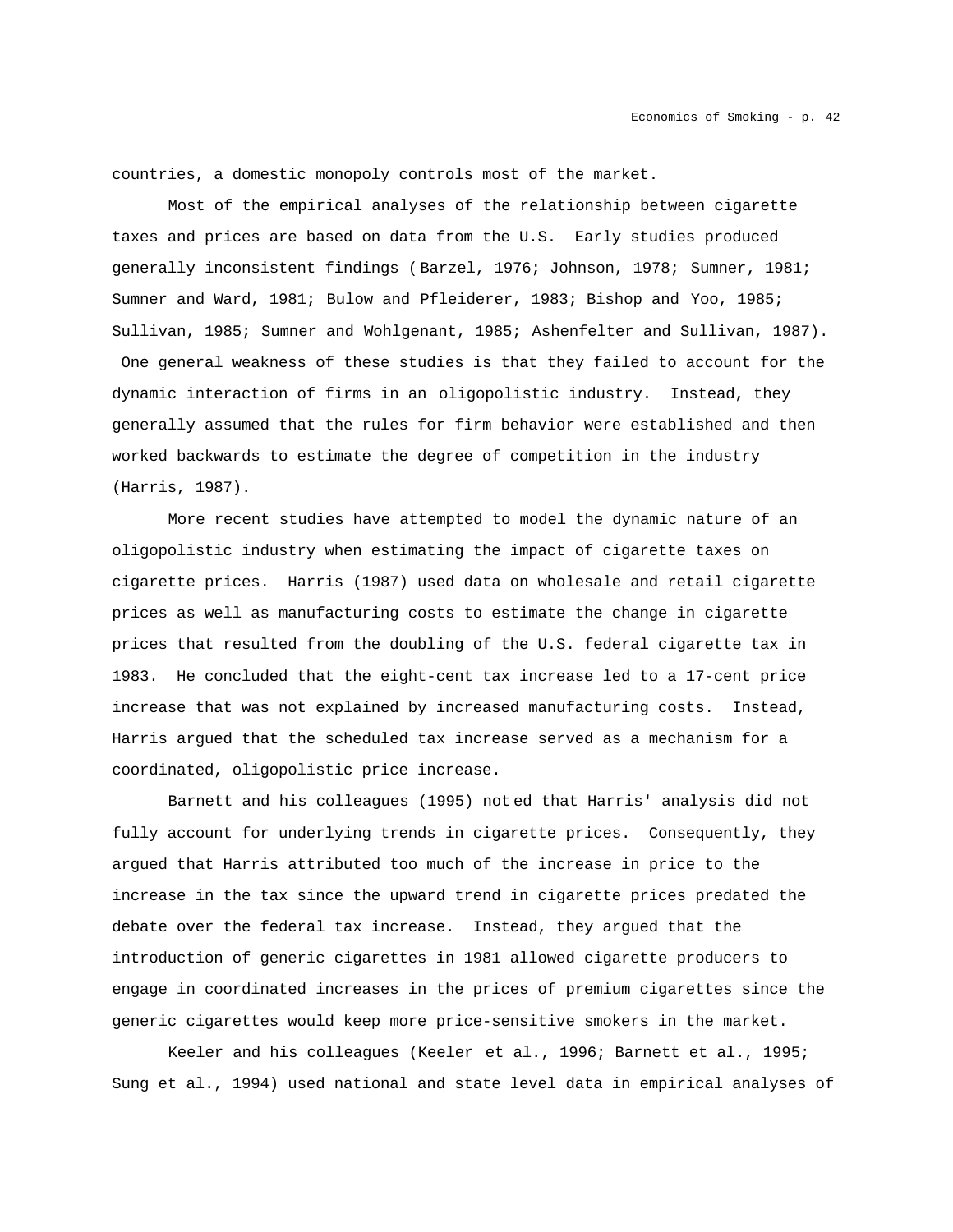the effects of tax increases on price. Their models account for the interaction of supply and demand, the oligopolistic nature of the cigarette industry, and, in some, the addictive nature of cigarette demand. Using annual state-level data for the period from 1960 through 1990, Keeler et al. (1996) estimated that a one-cent increase in a state's cigarette tax would raise retail prices in that state by 1.11 cents. In addition, they estimated that increases in federal cigarette taxes would generate larger increases in cigarette prices than those resulting from state tax hikes (Barnett et al., 1995). They attributed this finding to the potential of cross-border shopping for cigarettes in response to a state tax increase. Finally, Keeler et al. (1996) concluded that cigarette producers price discriminate by state, in that stronger state and local anti-smoking laws are offset by lower prices. However, they noted that the effect of price discrimination is not large relative to retail cigarette prices.

Based on the Becker and Murphy (1988) rational addiction model, Becke r et al. (1994) suggested an alternative explanation for the finding that cigarette prices increase by more than cigarette taxes when taxes are raised. They argued that when taxes are raised, cigarette companies will raise price by more to obtain maximum profit from current, addicted smokers. These increased current profits help offset the future losses from the reduced smoking initiation resulting from the price increase. Becker and his colleagues explained this apparent paradox as follows: "If smokers are addicted and if the industry is oligopolistic, an expected rise in future taxes and hence in future prices induces a rise in current prices even though current demand falls when future prices are expected to increase" (page 413).

 They went on to explain that because of the addictive nature of smoking, cigarette producers set prices below their short-run profit maximizing level in order to "hook" consumers on their addictive product, thus raising the future demand for this product. Showalter (1998) makes a similar argument with respect to advertising, suggesting that cigarette producers might engage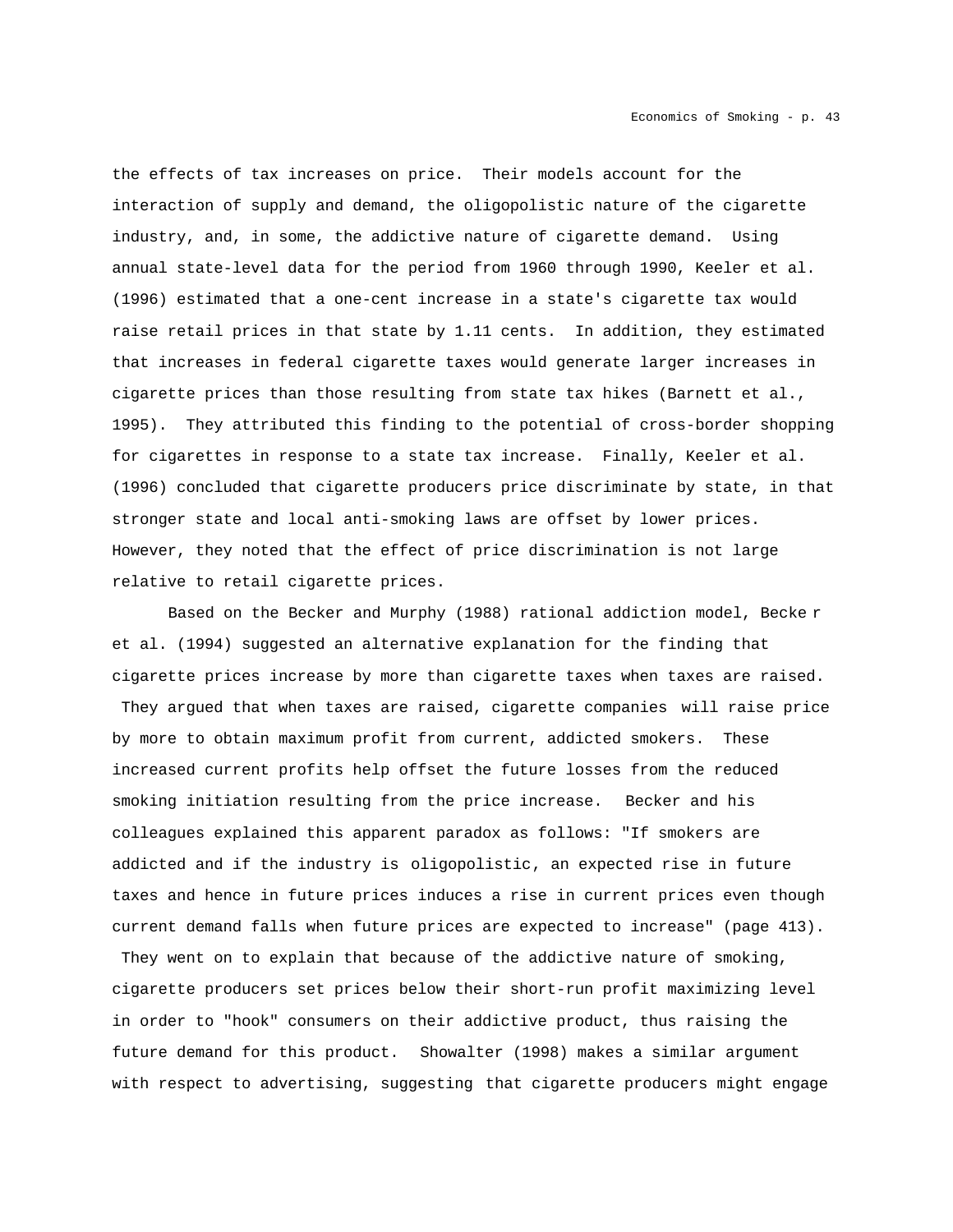in apparently excessive advertising in order to attract a few new customers.

# **3.1.3 Variations in cigarette tax across countries and states and the issue of smuggling**

The share of cigarette taxes in cigarette prices varies widely among countries. In Denmark, Ireland, and the U.K., for example, over 80 percent of cigarette prices are accounted for by cigarette taxes ( Sweanor, 1997), while taxes in most others were between 65 and 80 percent.  $14$  In contrast, among developed countries, cigarette taxes are less than half of price only in the U.S., where they account for 35 percent of price, on average (21 percent in the lowest taxing state and 47 percent in the highest). The large difference in cigarette taxes leads to a five-fold difference in cigarette prices among these countries. As the WHO (1997) has observed, inter-country differences in wages and prices can understate the difference in price when expressed in a single currency. When expressed in terms of minutes of labor required to earn the price of a pack of cigarettes, the differences are even larger.

One consequence of the differences in cigarette taxes and prices, both across countries as well as among different taxing jurisdictions within countries, is the potential for casual and organized cigarette smuggling and other forms of tax evasion. The cigarette industry, for example, frequently argues that cigarette tax increases will actually lead to reductions in tax revenues due to smuggling and other tax evasion (British American Tobacco, 1994). The smuggling problem is exacerbated by the relative ease with which tobacco products can be transported, the potential profits from this illegal activity, the presence of an informal distribution network in many countries, the availability of tax-free and duty-free cigarettes, and nonexistent or relatively weak policies concerning cigarette smuggling and their lack of enforcement (Joossens and van der Merwe, 1997; Joossens and Raw, 1995, 1998; Advisory Commission on Intergovernmental Relations (ACIR), 1977 and 1985).

i<br>Li

<sup>&</sup>lt;sup>14</sup> Based on prices and taxes as of December 31, 1996.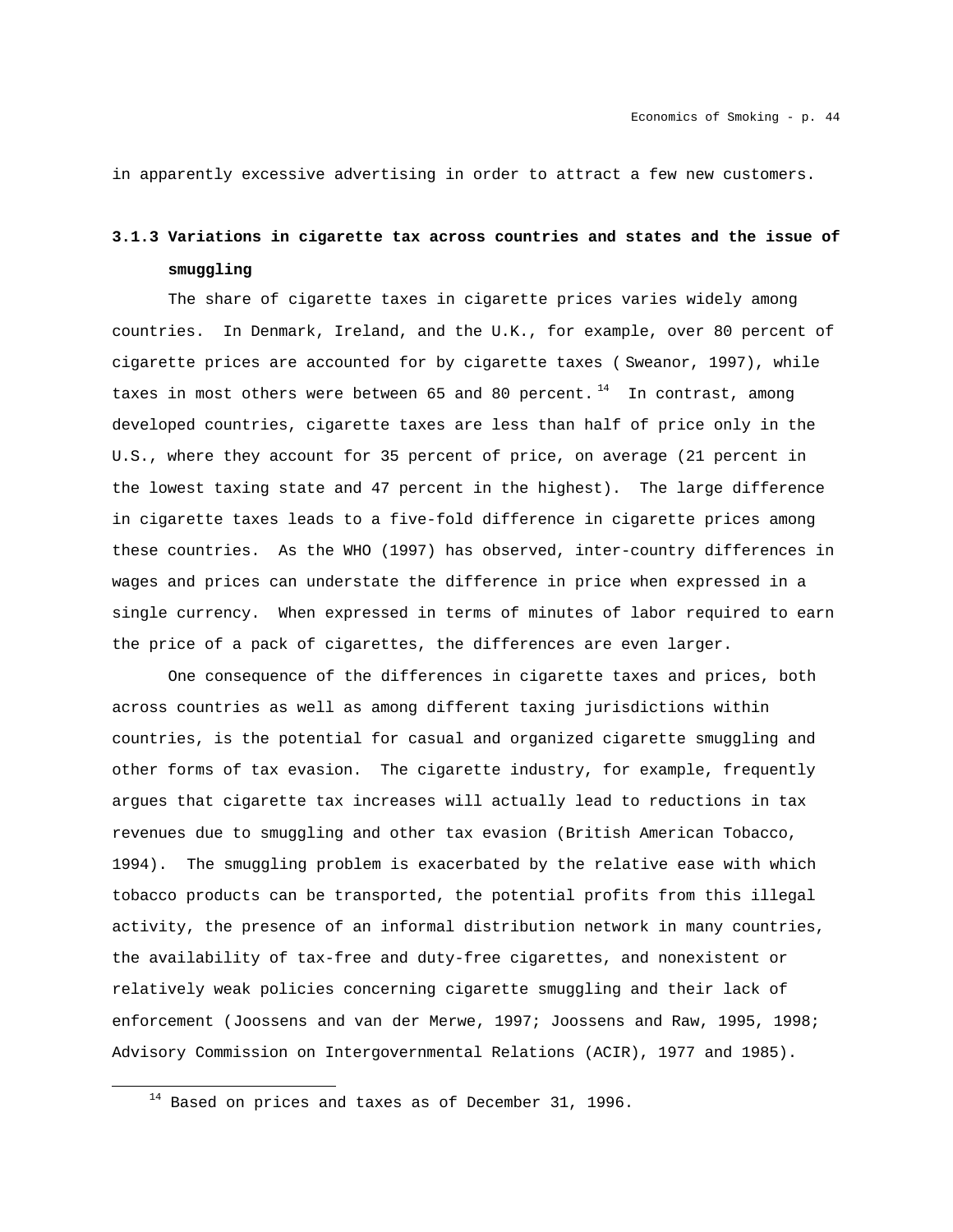Joosens and Raw (1995, 1998) argued that many of these other factors can be as important as price differences in spawning cigarette smuggling. For example, they noted that there is little evidence of cigarette smuggling in some of the highest priced European countries, including France, Norway, Sweden and the U.K., while there is extensive evidence of smuggling in those with relatively low prices, such as Spain and Italy. Moreover, they concluded that much of the cigarette smuggling that does occur in Europe and elsewhere is actually encouraged by the large, multinational tobacco companies. Thursby and Thursby (1994) provided empirical support for this argument, based on their analysis of data from the U.S. from which they concluded that increases in federal cigarette excise taxes lead to increased commercial cigarette smuggling.

There have been relatively few econometric analyses of the impact o f price differentials on organized and casual cigarette smuggling. All of these studies are based on annual state-level cigarette sales data from the U.S. and all have concluded that the casual and organized smuggling of cigarettes from major tobacco producing states, as well as other states with relatively low cigarette prices compared to neighboring states, accounts for a significant share of sales in these states (Saba et al., 1995; Becker et al., 1994; Chaloupka and Saffer, 1992; Baltagi and Levin, 1986; ACIR, 1977, 1985; Manchester, 1976).

Perhaps the most widely cited example of the link between cigarette tax increases and smuggling is the Canadian experience during the late-1980s and early-1990s. In 1980, when Canada adopted an ad-valorem approach to cigarette taxation, Canadian cigarette prices were somewhat higher than prices in the U.S. By 1984, the gap had widened as Canadian cigarette taxes doubled and real cigarette prices rose by 25 percent. In 1984, in response to industry pressure, the ad-valorem tax was replaced by an excise tax. Over the next few years, growth in Canadian cigarette taxes slowed, with most tax increases taking place at the provincial level. In 1988, however, the federal government mounted an aggressive anti-smoking campaign that included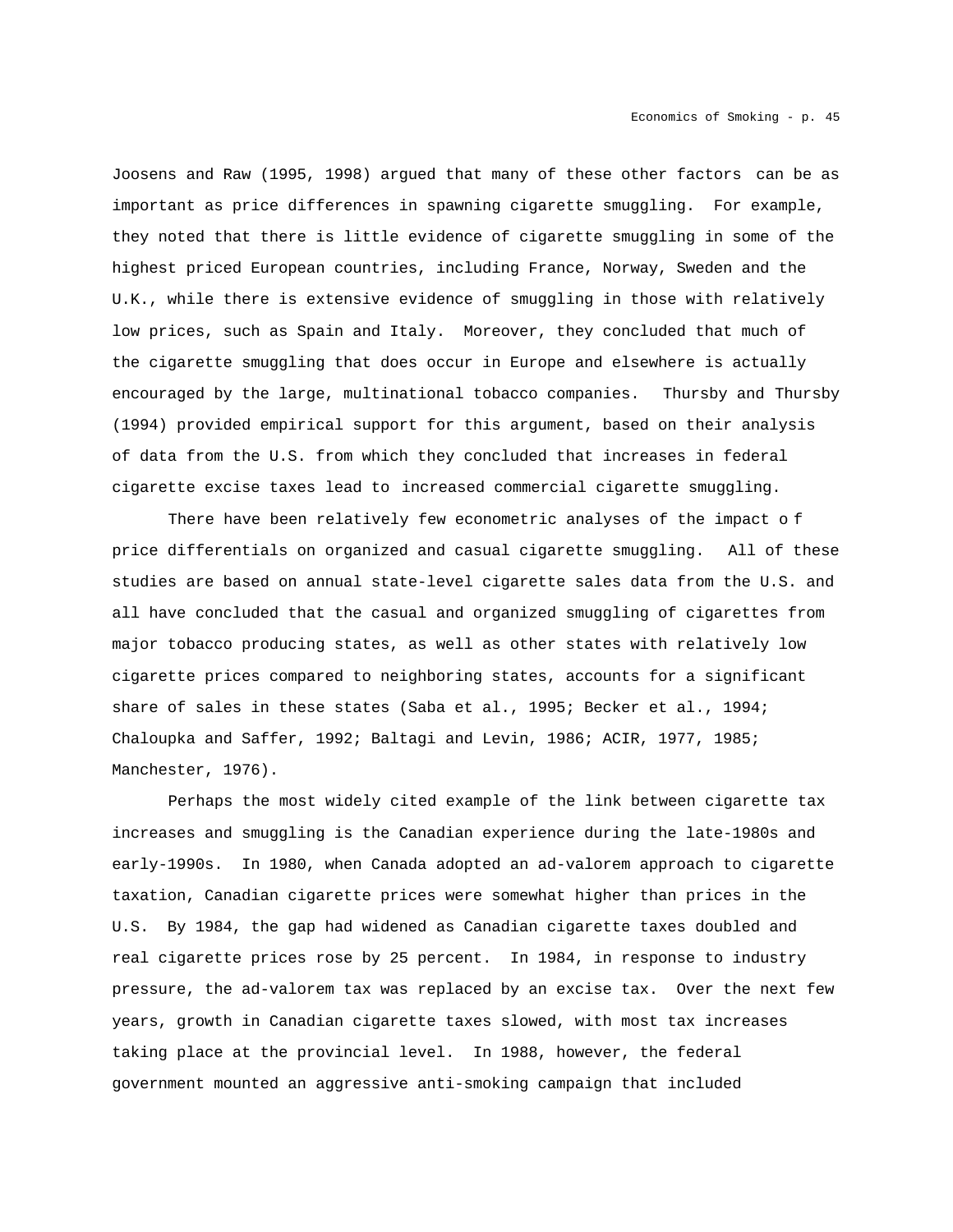significant tax increases. In 1989, the federal tax was raised by two cents per cigarette, followed by a three cents per cigarette increase in 1991; provincial taxes continued to increase as well. By early 1994, the average Canadian tax per pack was \$2.96 (in U.S. dollars), more than five times the U.S. average (Sweanor and Martial, 1994).

The large tax and price disparities between the U.S. and Canada led to substantial cigarette smuggling from the U.S. Smuggling was a relatively minor problem prior to 1992; however, beginning in 1992, smuggling rapidly increased after the repeal of a Canadian tax on cigarette exports. In addition, the smuggling problem was exacerbated by the long undefended border between the U.S. and Canada, relatively weak border controls, and the high concentration of the Canadian population near U.S. borders (Sweanor and Martial, 1994). Much of the black market trade was in cigarettes originally produced in Canada, exported to the U.S. tax-free, and then smuggled back into Canada; relatively little involved U.S. produced cigarettes given their use of a blend of tobacco different from that preferred by Canadian smokers.

In response to an aggressive industry-sponsored campaign, the Canadian federal cigarette tax was reduced by \$5.00 per carton on February 9, 1994, with an agreement to match provincial tax reductions of up to another \$10.00 per carton. Quebec quickly lowered its provincial tax by \$11.00 per carton, for a total tax cut of \$26.00 per carton, cutting cigarette prices in half. Several other provinces followed and by the end of 1996, the average tax per pack was less than \$2.00. Canadian tax revenues fell and rates of smoking increased, particularly among youth.

The variations in taxes across countries and within countries over time reflect a myriad of practical and political considerations, with smuggling but one of them. In contrast to the legislators who must set taxes based on such considerations, academic economists approach the issue of the desirable level of cigarette taxation by contemplating the application of a number of economic principles relating to both equity and efficiency. The remainder of section 3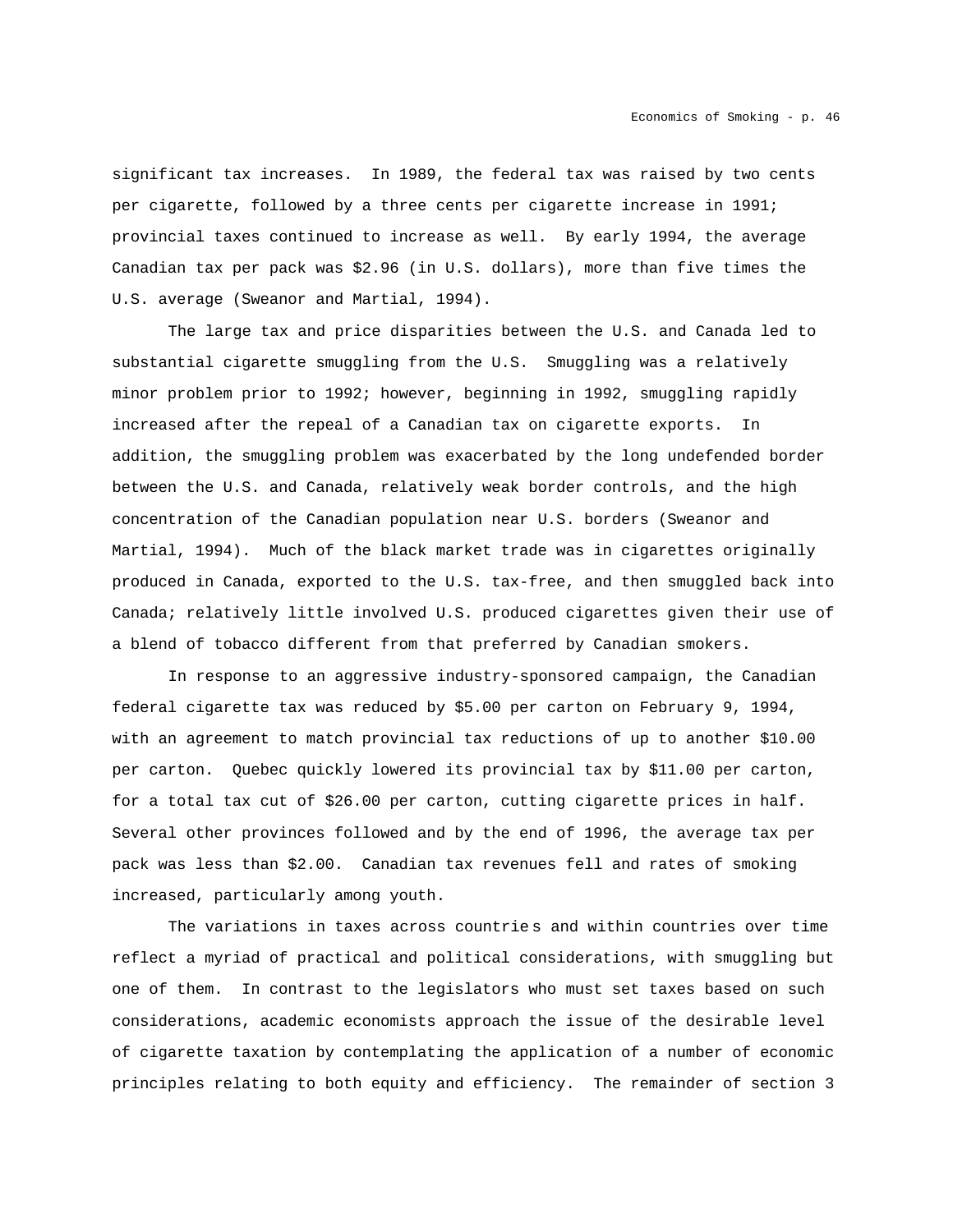examines these principles and their relevance to the determination of a theoretically optimal cigarette excise tax. The discussion also compares and contrasts the perspective of the economist with that of the public health professional, for whom different criteria define "optimality" in cigarette taxation.

## **3.2 Fairness standards**

i

The search for an optimal tax encompasses considerations of efficiency and equity. Each of these domains has featured prominently in policy debates on increasing cigarette taxes as well. From an efficiency point of view, the principal economic theory argument favoring imposition of a product-specific (excise) tax relates to the creation of negative externalities through production or consumption of the product. The nature and extent of such externalities with regard to smoking have been the subject of considerable debate among economists, as is discussed later in this section. 1516

<sup>&</sup>lt;sup>15</sup> Less frequently debated is a pragmatic consideration: whether cigarette taxation violates the Ramsey Rule, namely that when dealing with consumption taxes, tax rates should vary inversely with the elasticity of demand for products (holding supply elasticity constant). The purpose is to ensure that revenue-raising occurs in a manner that will minimize distortions in consumers' choices among goods and services and in their decisions of how much to spend and how much to save. Until recently, the empirical evidence has suggested that cigarettes are an excellent target for taxation, consistent with the Ramsey Rule, given the consensus view on their relatively low demand elasticities, discussed in the preceding section. Jones and Posnett (1988) estimated that a 1% increase in the cigarette tax rate would generate about a 0.9% increase in revenue. As noted in the preceding section, however, longrun demand elasticities may be as much as twice short-run elasticities, as reflected in the findings associated with application of the rational addiction model to cigarette smoking (Becker et al., 1994). Use of these greater long-run elasticities would suggest a lower level of tax efficiency.

 $16$  The issues raised in this discussion would apply also to many other behaviors and consumption goods, such as consuming large quantities of fat (a risk factor for heart disease and cancer) or driving motorcycles (a risk factor for serious injury). Despite the logical parallels, few economists or public health professionals have advocated a fat tax or a special injuryrelated tax on motorcycles. Cigarettes (and alcohol; see the chapter by Cook and Moore) have been identified as unique in terms of the magnitude of the health damage and negative externalities they create. The "slippery slope" argument -- once negative externalities are used to justify taxing tobacco and alcohol, cars will be next, then fat, then salt, etc. -- is not addressed in this chapter.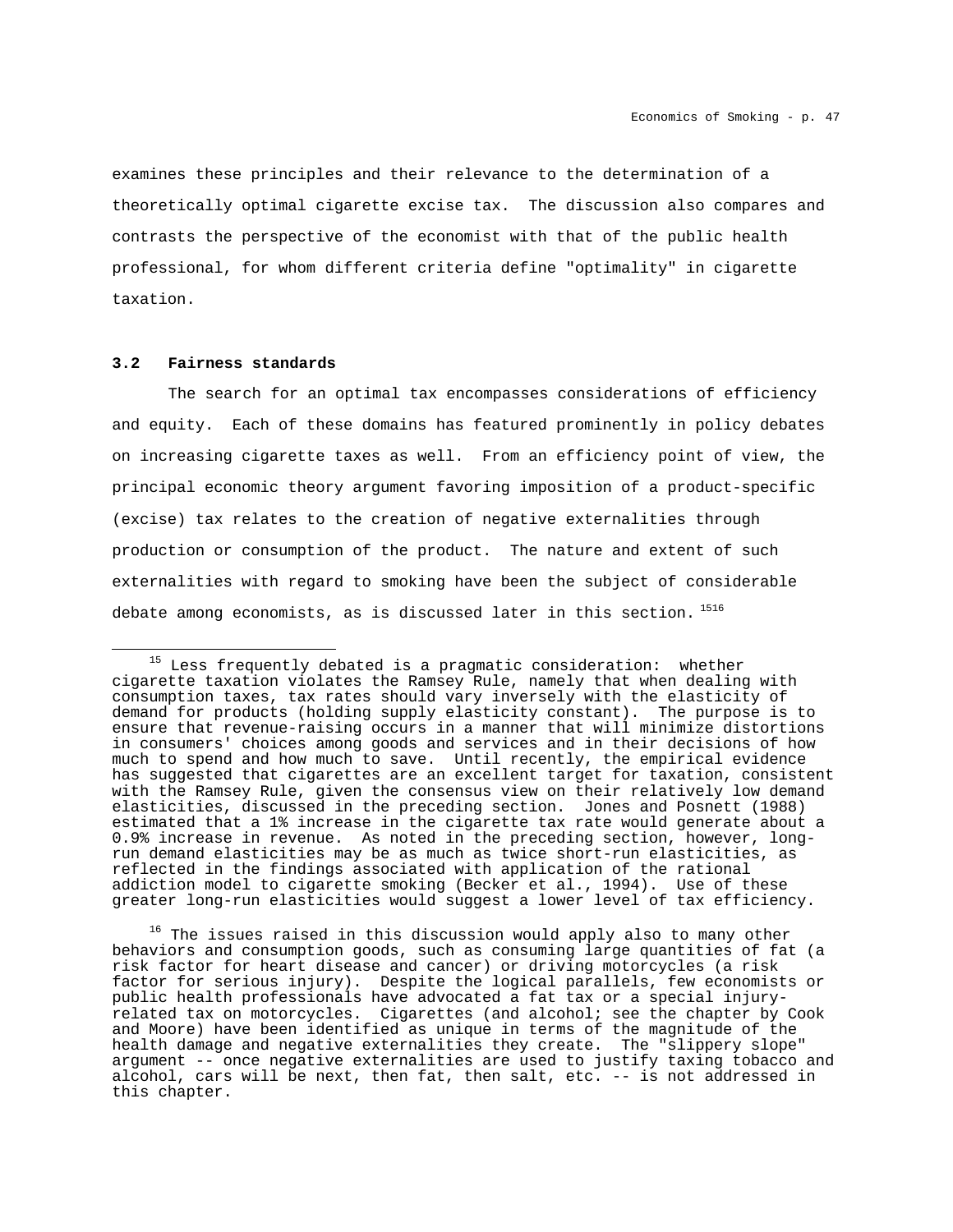First, however, we examine a central issue in cigarette taxation, namely whether it violates widely accepted standards of fairness, with an emphasis on vertical equity. In developed countries such as the U.S., proportionately more lower-income people smoke than do those with high incomes. As a consequence, the burden of a tax on cigarettes is experienced disproportionately by the poor. The tax is criticized as being highly regressive.

#### **3.2.1 Horizontal and vertical equity**

In terms of tax policy, the principle of horizontal equity is that equals should be treated equally. Clearly, cigarette taxation violates this principle, if one accepts that people who are identical except for their smoking behavior should be deemed "equals." Arguments in favor of cigarette taxation thus ignore this principle, while opponents of taxation appeal directly to it (although rarely in the language of economists). Violation of the horizontal equity principle has never been the focal point of critics' concern, however. Rather, they have focused on questions of vertical equity, specifically the apparent regressivity of cigarette taxes. Cigarette taxes would be regressive with respect to income if poorer and more affluent consumers smoked at the same rate. The potential problem of regressivity is exacerbated, in many developed countries at least, by the above-mentioned tendency for smoking prevalence to be inversely related to income.

Recent empirical analysis has muted this concern somewhat, concluding that the degree of regressivity is substantially less than appears at face value. Using data from the 1984-85 Consumer Expenditure Survey, analysts at the Congressional Budget Office (1990) found that expenditures on tobacco products increased with income, except for those in the highest income quintile. In part this reflects an increasing intensity of smoking (numbers of cigarettes) among smokers as income rises, and a propensity for higherincome smokers to buy products that are more expensive per unit. As a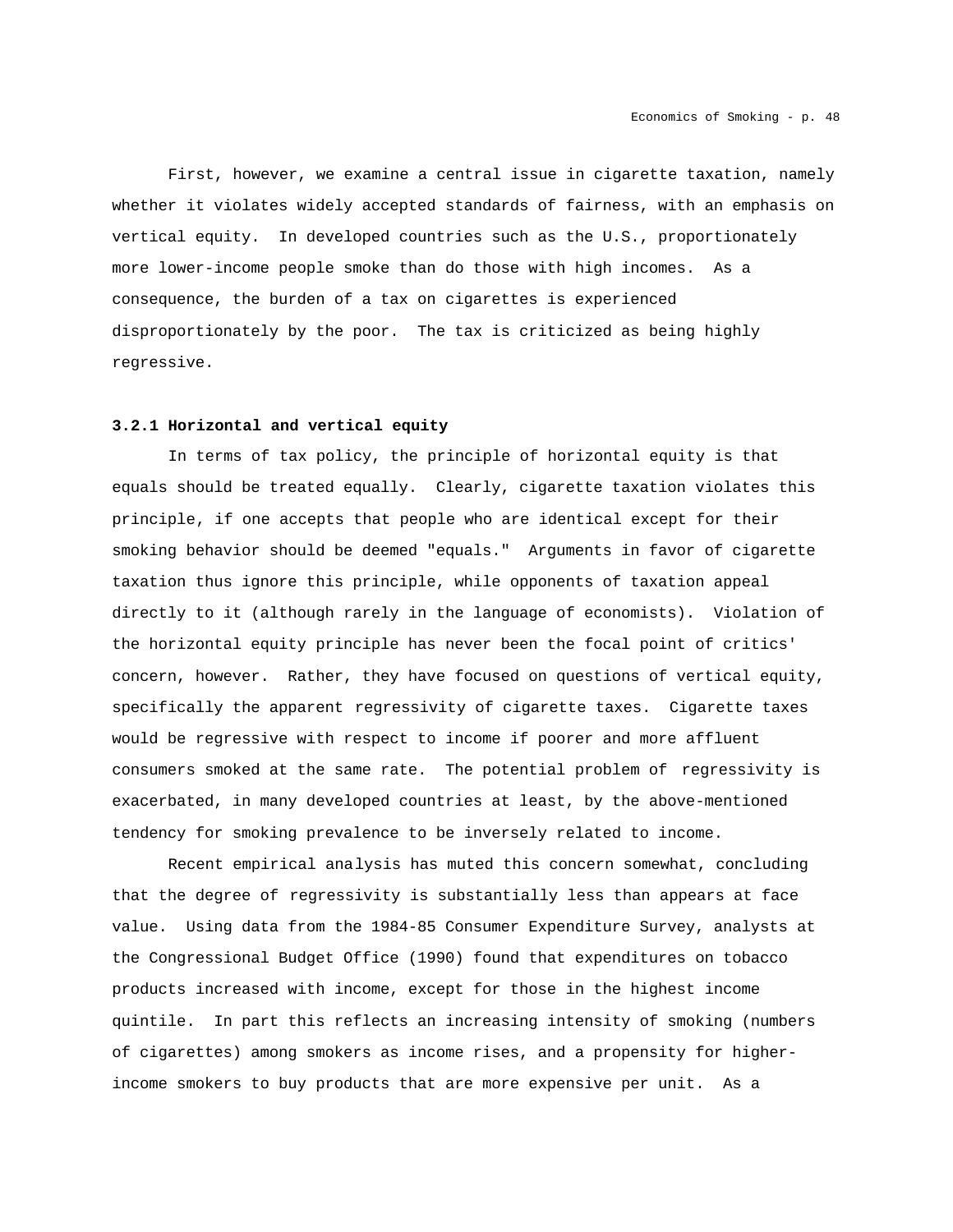percentage of post-tax income, however, tobacco spending varied inversely with income level, with the lowest quintile spending 4% on tobacco.

When the CBO analysts examined tobacco spending as a per centage of expenditures on all good and services, however, they found that the share of tobacco expenditures fell gradually over the first four income quintiles (from 1.6 to 1.1%) and dropped sharply in the top quintile (to 0.7%). Consequently, CBO concluded, if annual family expenditures are more reflective of lifetime income than annual family income, then tobacco expenditures are only slightly regressive over income classes. CBO also noted that younger families spend a higher proportion of their income on tobacco and that their share of tobacco spending as a percentage of total expenditures was higher as well.

To examine the distributional impact of a cigarette excise tax increase, CBO simulated the effects of doubling the then (1990) 16-cent federal per pack excise tax. When income tax brackets and transfer payments were indexed to account for the price increases associated with the excise tax increase, the apparent regressivity was reversed; the adjustments had the effect of lowering individual income taxes and raising transfer payments. Relative to expenditures, CBO found the burden of the increased tax to be closer to proportional than regressive. The largest share of the simulated tax increase was paid for by families in the third and fourth income quintiles, with the smallest share borne by families in the two lowest quintiles (first and second).

To control for the intertemporal nature of cigarette smoking, Lyon and Schwab (1995) examined the distributional effects of cigarette (and other "sin") taxes across measures of permanent or lifetime income. The authors did not find important differences in regressivity patterns compared to studies based on current income.

Recent research on differences in the price elasticity of demand for cigarettes by various measures of socioeconomic status has produced findings that suggest that the degree of regressivity normally attributed to cigarette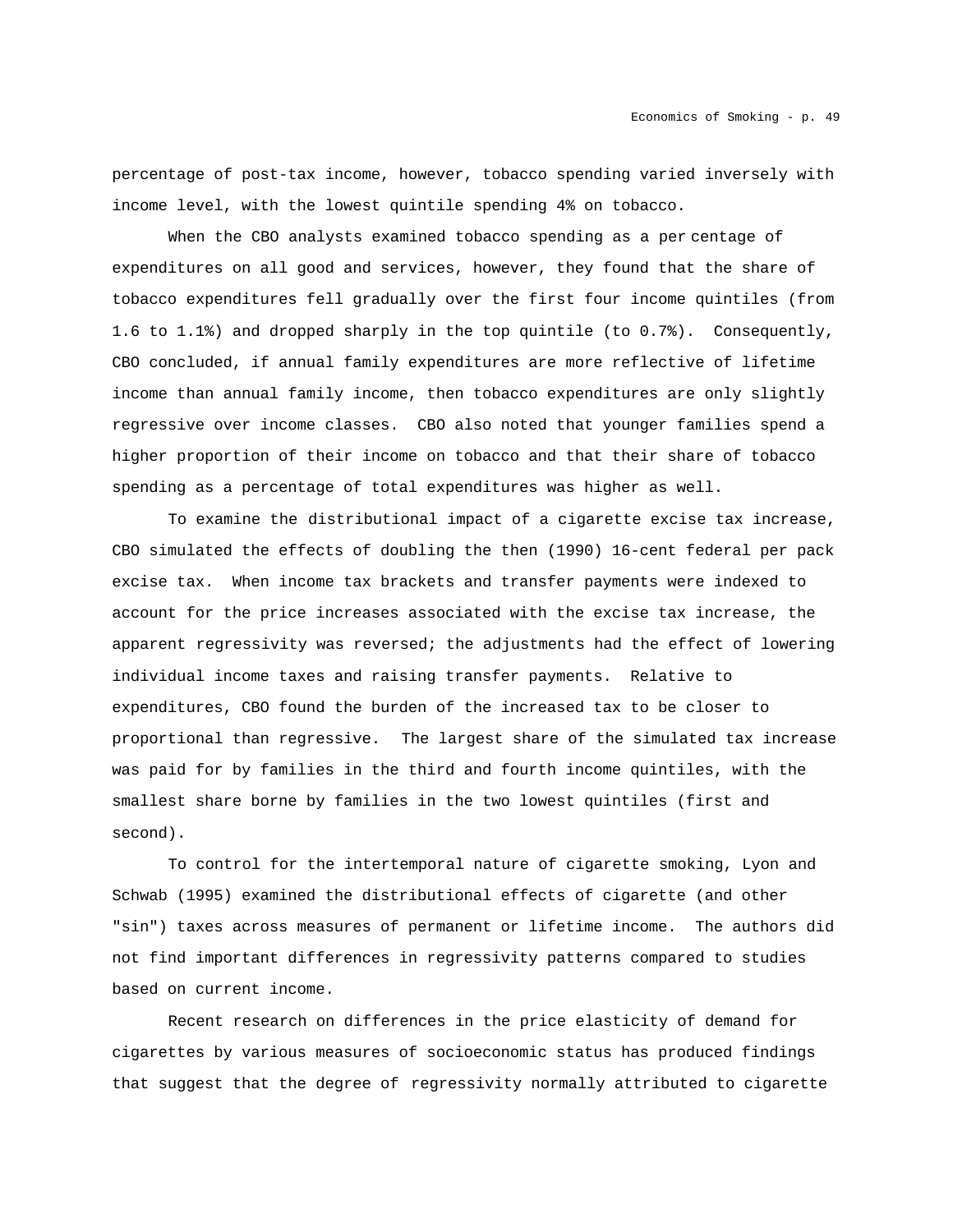taxation is considerably overstated. Townsend and colleagues (1994) found that (the absolute value) of price elasticity was inversely related to social class in Great Britain, with members of the highest social class exhibiting little price responsiveness and those in the lowest social class having an elasticity close to unity. In the U.S., Chaloupka (1991) concluded that lesseducated persons were more price responsive than the more-educated, while Farrelly and his colleagues (1998) found that cigarette demand by lower income persons was more elastic than that by higher income persons. Given the high correlation between income and both social class in Great Britain and education in the U.S., these studies indicate that increased cigarette taxes would reduce observed differences in smoking among socioeconomic groups. This mitigates conclusions about regressivity that derive from analyses that have failed to consider the inverse relationship between elasticity and income. The latter has characterized all studies to date.

Regardless of whether regressivity proves to be a serious concern or not with regard to cigarette taxation per se, analysts have pointed out that the goal of tax policy is for the overall impact of a tax and expenditure *system* to be progressive or proportional, rather than regressive (Congressional Budget Office, 1990; Warner et al., 1995). Related to this notion, various proposals to increase cigarette taxes have earmarked a portion of revenues to expenditures designed to aid the poorer members of society. These have ranged from smoking-specific expenditures (e.g., provision of smoking cessation services for the poor) to proposals to fund health care for the poor in part with cigarette tax revenues.

## **3.2.2 The benefit principle**

Another perspective on fairness is that smokers should bear the costs of smoking that they impose on other members of the society. This consists of two categories of costs: those associated with diseases experienced by nonsmokers due to exposure to environmental tobacco smoke; and smokers' own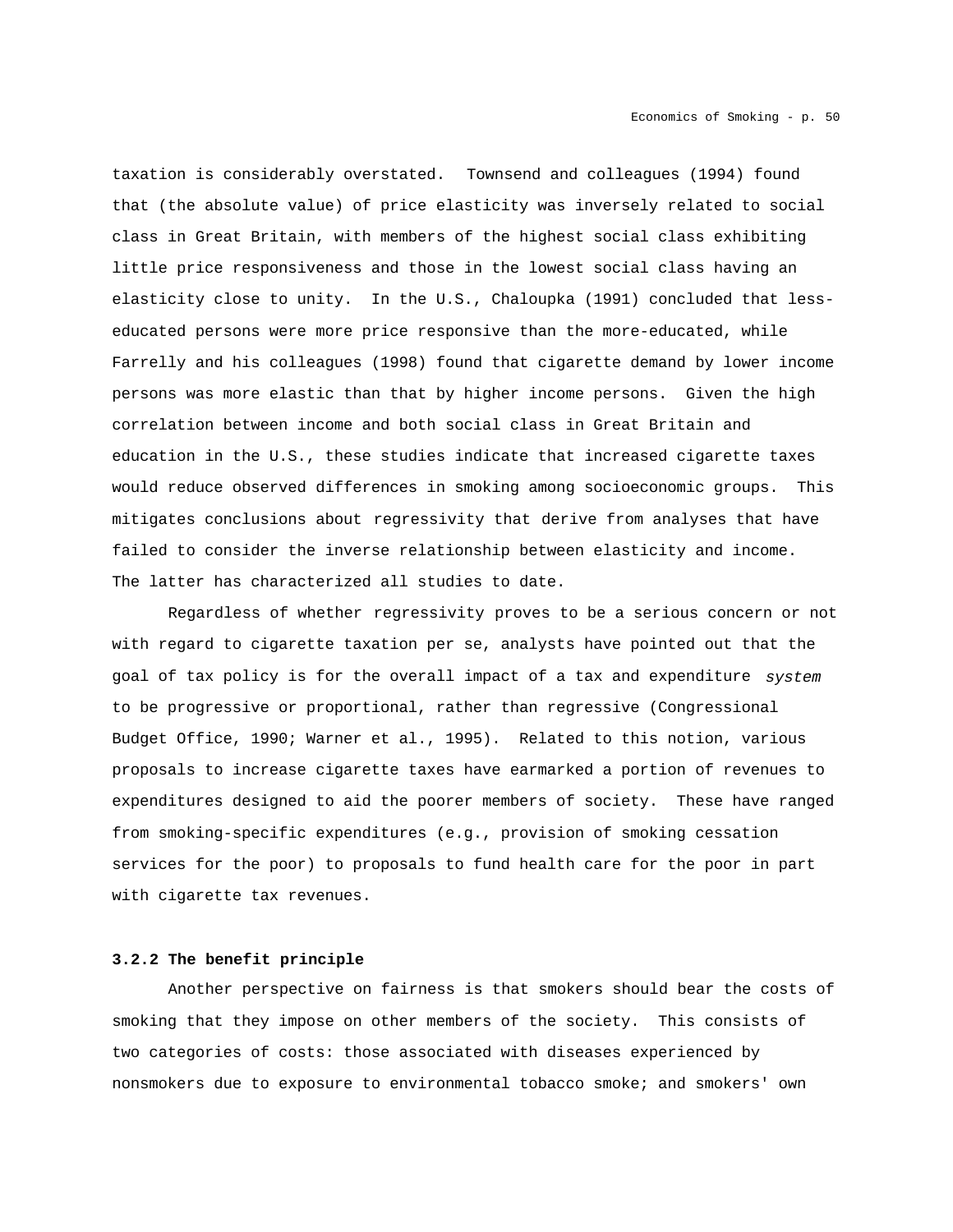publicly-funded medical costs subsidized by nonsmoking taxpayers. Related to the latter, excise taxation might be partially justified on the basis of the benefit principle, the notion that people who derive benefits from government activities should be taxed to cover their costs of production.

In the most direct application of this " user fee" concept, proponents argue that smokers should pay, through cigarette taxes, for the publiclyfunded health care that smoking necessitates, primarily in the U.S. through the Medicaid program for the indigent and the Medicare program for the elderly. Although appealing at first blush, the logic underlying this argument can be challenged. First, the tax is a blunt instrument: many smokers who incur smoking-related health care expenditures will pay for them themselves, either out of pocket or through private health insurance. Why should they subsidize the health care costs of other smokers more than do nonsmokers? Similarly, many of today's smokers, who pay the excise taxes, will cease smoking in time to avoid smoking-related illnesses. Further, the costs that today's generation of smokers will experience in the future are not easily predicted; perhaps some currently expensive smoking-related disease conditions will be readily and inexpensively treatable in the future. Even if these costs were knowable, they would need to be discounted to reflect the fact that they will not occur, on average, for two or more decades. As it has been advanced to date, the "user fee" argument has today's smokers paying for today's smoking-related health care costs (Warner et al., 1995).

In the case of smoking, the benefit principle is inextricably linked to the broader issue of the negative externalities associated with smoking. We consider the evidence pertaining to externalities below. First, however, we turn to fairness arguments in favor of increasing cigarette taxes that emanate from the public health community. Economists' analyses of the external costs of smoking are highly relevant to informing the public health community's sense of the social costs of smoking.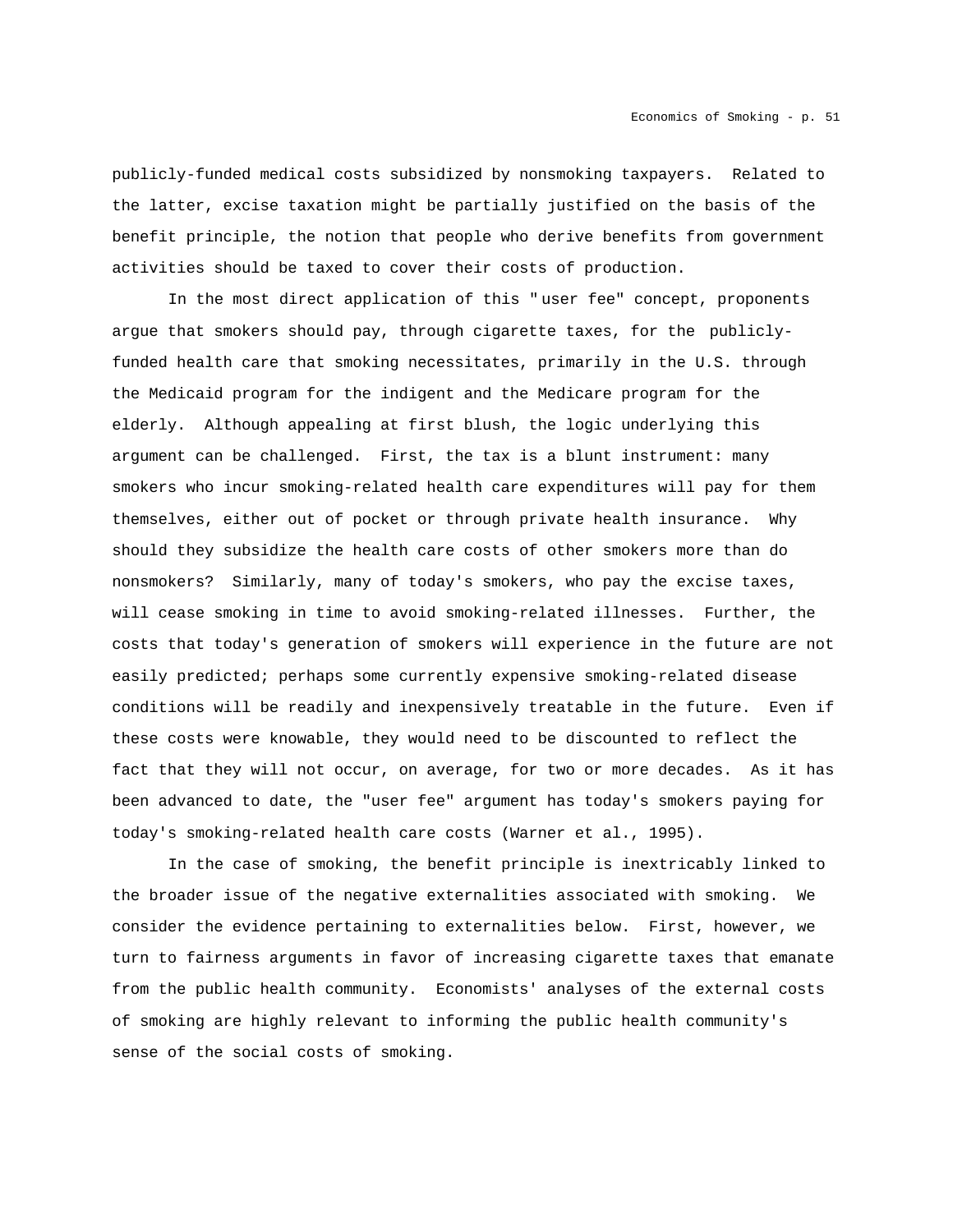#### **3.3 Public health standards**

The public health community has advocated large increases in tobacco taxes for two reasons. One is the notion that smokers should cover the social costs of smoking, with the public health conception of social costs including both private costs to smokers and their families, as well as negative externalities (Cook, 1991). The second is based on a pragmatic realization: through its effects on prices, taxation will discourage many people from smoking, particularly young people. As a consequence, literally hundreds of thousands of premature deaths could be avoided by large increases in cigarette taxes. In this context, cigarette taxation is viewed as a powerful policy tool with which to foster improvements in the public's health.

#### **3.3.1 The social cost of smoking**

i<br>Li

The public health community has long argued that smoking imposes large costs on society and that smokers should bear the burden of these costs. Cost-of-smoking analyses include three categories of costs: ( i) the direct medical costs of preventing, diagnosing, and treating smoking-related diseases; (ii) the indirect morbidity costs associated with lost earnings from work attributable to smoking;<sup>17</sup> and (iii) the indirect mortality costs related to the loss of future earnings due to premature smoking-produced deaths. Combined, these total well over \$100 billion in the U.S.  $^{18}$  Although most of the cost-of-smoking analysis has employed American data, estimates have also been prepared for Canada (Forbes and Thompson, 1983; Collishaw and Myers, 1984), Great Britain [ref], China ( Jin et al., 1995), and other countries. In addition, numerous state-specific analyses have been performed in the U.S.,

 $17$  A significant amount of work loss is associated with smoking (U.S. Department of Health and Human Services, 1989). In addition, smoking may decrease productivity while smokers are on the job , due primarily to the number and length of smoking breaks they take. The latter is rarely included in studies of the social costs of smoking, although it has been raised during debates on indoor smoking restriction legislation.

 $18$  Authors' calculations, updating estimates in Bartlett et al. (1994) and Miller et al. (1998) to contemporary dollars.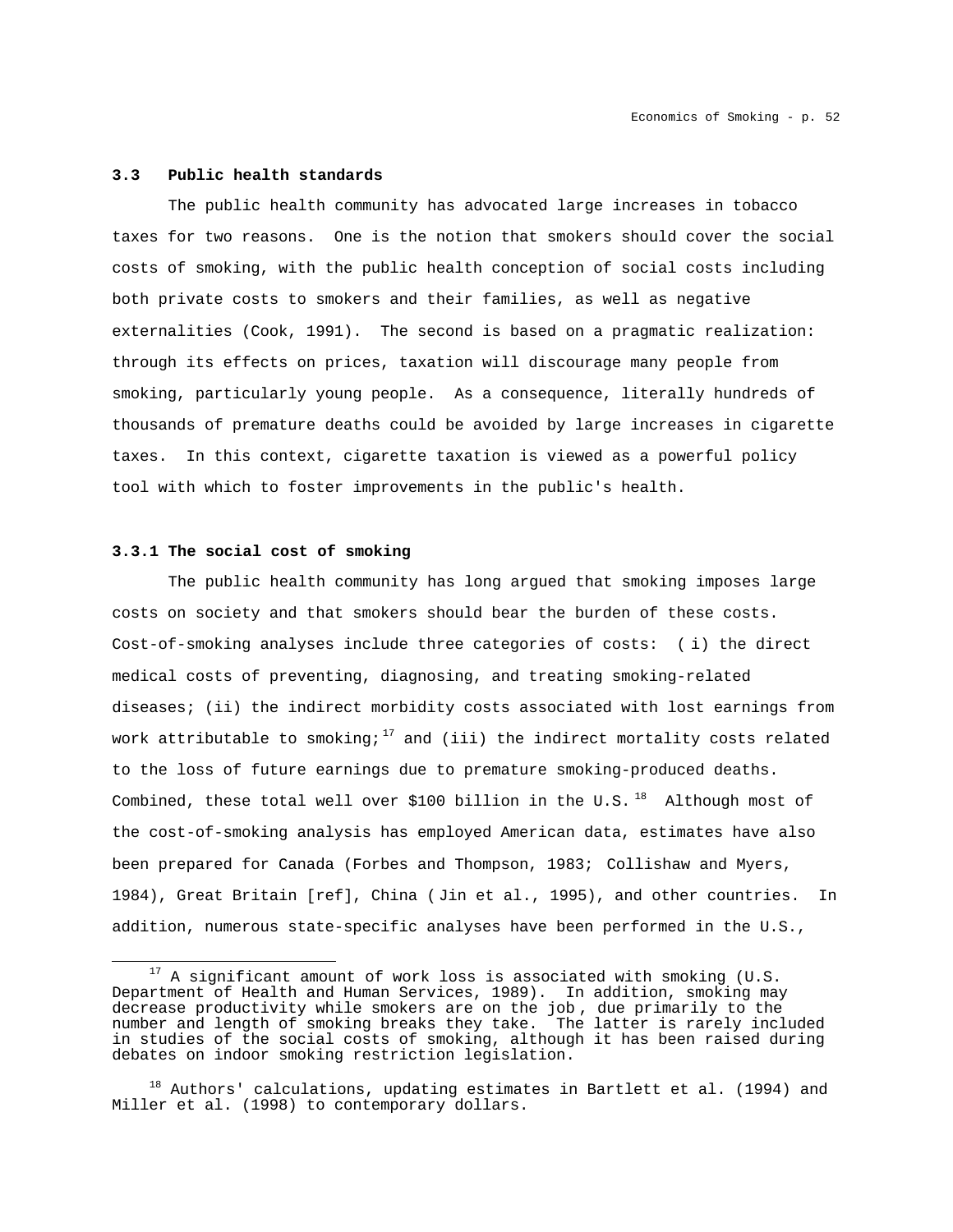most based on the SAMMEC model (Smoking-Attributable Morbidity, Mortality, and Economic Costs) (Shultz et al., 1991).

The cost-of-smoking studies have employed a variety of methods of estimating the different cost components, with attributable-risk methodology common in estimating smoking-related disease incidence or prevalence and the human capital approach employed in placing a value on lost years of life (Hodgson and Meiners, 1982; Warner et al., 1998). Following a trend in costof-illness estimation in general, more recent studies have adopted an incidence approach (Manning et al., 1989, 1991; Hay, 1991; Hodgson, 1988, 1992; Oster et al., 1984), in contrast with the prevalence approach predominant in the earlier studies (e.g., Rice et al., 1986). The prevalence approach values the present costs associated with all existing cases of smoking-produced illness (including future lost earnings attributable to current deaths). In contrast, the incidence approach values all of the future costs associated with new cases of smoking-produced disease during the reference year. The former provides an estimate of the current economic burden of smoking, while the latter is more useful for analyses of interventions that might interrupt the development of smoking-related illness.

The cost-of-smoking studies can be faulted on numerous grounds. For one, they have tended to omit certain categories of smoking-related health care, such as treatment of burn victims from smoking-ignited fires<sup>19</sup> and perinatal care for low-birth-weight babies of smoking mothers (U.S. Department of Health and Human Services, 1998). Few studies have considered the costs of treatment of diseases caused by environmental tobacco smoking. No study has yet attempted to value intangible costs, such as the pain and suffering of smoking-related disease victims and their families. Ironically, these intangible costs may well dominate all of those that are more readily quantified (Abt, 1975).

i <sup>19</sup> Cigarette smoking is the leading cause of home fires and the leading cause of burn deaths (Napier, 1996).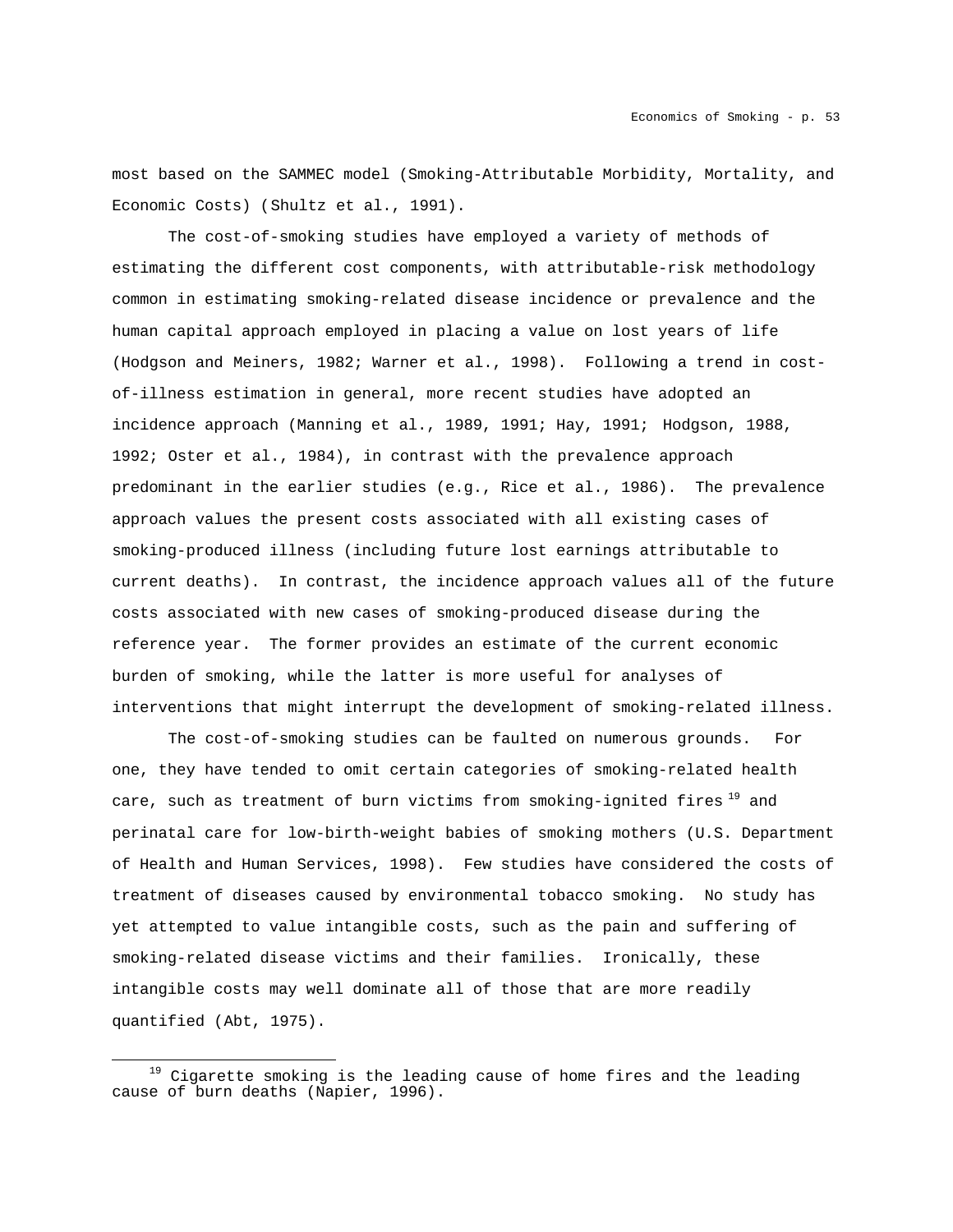Hodgson (1998) and his colleagues (Warner et al., 1998) have argued that, as it is being applied in this literature, the conventional attributable risk methodology considerably underestimates smoking's burden on the health care system by virtue of its failure to consider how smoking complicates the course of many illnesses not themselves directly associated with smoking. For example, diabetics who smoke often have more complications of their diabetes than diabetics who do not smoke . Smokers recover more slowly from surgeries of all types than do nonsmokers, thus extending post-surgical hospital stays. HIV-infected smokers may be more likely to develop near-term AIDS than are HIV-infected nonsmokers (Napier, 1996). Inclusion of such costs in cost-ofsmoking analysis might lead to an increase in estimates of 50% or more.

The cost-of-smoking studies also fail to take account of a wide variety of direct costs in addition to medical costs, including such items as the time and transportation costs associated with getting patients to and through health care services, the direct costs of home modifications to accommodate smoking-related disabilities, damage to buildings due to smoking-produced fires, smoking-related maintenance costs in industrial settings and homes, and the increased frequency of laundering necessitated by smoking. Omission of these nonmedical costs is standard practice in nearly all of the broader costof-illness literature. Occasionally, such omissions are acknowledged, with the researchers stating that they did not view such costs as large enough to warrant the additional research.

The indirect morbidity and mortality costs hav e been criticized frequently as representing an inadequate means of valuing the avoidable premature loss of life. By relying exclusively on the human capital approach, they place no value on life per se, clearly contrary to the behavior of virtually all civilized societies which invest in preserving the health of senior citizens after they retire. Many analysts concur that use of willingness-to-pay measures would be preferable, but they bemoan the lack of suitable instruments for assessing such values.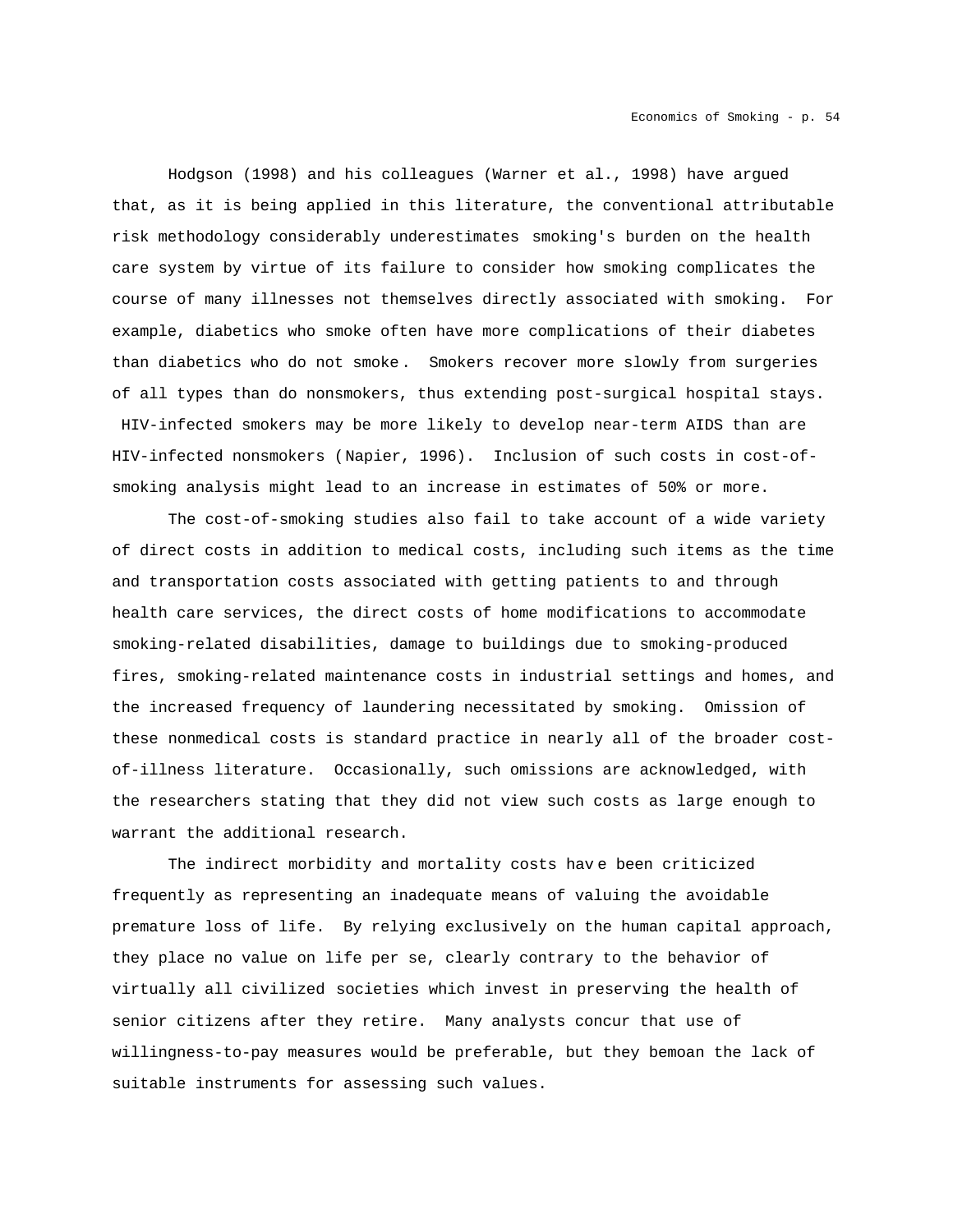The cost-of-smoking analytical community includes individuals who have calculated some of the economic "benefits" of smoking, including the reduction in Social Security payments for smokers who die prematurely ( Shoven et al., 1989) and medical expenditures avoided as a result of smokers' premature demise. The latter, in particular, has set off a "battle of the studies" to ascertain whether the net medical expenditures associated with smoking are positive or negative (Leu and Schaub, 1983; Manning et al., 1989; Hodgson, 1992; Barendregt et al., 1997; Warner et al., 1998). The entire question of whether such "negative costs," or cost offsets, should be included in the calculation of smoking's social costs has become a major front in the academic battle over definition of the social costs of smoking. Viscusi (1995), for example, recently concluded that consideration of medical and pension offsets makes the net social costs of smoking small, if positive at all. Harris countered that in no other area of social policy analysis is death treated as an economic benefit (Coalition on Smoking or Health, 1994; Harris, 1993).

The import of this intellectual debate is potentially substantial. At the center of the public health community's advocacy of higher cigarette taxes is the social cost argument that smokers (or the industry that feeds their addiction) are imposing a huge economic burden on the society and ought to pay for it through higher excise taxes. Using the public health construction of social cost, some analysts have concluded that in the U.S., the cigarette excise tax needs to be on the order of \$3-4 or more to cover these costs (e.g., Hay, 1991).

Economists of many political stripes have countered that, for purposes of estimating an optimal cigarette excise tax, the correct notion of social cost is the traditional economist's measure of externalities, i.e., costs imposed by smokers on others, excluding their own family members. Economists' contributions to this debate are considered below, following a brief discussion of the true heart of the public health case for higher taxes: the health benefits that would result.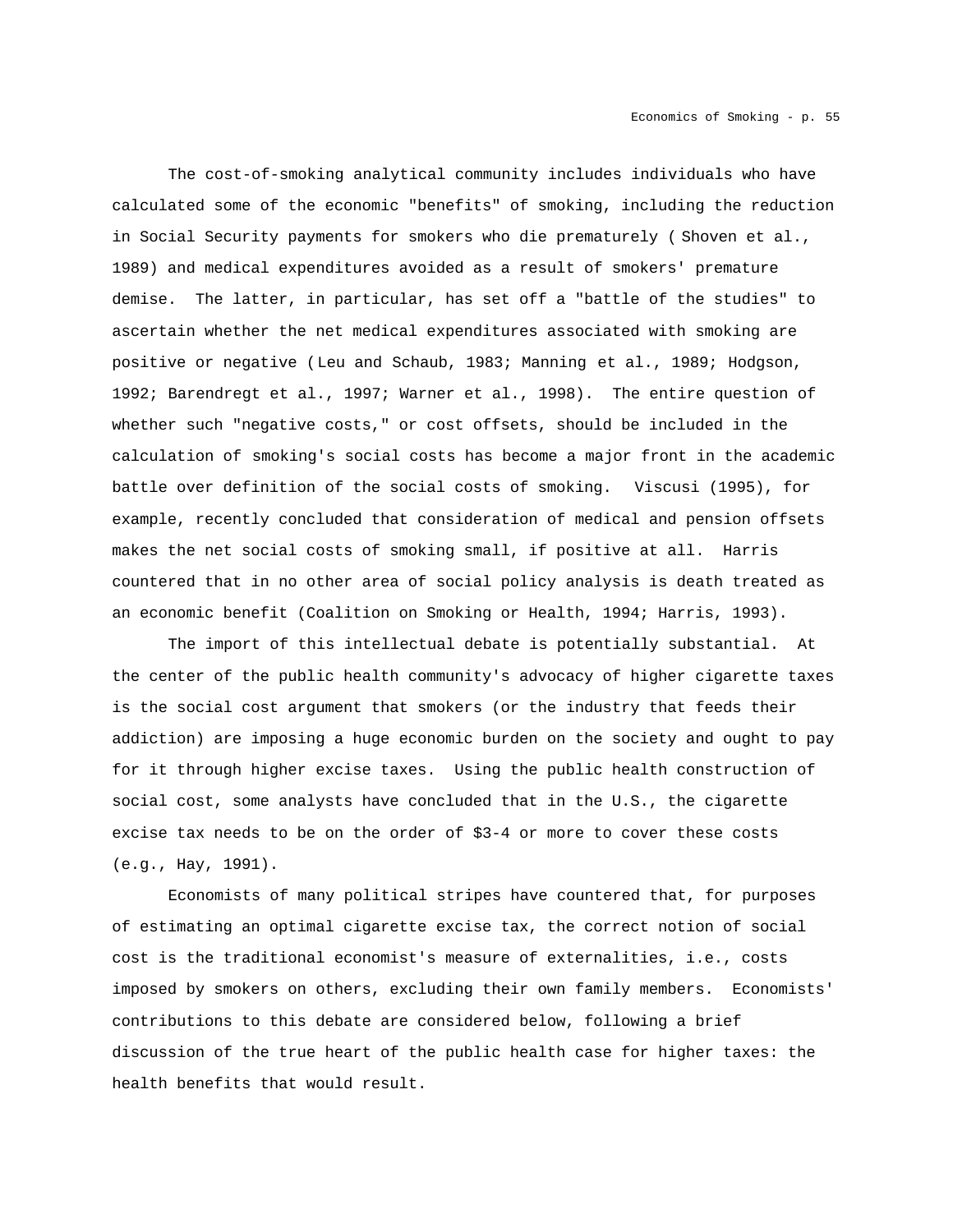## **3.3.2 The health benefits of increasing cigarette taxes**

Through a variety of channels, the economics literature on tax, price, and demand has reached the public health community (Scott and Dickert, 1993; Coalition on Smoking or Health, 1994). Given the strength of the evidence linking price increases to demand decreases, with the consensus that price elasticity is inversely related to age, the public health community has become convinced that cigarette tax increases are one of the most effective policy tools for decreasing smoking, especially among children. As a consequence, increasing price, generally through a tax hike, is featured in nearly every comprehensive tobacco control policy proposal.

The *raison d'etre* underlying the public health community's desire to see smoking decline is to reduce the morbidity and disability and premature mortality associated with smoking. Economists have taken the demand elasticity evidence and combined it with data on the health consequences of quitting smoking (primarily adults) and not starting (primarily children) to project the health gains that would be achieved with tax increases of various magnitudes. For example, in the mid-1980s, the U.S. Congress had to decide whether to permit a scheduled "sun-setting" of 8 cents of the then 16-cent cigarette excise tax (increased from 8 cents in 1983). Warner (1986b) used the price elasticity estimates of Lewit et al. (1981) for children and Lewit and Coate (1982) for adults to estimate the consumption implications of permitting the sun-setting to occur or, instead, increasing the tax by 8 or 16 cents per pack. He concluded that if the tax were doubled to 32 cents, and the real value of the tax maintained thereafter, 800,000 youths would be deterred from starting to smoke and 2.7 million adults encouraged to quit. Applying the conservative assumption that one of every four lifetime smokers dies prematurely of a smoking-related illness (the proportion is now believed to be about half), the analysis estimated that this tax increase would eventually reduce premature deaths in persons then 12 years and older by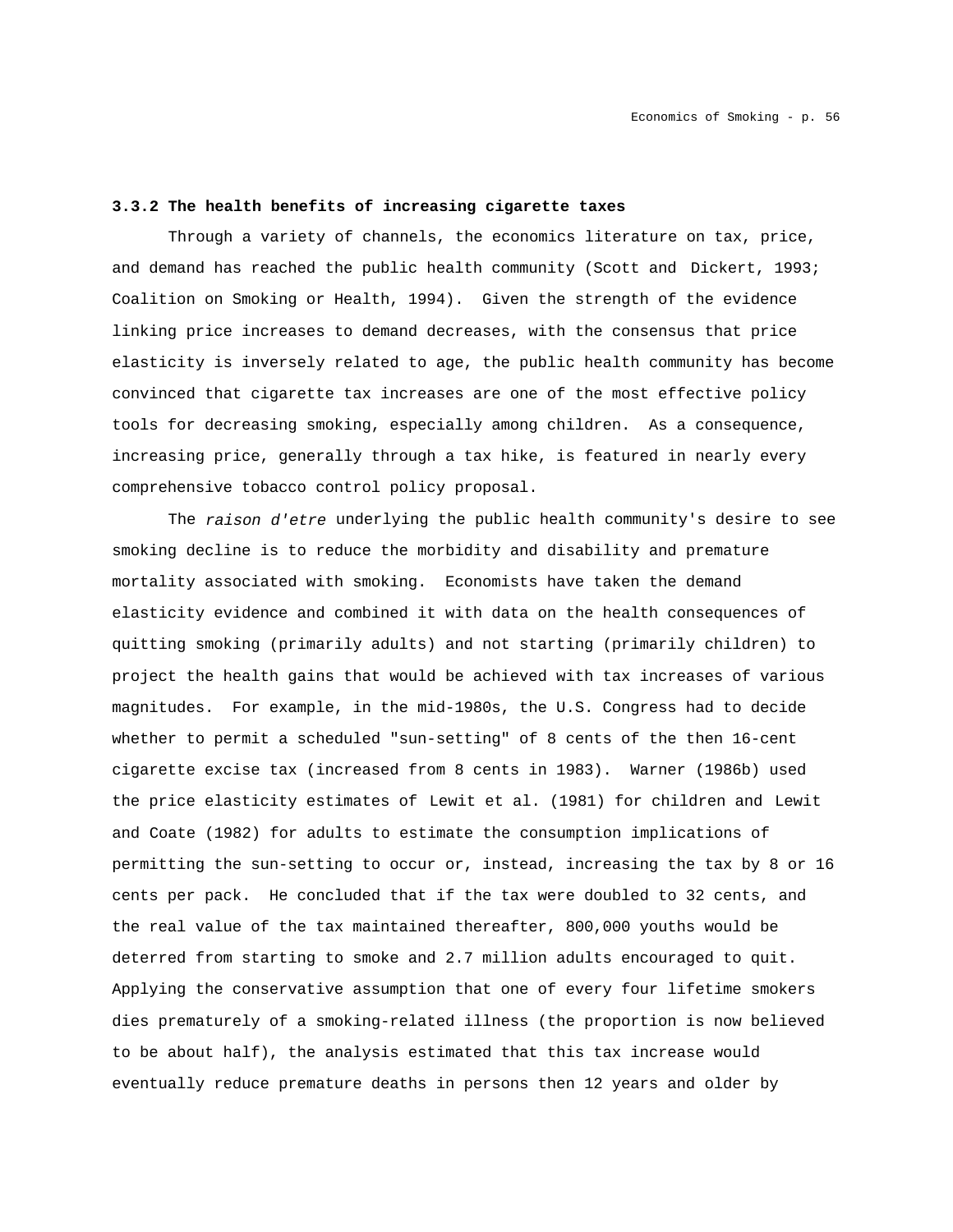860,000.

Harris (1987) also evaluated the consumption and health implications of the 1983 doubling of the federal excise tax, considering the implications of various elasticity estimates. He concluded that the tax increase had likely deterred 600,000 youths from smoking and that, as a consequence of their avoidance of cigarettes and adults quitting, 54,000 of the youths and an additional 100,000 adults would survive to at least 65 years of age.

The General Accounting Office (1989) employed the same elasticity estimates used by Warner (1986b) and the same assumptions about premature mortality avoided to evaluate the likely health benefits from a sustained real 21-cent federal tax increase in 1989, which they estimated would increase retail price by 15%. They predicted a further reduction in youth smoking of 500,000, with a subsequent reduction in premature mortality among these youths of 125,000.

Recently, Moore (1996) developed a more sophisticated econometric model that, incorporating state-level data on death rates from smoking-related diseases from 1954 through 1988, could be used to evaluate the impact of higher taxes on mortality. He determined that a 10% increase in cigarette excise taxes would save approximately 5,200 lives each year. Similarly, Evans and Ringel (forthcoming) examined whether or not higher state cigarette taxes can be used to improve birth outcomes. Using data on approximately 10.5 million births in the U.S. over the period from 1989 through 1992, the authors estimated a smoking prevalence elasticity of -0.5 for pregnant women and found that increased cigarette taxes would significantly raise birth weight.

With the help of economic consultants, the Coalition on Smoking or Health (1994) used relatively conservative estimates of price elasticity and of the mortality consequences of smoking to estimate the health implications of alternative tax hikes advocated by the Coalition's member organizations. The Coalition determined that a 75-cent tax increase in 1992 would reduce premature deaths due to smoking by 900,000. A \$2 per pack increase was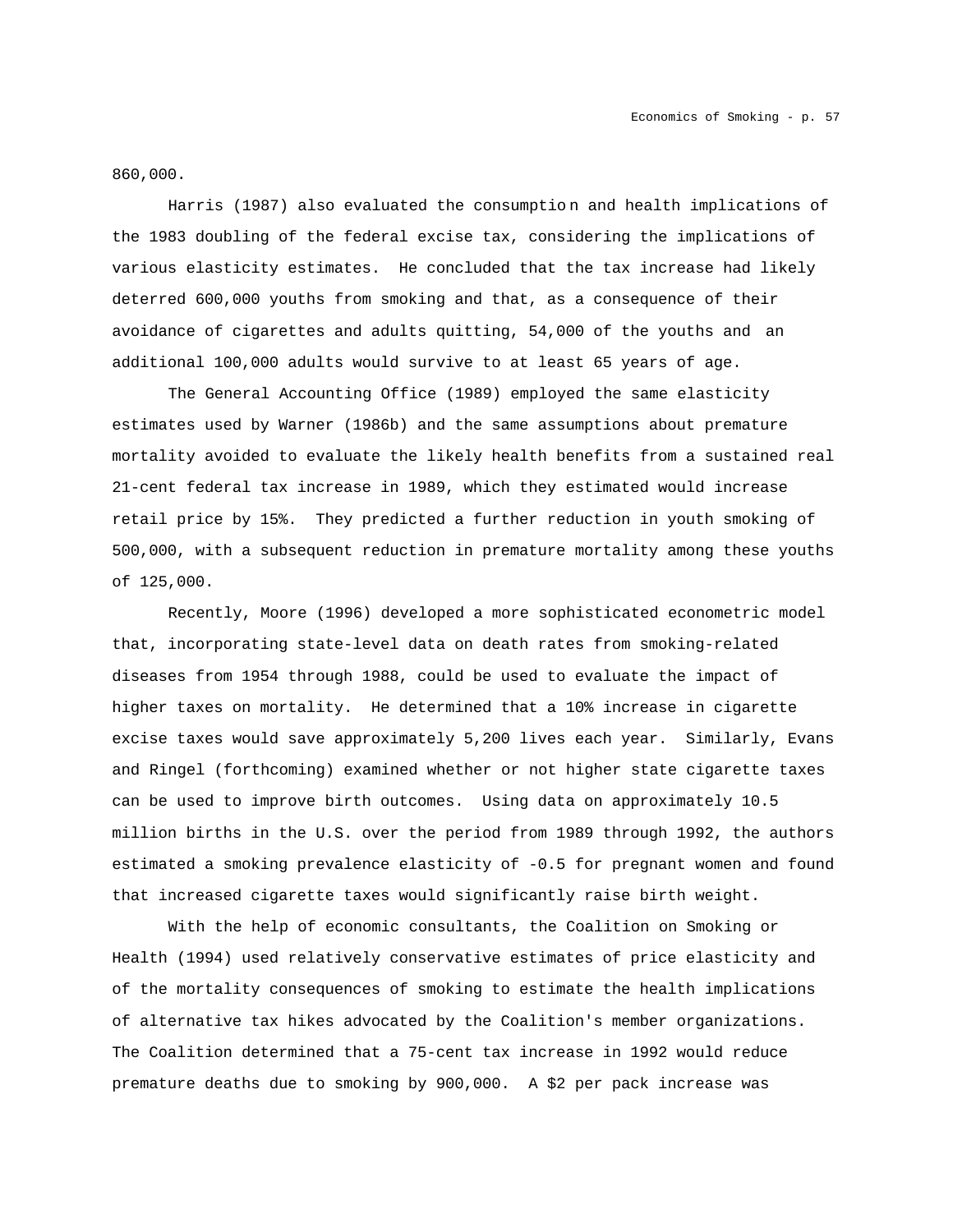estimated to save 1 million more lives than the 75-cent increase.

Chaloupka (1998) did the same for the price increases included in many of the recent proposals for national tobacco legislation in the US. Based on Chaloupka and Grossman's (1996) estimates, Chaloupka estimated that a \$1.50 increase in cigarette taxes and prices, phased in quickly and maintained in real terms, would reduce overall cigarette consumption by about 30 percent while cutting youth smoking prevalence almost in half. Based on the CDC's (1996) estimates for the number of youth in the 1995 US cohort of 0 through 17 year olds who would eventually die prematurely from a smoking related illness, Chaloupka estimated that this tax increase would prevent approximately 2.5 million deaths in this cohort.

To most members of the public health community, the health benefits of a tax increase justify its imposition. However, public health professionals appeal to the social cost argument to garner public and, especially, legislative support. Given the conceptual as well as empirical problems with the public health community's construction of the social cost of smoking, discussed above, the question remains as to whether economists would find theoretical justification for increasing the cigarette tax in the analyses of external costs that have been performed to date, or for that matter in other considerations. The next section addresses the economic efficiency issues and evidence.

#### **3.4 Economic efficiency and the pursuit of an optimal cigarette tax**

i<br>Li

Most economists would concur that an economically optimal tax on cigarettes would equate the revenues generated with the net external costs produced by smoking. $^{20}$  Here we review the evidence pertinent to determining

 $20$  Pigou (1962) suggested that, for goods with market prices less than their social costs, taxes could be used to raise the marginal cost of consuming the good to the social marginal cost. For some goods, taxes could generate revenues that exceed total external costs, reflecting the fact that the taxes are based on marginal rather than average external costs (Cook and Moore, 1993).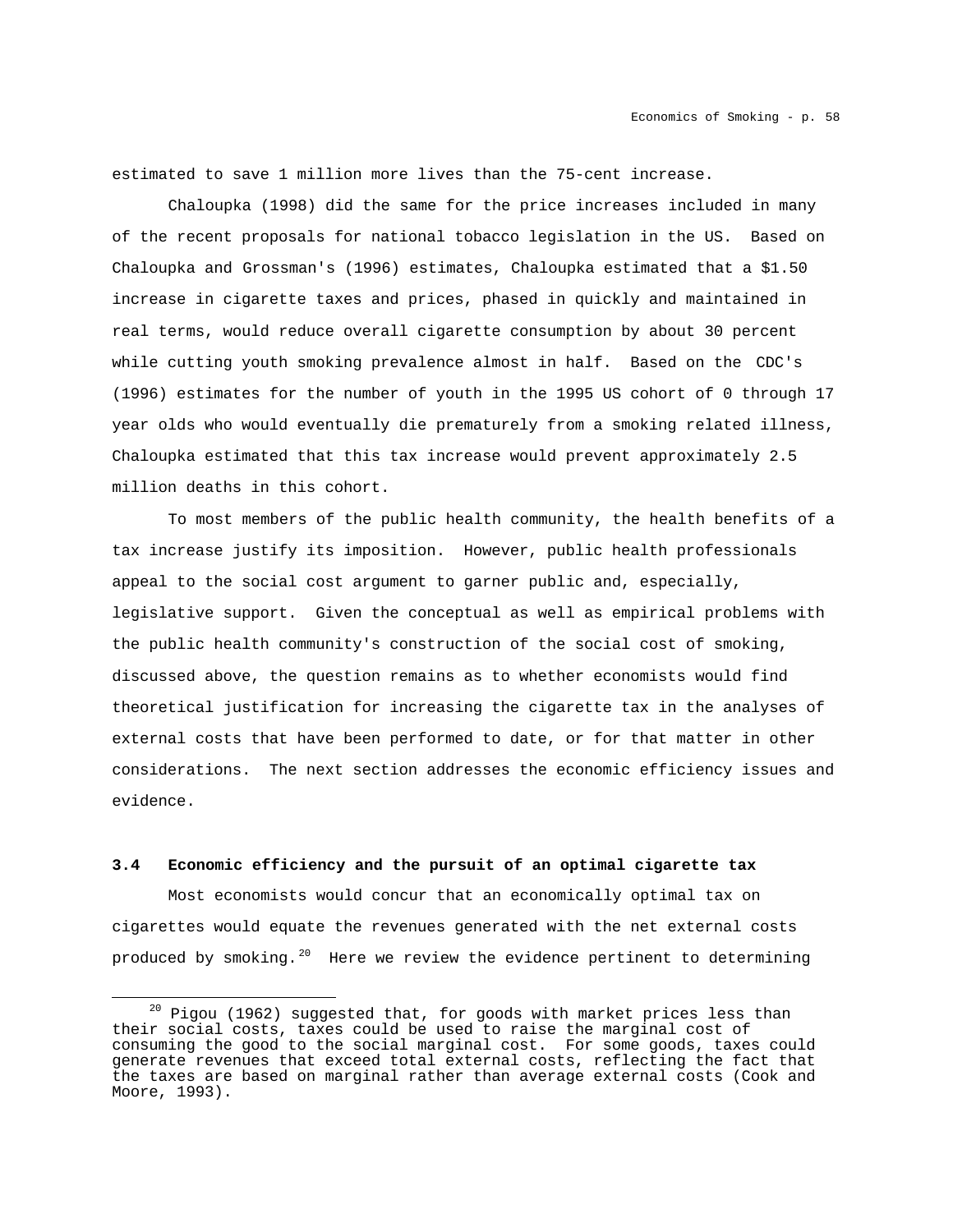such a tax and evaluate additional considerations that relate to the notion of optimality when considering taxation of an addictive substance such as cigarettes.

## **3.4.1 Negative externalities associated with smoking**

As discussed above, the public health community's definition of s ocial costs incorporates both negative externalities and private costs. While economists agree that the latter should not be considered as social costs in contemplating a corrective tax on cigarettes, there is no complete consensus on precisely what consequences warrant inclusion, and even for those for which there is consensus, estimates of the magnitude of the true social externalities vary widely. Moreover, other tobacco control policies, particularly restrictions on smoking in public places and private worksites, may be more efficient approaches to dealing with some of these externalities.

One author found that including the costs of the long-term intellectual and physical consequences of smoking-related low-birth-weight disabilities implied a tax of \$4.80 per pack (Hay, 1991). In contrast, other studies have found much smaller per-pack negative externalities, often less than existing excise tax rates. For example, evaluating data from the RAND Health Insurance Experiment and the 1983 National Health Interview Survey in an incidence-based cost analysis, Manning et al. (1989) concluded that, for their mid-range estimates, the negative externalities of smoking totaled the equivalent of 43 cents per pack (in 1986 dollars). Partially offsetting these negative externalities, however, were an estimated 27 cents in "external savings" resulting from smoking-related premature deaths, meaning that the net negative externalities equaled 16 cents. The researchers thus concluded that the empirical evidence did not justify raising the cigarette tax on grounds of covering negative externalities. $21$  In a later analysis that drew on the

i  $21$  Early analysis of the offsetting savings associated with smokers' premature deaths is found in the work of Leu and Schaub (1983). These authors estimated the lifetime medical expenditures of a cohort of Swiss males, which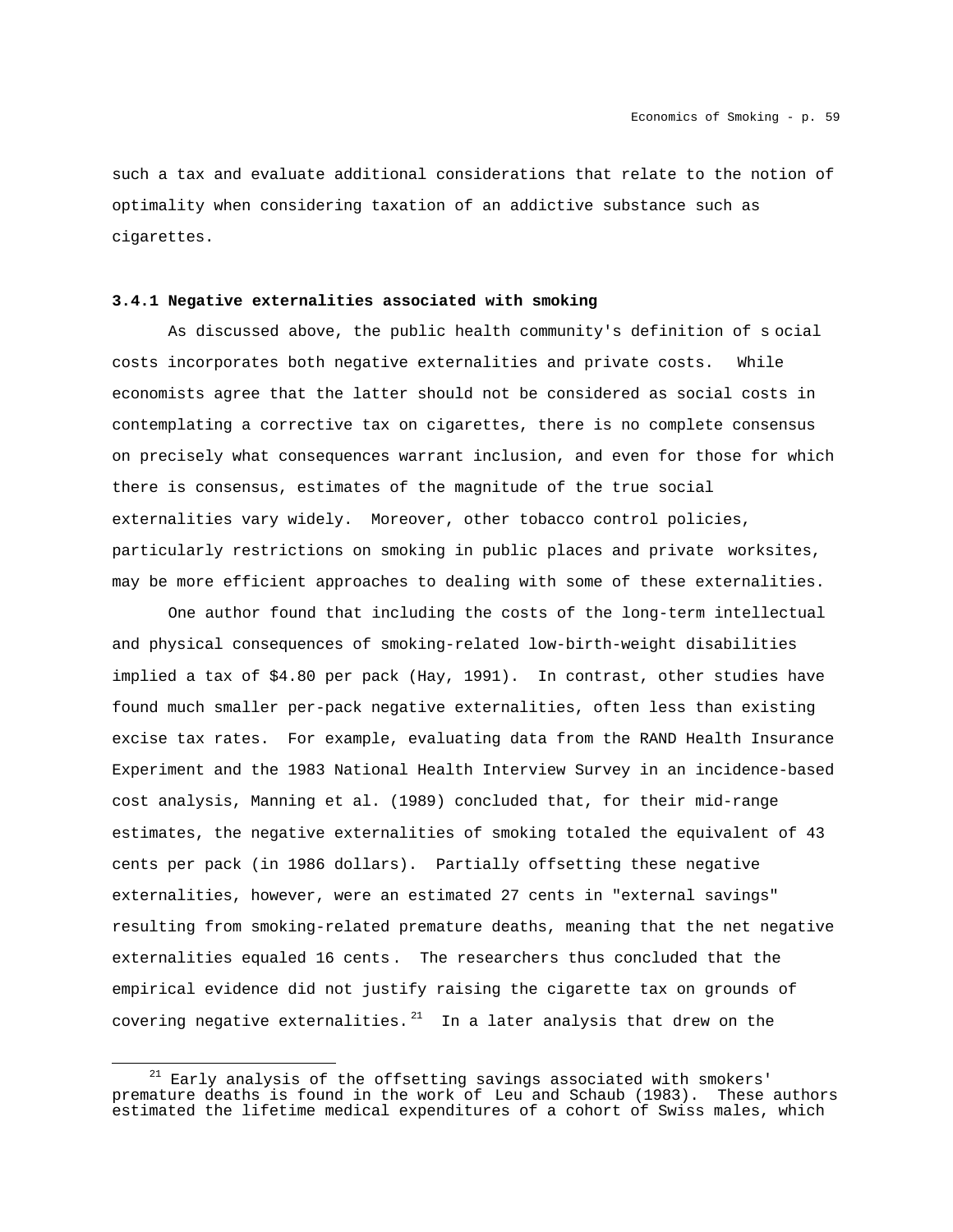Manning et al. study, Viscusi (1995) came to the same conclusion.

The Manning et al. study and Viscusi's reanalysis hasbeen cited frequently by opponents of a cigarette tax increase. Representing the Tobacco Institute at a Senate hearing, Tollison (1994) identified the work by Manning and his colleagues, as well as that of other prominent health economists, as rejecting the propriety of an economically-motivated tax increase. The Congressional Research Service ( Gravelle and Zimmerman, 1994) cited the same study in the CRS's evaluation of the grounds for a tax increase (which the authors found wanting). Updating the figures to 1995 dollars, the CRS estimated the net negative externalities at 33 cents per pack of cigarettes, two-thirds of the average 50 cents in federal and state taxes imposed on cigarettes in late 1993.

Although the Manning et al. study has dominated attention within t he economics debate about the marginal social costs of smoking, the study reveals several problems of both omission and commission, many of which the authors have acknowledged (Manning et al., 1991). Adjustments reflecting these issues often lead to qualitatively different conclusions about the desirability of increasing the cigarette excise tax. In terms of omission, most notably the study excluded a variety of costs associated with environmental tobacco smoke (ETS) that, if included, would significantly increase the social cost estimate. Many of the health consequences of ETS were not well appreciated

i<br>Li included both smokers and nonsmokers, and compared them with the simulated expenditures of a hypothetical cohort assumed to include only nonsmokers. The authors concluded that the lifetime expenditures would be very similar for both cohorts, with the higher annual costs of smokers in the "real" cohort offset by the additional years of medical expenditures in the longer-lived hypothetical no-smoker cohort. In estimating the medical costs of nonsmokers in the hypothetical cohort, Leu and Schaub recognized that those who would have been smokers in the "real" cohort would differ in ways other than just smoking from those who would be nonsmokers in both cohorts. They introduced the notion of the "non-smoker smoker type" as the conceptually correct entity to evaluate in the hypothetical cohort, for those members who would have been smokers in the "real" cohort. This useful distinction has been incorporated in the work of several economists since then, including Manning et al. (1989).

 Implicitly, it is embodied in all attempts to evaluate smoking-related health care costs in which smokers' other risk-taking behaviors are controlled (e.g., Bartlett et al., 1994; Miller et al., 1998).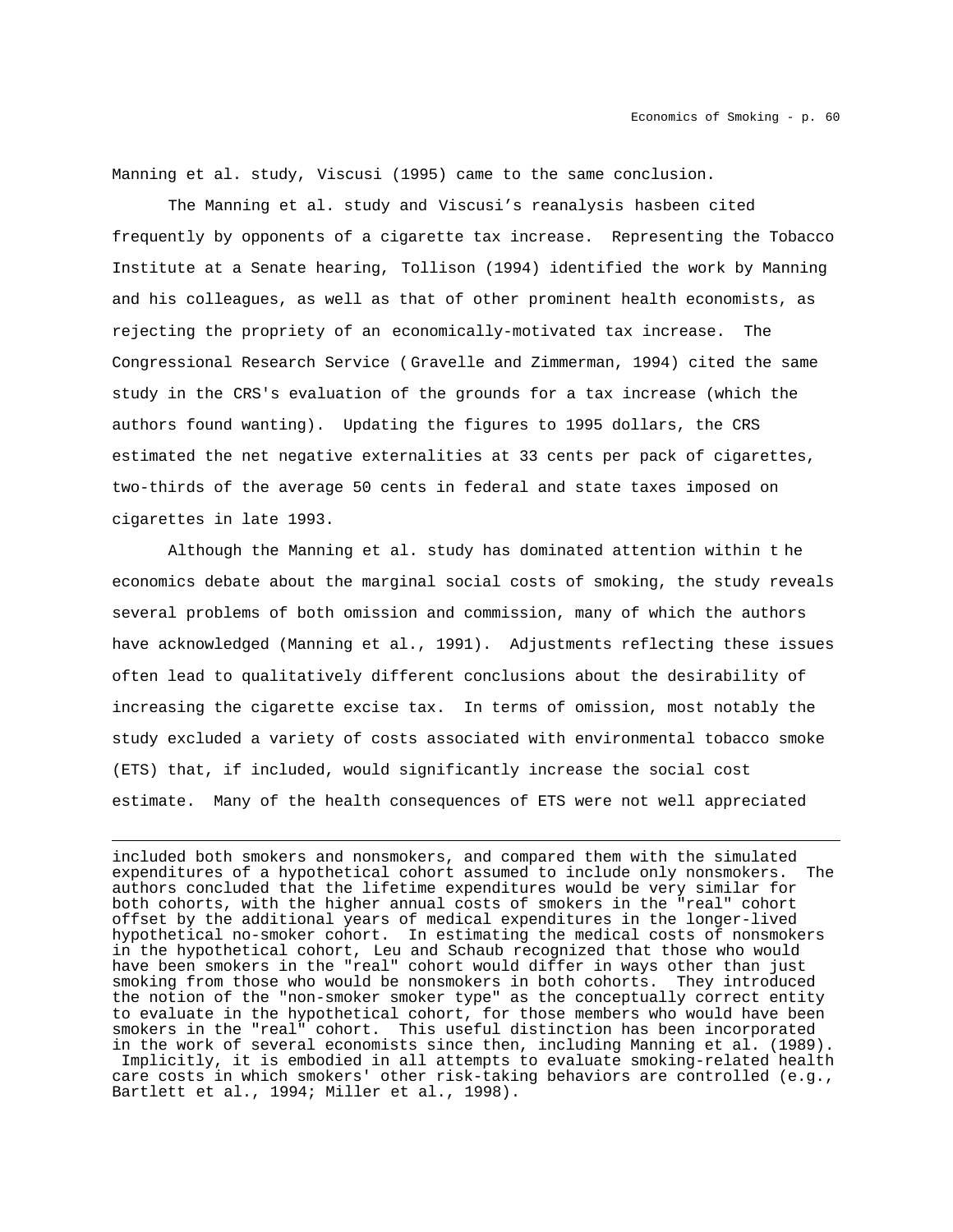when Manning et al. undertook their research in the mid-1980s (e.g., the consequences of ETS for heart disease). However, the authors made the decision to consider then-known ETS costs as internal, based on the traditional economic assumption that the family is the appropriate economic unit for consumption decisions, including the decision to smoke. Further, the authors reasoned, the adverse health consequences of smoking were largely confined to the nonsmoking spouses of smokers.<sup>22</sup>

Although few economists would challenge the sanctity of the family as the basic economic unit, the assertion about the internal nature of ETS costs is less clear. Certainly, some ETS costs are external to the family (e.g., airline attendants' ETS-induced lung disease prior to the banning of smoking on flights). Others likely represent a mix of internal and external costs. For example, disease and developmental problems associated with low birthweight caused by mothers' smoking during pregnancy often have support costs that spill over into the broader society, as social institutions are required to pick up some of the medical, institutional, and other costs related to these conditions. Thus, regardless of one's philosophical approach to the issue of intra-family health problems caused by ETS, determining the appropriate distribution of costs between family and the rest of society is a distinct challenge.

The potential role of ETS costs in reevaluating the net negative externalities associated with smoking is seen by considering the following figures. Manning et al. (1991) noted that inclusion of the costs of 2,400 lung cancers from ETS (a fairly conservative estimate of this toll (Environmental Protection Agency, 1992) ) as external costs would add approximately 19 cents per pack in external costs (updated to 1994 dollars). In addition, inclusion of the costs of neonatal care for smoking-related low-

i<br>Li  $22$  At the time this analysis was undertaken, virtually all of the medical literature indicting ETS as a cause of disease related to the experience of nonsmoking wives of smoking husbands (U.S. Department of Health and Human Services, 1986; Environmental Protection Agency, 1992); there was no significant evidence of ETS exposure or disease effects outside of the home.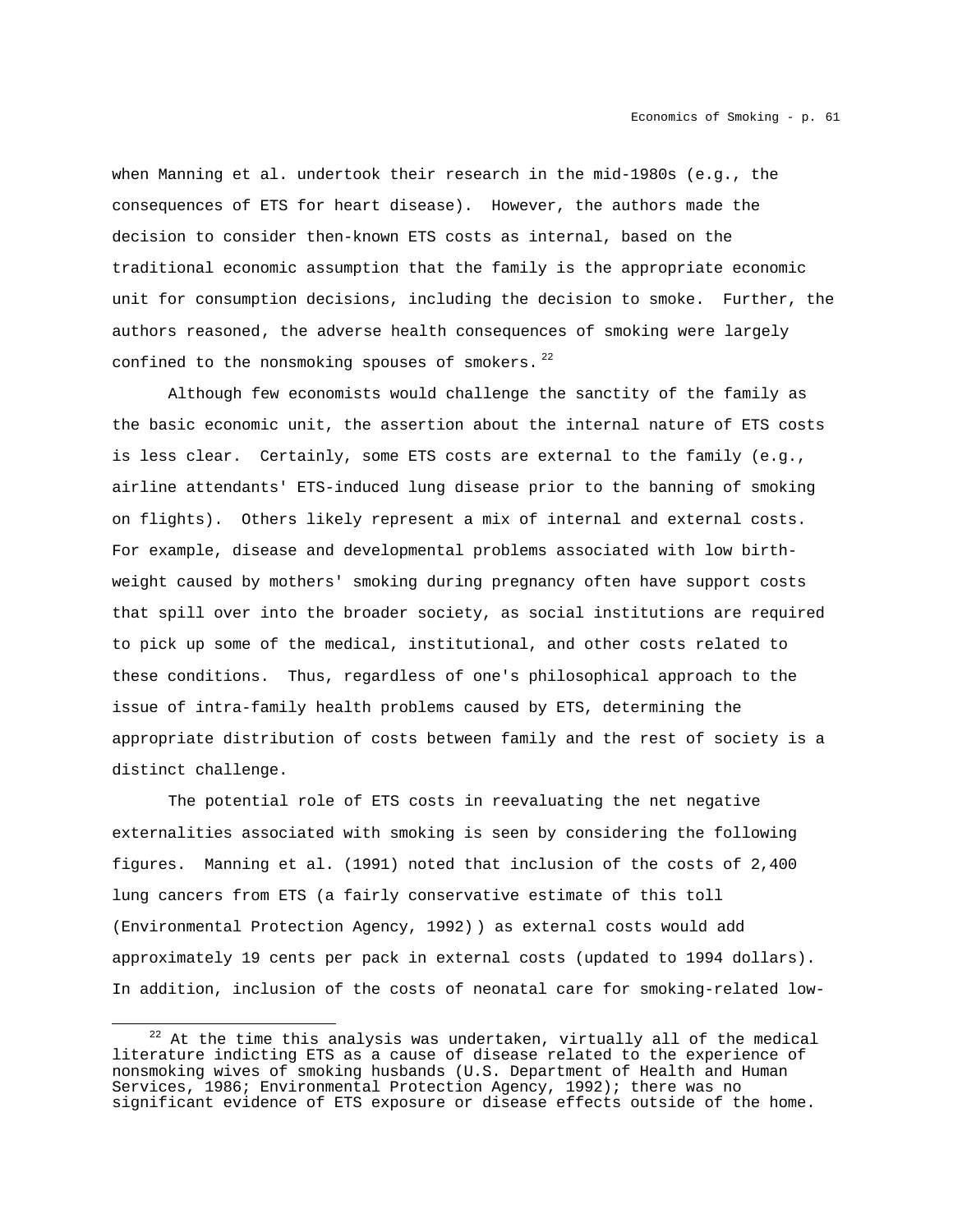birth-weight babies would add 3 cents to the total, while including fetal deaths attributable to smoking would add yet another 19 cents. Deaths from smoking-related fires would add a further 9 cents. The ETS costs would skyrocket if one included the estimated 30,000-60,000 heart disease deaths recently associated with ETS (Glantz and Parmley, 1995), adding perhaps 70 cents to the total social costs per pack. Similarly, inclusion of the smoking-induced respiratory tract infections and cases of aggravated asthma in children (Environmental Protection Agency, 1992) would boost the total further, as would inclusion of the long-term developmental disabilities in smoking-related low-birth-weight babies (Hay, 1991). All told, the social costs per pack could easily mount toward several dollars if all of the health hazards associated with ETS are real, many are treated as external to the basic consuming unit, and if all or even a significant fraction of the associated costs are included.

ETS cost estimation is also influenced substantially by whether one employs the human capital approach or willingness-to-pay to value the lives of persons who die prematurely due to ETS exposure. Manning et al. used a conservative estimate of \$1.66 million per premature death based on the range of estimates in the literature.<sup>23</sup> Using willingness-to-pay, the Environmental Protection Agency (1994) obtained a \$4.8 million figure. In its analysis (which included the adverse effects of ETS on heart disease and children's health, but not on fetal and perinatal health), the EPA estimated that the benefits that would result from a ban on smoking in all worksites would total between \$39 billion and \$71 billion annually, the equivalent of from \$2.45 to \$4.45 per pack of cigarettes. The EPA used fairly conservative assumptions concerning the effects of a worksite smoking ban on smoking and exposure to

i<br>Li

 $^{23}$  As discussed above, the authors' estimates of external costs attributable to ETS were negligible, making the choice of the cost of a premature death of little consequence to their calculations (Manning et al., 1989). However, had they included the full range of health consequences now attributed to ETS, the choice of a value-of-life measure would have been of much greater importance.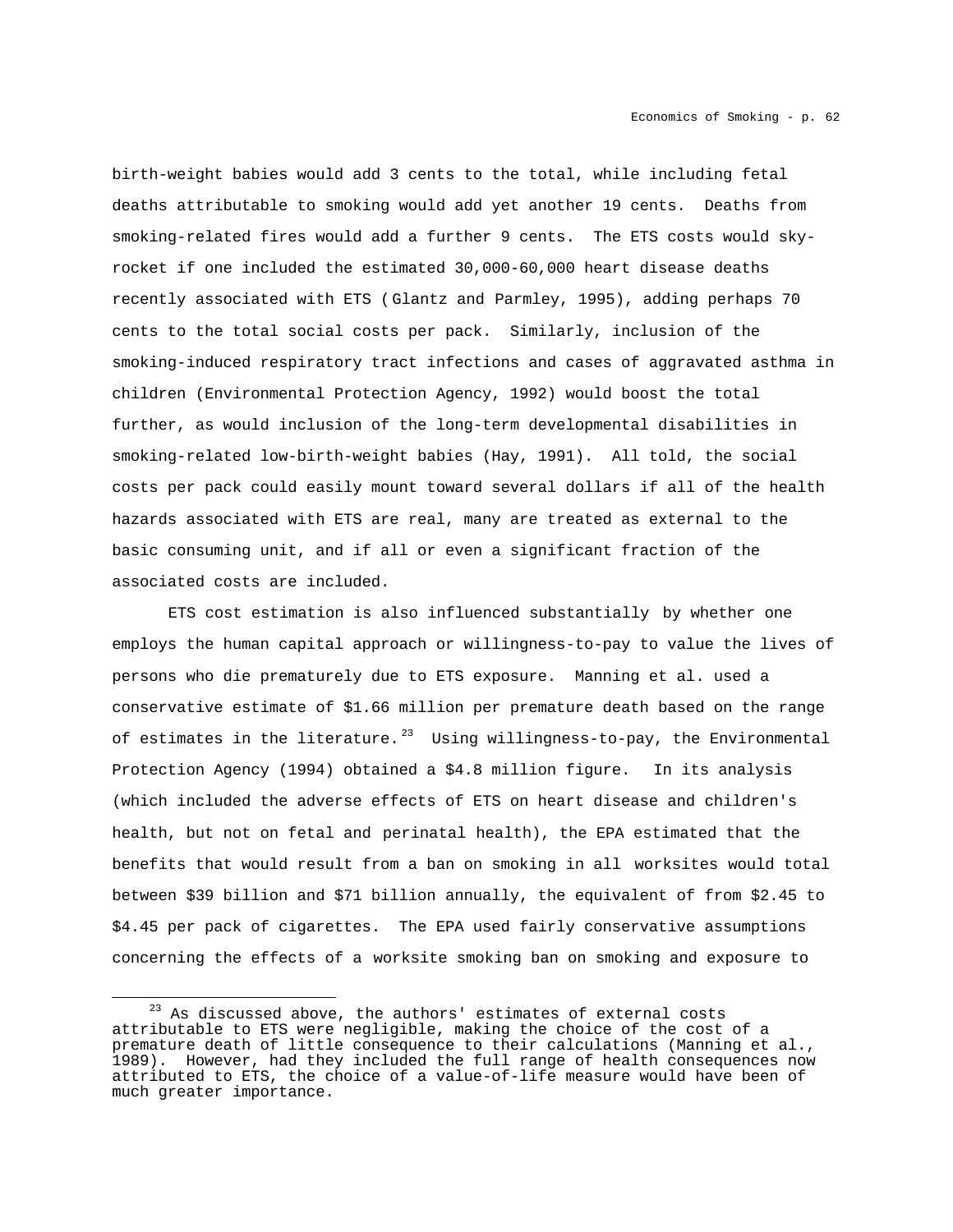ETS. They assumed a ban would reduce the number of current smokers by 3-6%, the number of future smokers by 5-10%, and daily consumption among continuing smokers by 10-15%, for a total long-run reduction in cigarette consumption of 14-22%. The EPA estimated that these consumption reductions would reduce outof-home ETS exposure by 90% and in-home exposure by 6.4%. An earlier EPA report (1992) had concluded that an estimated 73% of ETS exposure occurs outside the home. The EPA thus predicted that a worksite ban would reduce total ETS exposure by 66.4%.

Quite independent of the treatment of the effects of ETS, the Manning et al. (1989) study and "spin-offs", such as Gravelle and Zimmerman's (1994) review of the evidence and Viscusi's (1995) reanalysis, raise the issue of which types of costs ought to be included in calculations of external costs. Manning and colleagues' finding that current taxes covered external costs would have been reversed had the authors not included the value of pensions and Social Security benefits not realized by smokers by virtue of their premature demise. As demonstrated by Shoven et al. (1989), smokers subsidize nonsmokers' Social Security benefits by virtue of the smokers' early average ages of death; the same relationship should hold for defined benefit pensions as well. Some analysts have considered this a transfer, not subject to consideration as an externality, rather than a compensating external benefit of smoking, as Manning et al. treated it. However, Manning et al. did not consider it a transfer because they viewed the length of life of smokers as endogenous. As the literature on the costs of smoking demonstrates repeatedly, inclusion or exclusion of such costs can play a significant role in calculating net external costs.<sup>24</sup>

i<br>Li

 $24$  Other candidates for inclusion are the reduction in income taxes and insurance premiums paid by smokers due to reduced earnings associated with smoking-related illnesses; smoking-related health care costs paid by public insurance plans (and conceivably private, depending on how these are treated); and increased sick pay and disability benefits paid during smoking-related illnesses. If such items are included, care must be taken to consider both reduced payments by smokers into public revenues and altered patterns of consumption of government-financed goods and services.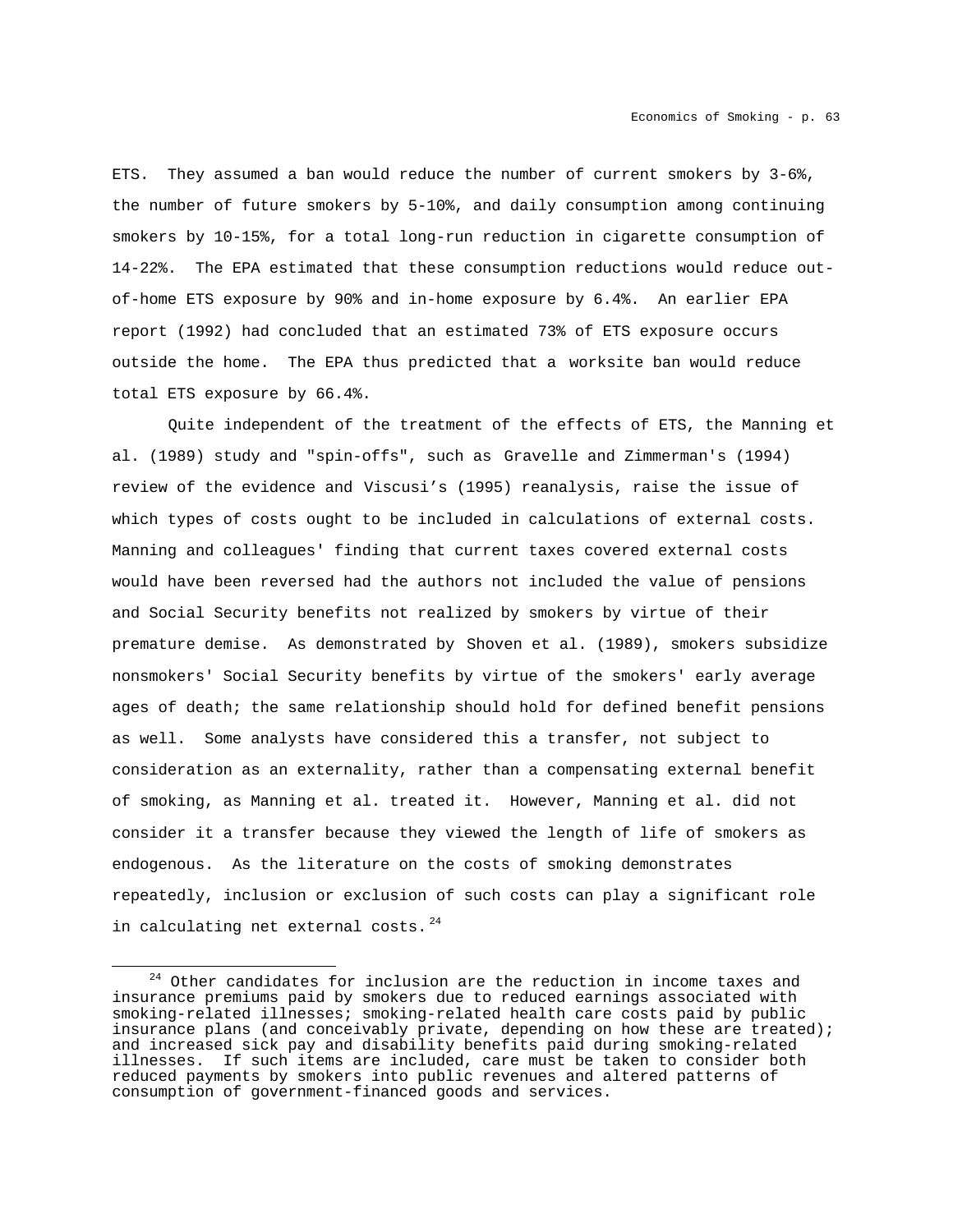The importance and complexity of the handling of such matters is illustrated by their differential effects in different societies and at different times. For example, as just noted, in the U.S. analysts have concluded that, by dying early, smokers subsidize nonsmokers' Social Security payments (Shoven et al., 1989; Viscusi, 1995). In the United Kingdom, by contrast, research indicated that sickness benefits paid to smokers and pensions paid to their dependents compensated for the lower direct pension benefits paid to smokers as a consequence of their earlier average age of death (Atkinson and Townsend, 1977). In developing countries in which old-age expenses are largely a private matter, the social "benefit" of smokers' dying early would not exist, and hence would not offset any negative externalities of smoking. Of course, this could change over time if and as such societies developed social security plans. Similarly, the magnitude of the offsets in the developed countries could change if and as benefit programs in those countries were altered (Warner et al., 1995).

As this discussion has demonstrated, calculation of the "true" net negative externalities associated with smoking is an exceedingly difficult challenge, one that involves conceptual questions, epidemiologic and other data considerations, and "moving targets" in terms of both knowledge and institutional structures. The relevance of the task to understanding optimal cigarette taxation recommends further research, despite its difficulty.<sup>25</sup>

#### **3.4.2 Other efficiency considerations**

i<br>Li

Several factors related to smoking complicate the task of defining an optimal cigarette tax. Two essential realities about smoking -- namely, that it is a behavior initiated almost exclusively during childhood (U.S.

 $25$  An interesting example of the problems created by institutional structures in trying to assess the relevance of ETS to determining an optimal tax lies in the effects of workplace smoking bans on the development of ETSrelated diseases: the more pervasive are workplace bans, the less ETS exposure nonsmokers will experience, and hence the amount of ETS-related disease will decline. This, in turn, would decrease the conceptually optimal tax.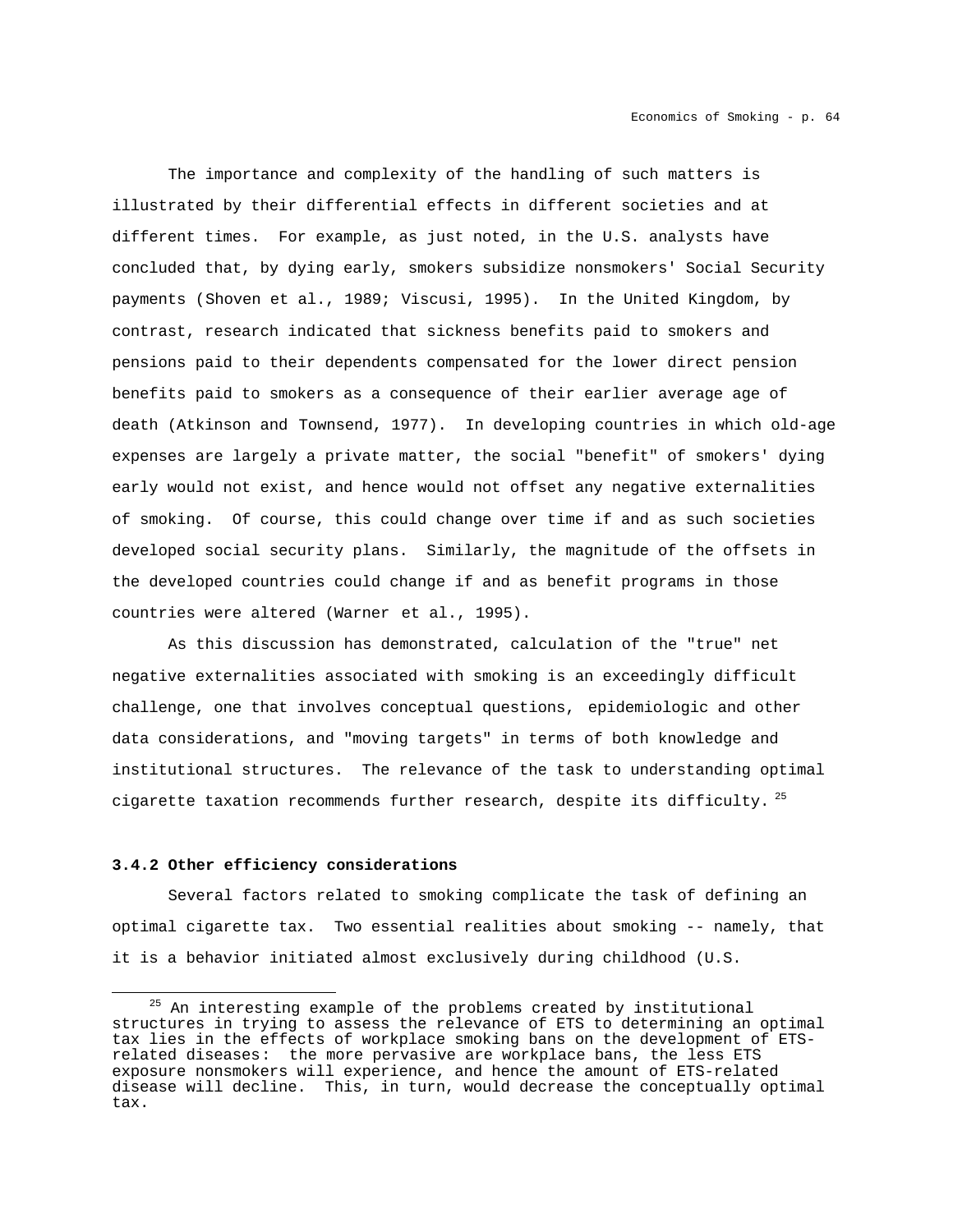Department of Health and Human Services, 1994) and that it is addictive (U.S. Department of Health and Human Services, 1988) -- give pause in treating cigarette consumption just like any other rational economic behavior. A third reality -- that many smokers are not truly well informed about the hazards of smoking (U.S. Department of Health and Human Services, 1989; Schoenbaum, 1997)<sup>26</sup> -- also challenges a basic proposition of rational behavior. For smoking as for other consumption, rational economic behavior presumes both the existence of adequate knowledge on which to base consumption decisions and rational use of the knowledge. In the absence of adequate knowledge, higher taxes might be justified (Cordes et al., 1990). One may be particularly interested in applying this concept to teenagers, although increasing taxes is a decidedly blunt instrument if its purpose is solely to better "inform" youths about the risks of smoking (Warner et al., 1995).

As discussed in an earlier section, the empirical applications of the rational addiction model suggest that addicted adult smokers do not behave myopically in contemplating the relationship between cigarette consumption and past, present, and expected future prices. However, as the evidence reviewed above indicated, youth exhibit much more myopic cigarette consumption behavior than do adults, consistent with studies that have found young smokers greatly underestimating the probability that they would still be smoking five years later (U.S. Department of Health and Human Services, 1994). Moreover, as illustrated by the Orphanides and Zervos (1995) model, the role of information (more specifically the lack of information on the potential for addiction) is particularly important in the initiation process, and results in later regret.

A group of health economists who have studied the economics of smoking recently concluded that protecting children from a future of nicotine addiction, with its associated health risks, was the most compelling reason favoring increased taxation of cigarettes (Warner et al., 1995). They perceived high taxes as appropriate to balance an environment in which

i<br>Li

 $26$  For a contrary view, see Viscusi (1992).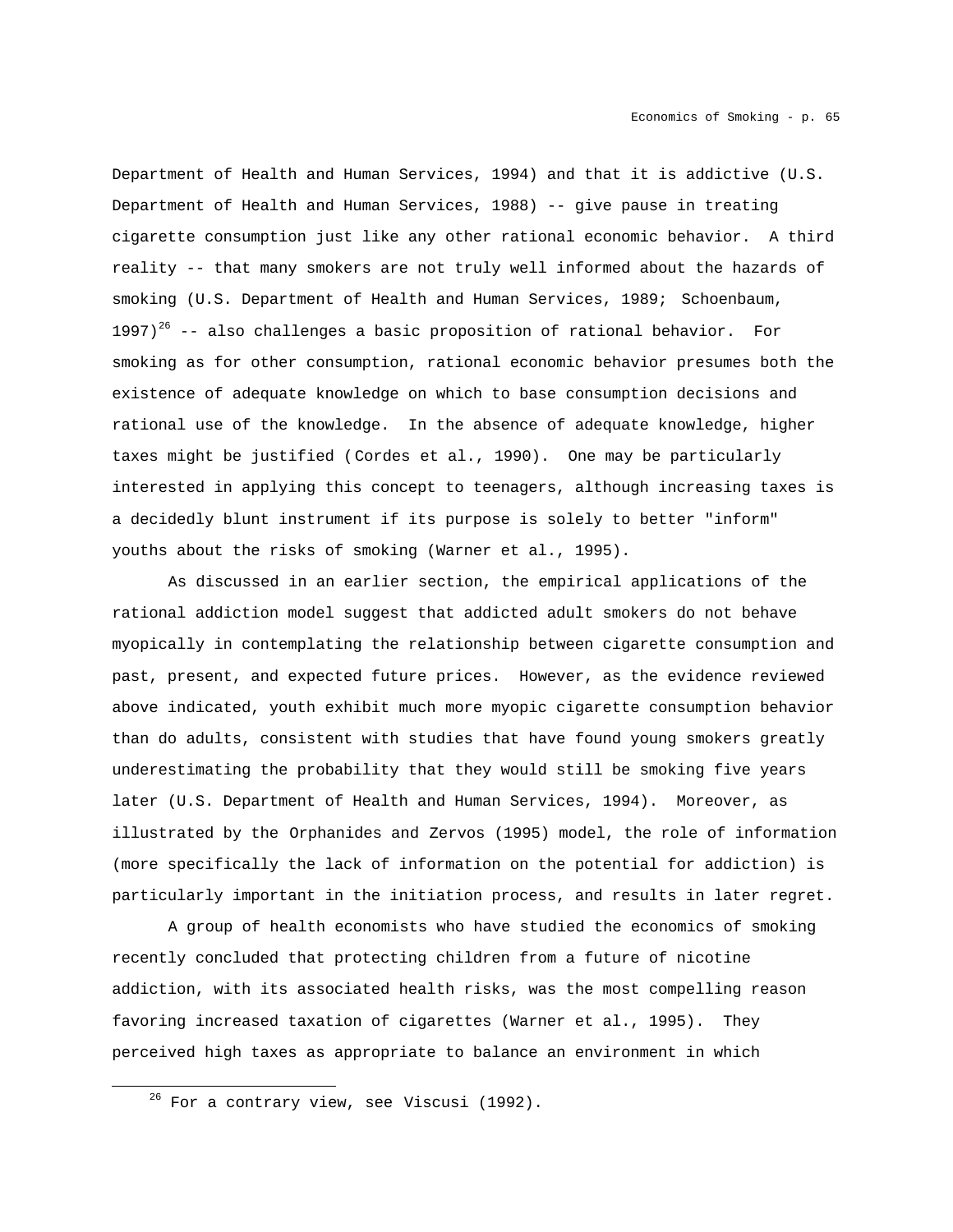children face numerous inducements to smoke, including multi-billion dollar advertising and marketing campaigns by the cigarette companies, many designed to attract children to smoking (US Department of Health and Human Services, 1994). To address this imbalance, these economists supported such measures as increased public education and increased enforcement of restrictions on youth access to tobacco products, although the limited effectiveness of such measures is well documented. (See section 5 below.) The economists observed, however, that these measures do not address children's tendency to discount the future heavily, in a manner that, as rational adults, they might come to regret. Taxation, they felt, is the best available policy instrument to address this problem, both conceptually and empirically. As observed above, two recent analyses (Orphanides and Zervos, 1995; Suranovic et al., in press) examining the initiation of smoking, continuation over time, and eventual consideration of quitting (and difficulty in doing so) lend new insight into this issue of regret.

#### **4. Advertising, promotion, and the demand for tobacco products**

Cigarettes are one of the most heavily advertised and promoted products in the world. In the United States, for example, the cigarette industry spent \$5.1 billion on advertising and promotion activities in 1996 (Federal Trade Commission, 1998); as a percentage of sales, these expenditures have increased dramatically since 1980. Cigarette advertising includes the more traditional advertising on television, radio, and billboards, in newspapers, magazines, and transit facilities, and, most recently, on the internet. Spending on promotion includes a wide variety of activities, including promotional allowances to retailers, point-of-purchase promotional materials, direct mail advertising, the distribution of free samples, coupons, and specialty items, multiple pack promotions, and retail value-added offers, as well as endorsements, sponsorship of cultural, sporting, and other entertainment events, and sponsorship of community and other organizations. Nearly 87% of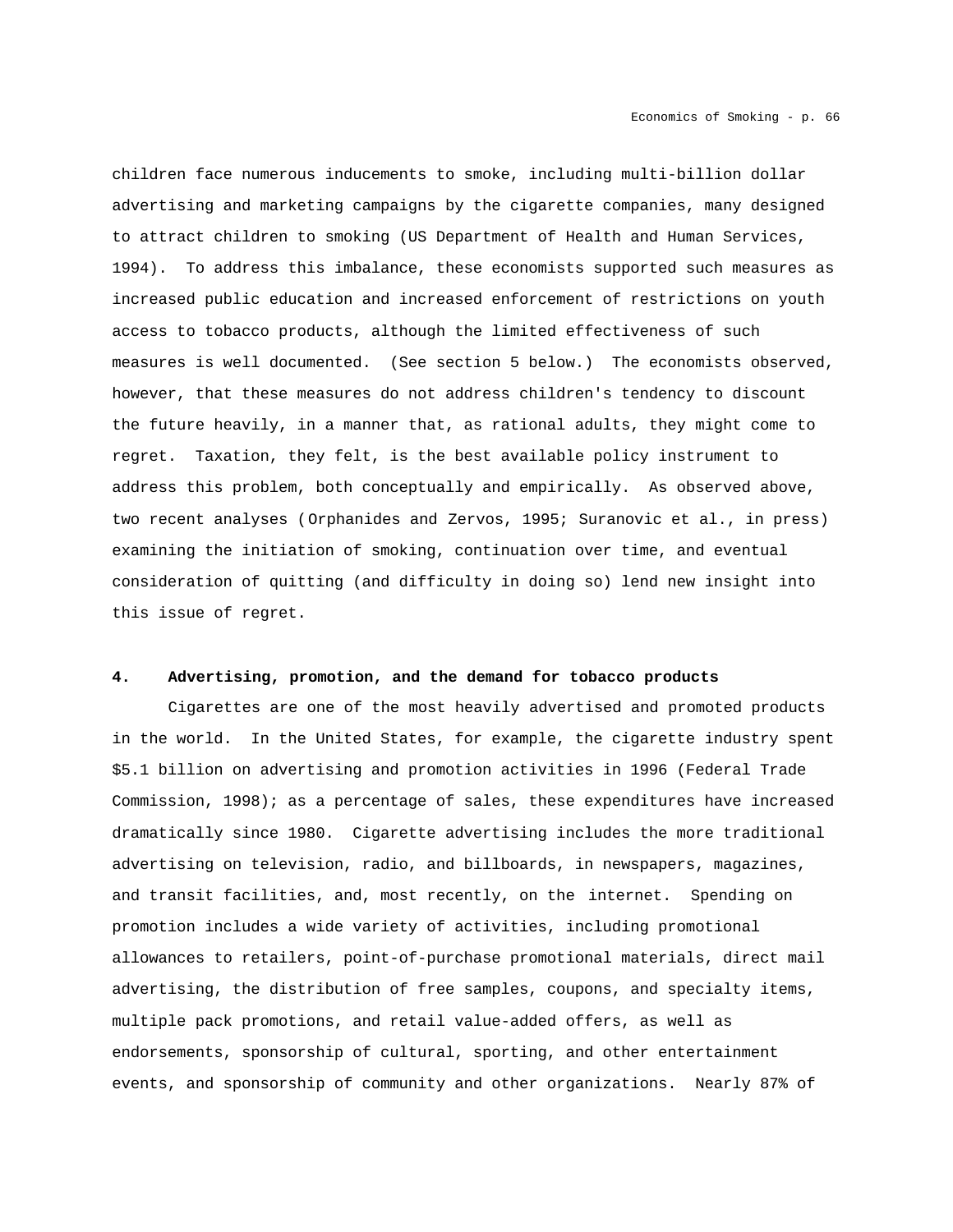all cigarette advertising and promotional expenditures in the U.S. in 1974 were devoted to traditional advertising; by 1996, in striking contrast, this had fallen to just over 10%, with the balance going to the less-traditional promotional activities. Promotional allowances (\$2.15 billion in 1996) and coupons and retail value added (\$1.31 billion in 1996) have been the largest spending categories in recent years.

This section begins with a brief discussion of the arguments related to cigarette advertising and demand, as well as a review of some of the economic issues related to cigarette advertising. We then examine the econometric literature on the impact of cigarette advertising on smoking, consider the limitations of the econometric approach, and review the growing literature on the impact of restrictions and bans on cigarette advertising and promotion. The section closes with a short description of the findings on cigarette advertising and demand from the non-economics literature.

# **4.1 Theoretical and conceptual issues**

The impact of cigarette advertising on cigarette smoking, particularly youth smoking, has been the subject of extensive debate over the past several decades. The public health community takes it as given that advertising encourages smoking and is a particularly significant influence on smoking initiation among youth. The industry, on the other hand, contends that cigarette advertising is a form of competition that has no impact on overall cigarette smoking, but instead simply affects market share. In addition, the industry argues that advertising provides useful information to smokers about their products, including information on tar and nicotine content.

Warner (1986a) suggested several mechanisms through which cigarette advertising and promotion could affect cigarette consumption. He identified four direct mechanisms: (1) advertising can entice children and young adults to experiment with smoking and to initiate regular smoking; (2) it can reduce current smokers' willingness to quit smoking; (3) it can serve as a cue or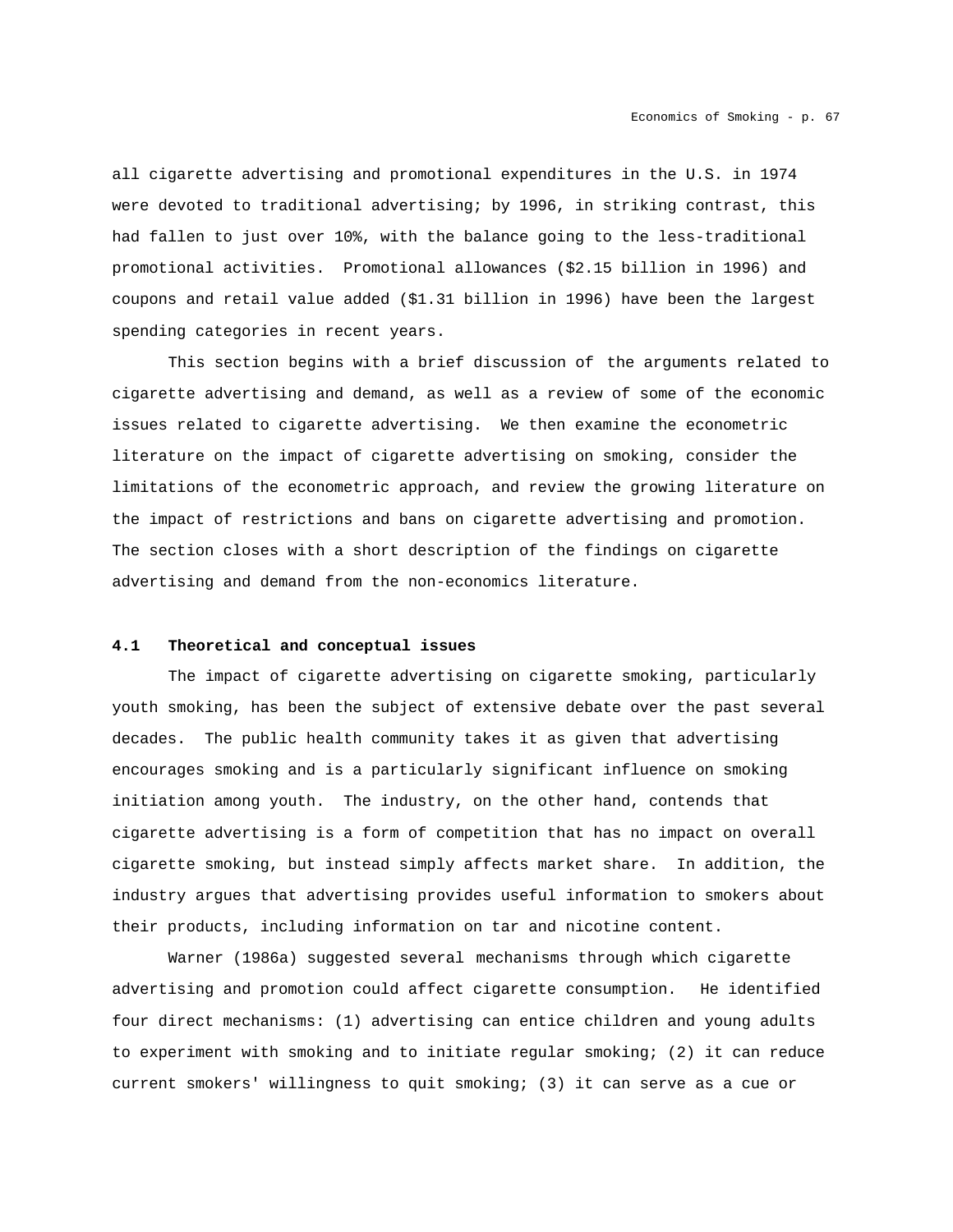stimulus that leads to increased daily cigarette consumption by smokers; and (4) it can induce former smokers to resume their habit by reinforcing the attractions of smoking. Two indirect mechanisms were: (1) discouraging a full discussion of the health consequences of cigarette smoking in media dependent on tobacco advertising; and (2) contributing to a social environment in which smoking is perceived to be socially acceptable. The U.S. Surgeon General (U.S. Department of Health and Human Services, 1989) added a third indirect mechanism, namely that institutions dependent on tobacco industry promotional and other support may create political opposition to strong tobacco control policies.

Warner and his colleagues (Warner, 1985; Warner and Goldenhar, 1989; Warner et al., 1992) have examined the first indirect mechanism empirically, concluding that there is strong evidence that magazines' coverage of the hazards of smoking was significantly diminished as the magazines' share of advertising revenues from cigarette advertising rises. Warner et al. (1992) found that magazines that did not carry cigarette advertising were more than 40% more likely to cover the health consequences of smoking than those with cigarette advertising. The difference was more pronounced for women's magazines, with those that did not advertise cigarettes more than 230 percent more likely to cover the hazards of smoking.

## **4.2 Econometric evidence**

Other than this work by Warner and colleagues, research by economists has not addressed the hypothesized individual mechanisms by which advertising can influence cigarette consumption. However, beginning with Schmalensee's 1972 study, there have been numerous econometric studies of the impact of cigarette advertising on cigarette demand, mostly for the U.S. and the U.K, but also for several other countries as well. No consensus concerning the effects of advertising on smoking has emerged from this research, however. Several recent reviews of this literature, drawing on many of the same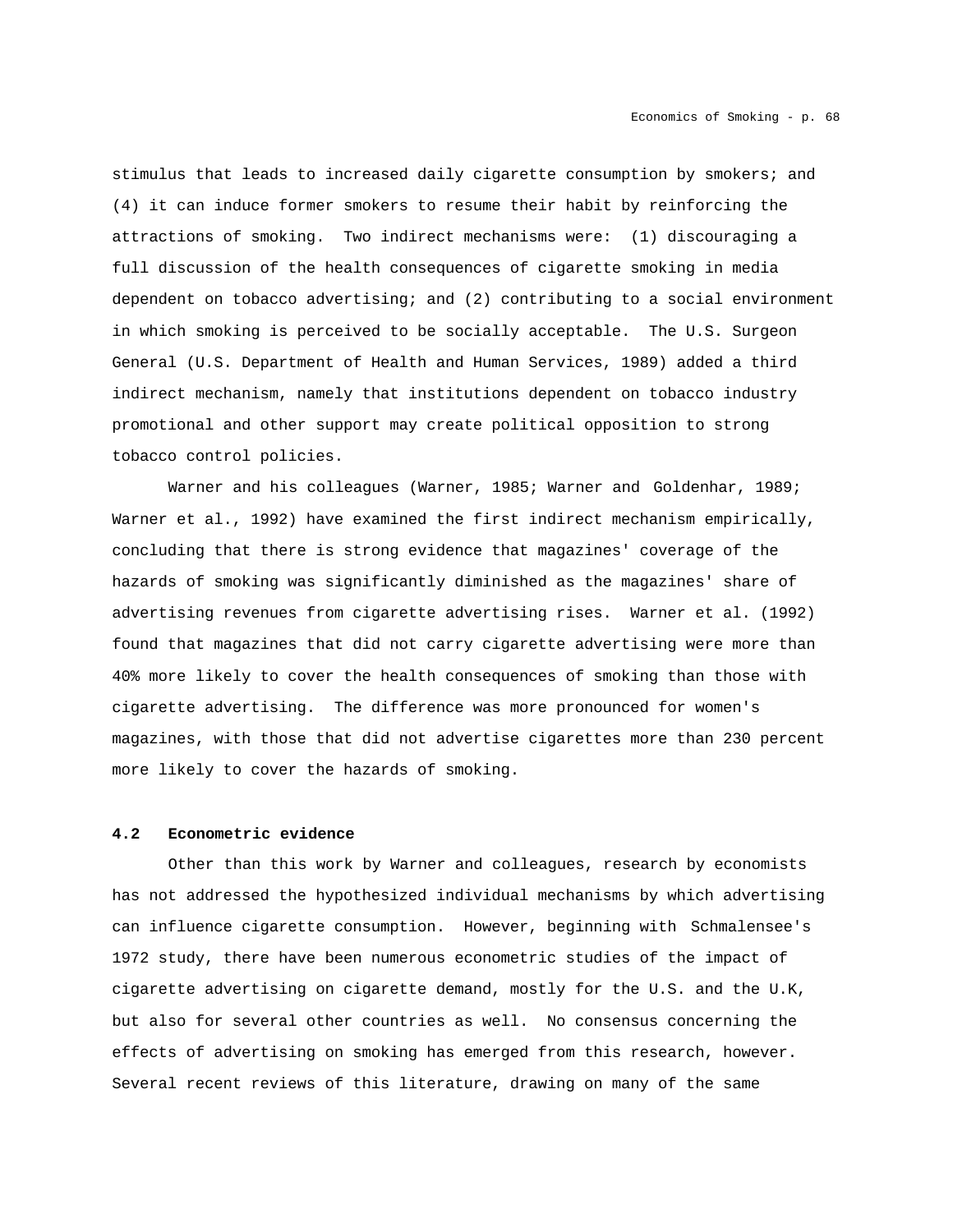studies, reached opposite conclusions. Based on their review of 24 studies with estimates of the advertising elasticity of cigarette demand, Andrews and Franke (1991) concluded "that there is a significant relationship between advertising and cigarette consumption across studies, independent of study design factors. However, the estimated magnitude of this relationship varies depending on several study design factors" (page 96). Moreover, they concluded that the positive impact of advertising on cigarette demand has declined over time, a factor they attributed to the maturation of cigarette markets in most of the countries studied. Duffy (1996b), on the other hand, concluded that econometric studies of the relationship between cigarette advertising and demand generally have found that advertising has little or no impact on aggregate cigarette consumption.

In his now classic volume, *The Economics of Advertising*, Schmalensee (1972) introduced several concepts that reemerge repeatedly in subsequent studies of cigarette advertising and demand. In particular, he examined cigarette demand at both the industry and firm levels, allowed for the possibility that a firm's cigarette advertising expenditures might be based on current sales, and modeled not only the effects of current advertising expenditures on demand but also the impact of lagged expenditures. As Schmalensee observed, failing to account for the potential endogeneity of cigarette advertising expenditures would lead to biased estimates of the impact of advertising on demand. Similarly, failing to account for the cumulative or "stock" effects of advertising could lead to an omitted variables problem, although the evidence is mixed concerning the durability of cigarette advertising (Boyd and Seldon, 1990). Schneider et al. (1981) extended the use of the "stock" of advertising to allow the marginal productivity of advertising expenditures in the U.S. to fall after the 1971 ban on broadcast cigarette advertising.

An additional issue raised by Schmalensee relates to the measurement of advertising expenditures. In half of his industry-level models, he used the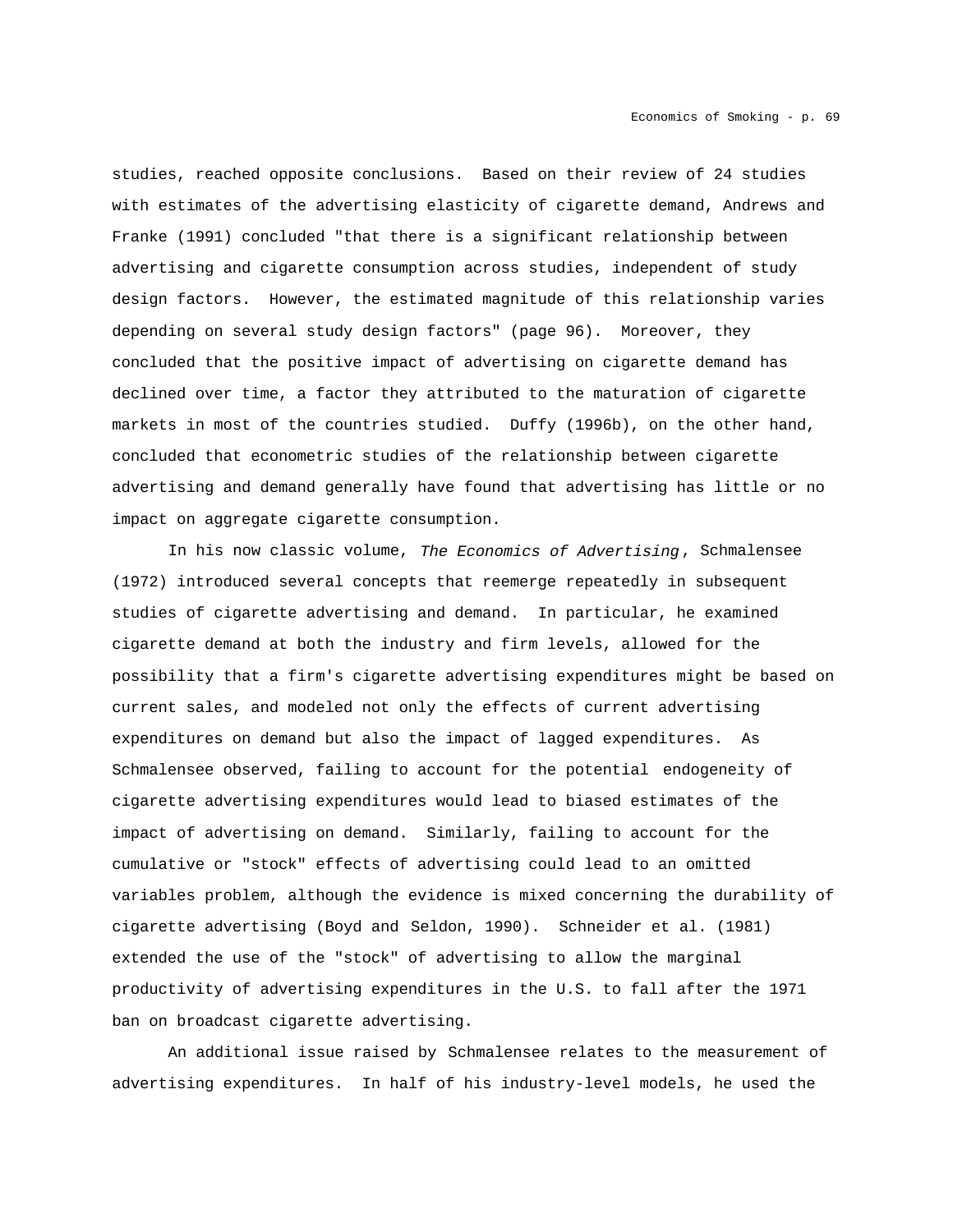absolute level of cigarette advertising, while in the other half, he used the ratio of cigarette advertising to total advertising, providing an intuitive argument favoring the latter analogous to the use of relative rather than absolute price. Subsequent theoretical models of consumer behavior have made this argument more formally (Theil, 1980; Duffy, 1987).

The numerous econometric studies on the impact of aggregate cigarette advertising expenditures on aggregate cigarette consumption differ with respect to many of the issues raised by Schmalensee, as well as in several other respects. Almost none follows Schmalensee and treats advertising expenditures as endogenous. A few estimate firm-specific demand (e.g., Roberts and Samuelson, 1988), while most examine industry demand. Several introduce measures of past advertising expenditures; some do so directly (e.g., Goel and Morey, 1995), while others construct a cumulative "stock" of advertising (e.g., Schneider et al., 1981). Most look at absolute or per capita measures of cigarette advertising expenditures, while a few employ measures of expenditures on cigarette advertising relative to overall advertising expenditures (e.g., Duffy, 1996a). Many estimate single equation models of cigarette demand; several, however, estimate simultaneous equations models of supply and demand (e.g., Porter, 1986). Most estimate conventional demand models, while some estimate myopic demand models that include a measure of past cigarette consumption (e.g., Baltagi and Levin, 1986) or an alternative approach (Fujii, 1980); one estimates demand in the context of the rational addiction model (Duffy, 1996a).

Schmalensee (1972) and many subsequent econometric studies based on aggregate data from the U.S., U.K., and a few other countries found no statistically significant effect of aggregate cigarette advertising expenditures on cigarette consumption (Hamilton, 1972; Lambin, 1976; Grabowski, 1976, 1978; Metra Consulting Group, 1979; Schneider et al., 1981; Johnson, 1986; Baltagi and Levin, 1986; Stavrinos, 1987; Tegene, 1991; Duffy, 1991, 1996a; Wilcox and Vacker, 1992; U.K. Department of Health, 1992; Wilcox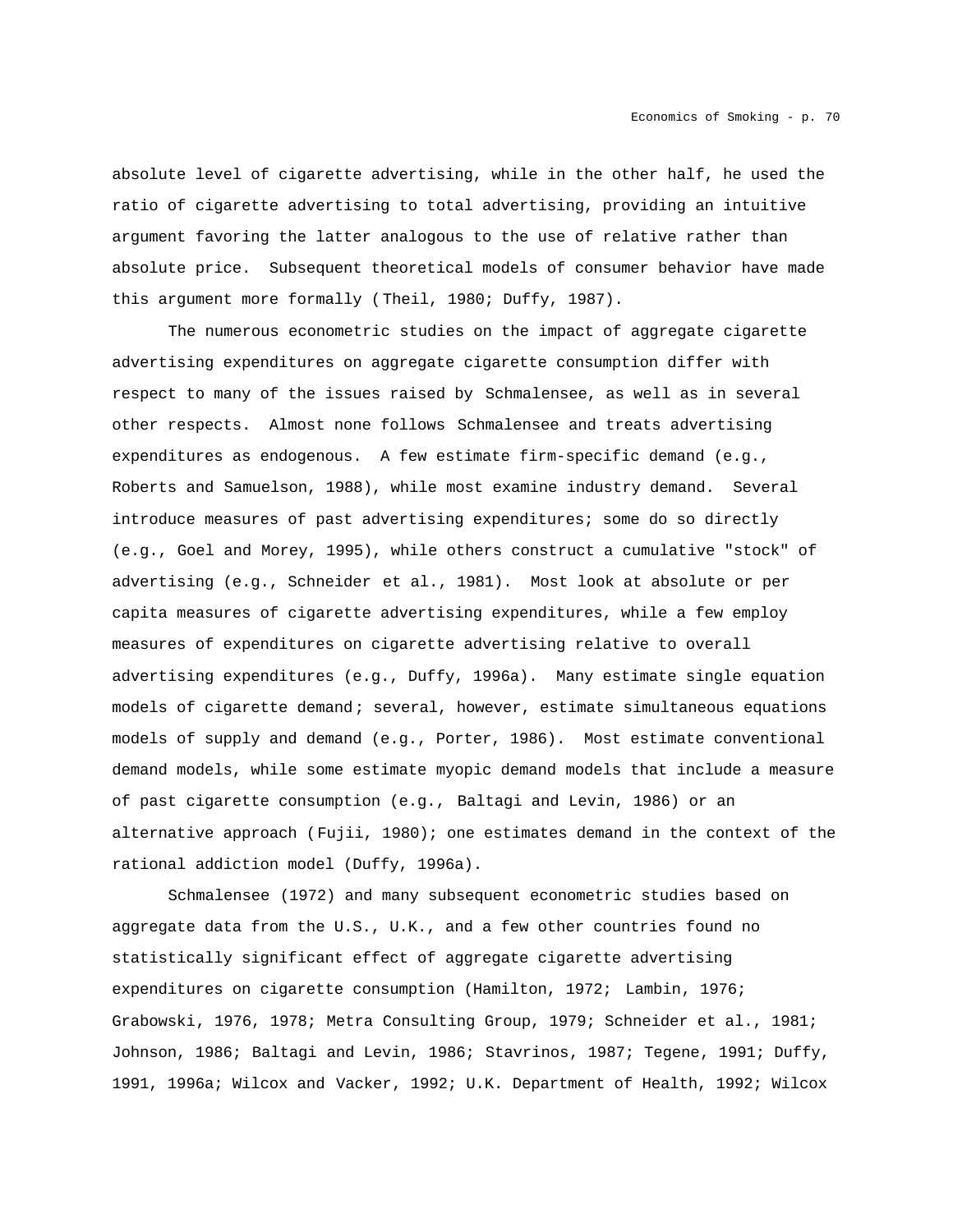et al., 1994; Franke, 1994; Goel and Morey, 1995). A few of these studies, however, did find some evidence that lagged cigarette advertising had a significant positive impact on current cigarette consumption, providing some support for the durability of advertising ( Schmalensee, 1972; U.K. Department of Health, 1992; Goel and Morey, 1995). Several other studies have found that cigarette advertising has a positive and significant impact on aggregate cigarette demand (McGuiness and Cowling, 1975, 1980; Fujii, 1980; Witt and Pass, 1981; Reuijl, 1982; Radfar, 1985; Bishop and Yoo, 1985; Leeflang and Reuijl, 1985; Abernethy and Teel, 1986; Porter, 1986; Roberts and Samuelson, 1988; Chetwynd et al., 1988; McAuliffe, 1988; Kao and Tremblay, 1988; Seldon and Doroodian, 1989; Seldon and Boyd, 1991; Valdes, 1993; Tremblay and Tremblay, 1995). However, the magnitude of the estimated effect is generally small. Differences in the design, data, and empirical methods account for the inconsistent findings.

Based on the mixed evidence from the studies using aggregate data, aggregate cigarette advertising appears to have a small or negligible impact on aggregate cigarette sales. However, as a number of researchers have observed, the nature of competition in the cigarette industry and the limitation of econometric analysis to estimating marginal effects imply that there should be at most a small impact of aggregate cigarette advertising expenditures on aggregate cigarette consumption (Cox, 1984; Warner, 1986a; Warner et al., 1986; U.S. Department of Health and Human Services, 1989; Saffer, 1995, 1998; Pollay, 1996).

As Saffer (1995, 1998) has noted, advertising expenditures will have diminishing marginal productivity. Drawing on the "advertising response functions" used to characterize brand-level advertising in the empirical marketing literature, which clearly imply diminishing returns to advertising at the brand level (Rao and Miller, 1975; Ackoff and Ernshoff, 1975), Saffer concluded that an "industry advertising response function" will also show diminishing returns to increasing expenditures and marginal effects could be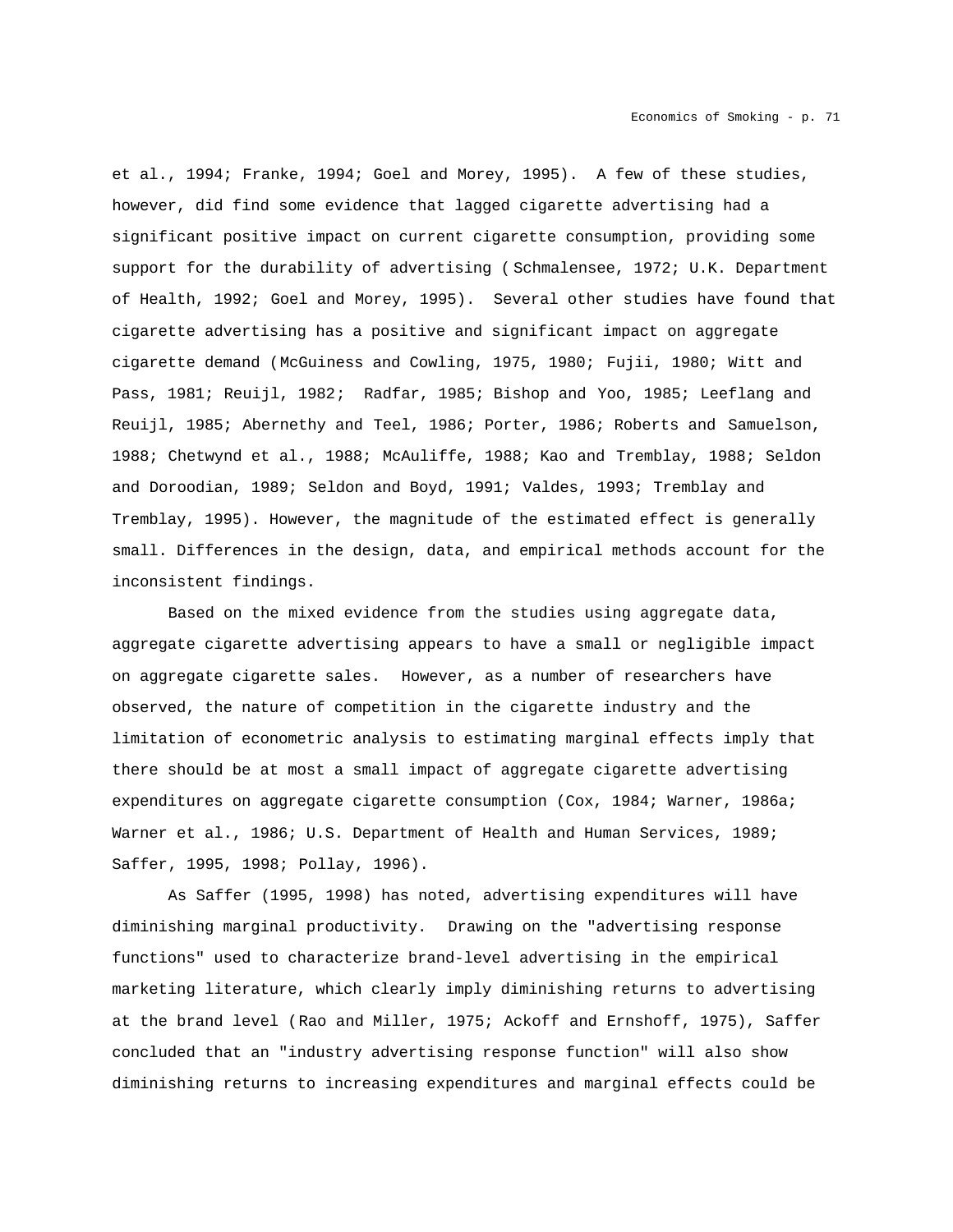well below average effects. Moveover, in a highly concentrated market with a virtual absence of price competition, where the "personality" of the product is very important to consumers, total advertising expenditures will almost certainly exceed the "rational" level associated with joint profit maximization that would be expected to show a significant positive impact on overall demand. Instead, in an effort to increase or protect market share, firms will advertise beyond the level where one would expect to find a sizable positive marginal effect of total advertising on total demand, assuming that the firms do not collude in deciding upon the amount of advertising. A number of econometric studies have looked at the impact of advertising on demand at the firm or brand level. These generally have found that increases in advertising expenditures have a positive and significant effect on market share (Telser, 1962; Peles, 1971; Schnabel, 1972; Grabowski, 1978; Holak and Reddy 1986; Pollay 1996). Pollay (1996), for example, estimated that "share of voice" (brand share of advertising expenditures) has a significant impact on market shares, and that brand choice among teenagers is about three times more sensitive to advertising than it is for adults (a result surprisingly similar to the estimates for youth and adult price sensitivity).

In short, given that the econometric analyses of aggregate expenditures and consumption are designed to assess the impact of a marginal change in advertising expenditures on total cigarette sales, it is not surprising that most of these analyses estimate small or insignificant effects of advertising on demand. In addition, critics of these analyses suggest several methodological shortcomings, including : the lack of appropriate measures of advertising exposure and other problems with the measures of advertising employed; the failure to distinguish between the impact of advertising and promotional activities; problems with the simultaneity between advertising expenditures and sales; the omission of other key variables, such as concurrent counteradvertising; and more (Cox, 1984; Warner, 1986a; Warner et al., 1986; U.S. Department of Health and Human Services, 1989; Chapman, 1989;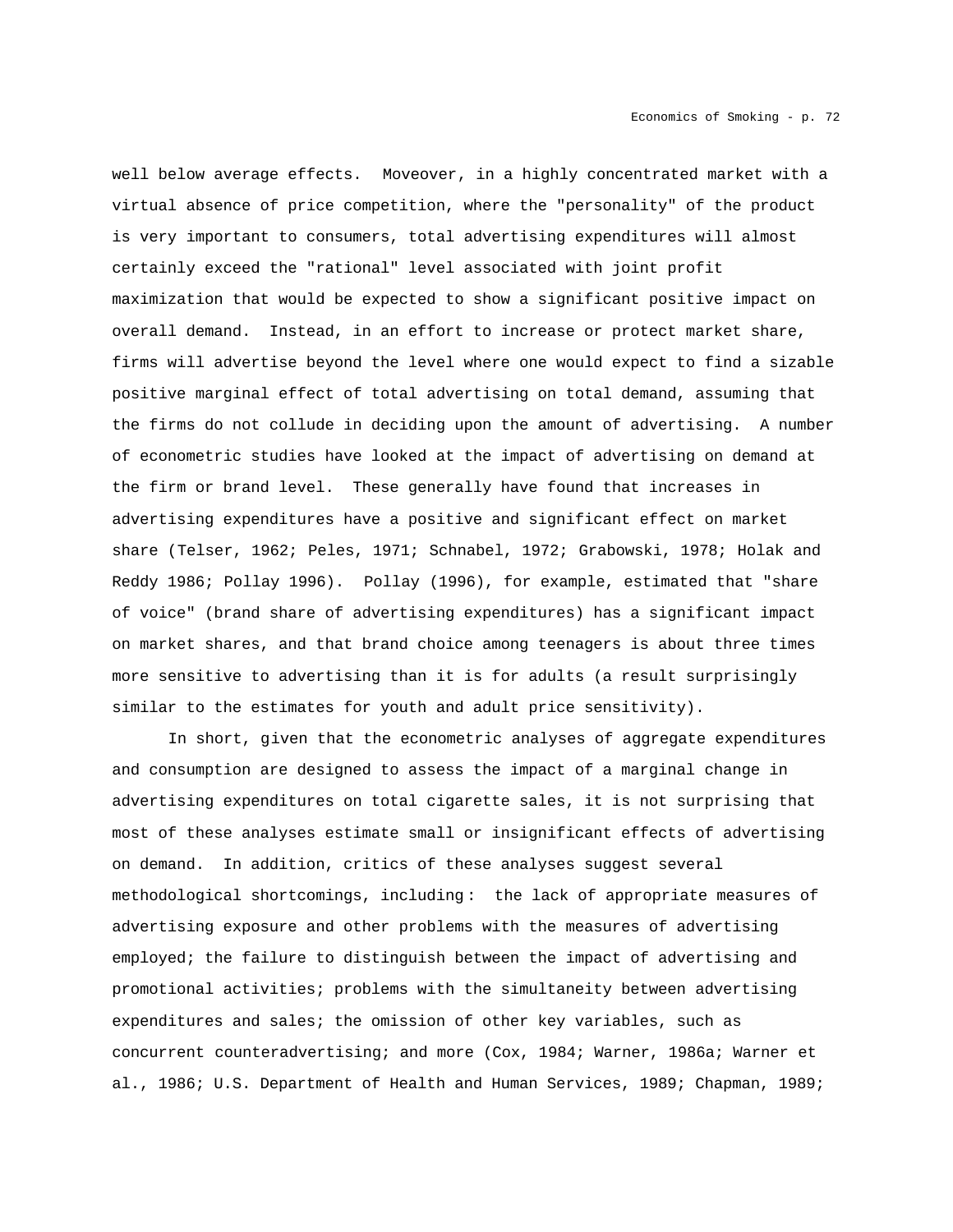U.K. Department of Health, 1992; Luik, 1994; Saffer, 1995, 1998; Duffy, 1996b; Pollay, 1996). These and other critics have suggested that more appropriate approaches include the examination of more disaggregated data and the analysis of non-marginal changes in advertising expenditures, such as those that result from significant restrictions or complete bans on cigarette advertising and promotion.

To date, only one econometric study has examined the impact of cigarette advertising employing individual level data and more appropriate measures of advertising exposure. Lewit et al. (1981) used data on about 6,700 youth ages 12-17 years taken from Cycle III of the U.S. Health Examination Survey conducted from 1966 through 1970. Based on measures of televised cigarette advertising and counter-advertising, and self-reported information on time spent watching television, Lewit and his colleagues estimated the number of pro- and anti-smoking commercials each youth would have seen. Their estimates provide support for the hypothesis that televised pro-smoking advertisements significantly increased youth smoking.

There are a number of studies examining the impact of restrictions and bans on cigarette advertising on smoking. Many of the older studies look at the impact of the U.S. ban on broadcast cigarette advertising that began January 2, 1971 (Ippolito et al., 1979; Schneider et al, 1981; Bishop and Yoo, 1985; Porter, 1986; Baltagi and Levin, 1986; Kao and Tremblay, 1988; McAuliffe, 1988; Seldon and Dooroodian, 1989; Seldon and Boyd, 1991; Simonich, 1991; Franke, 1994; Goel and Morey, 1995; Tremblay and Tremblay, 1995). In general, these studies produced mixed evidence on the impact of the ban on television and radio advertising. Most concluded that the ban did not significantly reduce cigarette smoking in the U.S. A few suggested that the marginal productivity of cigarette advertising fell after the ban (for example, Tremblay and Tremblay, 1995). Several, including Hamilton (1972) and Warner (1979), suggested that the net impact of the 1971 ban was to raise cigarette consumption because it also led to the elimination of effective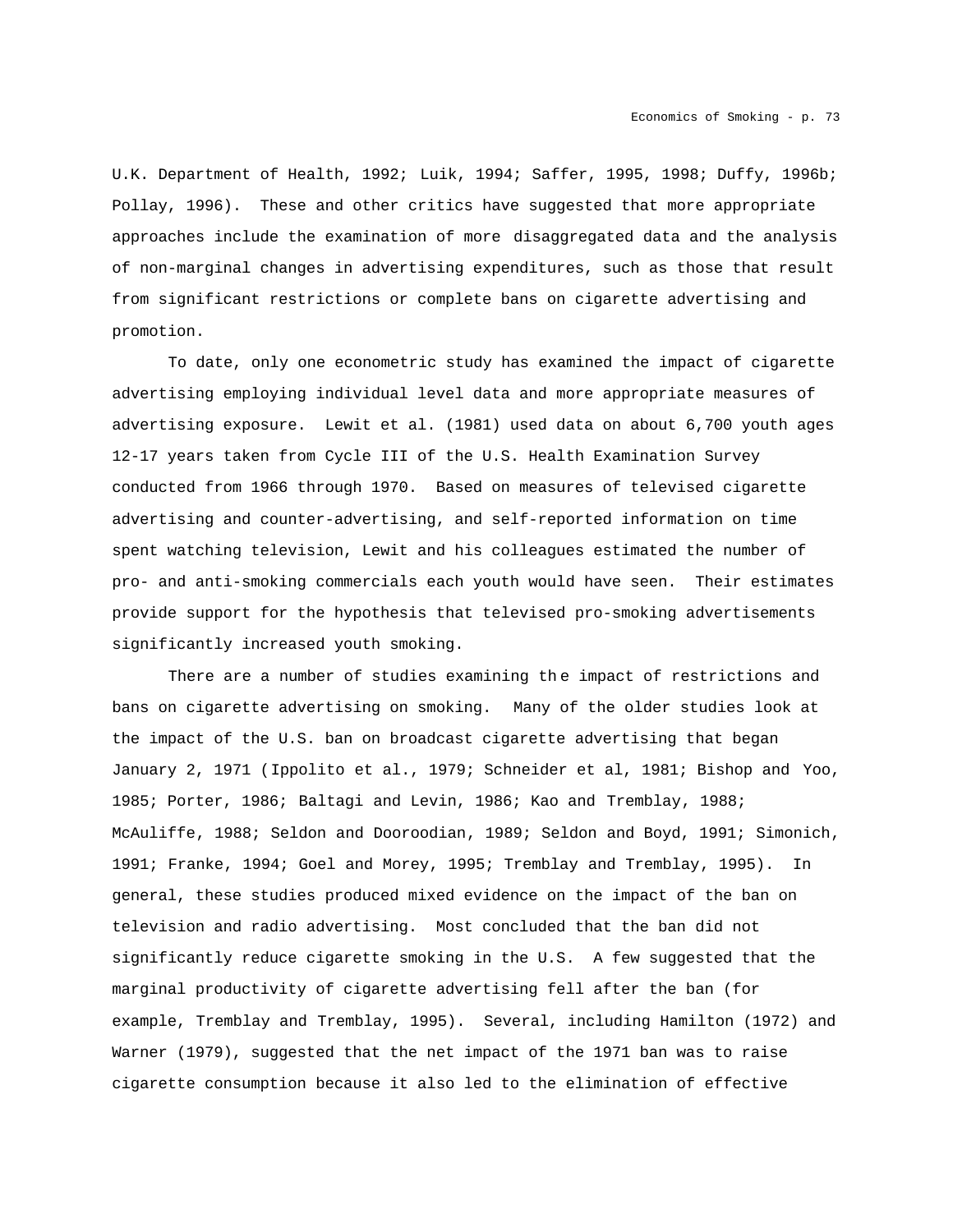anti-smoking commercials broadcast under the Fairness Doctrine (discussed below). Schneider et al. (1981) supported this argument empirically, concluding that the advertising ban led to a net increase of nearly 5% in per capita tobacco consumption, in part due to a price reduction resulting from the reduced costs associated with less advertising. In addition, they argued, the advertising ban limited the provision of information to smokers concerning the tar and nicotine content of different brands and, consequently, reduced the likelihood that smokers would switch to lower tar and nicotine brands.

Others examined the impact of other country-specific restrictions, including: the 1965 U.K. ban on televised cigarette advertising (Atkinson and Skegg, 1973; Witt and Pass, 1984); the ban on advertising in electronic media in Australia (Johnson, 1986; McLeod, 1986); the Finnish extension of its television ad ban to other media ( Pekurinen, 1989, 1991); and Spain's partial ban on broadcast advertising (Valdes, 1993). Hamilton (1977) presented similar estimates from separate regressions for 11 countries over the period 1948-1973. These studies also produced mixed evidence on the effectiveness of these partial bans. In general, they suggested that the bans led to a temporary reduction in cigarette smoking, but that they had little impact in the long run. However, more extensive restrictions coupled with anti-smoking publicity, strong health warnings, and other activities appear to have led to more permanent reductions in demand ( Pekurinen, 1989, 1991).

Still others have conducted cross-country analyses of the impact of restrictions and bans on cigarette advertising and promotion (Hamilton, 1977; Cox and Smith, 1984; Laugesen and Meads, 1991; and Stewart, 1993). These, too, have yielded mixed findings. In addition to country-specific regressions, Hamilton (1977) included models pooling some of the countries in his sample. As in the country-specific models, he found no evidence that advertising restrictions reduced cigarette demand. Cox and Smith (1984) took an indirect approach to estimating the impact of advertising bans on demand. Using data from 15 OECD countries, they sorted countries by their use of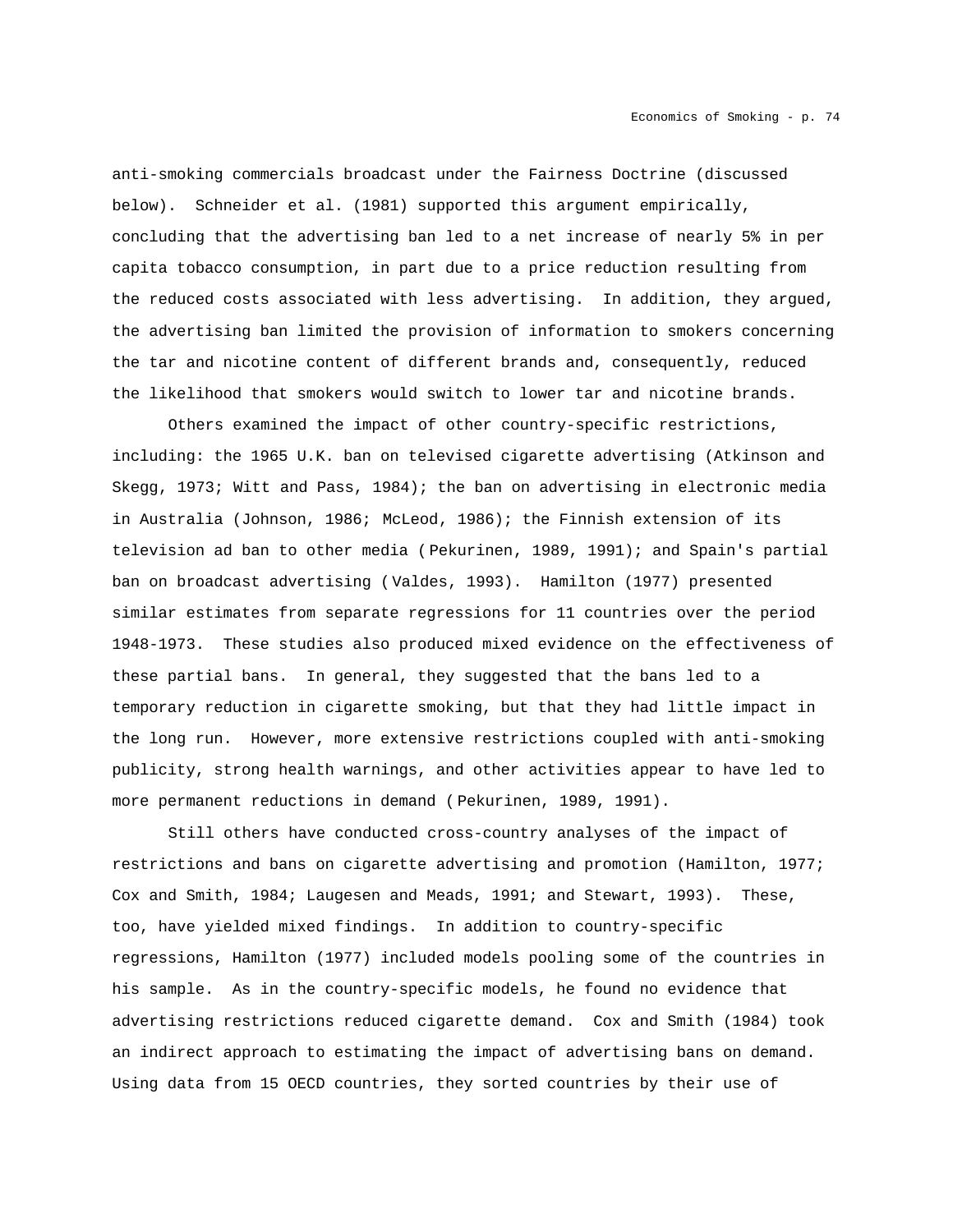legislative versus voluntary strategies to reduce smoking, where limits on advertising reflected a more legislative strategy. Based on a series of country-specific regression models, they concluded that smoking declines more rapidly in countries that take a legislative approach to tobacco control, suggesting that advertising restrictions are effective in reducing demand.

Laugesen and Meads (1991) pooled annual aggregate data from 22 OECD countries for the period 1960-1986 in their examination of the impact of advertising and promotion restrictions. Rather than focusing on a specific type of restriction (e.g., a broadcast advertising ban), Laugesen and Meads constructed an advertising restriction index that ranges from zero (no restrictions) to 10 (complete bans on advertising and sponsorships coupled with multiple, strong warning labels on cigarette packaging). Estimates from this model imply that cigarette consumption would be about 6% lower with the strongest restrictions than it would be with no restrictions. In their preferred specification, to account for the lagged effects of advertising, the coefficient on the advertising restriction index was interacted with time. In this specification, Laugesen and Meads found that advertising restrictions actually had a positive effect on cigarette demand through the early 1970s, but then reduced consumption after 1973. Estimates for the final year of their data implied that each additional point in the restriction index reduced cigarette consumption by about 1.5 percent, well above their estimate for the specification that does not allow the effect to vary over time. Laugesen and Meads attributed the positive effects of the ban early in their sample to the industry's ability to substitute other marketing activities for broadcasting advertising in response to early restrictions. However, its ability to substitute other media for banned media diminished over time as the restrictions became more comprehensive.

Stewart (1992) raised a number of concerns about the approach taken by Laugesen and Meads. Specifically, Stewart argued that errors in variables for the dependent and several independent variables will bias the estimates on the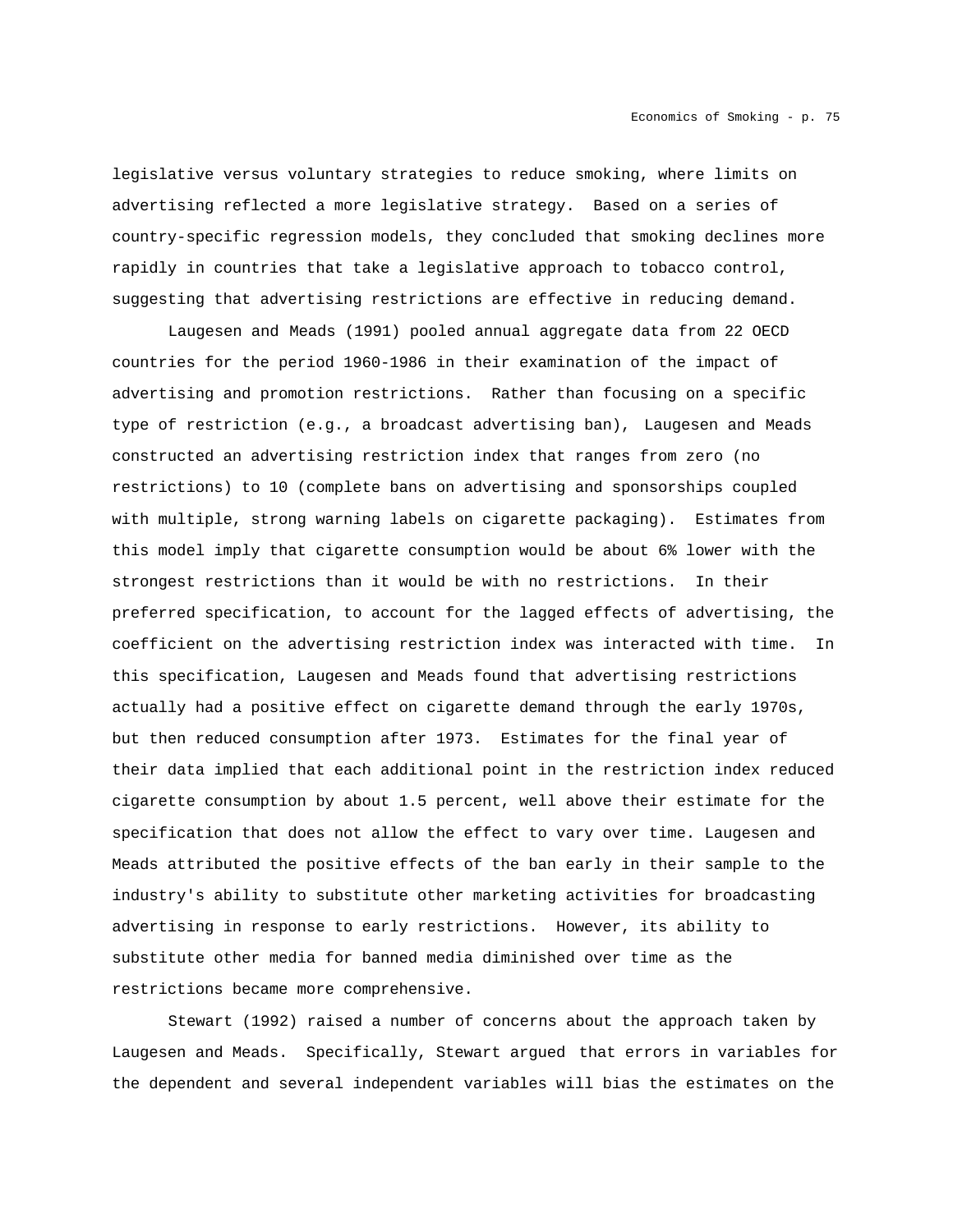advertising restriction coefficients. In addition, he argued that the Laugesen and Meads approach failed to account for unmeasured, country-specific factors (i.e., culture, tastes, and attitudes) that should be important determinants of cigarette consumption, and that the omission of these factors leads to biased estimates of the advertising restriction coefficients. Laugesen and Meads (1993) defended the estimates from their research, arguing that after correcting for errors in the data, the estimates confirmed their earlier finding that bans on advertising significantly reduce cigarette consumption. The authors did not present these revised estimates in their response, however.

Using data on 22 OECD countries for the period 1964-1990, Stewart (1993) presented his own empirical analysis of the impact of restrictions on cigarette advertising on demand. He estimated fixed effects models to control for unmeasured country-specific influences on demand. Rather than using a comprehensive measure of restrictions on cigarette advertising, however, Stewart focused on bans on the televised advertising of cigarettes. Also, in contrast to Laugesen and Meads, Stewart did not allow the impact of the advertising restriction to change over time. He estimated that the ban on cigarette advertising on television has had a positive but insignificant impact on cigarette demand, consistent with the findings from several other studies on the effects of broadcast advertising bans alone.

In late 1992 the United Kingdom's Department of Health reviewed the evidence on the impact of cigarette advertising and restrictions on advertising on cigarette demand (U.K. Department of Health, 1992). The "Smee Report," known by the name of the project director, also contains two original econometric analyses on the impact of advertising restrictions, one for Norway and the other for Canada. Estimates from these analyses suggest that the countries' relatively comprehensive advertising and promotion bans did lead to significant reductions in smoking. Given this evidence as well as that from the numerous qualitative and quantitative studies reviewed, the Smee Report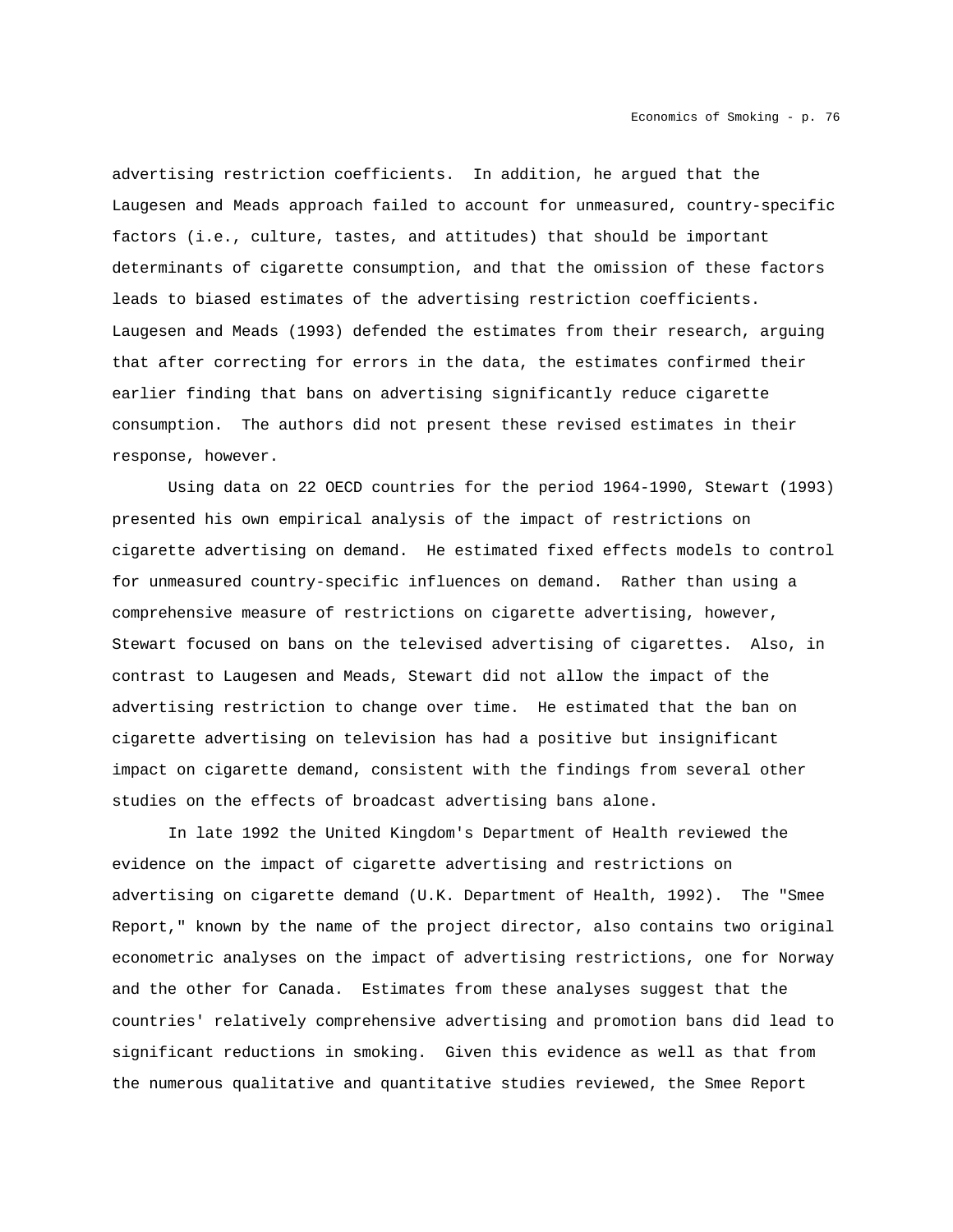concluded that cigarette advertising has a positive impact on smoking and that bans on advertising would reduce demand.

In a subsequent edited volume, critics of the Smee Report argued that it was flawed in several ways, including the following : the literature review omitted several qualitative and quantitative studies that found no impact of advertising or ad restrictions on cigarette demand; the findings from some of the literature reviewed are misstated; the empirical analyses contained methodological and other errors ( Luik, 1994). Stewart (1994), for example, compared the estimates for the countries common to his 1993 econometric analysis with those presented in the Smee Report, concluding that advertising bans in Norway, Finland and Canada have actually increased tobacco consumption.<sup>27</sup>

The Smee Report, Saffer (1998), Stewart (1993), and others have indicated several factors that complicate the ability of econometric analysis to examine the impact on cigarette demand of restrictions on cigarette advertising and promotion. The potential endogeneity of advertising restrictions has not been carefully examined in any of the econometric studies. Similarly, with the exception of Stewart (1993), social, cultural, and other differences among countries have not been well controlled for in the econometric research. However, efforts to control for these, using fixed effects modeling for example, create severe multicollinearity problems that make it difficult to isolate the impact of the advertising restrictions on demand from other key determinants. Similarly, as Saffer noted, a majority of the studies to date have examined the impact of restrictions on advertising in one or two media, leaving firms free to substitute towards other media and to develop new marketing approaches. The findings from several studies, which suggest at best a temporary negative effect of a relatively limited set of advertising restrictions, are consistent with the argument that effective

i  $27$  The Smee Report's estimate for Finland is based on the work by Pekurinen (1989, 1991) rather than an original econometric analysis.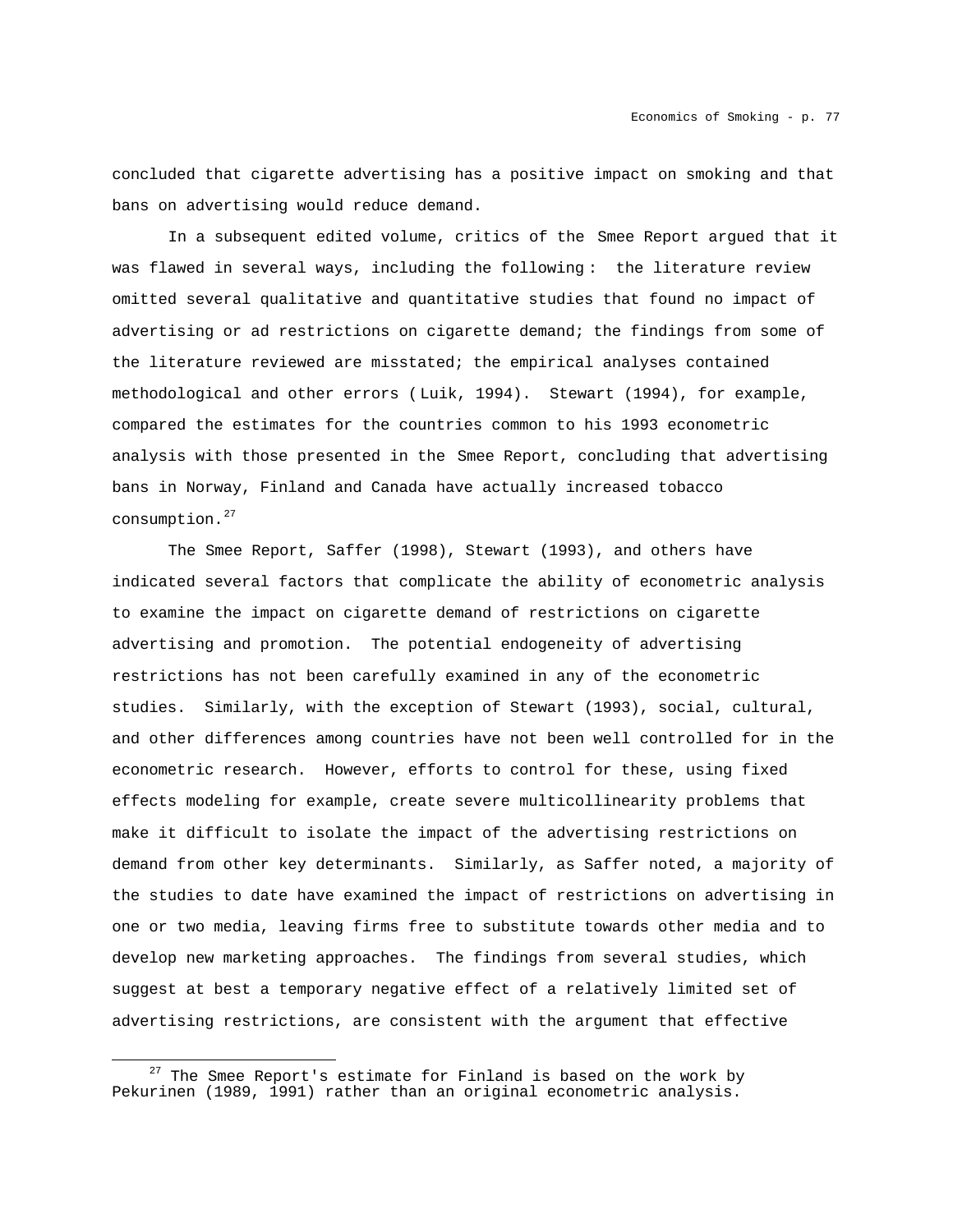alternatives are developed in response to the ban. So to are the findings from the few studies that have found that relatively comprehensive restrictions significantly reduce demand.

# **4.3 Findings from the noneconomic literature**

While econometric methods are powerful tools for examining the demand for cigarettes and other tobacco products generally, they are relatively illsuited for evaluating the effects of cigarette advertising and promotion and related restrictions, as described above. Evidence from a number of other disciplines, however, supports the argument that cigarette advertising and promotion directly and indirectly increase cigarette demand (Warner, 1986a; U.S. Department of Health and Human Services, 1989, 1994, 1996, 1998; U.K. Department of Health, 1992).

A major source of noneconomic evidence is survey research and experiments that assess reactions to and recall of cigarette advertising and smoking behavior, particularly among children. These studies have concluded that cigarette advertising is effective in getting children's attention and that the ads are recalled, with strength of interest correlated with current or anticipated smoking behavior or smoking initiation (U.S. Department of Health and Human Services, 1989, 1994; Food and Drug Administration, 1996; Goldstein et al., 1987; DiFranza et al., 1991; Evans et al., 1995; Pierce et al., 1998). However, these studies generally cannot assess the potential endogeneity between an interest in smoking and behavior (U.S. Department of Health and Human Services, 1989, 1996).

Others have articulated logical arguments t hat conclude that cigarette advertising and promotional activities are not consistent with the tobacco industry's claim that the market for tobacco products is mature and that marketing activities are designed to promote brand share rather than market expansion. For example, Tye et al. (1987) calculated that cigarette firms' battling only for brand share did not make financial sense in a U.S. market in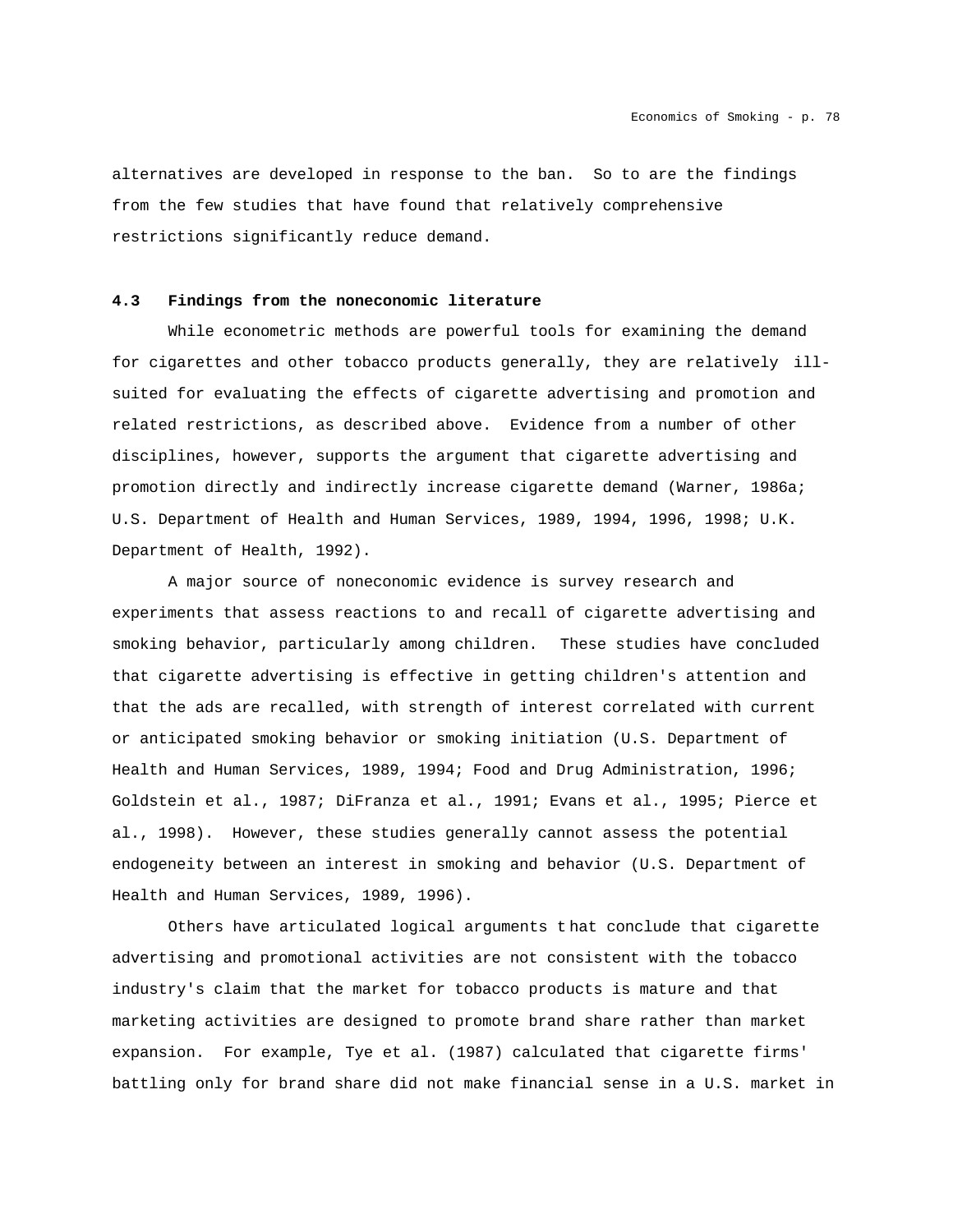which the top two firms now control 75% of cigarette sales (and one company has 95% of smokeless tobacco sales) and in which brand loyalty is notoriously strong. The authors argued that if the industry believed its own brand-share argument, it would have welcomed the opportunity for a legislated ban on tobacco advertising, proposed in the U.S. Congress in the mid-1980s. Instead, the industry fought the ban vigorously. Similarly, Warner (1986a) noted that even if the industry is a mature or declining one, retaining existing consumers and recruiting new ones would be particularly important in the cigarette market in which about 5% of consumers are lost annually to cessation and death. Finally, while the overall market may be mature, there are segments of the market that appear to be potential growth markets, such as youth in the U.S., for whom smoking prevalence has risen throughout the 1990s (University of Michigan News and Information Services, 1997), or specific minority groups, such as Hispanic females for whom smoking rates are well below those of other groups of women (U.S. Department of Health and Human Services, 1998). Substantial evidence, including recently released internal industry documents (www.house.gov/commerce/TobaccoDocs/documents.html), indicates that increasing shares of advertising and promotion activities have been directed towards these growth or potential growth markets (U.S. Department of Health and Human Services, 1989, 1994, 1998; U.K. Department of Health, 1992; King et al., 1998; industry documents - need refs.).

Clearly, there is no "smoking gun" that proves that advertising and promotion play a significant role in expanding or maintaining the market for tobacco products, or that they do not. Examining all of the evidence collectively, Warner (1986a) concluded that it is more likely than not that advertising and promotion do stimulate cigarette consumption. However, he also characterized the extent of the influence of advertising as unknown and possibly unknowable.

To date, economists' contributions to the relevant body of knowledge about cigarette advertising have been less numerous, and likely less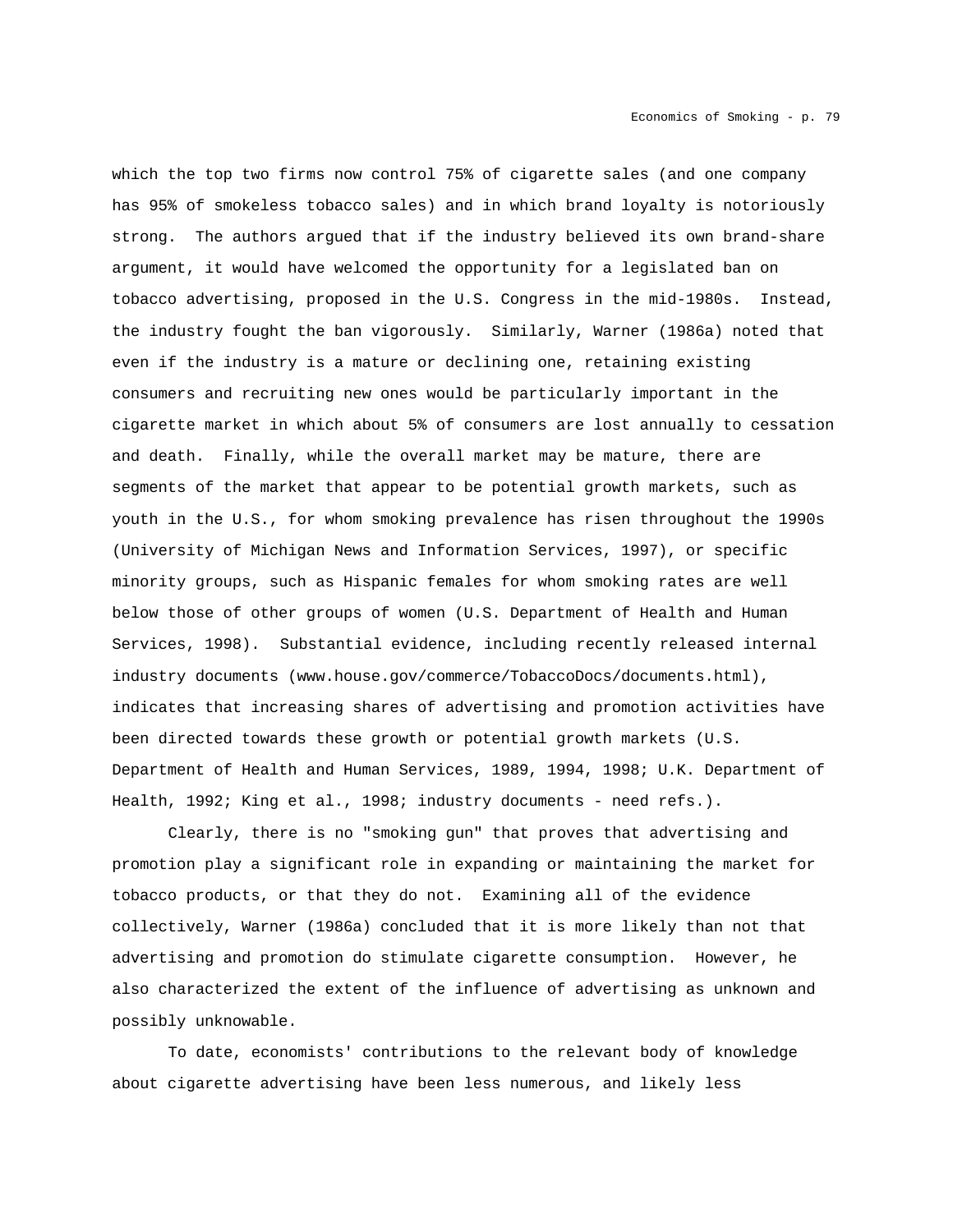consequential, than in other areas of smoking and health, such as the highly productive work on the relationship between cigarette price and demand, reviewed in section 2. Still, the econometric research in this area has offered important insights into the challenge of evaluating the effects of advertising. The door is open for creative new work to follow.

#### **5. Other tobacco control policies and demand**

This section focuses on the impact on cigarette demand of some of the more widely used tobacco control policies in addition to taxation and advertising restrictions, including the dissemination of information on the health consequences of smoking, restrictions on smoking in public places and work places, and limits on youth access to tobacco products. Other policies, such as the disclosure of tobacco product constituents and the funding of school-based smoking prevention programs, have not been the subject of economic analysis.

#### **5.1 Health information and counter-advertising**

In both the early 1950s and the mid-1960s, smoking-related "health scares" received substantial public attention in the United States. The first was prompted by coverage in the popular media of the then-new scientific evidence linking smoking to lung cancer ( Wynder and Graham, 1950; Doll and Hill, 1954). Illustrative was an article in the December, 1952 *Reader's Digest* entitled "Cancer by the Carton" ( Norr, 1952). The second followed release of the first Surgeon General's report on smoking and health (U.S. Department of Health, Education, and Welfare, 1964), the first official government document to label smoking a cause of lung cancer and to call for "appropriate remedial action." Media attention to the report ranked it as one of the year's most covered news stories.

The impact of these "health scares" has been the subject of extensive econometric analysis (Sumner, 1971; Hamilton, 1972; Schmalensee, 1972;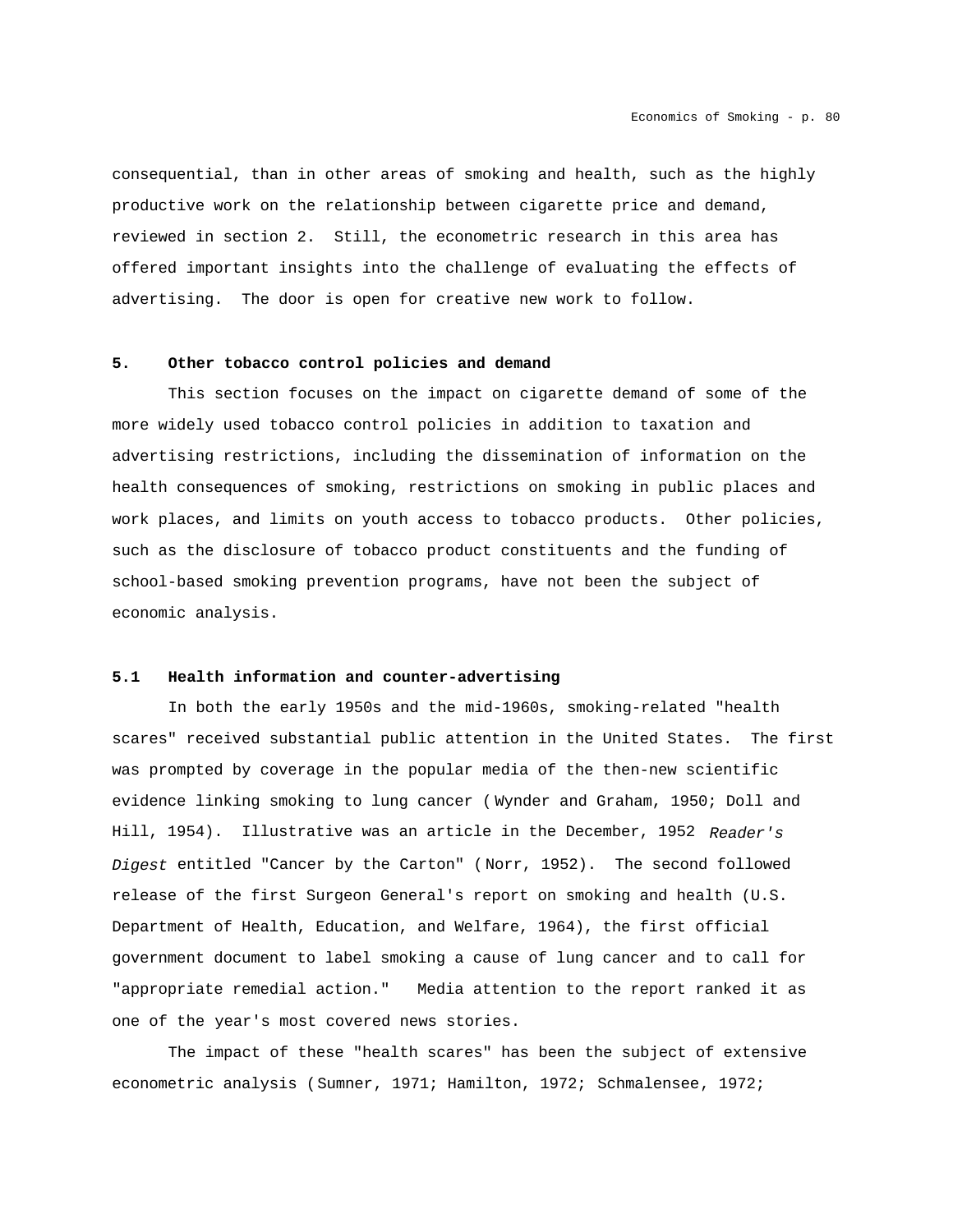Atkinson and Skegg, 1973; McGuiness and Cowling, 1975; Thompson and McLeod, 1976; Warner, 1977, 1981a, 1989; Ippolito et al., 1979; Fujii, 1980; Schneider et al., 1981; Leu, 1984; Porter, 1986; Bishop and Yoo, 1985; Kao and Tremblay, 1988; Simonich, 1991; Pekurinen, 1989, 1991; Meier and Licari, 1997). In general, these and other studies concluded that cigarette smoking fell significantly in response to the new information on its health consequences. Warner (1977, 1981a), for example, found that the public scares in the early 1950s significantly reduced smoking in 1953 and 1954, but that their negative impact diminished through the decade. He concluded that the 1964 Surgeon General's report led to an immediate 5% decline in cigarette consumption. Schneider et al. (1981) estimated that U.S. per capita tobacco consumption was about 39 percent lower in 1978 than it would have been in the absence of the two health scares.

The evidence linking cigarette smoking to morbidity and premature mortality led to a number of public policy efforts to disseminate information on the health consequences of smoking. Numerous countries have adopted policies requiring health warning labels on cigarette packaging and advertising; in general, these warnings have become stronger and more prominent over time. Non-econometric evaluations of warning labels have concluded that small, inconspicuous labels that provide little specific information about the consequences of smoking are generally ineffective. However, multiple, strong, and direct messages that are prominently displayed have been found to be effective (World Health Organization, 1997). The limited econometric evidence also suggests that health warning labels have led to small but significant reductions in cigarette smoking ( Abernethy and Teel, 1986; Tansel, 1993; Meier and Licari, 1997; Bardsley and Olekans, 1998).

Mass media "counter-advertising" campaigns have been widely used to discourage cigarette smoking and other tobacco use. Econometric analyses of anti-smoking publicity and paid counter-advertising generally, but not universally, have concluded that these campaigns have significantly reduced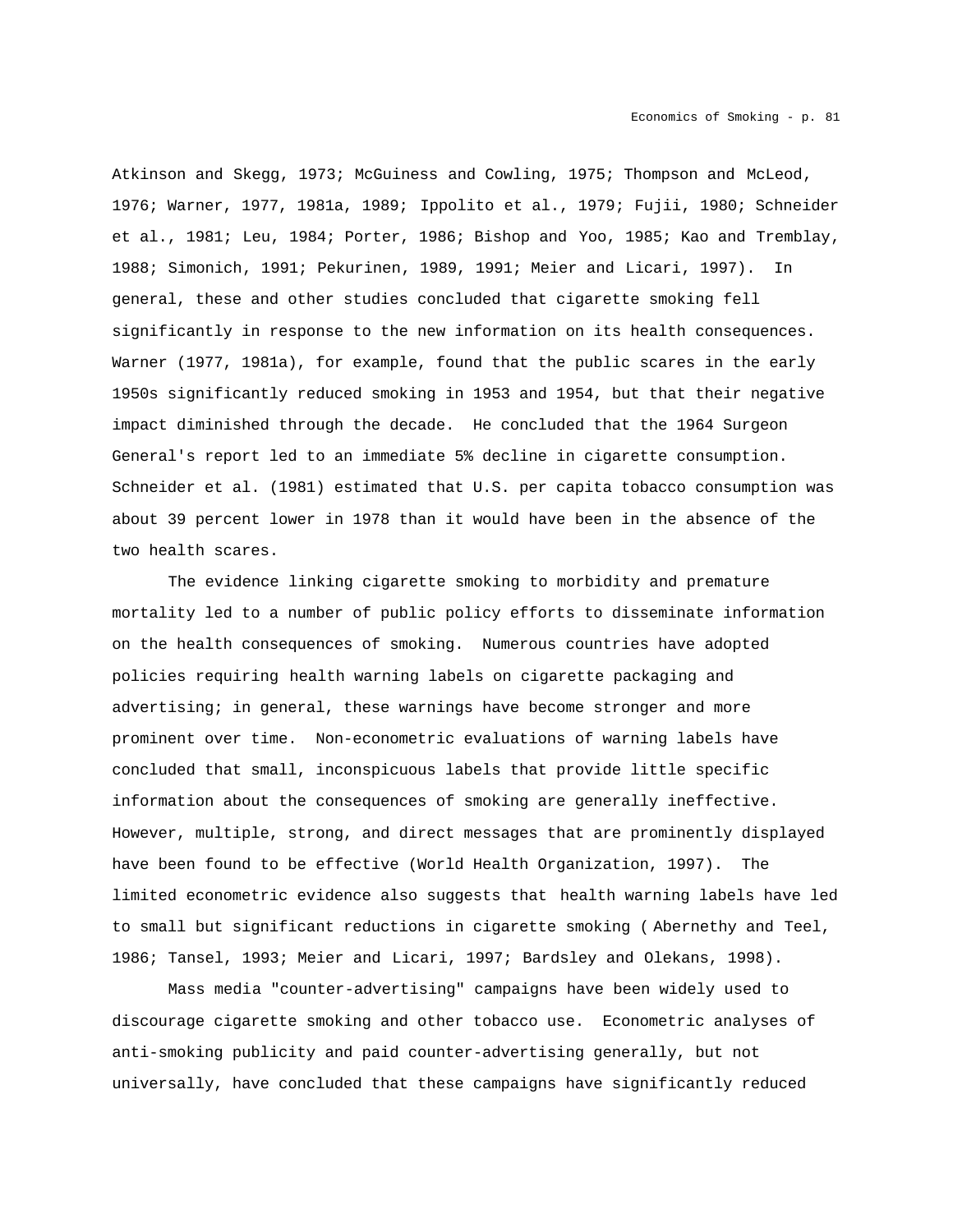cigarette smoking (Hamilton, 1972; Warner, 1977, 1981a, 1989; Ippolito et al., 1979; Metra Consulting Group, 1979; Fujii, 1980; Schneider et al., 1981; Lewit et al., 1981; Porter, 1986; Abernethy and Teel, 1986; Baltagi and Levin, 1986; Stavrinos, 1987; Kao and Tremblay, 1988; Pekurinen, 1989, 1991; Simonich, 1991; Tansel, 1993; Hu et al., 1994, 1995b, 1995c; Tremblay and Tremblay, 1995; Goel and Morey, 1995; Hsieh et al., 1996). Much of the econometric evidence from the U.S. is based on two major counter-advertising campaigns: the anti-smoking messages broadcast in the late-1960s under the Federal Communications Commission's Fairness Doctrine (Hamilton, 1972; Warner, 1977, 1981a, 1989; Ippolito et al., 1979; Fujii, 1980; Schneider et al., 1981; Lewit et al., 1981; Porter, 1986; Baltagi and Levin, 1986; Simonich, 1991; Tremblay and Tremblay, 1995; Goel and Morey, 1995) and the anti-smoking media campaign in California in the early 1990s, funded by an earmarked tax on cigarettes (Hu et al., 1994, 1995b, 1995c).

From 1967 until January 2, 1971, the date television and radio advertising of cigarettes was banned, anti-smoking messsages were broadcast to "compensate" for pro-smoking advertisements, initially at the rate of one anti-smoking message for every eight cigarette ads and eventually at a 1:3 ratio. Television time for these counter-advertisements was donated by broadcasters under the Fairness Doctrine which required broadcasters to air both sides of a controversial issue if one side was being aired. Per capita cigarette consumption dropped four years in a row, for the first time in history (Warner, 1977, 1979). Schneider et al. (1981) concluded that the counter-advertising reduced per capita consumption by approximately 5%. Using individual-level data on smoking among youth ages 12-17, taken from Cycle III of the Health Examination Survey, Lewit and his colleagues (1981) found that the anti-smoking messages significantly reduced youth smoking prevalence.

In 1988, California voters passed Proposition 99, the California Tobacco Tax and Health Promotion Act. The Act raised the state cigarette tax by 25 cents per pack and earmarked 20 percent of new tax revenues for health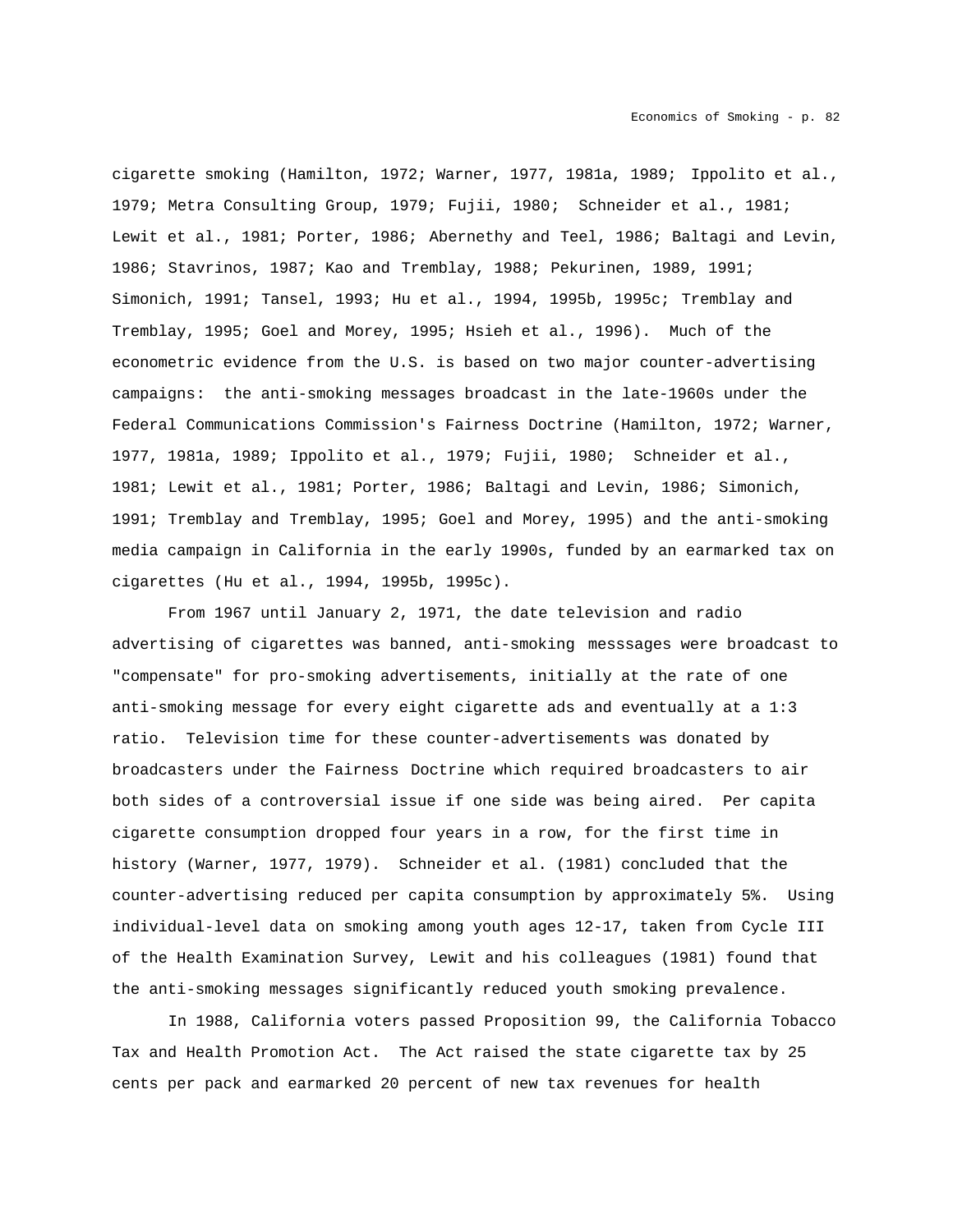education programs to reduce cigarette smoking, including a statewide media campaign. Similar tax increases with funds earmarked for counter-advertising campaigns have been adopted in Massachusetts, Arizona, Oregon, and elsewhere.

 In addition, part of the funds received by several other American states that have recently settled lawsuits with the tobacco industry are earmarked for counter-advertising campaigns. Hu and his colleagues (1994, 1995b) concluded that California's anti-smoking media campaign has significantly reduced smoking in California. They estimated an elasticity of cigarette sales with respect to expenditures on the anti-smoking media campaign of -0.05 ( Hu et al., 1995c). Comparing the impact of the tax increase with that of the media campaign, they estimated that the tax increase reduced per capita cigarette sales by over 27 packs, while sales declined by just under eight packs per person in response to the media campaign. Early evidence from Massachusetts suggests a comparable decline in sales after that state's tax-funded antismoking campaign (Harris et al., 1996). Chaloupka and Grossman (1996) concluded that similar counter-advertising campaigns financed by earmarked cigarette taxes lead to significant reductions in both the prevalence of youth smoking and average cigarette consumption by young smokers.

Econometric evidence from Greece ( Stavrinos, 1987), Finland (Pekurinen, 1989, 1991), Turkey (Tansel, 1993), Australia (Bardsley and Olekalns, 1998), and the U.K. (Townsend, 1998) indicates that the U.S. experience is not unique. In each of these studies, mass media campaigns aimed at reducing cigarette smoking by providing information on the health consequences of smoking were estimated to have led to significant reductions in smoking prevalence and in cigarette consumption.

The evidence described above clearly indicates that cigarette demand has declined in response to dissemination of new information on the health effects of cigarette smoking. Viscusi (1990, 1991, 1992, 1995) and others have concluded that individuals have heard and comprehended the health warnings and are making rational, well-informed choices when it comes to smoking. Indeed,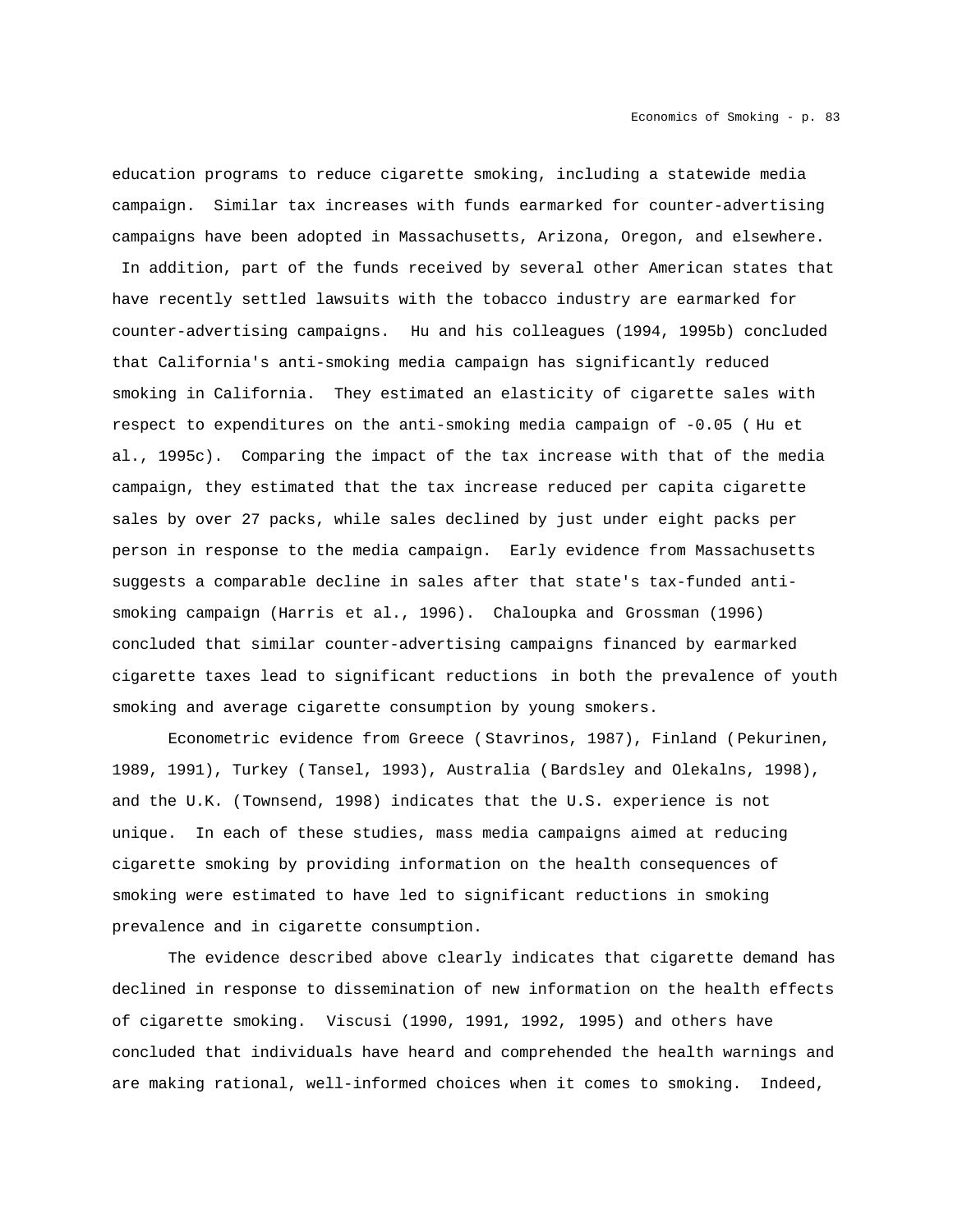as noted above Viscusi (1992) believes that smokers overestimate the risk of dying from lung cancer as a result of smoking. As such, he suggested ( Viscusi, 1992, 1995) that the scope for further government intervention to reduce cigarette smoking is relatively limited. Kenkel (1991), however, concluded that while knowledge about the health effects of smoking is relatively common and has significantly reduced smoking, it is incomplete. Moreover, his estimates implied that improved health knowledge would lead to significant changes in cigarette smoking, in contrast to his findings for health knowledge concerning alcohol use and exercise. As was noted earlier, a wealth of additional evidence further supports the view that, while general knowledge concerning the health consequences of smoking is relatively widespread, it is often superficial and does not extend to risks other than those associated with lung cancer, heart disease, and chronic lung disease (U.S. Department of Health and Human Services, 1989). Further, many smokers, particularly including heavy smokers, do not personalize the health risks that they acknowledge as applying to smokers "in general" ( Schoenbaum, 1997). Warner et al. (1995), Brownson et al. (1992), Grossman et al. (forthcoming), and others argue that some populations, particularly younger and less educated/low-income groups, significantly understate the health consequences of smoking; for example, children in particular may be prone to underestimate the risk of becoming addicted.

#### **5.2 Restrictions on cigarette smoking**

As information on the health consequences of exposure to environmental tobacco smoke (ETS) has become more widespread (U.S. Department of Health and Human Services, 1986; U.S. Environmental Protection Agency 1992; Steenland, 1992; Steenland et al., 1996), governments at all levels have adopted policies limiting smoking in public places and private workplaces. Beginning with Arizona in 1973, states started adopting "clean indoor air" laws with the explicit objective of limiting nonsmokers' exposure to ETS (U.S. Department of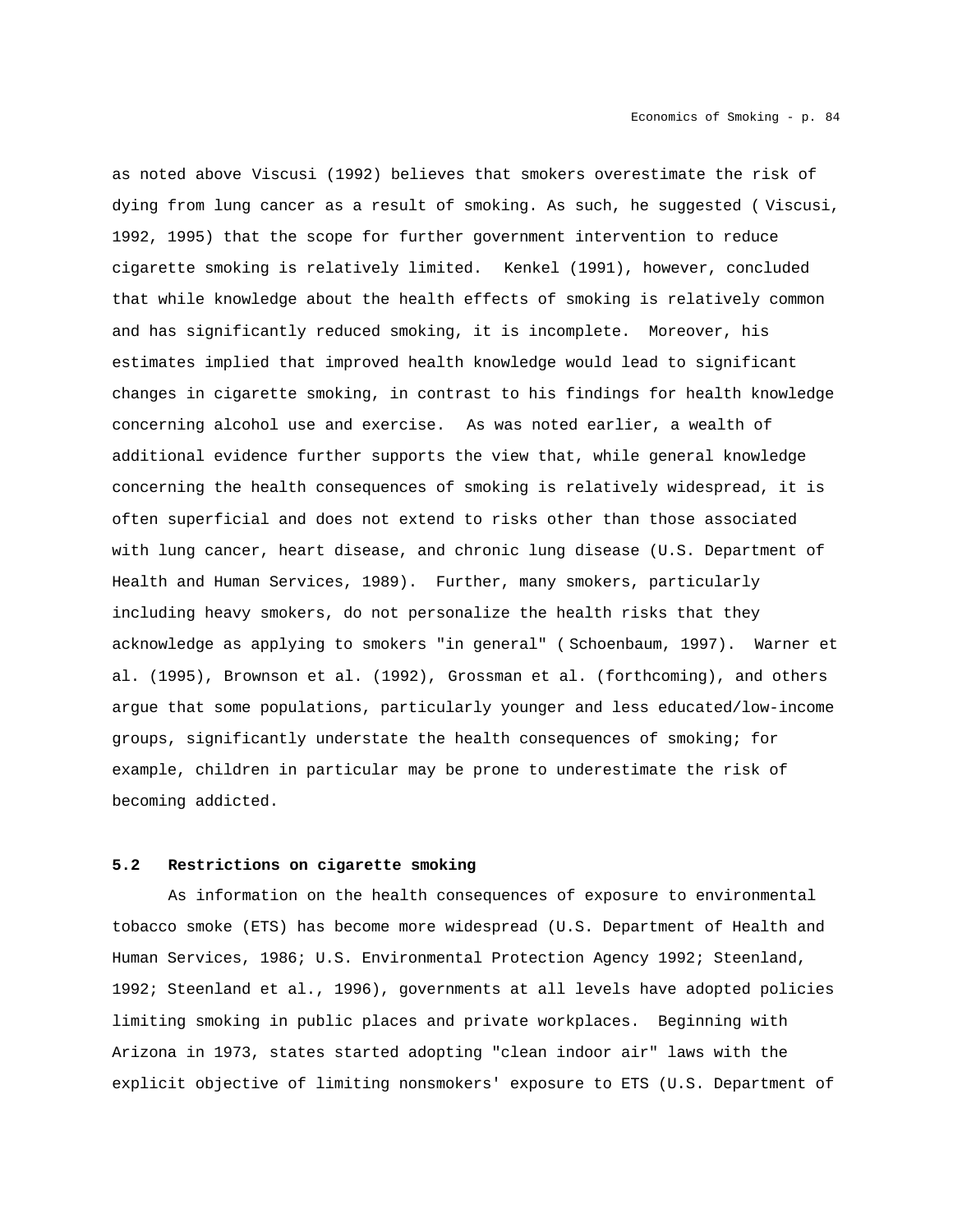Health and Human Services, 1986). In general, these laws prohibit smoking in elevators, health care facilities, public transportation, indoor cultural and recreational facilities, government buildings, public meeting rooms, schools, shopping malls, and retail stores. The most extensive laws also include restaurants and private workplaces. A recent World Health Organization (1997) survey of tobacco control policies in 134 countries indicated that the vast majority of countries now have some form of restriction on smoking in public places.

Although the restrictions are primarily intended t o reduce nonsmokers' exposure to ETS, they can also lead to significant reductions in cigarette smoking since they reduce the smoker's opportunities to smoke or otherwise raise the "cost" of smoking. This is particularly true for adult smokers restricted from smoking at the workplace. In addition, restrictions on smoking may alter the perceived norms related to smoking by changing attitudes concerning the social acceptability of smoking (U.S. Department of Health and Human Services, 1994).

A number of recent econometric and other studies have examined the impact of smoking restrictions on cigarette demand in the U.S. and elsewhere (Wasserman et al., 1991; Chaloupka, 1992; Chaloupka and Saffer, 1992; Keeler et al., 1993; Chaloupka and Grossman, 1996; Evans et al., 1996; Chaloupka and Wechsler, 1997; Chaloupka and Pacula, 1998a, 1998b; Ohsfeldt et al., 1998; Bardsley and Olekalns, 1998; Townsend, 1998). In general, restrictions on smoking in public places and private workplaces have been found to reduce both smoking prevalence and average daily cigarette consumption among smokers. Wasserman et al. (1991) estimated that expanding smoking restrictions from those limiting smoking in a small number of relatively minor public places (elevators, waiting rooms, etc.) to more comprehensive restrictions, including restaurants and private workplaces, would reduce overall per capita smoking by almost 6%. Similarly, Chaloupka and Grossman (1996) and Chaloupka and Wechsler (1997) concluded that strong restrictions on smoking significantly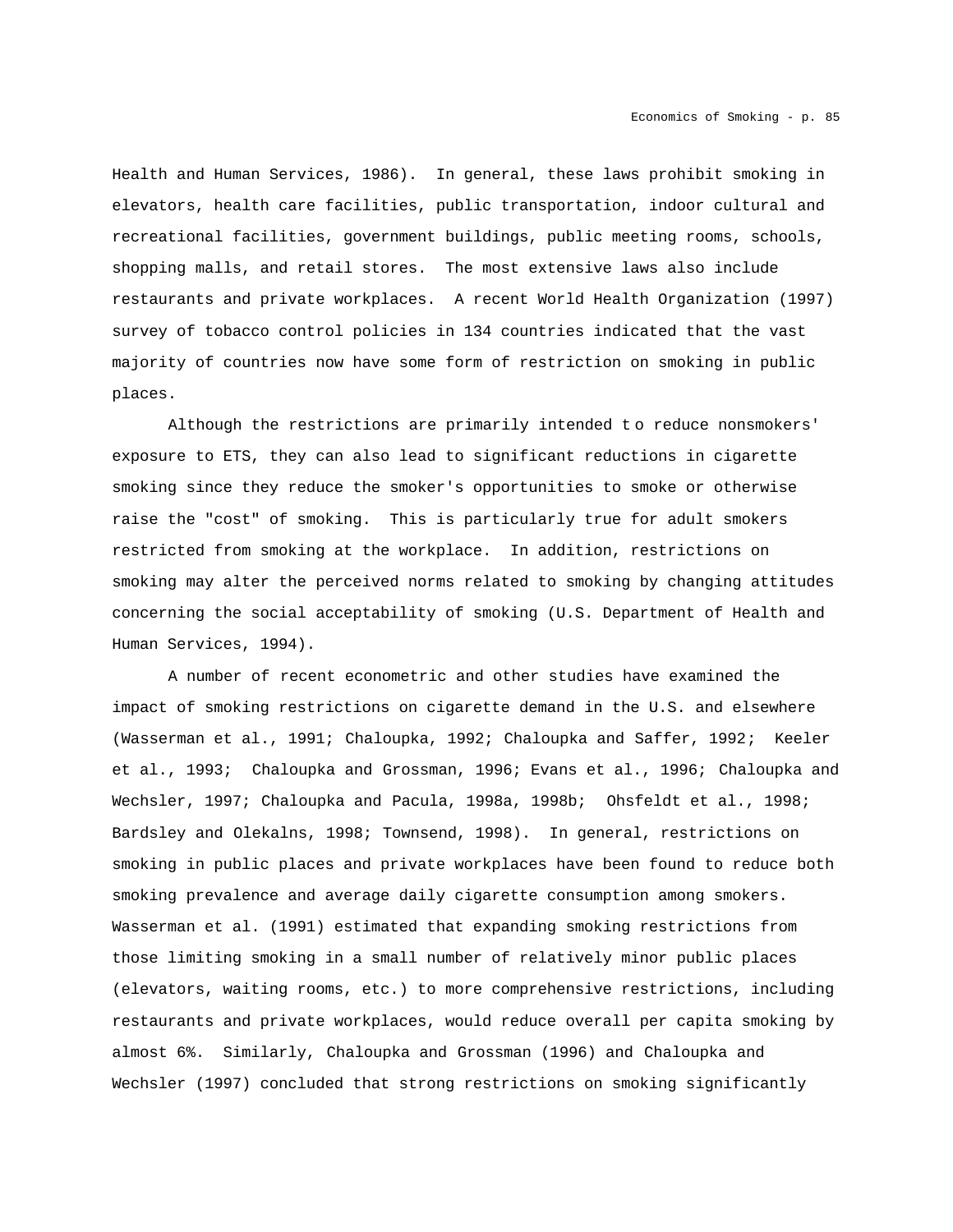reduce both smoking prevalence and average daily cigarette consumption for youth and young adults, respectively.

Using annual state-level data for 1975-1985, Chaloupka and Saffer (1992) examined the possibility that smoking restrictions are endogenous. They found that states with the strongest restrictions, those with limits on smoking in private workplaces, were also the states in which anti-smoking sentiment was relatively high and smoking was relatively low. After accounting for this, Chaloupka and Saffer concluded that the strongest restrictions had no impact on cigarette demand. However, they did find that relatively comprehensive restrictions on smoking in public places (those including restaurants in addition to a number of other public places) significantly reduced smoking even after accounting for their potential endogeneity. In a more recent analysis of this issue, using data from the September 1992, January 1993, and May 1993 tobacco use supplements to the Current Population Survey, Ohsfeldt et al. (1998) concluded that the strongest restrictions on smoking lead to significant reductions in smoking prevalence, after accounting for their potential endogeneity.

Evans and colleagues (1996) examined whether workplace restr ictions led to self-selection, with nonsmokers attracted to worksites at which smoking was not permitted and smokers seeking out worksites permitting smoking. Using data from the 1991 and 1993 National Health Interview Surveys, the authors examined self-reported information on whether or not workers were in firms that had policies restricting smoking. If the respondent answered affirmatively, more detailed information on the policies was collected. Evans et al. estimated the impact of the restrictions on cigarette demand in a simultaneous equations model that allows for individuals to self-select worksites based on their smoking status and smoking policies. The authors found that, after accounting for workers' potential self-selection, smoking bans diminished the probability of adult smoking by 5%, while reducing average daily cigarette consumption among smokers by 10%. As such, the authors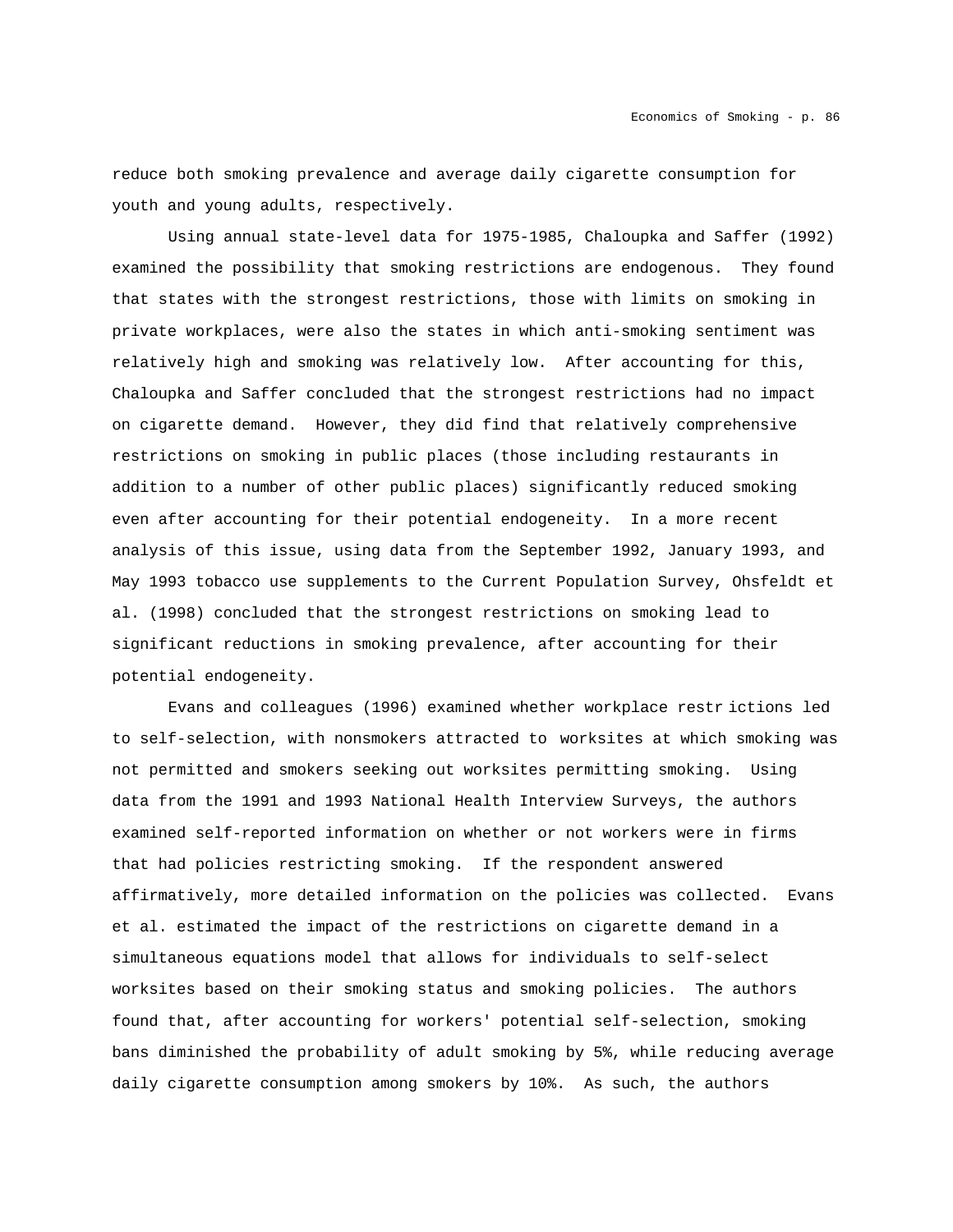concluded that recent declines in smoking among workers relative to nonworkers in the U.S. can be attributed to the growing number of workplace bans on smoking.

# **5.3 Limits on youth access to tobacco products**

According to the World Health Organization (1997), 43 countries ban the sale of cigarettes to minors, typically by establishing a minimum legal purchase age for cigarettes and restricting the distribution of free samples of to underage youth. The non-economics literature provides mixed evidence on the effectiveness of these youth access limits. A few studies have found that raising retailer compliance with the minimum age laws reduces the prevalence of youth smoking (Jason et al., 1996; Forster et al., 1998). Others, however, have found little impact on youth smoking, even with high compliance by retailers (Rigotti et al., 1998). A few recent econometric analyses have examined the impact of these limits on youth tobacco use in the U.S., generally finding little or no impact on youth cigarette smoking and other tobacco use (Wasserman et al., 1991; Chaloupka and Grossman, 1996; Chaloupka et al., 1997; Chaloupka and Pacula, 1998a). Chaloupka and Grossman (1996) attributed this to the relatively weak enforcement of these laws.

Chaloupka and Pacula (1998a) examined the impact of enforcement of and compliance with the limits on youth access on youth smoking using data collected in a special 1994 survey of state activities related to the Synar amendment (Downey and Gardiner, 1996). This amendment requires states to establish minimum purchase ages for tobacco products and to demonstrate that these laws are being enforced by conducting random, unannounced compliance checks of retailers selling tobacco products. Failure to do so can lead to the loss of state block grant funds for substance abuse prevention and treatment programs. Chaloupka and Pacula's estimates suggest that when the limits on youth access are comprehensively and aggressively enforced and highly complied with, they significantly reduce the prevalence of youth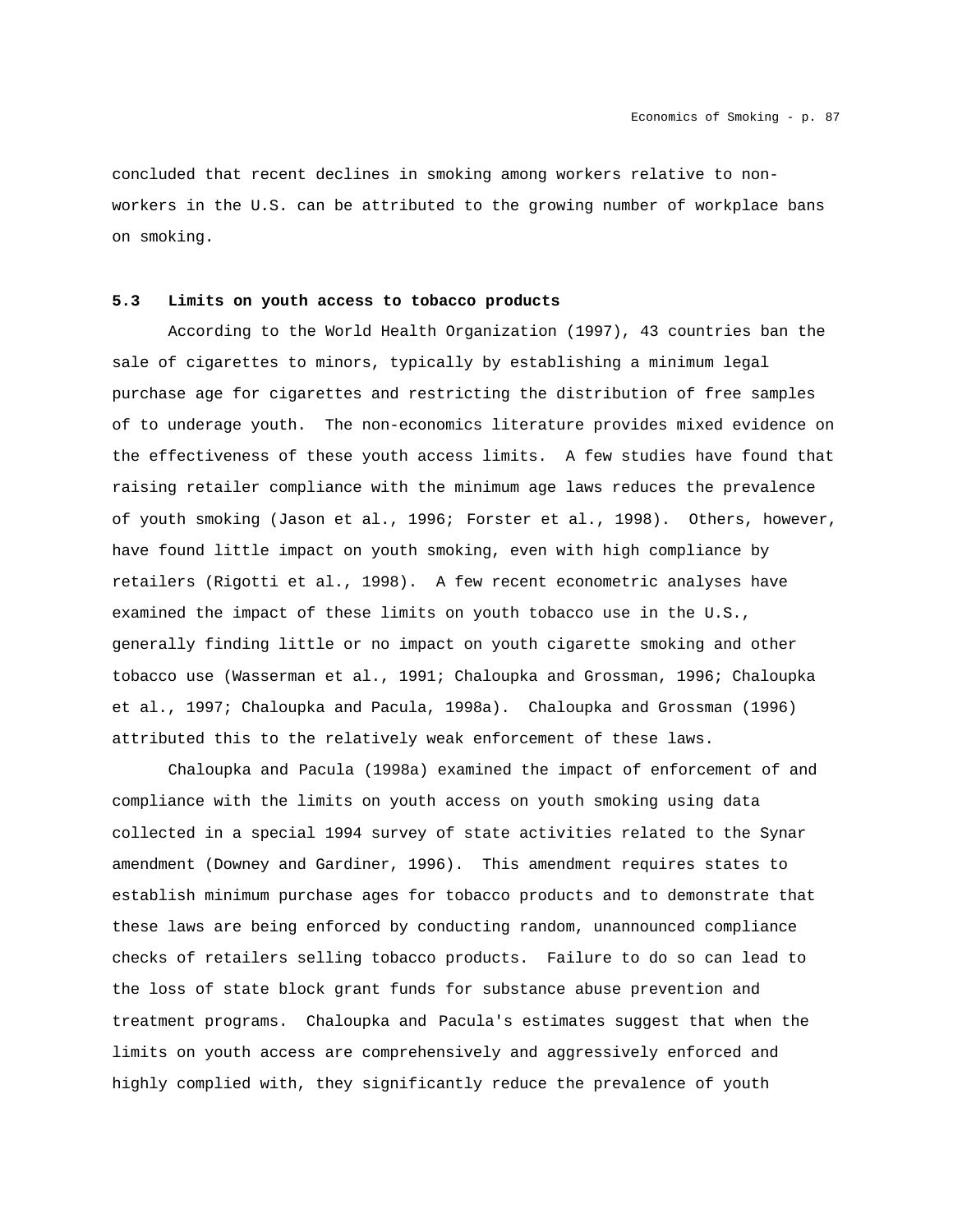smoking.

## **6. Agricultural policy and the macroeconomic implications of tobacco**

Most of the policy-relevant economic research on tobacco has focused on the arguments in the cigarette demand function, discussed in the preceding sections. With a few exceptions, the literature cited has addressed how policy variables directly influence smoking by individuals. There is another domain in which economic issues arise and economic analysis has produced important understanding, however: how policy effects on the economic welfare of the industry indirectly influence smoking and health. In this section, we examine the literature pertaining to two such issues, each of which has been raised in the course of the social debate on the economic and health consequences of tobacco.

The first involves economic policy intended to benefit the agricultural sector of the U.S. tobacco industry : how the unorthodox regulation of domestic tobacco growing in the U.S. affects the price and quantity of tobacco grown, and through this channel influences the price and consumption of cigarettes. The tobacco "subsidy" has been a source of contention within the U.S. public health community for years, with most health professionals believing that the "subsidy" encourages tobacco growing and thereby smoking. As economists will appreciate immediately, the direct effect of a tobacco price support system is the opposite: it discourages smoking by artificially inflating the price of tobacco in cigarettes. Economic analysis has provided insight into the extent of this effect, permitting policy analysts to consider it in the broader context of the overall implications of the price support program.

The second issue addresses the broad question of how dependent nations' economies are on preservation of a robust tobacco industry for employment, tax revenue, and a positive contribution to the trade balance. A central thrust of the tobacco industry's strategy to combat tobacco control policies has long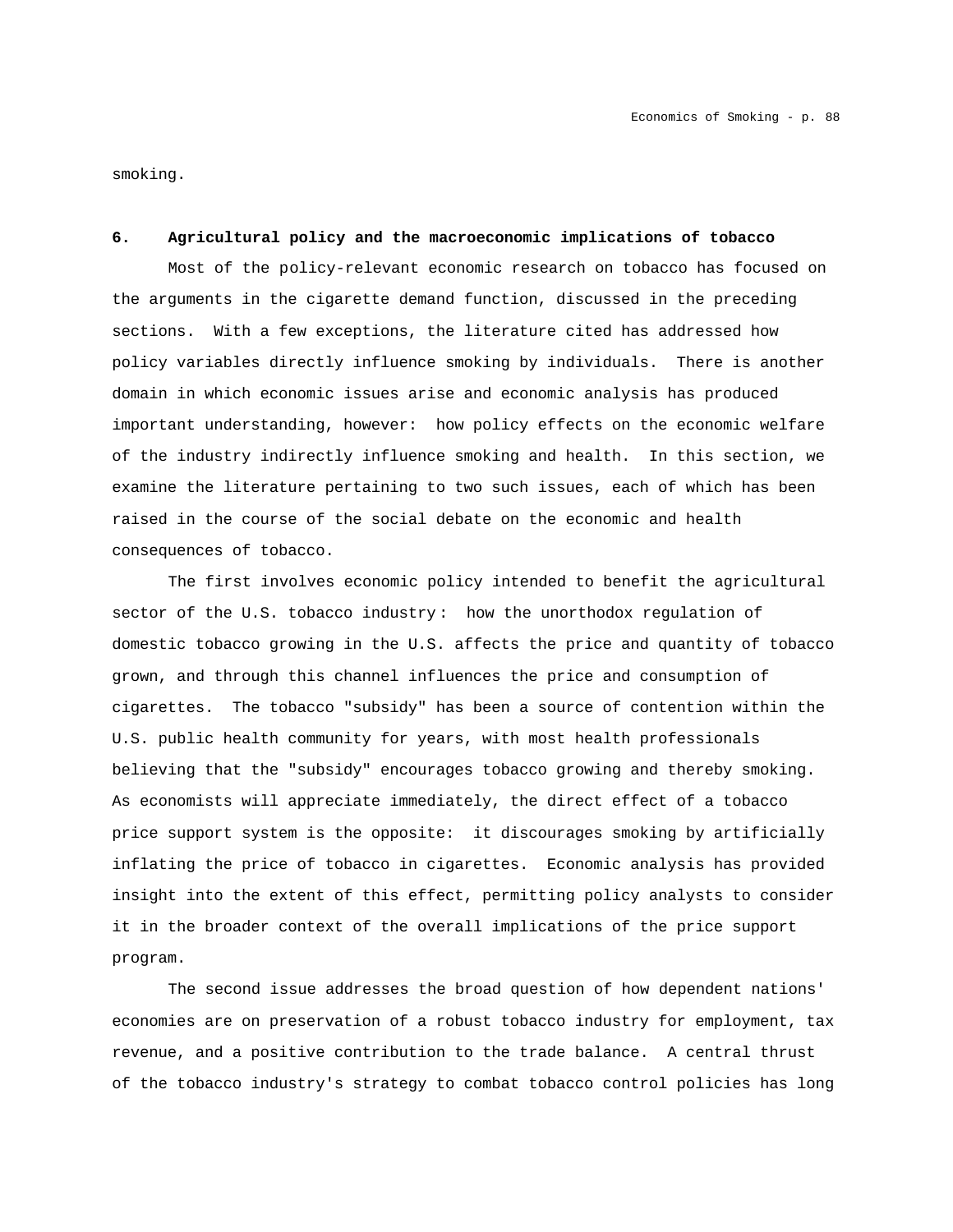been to argue that, regardless of the health consequences of its products, the economic vitality of America (and other countries) depends on a strong tobacco industry. In recent years, macroeconomic research has been undertaken in several countries to challenge the premise with empirical evidence.

Prior to addressing these issues, this section opens with background on both the global and U.S. tobacco industries.

## **6.1 Size and nature of the tobacco industry**

## **6.1.1 The global industry**

i<br>Li

In 1983, $^{28}$  an estimated 47 million people directly owed their livelihoods, in whole or in part, to tobacco cultivation, product manufacture, distribution, and retailing (representing 18.2 million full-time equivalent jobs), with 30 million of these in farming (11 million FTEs), nearly half in China alone.<sup>29</sup> In addition, over 10 million people (8 million FTEs) were employed in supplier industries, those providing materials and services to the tobacco industry (e.g., harvesting tools and cigarette papers, insurance coverage and transportation and shipping) (Agro-Economic Services, 1987).

In the 69 countries included in this evaluation of the global industry (covering 90% of the world's population), an average of 0.3% of arable land was devoted to tobacco, although tobacco accounted for 1.3% of full-time agricultural employment, reflecting the labor intensity of tobacco growing. Tobacco constituted 1% of total agricultural output, 0.8% of total manufacturing output, and 3 percent of total retail sales ( Agro-Economic Services, 1987).

International trade in tobacco and tobacco products represented 0.5% of total exports and 0.4% of imports, the difference reflecting a robust

 $29$  China is the world's largest producer and consumer of cigarettes.

 $28$  We are not aware of any contemporary figures on the size of the global industry. The data presented here, covering the year 1983, suggest a rough order-of-magnitude estimate of the industry's importance, albeit one that likely underrepresents the contemporary industry given that tobacco consumption has increased worldwide annually since that year.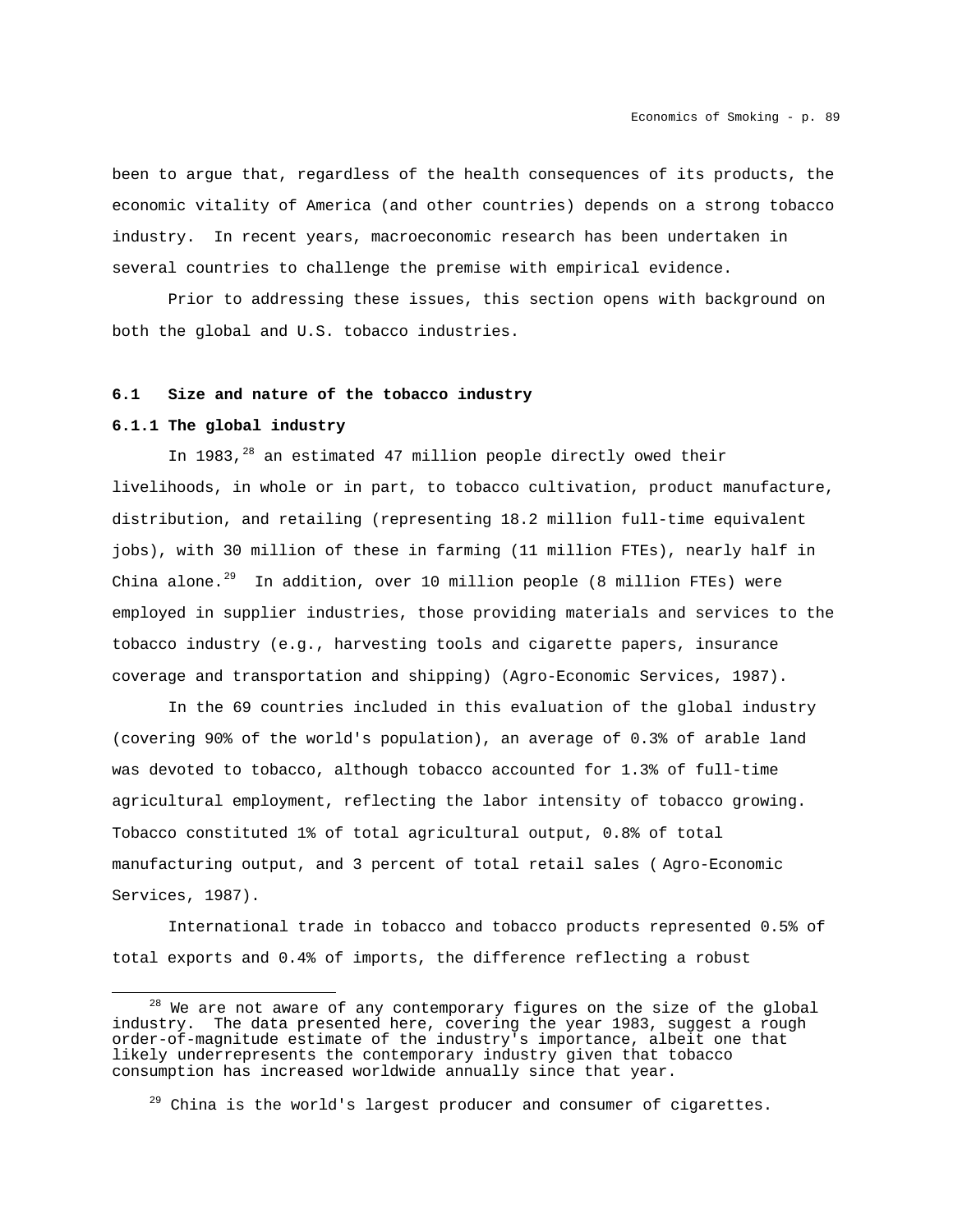international contraband trade ( Agro-Economic Services, 1987) which appears to have grown considerably in recent years ( Joosens, 1998). For a handful of countries, tobacco exportation represents an international economic lifeline. In Zimbabwe, for example, tobacco accounts for approximately one-third of the

country's export revenues (Chapman and Wong, 1990; "Zimbabwe...", 1998).

Tobacco's economic importance worldwide derives also from its use as a source of governmental revenues. Excise (and other) taxation generates many tens of billions of dollars annually. Several countries derive 10% or more of total government revenues from tobacco taxation (Chapman and Wong, 1990).

## **6.1.2 The U.S. tobacco industry**

In 1995, Americans spent \$48.7 billion on to bacco products, most of it on just under 490 billion cigarettes. In addition, U.S. farms and cigarette companies shipped abroad, respectively, \$1.4 billion worth of unmanufactured tobacco leaf and \$5 billion in manufactured product (Gale, 1997).

The five core sectors of the tobacco industry -- tobacco growing, auction warehousing, product manufacturing, wholesale trade, and retail trade -- collectively employ up to half a million Americans in tobacco-related activity (Gale, 1997). Industry activity generates an additional 650,000 to 2 million spin-off jobs, representing purchases from suppliers and spending by the recipients of incomes from tobacco product sales.  $30$  In 1992, the

i<br>Li <sup>30</sup> Estimates of direct, indirect, and expenditure-induced employment are taken from several sources, including Warner et al. (1996), Price Waterhouse (1992), Tobacco Merchants Association (1995), and Gale (1997). The smallest total employment associated with tobacco industry activity is Gale's estimate of 1.2 million, although Gale also reported a high estimate of direct employment (500,000). The largest total employment estimate is that of the WEFA Group at 3 million jobs, although we believe that this and several other industry-commissioned estimates rely on improbably large multipliers in estimating expenditure-induced employment. Reviewing the Price Waterhouse analysis, Arthur Andersen Economic Consulting (1993) identified what they believed to be serious methodological flaws and concluded that "employment and job loss figures are grossly inflated."

Other analysts have suggested that the industry substantially *under*estimates employment associated with tobacco, since they fail to include health care personnel who care for the victims of tobacco-produced diseases, undertakers who bury them several years earlier than nonsmokers, professional launderers who clean and repair smokers' clothing more frequently, and so on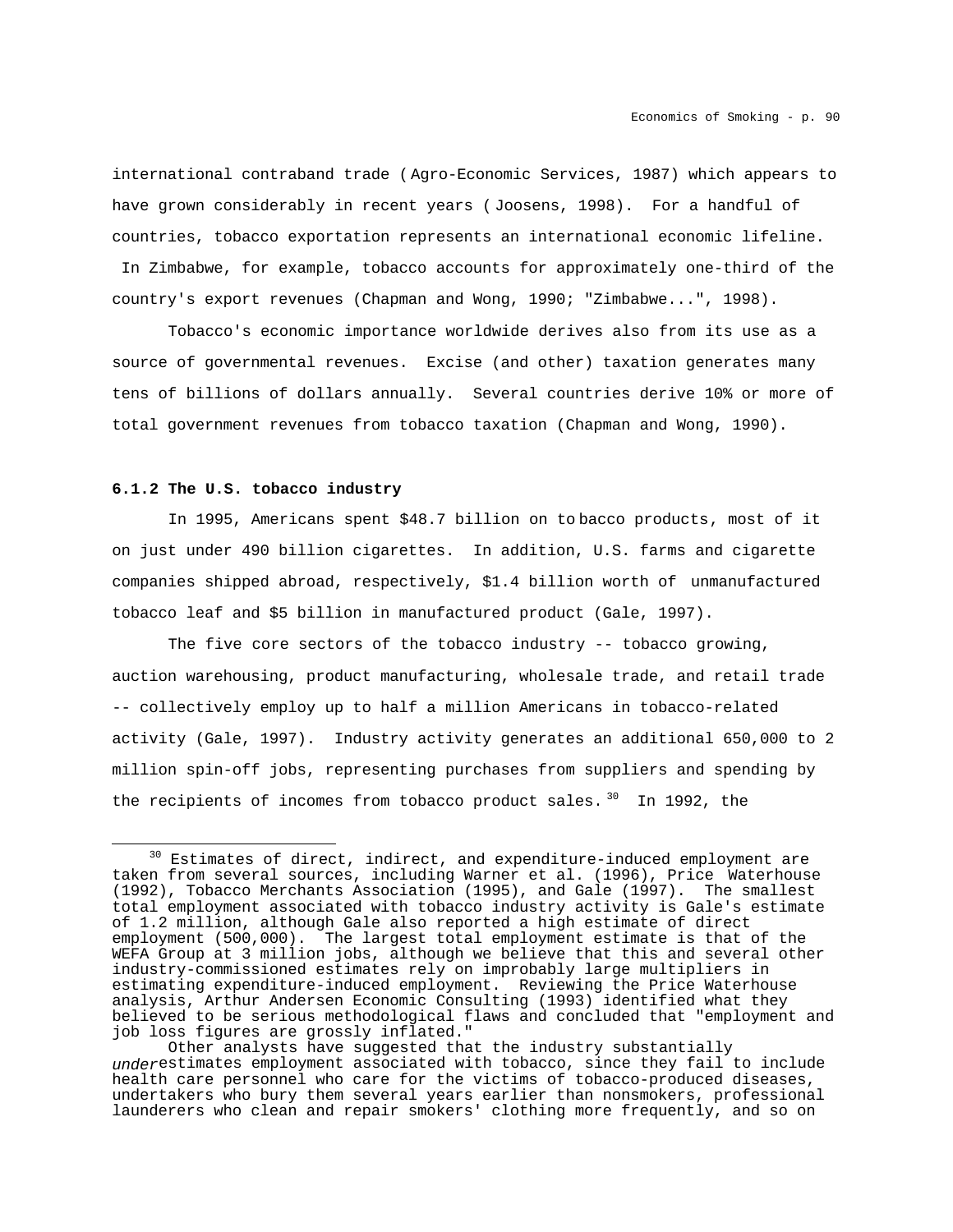emotional and political heart of the U.S. industry, tobacco farming, included 124,000 farms on which tobacco was grown in some 20 states. However, just three states -- North Carolina, Kentucky, and Tennessee -- accounted for 82% of the 91,000 farms officially designated as tobacco farms (defined by the U.S. Department of Agriculture as farms on which tobacco accounts for at least 50% of sales). A further three states -- Georgia, South Carolina, and Virginia -- accounted for an additional 10% of tobacco farms. Collectively, these six southeastern tobacco states were responsible for a comparable percentage of tobacco production as well ( Grise, 1995).

Estimating tobacco farm employment is difficult because so few farmers rely exclusively on tobacco for their full-time economic activity. Employing the arbitrary assumption that each job is half time (1000 hours), the USDA estimated the number of tobacco farming jobs in 1995 at 156,000 (i.e., fewer than 80,000 FTE jobs). The largest employment contribution associated with tobacco was in the retail sector, however, with an estimated 257,000 jobs spread all over the country. The other politically "visible" component of the industry -- workers employed in cigarette manufacturing -- numbered only 25,600. They were concentrated primarily in only three cities in which the vast majority of U.S. cigarettes are manufactured: Richmond, VA, Winston-Salem, NC, and Louisville, KY (Gale, 1997).

Although the tobacco farmer is the "heart" of the industry in emotional and political terms, economically the farmer appears to be little more than a minor appendage. Domestically-grown tobacco represented only about 2% of the domestic retail tobacco dollar in 1995, with imported tobaccos constituting another  $1-2^8$ .<sup>31</sup> Once one accounts for leases of tobacco-growing quotas, farm supplies and equipment, overhead, and marketing costs, farm workers actually took home only about 30% of tobacco farm gross receipts for their labor, under

## (Schelling, 1986; Warner, 1987).

i

 $31$  The tobacco crop value in 1995 was less than \$2.6 billion, much of which was exported as raw leaf or in manufactured cigarettes (Gale, 1997).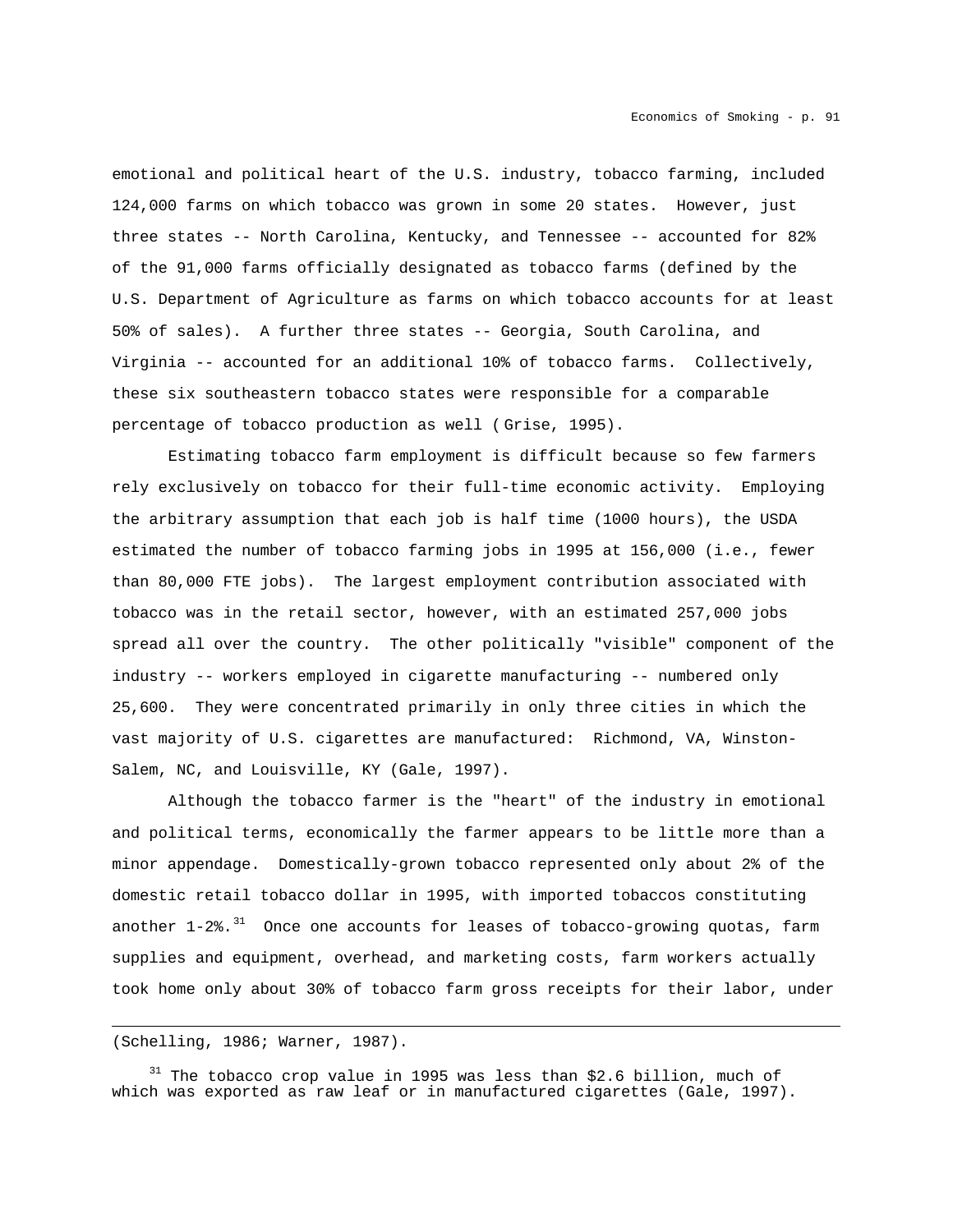1% of the nearly \$50 billion Americans spent on cigarettes and other tobacco products. By comparison, the largest share of the tobacco dollar went to manufacturing (38%), with additional major participants being wholesale and retail trade (27%) and government, through excise taxation (26%) (Gale, 1997).

Although tobacco growing and cigarette manufacturing might seem like excellent candidates for a highly competitive marketplace, they do not come close to conforming to the economist's ideal of the smoothly functioning unregulated competitive market. The manufacturing industry is characterized by a high degree of concentration, with two companies, Philip Morris and R.J. Reynolds, selling three-quarters of all cigarettes purchased in the U.S. and three others (Brown & Williamson, Lorillard, and Liggett) accounting for the vast majority of the rest; Philip Morris alone captures half the market (with one of its brand lines, Marlboro, accounting for more than half of the company's sales) (Kluger, 1996). Four other companies round out this highly concentrated oligopoly. Although one can readily imagine barriers to entry into the cigarette market (e.g., brand-name marketing advantages, distribution channels, etc.), tobacco farming seems a less obvious domain for noncompetitive forces. Nonetheless, this purely agricultural endeavor is not subject to the conventional laws of supply and demand in the U.S. Rather, a convoluted system of price supports and allotments regulates who can grow tobacco, where and how much they can grow, and what minimum prices they can expect at market. The existence of this system, and the concentration of the industry in the six southeastern states, has been credited with responsibility for the unusual political power wielded by the six tobacco bloc states in Congress (Taylor, 1984; Warner, 1988; Gale 1997). We turn now to a consideration of the nature of this system and its implications for both tobacco agriculture and smoking and health.

**6.2 The impact of the U.S. tobacco agriculture regulatory system**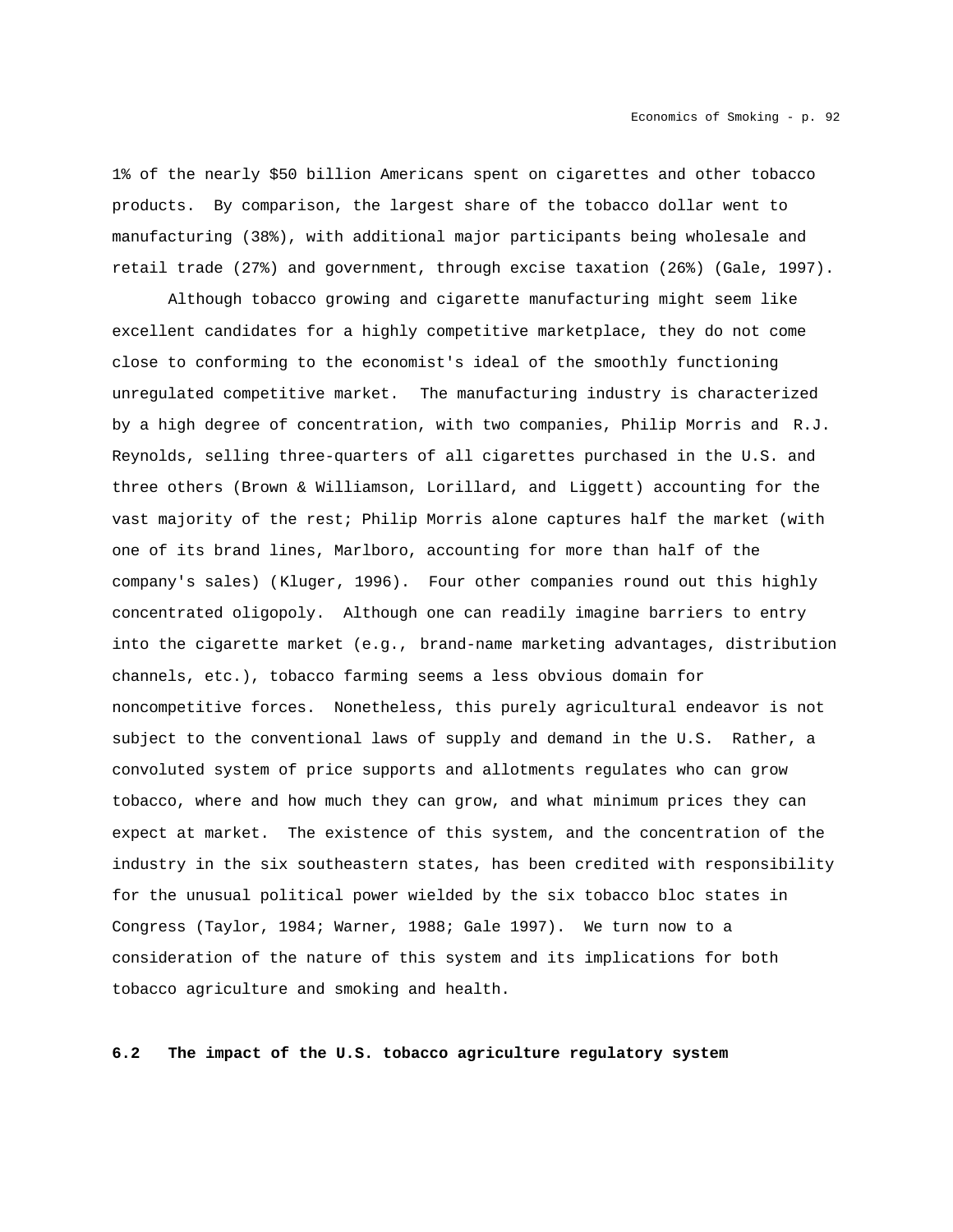# **6.2.1** Nature of the system and its impact on tobacco farming<sup>32</sup>

Since the early 1930s, the U.S. federal governme nt has implemented a variety of tobacco farm programs designed to limit tobacco growing and prop up tobacco prices. Born of Depression-era concerns about the traumatic effects on farmers of cyclical prices and the vagaries of the weather, the programs have ensured stability but also limited innovation in production techniques and farm size. Although the specifics of the programs have varied over time, they have shared certain core elements in common : restriction of the supply of tobacco, by restricting who can grow tobacco and how much they can grow, and the assurance of minimum prices.

The tobacco farm programs began with the Agricultural Adjustment Act of 1933 through which cash payments were made to tobacco farmers who agreed to limit production. The Agricultural Act of 1938 established the principle of marketing quotas, with penalties for growers who exceeded them. Price supports were originally set at 75% of base-period prices and have varied up and down since then. The continued existence of the price support system rested on a vote of tobacco farmers every three years. If two-thirds of the farmers supported the system, as they have during each vote (with some minor exceptions), legally enforceable marketing quotas are put in place.

The growers of tobacco, and the acreage they can farm, are limited through a system of allotments, in essence a license to grow tobacco, allocated to farms existing at the time the system was established. Under the first of the allotment programs, only farmers possessing the allotments, or renting or purchasing land with allotments, could grow tobacco. Since 1962, however, farmers have been permitted to rent or purchase allotments without having to use the allotment holder's land, although subject to a number of restrictions as to type of tobacco and how far the quota could be transported (e.g., some quotas could be applied only within the county of the allotment

i  $32$  This section's description of the tobacco agriculture program is based on material from Capehart (1997), Grise (1995), and Zhang and Husten (1998).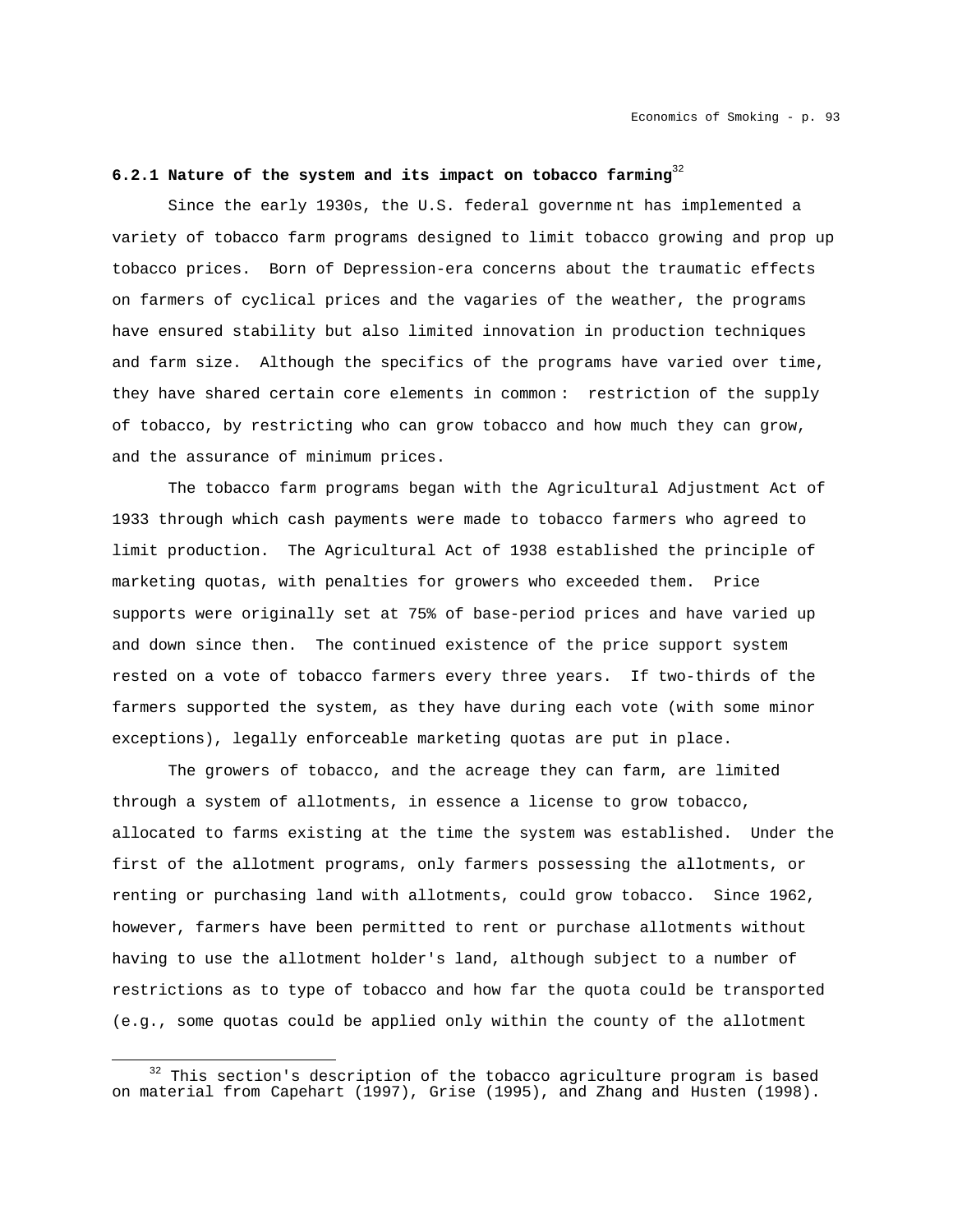holder). Supplies of tobacco were thus limited through allotments and marketing quotas, as well as restrictions on imported tobacco. Quotas are established based on the intended purchases by cigarette manufacturers, anticipated exports and imports, and the amount of tobacco needed to achieve a specified level of reserves. The Secretary of Agriculture can further adjust the quotas by  $+3$ % of the amount determined by formula.

The price support is based on a loan program through which farmers are guaranteed a pre-specified minimum price. Farmers attempt to sell their tobacco at auction. If the high bid does not at least match the loan price, a farmer-owned cooperative purchases the tobacco at that guaranteed price, using money loaned by the USDA's Commodity Credit Corporation (CCC). The cooperative stores the tobacco as collateral for the CCC loan. When the cooperative later resells the tobacco, it forwards the proceeds to the CCC to cover the loan principal and interest.

Until 1982, general tax revenues were used to cover CCC losses. Although the amounts of money involved were modest by federal government program standards (Warner, 1988), the image of taxpayers' subsidizing the growing of a product that health officials characterized as deadly became politically untenable. As a result, Congress passed the No-Net-Cost Tobacco Program Act of 1982 which eliminated the taxpayer subsidy. Since then, farmers and buyers have paid an assessment per pound of tobacco to cover any losses in the loan program. The federal government continues to cover the cost of administering the program, as well as providing a variety of other services to growers through the USDA. In 1993, the total federal outlay on these activities was \$26 million.

Over time, variations in the tobacco program have modified import policies and imposed and then removed domestic-content requirements for U.S. cigarette manufacturers, as well as tinkering with quota determination and allocation, price support, and so on. For a discussion of specific revisions of the relevant laws, see Capehart (1997) and Grise (1995).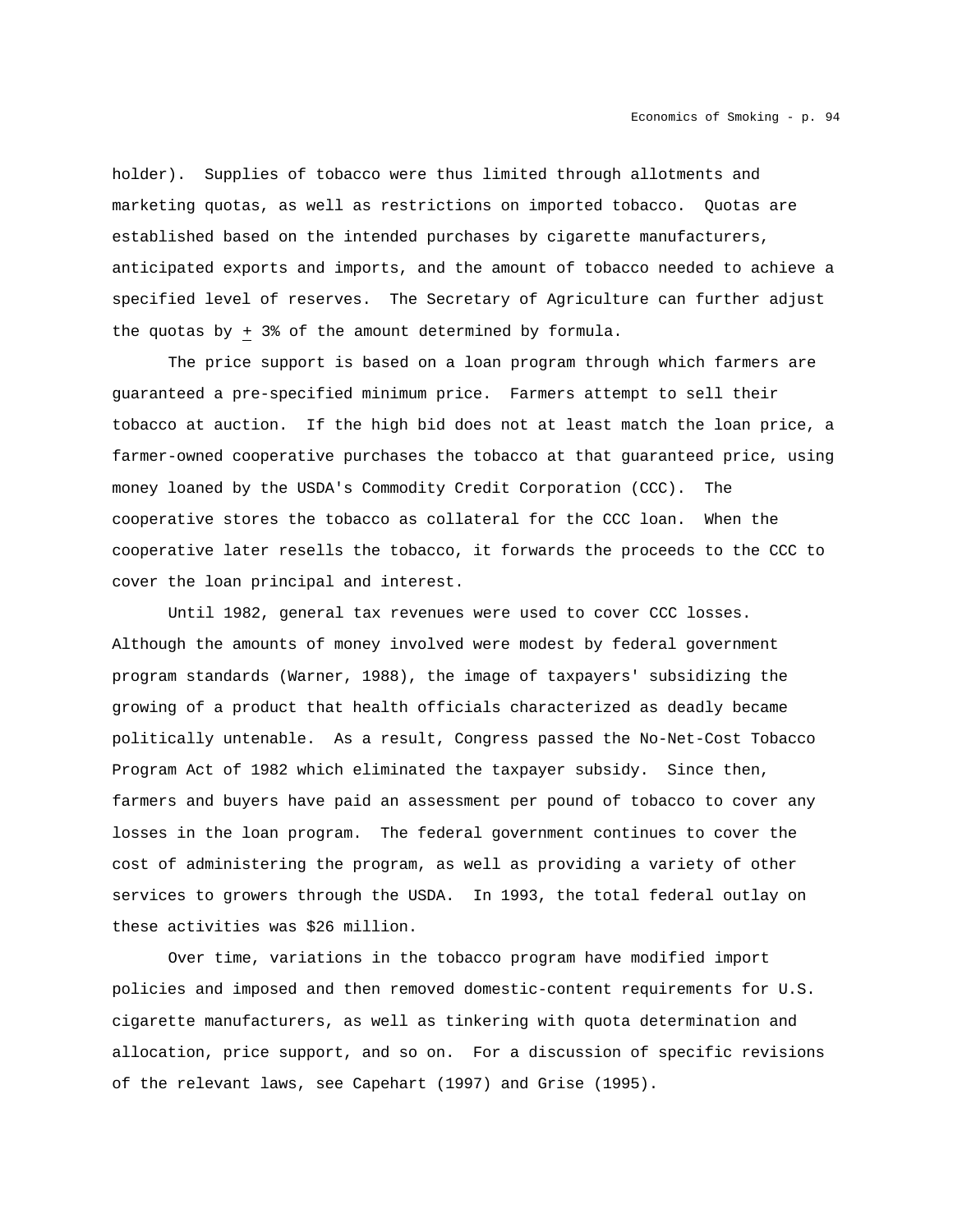The net effect of the program on tobacco agriculture has been multifaceted. It has brought the stability to the tobacco farm economy that it was designed to ensure. It has restricted domestic tobacco supplies. The program has clearly restricted tobacco farm size and limited the development of more capital-intensive methods of tobacco farming; indeed, the growing of tobacco entails greater labor intensity than for nearly all other U.S. crops. The program has increased the price of domestic tobaccos and, as a consequence, the price of cigarettes (discussed below). As a result of boosting prices, it has likely restrained the amount of raw leaf exportation from the U.S. It has created an economically entrenched political constituency, the allotment holders, the principal beneficiaries of the program (Babcock and Foster, 1992).

# **6.2.2 Relevance of the tobacco program to smoking and health**

The tobacco program has had two effects directly germane to the issue of smoking and health, one ostensibly favorable, the other not. By restricting the supply of tobacco and increasing its price, the program has likely boosted the price of the finished product, cigarettes, and thereby decreased the quantity demanded. The extent of this effect -- arguably the less important of the two (Warner, 1988; Zhang and Husten, 1998) -- has been studied by economists and is the focal point of this section. In contrast, by allocating the right to grow tobacco, or to earn money by leasing allotments, to a select group of citizens in the tobacco southeast, and by ensuring stable and relatively high prices for farmers, the tobacco program has created a highly concentrated economic and thus political interest that has long wielded substantial power within the halls of Congress (Taylor, 1984; Babcock and Foster, 1992). Long-time observers of both Congress and tobacco concur that the existence of the tobacco bloc has thwarted the development of effective tobacco-and-health policies frequently over the past 35 years (Taylor, 1984; Fritschler and Hoefler, 1996).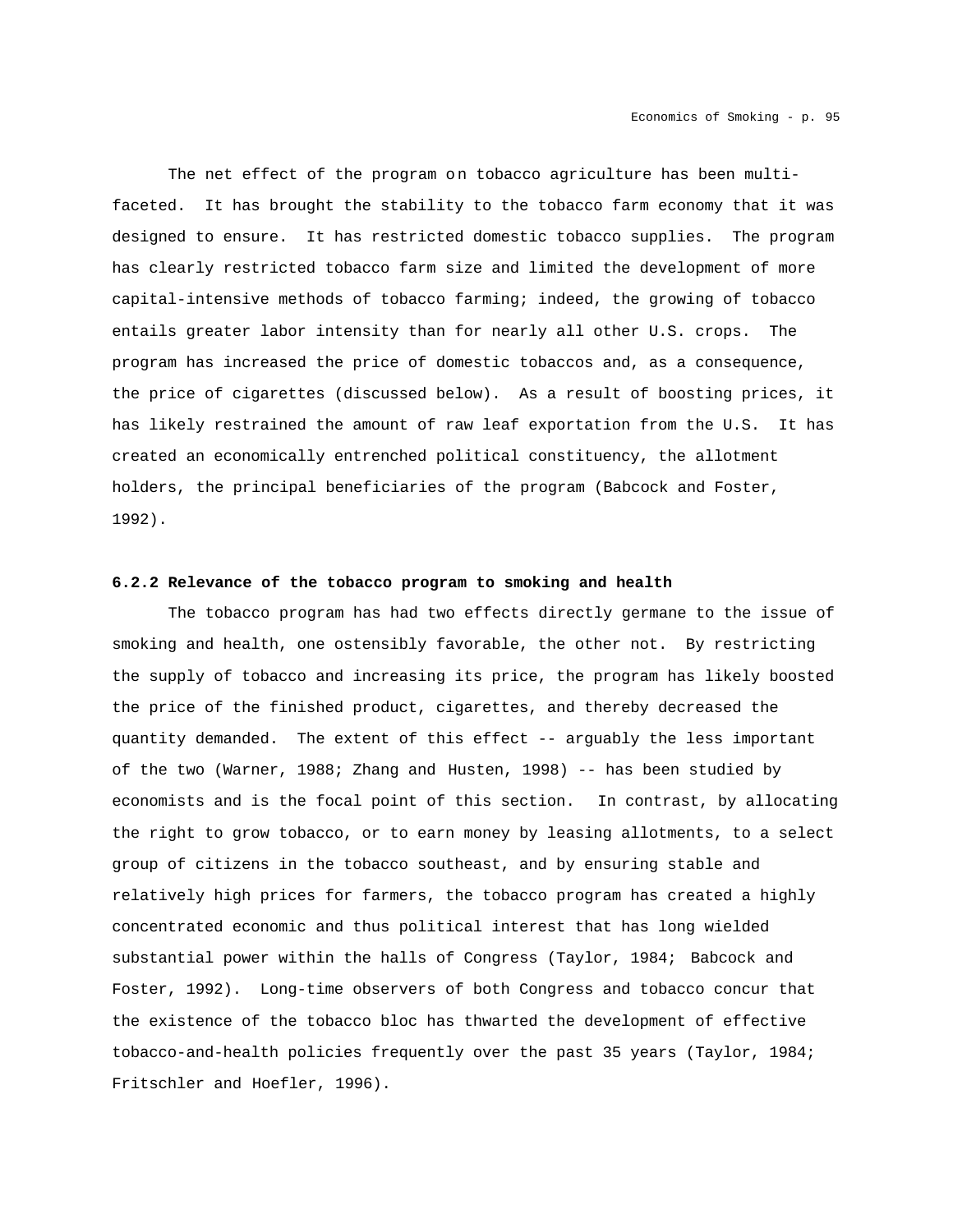Whether the consumption-discouraging effects of the increased price of tobacco or the consumption-encouraging effects of a lack of aggressive federal tobacco control policy have dominated has been the subject of some informed speculation but no formal analysis. Having reviewed the evidence, both Warner (1988) and Zhang and Husten (1998) concluded that the latter was more important than the former, but in each case this conclusion rested as much on the finding that the direct effect of the tobacco program on cigarette price was very small. It is here that economic analysis has provided useful empirical evidence.<sup>33</sup>

The economic effects of the tobacco price support program have been the subject of formal economic analysis for at least three decades (Johnson, 1965). Since the mid-1980s, four analyses have estimated the impact of abandonment of the tobacco price support program on tobacco supplies and prices. Using a simultaneous equations model of the supply of and demand for tobacco and cigarettes, which included the possibility of substitution of foreign for domestic tobaccos, Sumner and Alston (1985) estimated that eliminating the program in 1983 would have reduced the price of U.S. tobacco by 20-30%. The authors estimated an increase in domestic tobacco output of 50-100% or more with supply restrictions ended, with cigarette manufacturers likely to buy more domestic tobacco and exports likely to double. Reflecting this expanded output, Sumner and Alston estimated that tobacco growing revenues would have risen by 15-60% despite the price decrease. Because domestic tobacco represented under 10% of the retail price of cigarettes, the authors concluded that the price support program boosted the retail price of cigarettes by no more than  $3\frac{3}{4}$  Employing a price elasticity of demand of -

i<br>Li

<sup>&</sup>lt;sup>33</sup> This analysis has been particularly useful simply to help correct the misimpression of the lay public that the tobacco price support program, or the "tobacco subsidy," as it is more commonly referred to, has directly encouraged smoking by encouraging tobacco growing. The public has not generally appreciated that, to the contrary, the program has limited the quantities of tobacco grown and brought to market.

<sup>&</sup>lt;sup>34</sup> Sumner and Alston (1985) assumed that tobacco price increases attributable to the price support system would be fully passed on to retail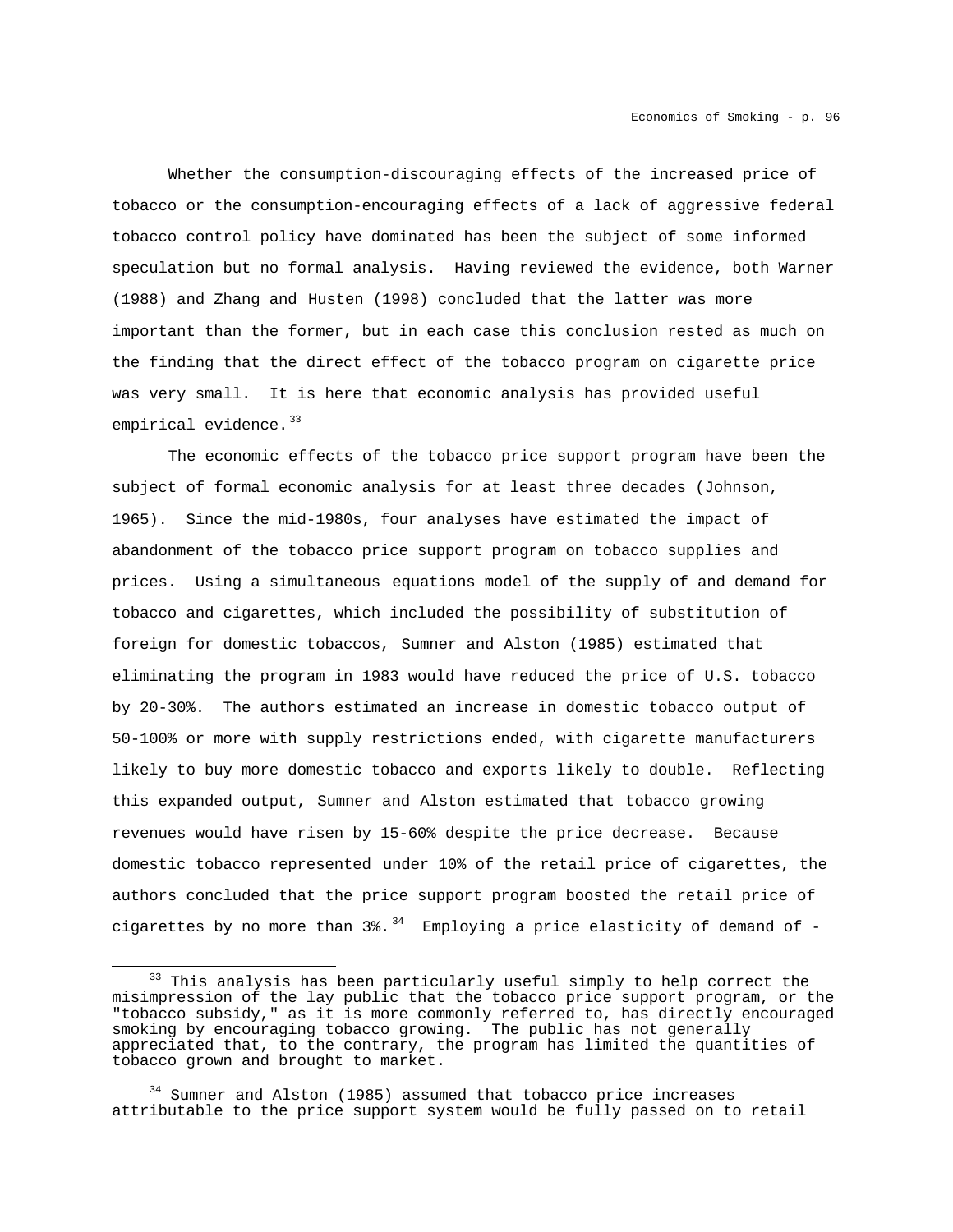0.3, they estimated that the direct effect of the price support program was to decrease the demand for cigarettes by about 1%. A decade later, economists at the USDA produced a similar if less detailed analysis that supported Sumner and Alston's findings. Grise (1995) concluded that the price support program raised domestic tobacco prices by 30-40%. He estimated that this tobacco price effect raised cigarette prices by 1-2%.

Still more recently, researchers at the federal Office on Sm oking and Health (OSH) in the Centers for Disease Control and Prevention analyzed contemporary data and determined that the price support program increased tobacco prices by 18-23% (Zhang et al., 1997). In contrast with the early 1980s, domestic tobacco accounted for only 3% of cigarette retail price in 1991. This decline in the domestic tobacco farm value share of retail cigarette value reflected several developments pertaining to the amount and price of domestic tobaccos. First, the amount of tobacco employed in manufacturing a given number of cigarettes has declined significantly since the 1980s, as it has since well before then (from the early 1950s to the present, the amount of tobacco per cigarette has declined by over a third (Congressional Research Service, 1994)). This has resulted from reduced wastage, in part as a consequence of new production technologies that allow manufacturers to blend in parts of the tobacco plant previously discarded, such as tobacco stems, and to expand the volume of tobacco per unit of weight (called "puffing"). It also reflects a shift in demand from relatively largebarreled cigarettes, some unfiltered, to filtered and small-diameter cigarettes.

A second reason for the decline in the domestic tobacco share of the

i<br>Li

consumers. This is a reasonable assumption. Although the evidence is mixed, most previous research has characterized the tobacco industry as a constantcost industry. Research has also demonstrated that the industry has exploited its oligopolistic character with a strong price-leadership model, passing on more than 100% of federal excise tax increases (Harris, 1987). A recent study concluded that the industry engages in a minor amount of price discrimination by state, passing along slightly more than states' excise tax increases (Keeler et al., 1996). Obviously, the permeability of state borders limits the extent of such price discrimination.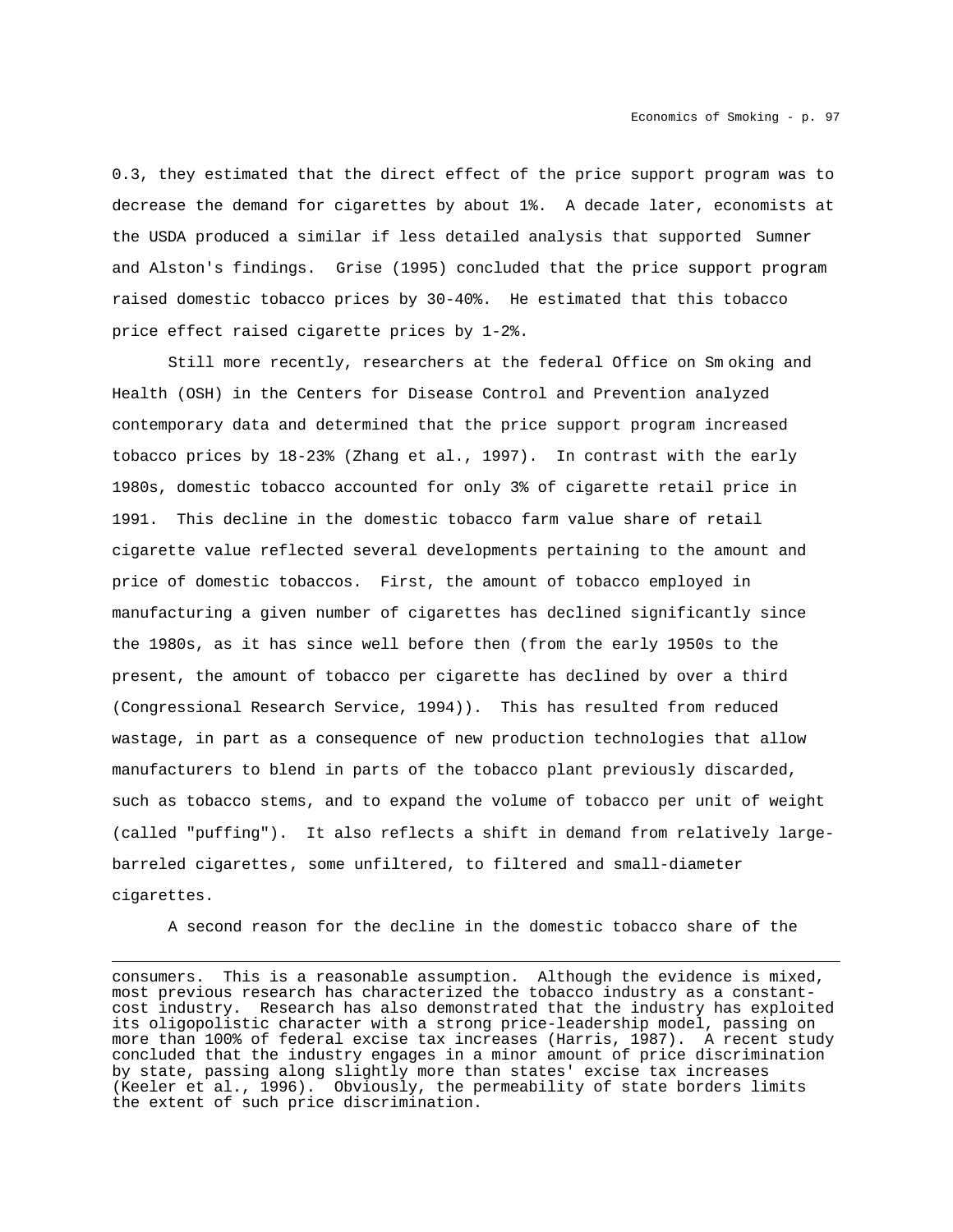cigarette dollar is manufacturers' increasing reliance on less expensive imported tobaccos. At various times, as much as a third or more of the tobacco in U.S. cigarettes has been imported. From 1980 to 1991, for example, the imported tobacco share rose from 29% to 35%. More recently, the share of imported tobaccos quickly decreased and then increased.  $35$  The 1993 Omnibus Budget Reconciliation Act (OBRA) included a provision requiring that 75% of the tobacco in U.S.-manufactured cigarettes be domestically grown. Shortly after the domestic content provision was implemented, it was determined to be inconsistent with the requirements of the General Agreement on Tariffs and Trade (GATT). It was replaced in September 1995 by a complicated tariff-rate quota (TRQ) designed to restrict imports but to conform to GATT requirements.<sup>36</sup>

A third factor in the declining share of cigarette expenditures attributable to domestic tobacco has been the stability of tobacco prices compared to more rapidly inflating prices for the manufactured product. From 1980 to 1991, the farm price of tobacco rose only 18%. During the same period, cigarette price increased 187%.

Accounting for the reduced role of domestic tobacco in cigarette price, Zhang and colleagues concluded that the tobacco price support program likely increased the retail price of cigarettes by no more than 1%. To assess the impact on smoking, the researchers employed a more recent estimate of the price elasticity of demand for cigarettes and then allocated half of the price response to decisions of whether or not to smoke and the other half to number

i

<sup>&</sup>lt;sup>35</sup> Imported and domestic tobaccos are not perfect substitutes. Tobaccos come in numerous varieties, each with its own characteristics, and soil and weather conditions combine to alter those characteristics from one growing location to another. As a consequence, the world price of tobacco does not necessarily reflect the marginal price. Some American-grown tobaccos, prized by cigarette manufacturers, can command a higher-than-average price on world markets.

<sup>&</sup>lt;sup>36</sup> The TRQ imposes quotas on imported tobaccos by exporting country, with imports above quota levels subject to a 350% ad valorem duty. However, most of the duty is refunded if the excess imported tobacco is included in cigarettes made in the U.S. for export.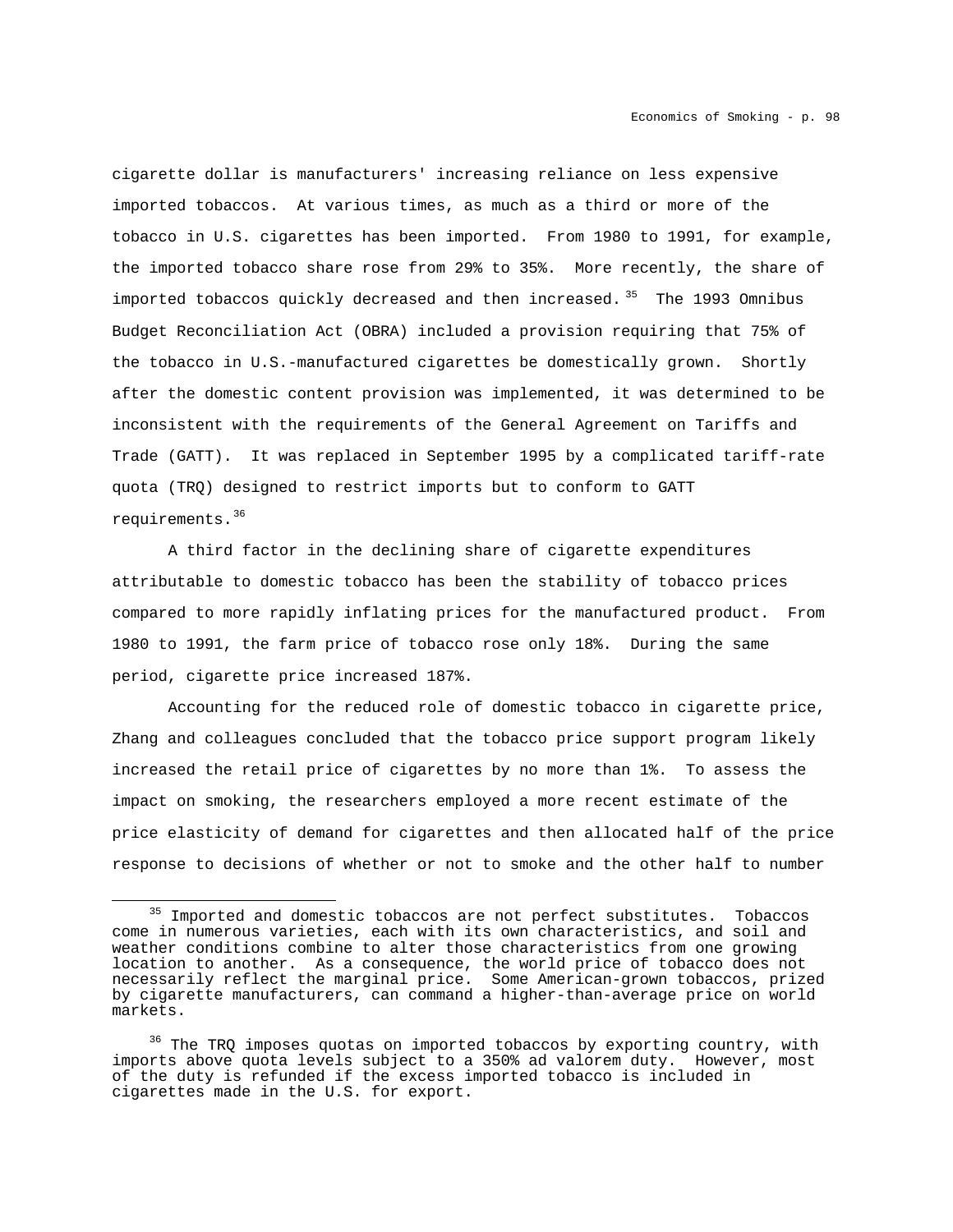of cigarettes per day per continuing smoker. Given these assumptions, they estimated that the direct effect of the tobacco price support program was to decrease the number of smokers by 0.14%. As such, they concluded that the beneficial effect of the price support program, from a public health point of view, was very modest at best.  $37$ 

In the most recent attempt to evaluate the implications of the tobacco price support system, Brown (1998) examined a mix of likely provisions in comprehensive federal tobacco control legislation that would directly affect domestic tobacco growing. Combining the effects of eliminating the price support program with adoption of a \$1.50 per pack federal cigarette excise tax increase, he predicted a long-run decline in tobacco leaf price of 20-30%, not inconsistent with the OSH estimates, which did not incorporate an excise tax increase.

The consistency of the findings from these studies provid es strong support for the conclusion that the direct effect of the U.S. tobacco price support program on discouraging smoking, by virtue of raising cigarette prices, is very small.

## **6.3 The contribution of the tobacco industry to the economy**

# **6.3.1 States and nations**

i<br>Li

Since the late 1970s, the U.S. tobacco industry has commissioned numerous prominent economics consulting firms to produce estimates of the industry's contributions to employment, incomes, and tax revenues for the country as a whole, the individual states, and occasionally specific cities and counties (Wharton Applied Research Center, 1979; Chase Econometrics, 1985;

 $37$  The authors' assumptions are subject to challenge. In particular, as indicated earlier in this chapter, most of the research on cigarette price elasticities to date suggests that the dominant effect of increasing prices on adult consumption is to lower daily cigarette consumption for continuing smokers, rather than decrease smoking prevalence. The OSH authors' estimate of the impact on numbers of smokers is so small, however, that alternative assumptions will not alter the qualitative conclusion that the impact on smoking is very small.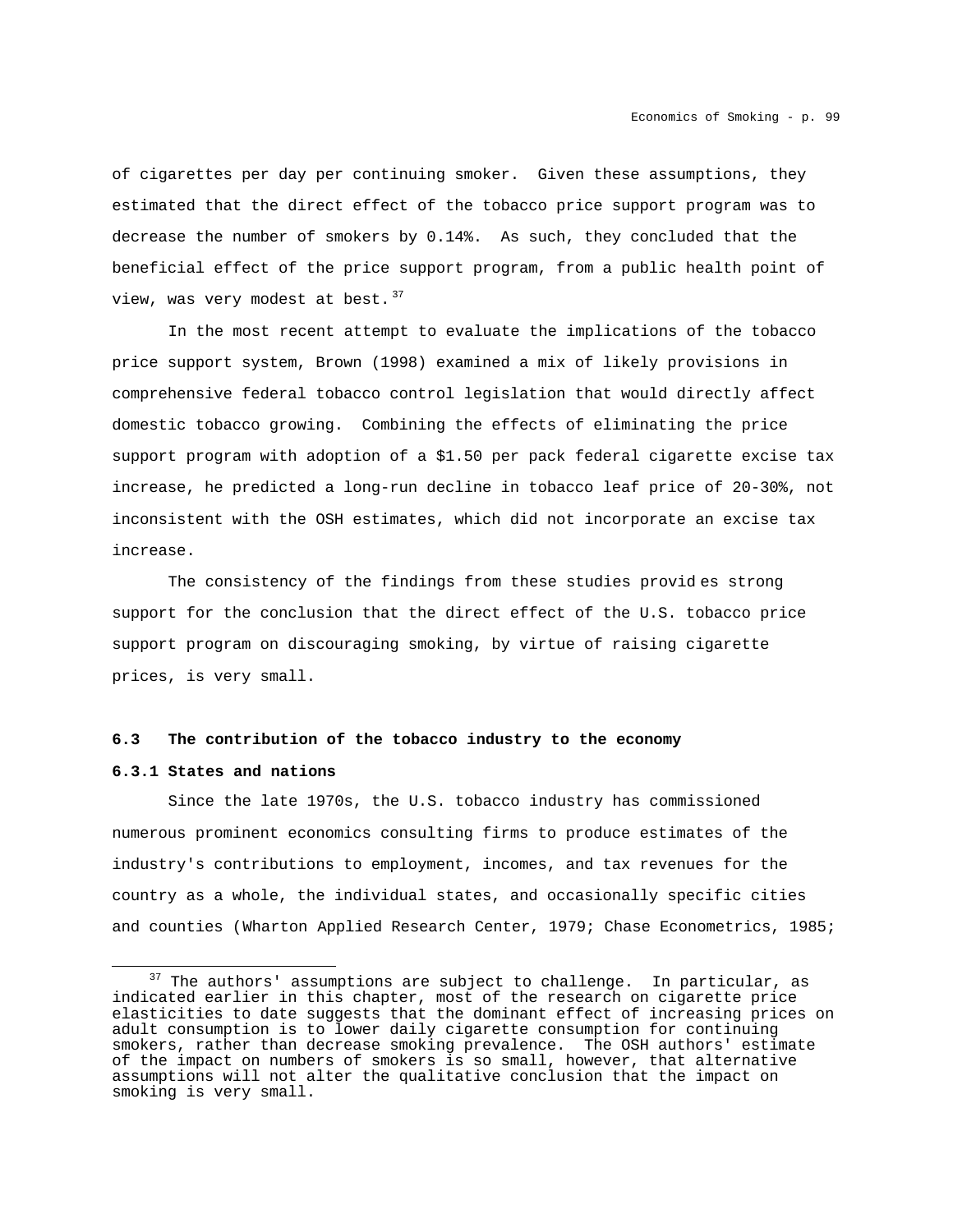Price Waterhouse, 1990, 1992; Tobacco Merchants Association, 1995; American Economics Group, 1996b). When tobacco control policy measures have been under consideration by legislative bodies, industry representatives have used the findings from these analyses to try to convince legislators that adoption of the policy would inflict economic damage on the state's or nation's citizens, in particular by causing widespread loss of jobs (Warner, 1987). In a few instances, the industry's consultants have observed in their formal written reports to their clients that alternative spending patterns would generate compensating employment (Chase Econometrics, 1985; American Economics Group, 1996a)<sup>38</sup>. When meeting with legislators, however, the industry's representatives have never mentioned this.

That the decline or demise of one economic activity would be replaced by alternative economic activity, each of which would eventually produce comparable national levels of employment, is obvious to economists. The compensating benefits of replacement economic activities are not generally contemplated by the lay public, however. As such, legislators, journalists, and other members of the public are susceptible to the industry's argument that reduced purchase of tobacco products will lead to substantial economic dislocation, and that such dislocation exacts a high price from communities. The industry has used its estimates in two ways: to indicate the overall significance of tobacco in the economies of the states and the nation as a whole; and to make projections of lost jobs and tax revenues that would result from the adoption of specific tobacco control policy measures.

To respond to this argument, economists have performed macroeconomic analyses that essentially complete the analysis initiated by the industry's

 $\overline{\phantom{0}}$ 

<sup>&</sup>lt;sup>38</sup> In the most telling example of this, buried in chapter V of volume 1 of the detailed technical report prepared by analysts at Chase Econometrics (1985) is the acknowledgment that money not spent on tobacco products would be reallocated to other spending, and that nationwide (combining tobacco and nontobacco states), the economic results with and without tobacco "would be substantially the same." The report authors explicitly observed that compensatory responses to the absence of tobacco spending "that would occur automatically within the Chase Econometrics Macroeconomic Model...were constrained from taking place within [the firm's] analysis."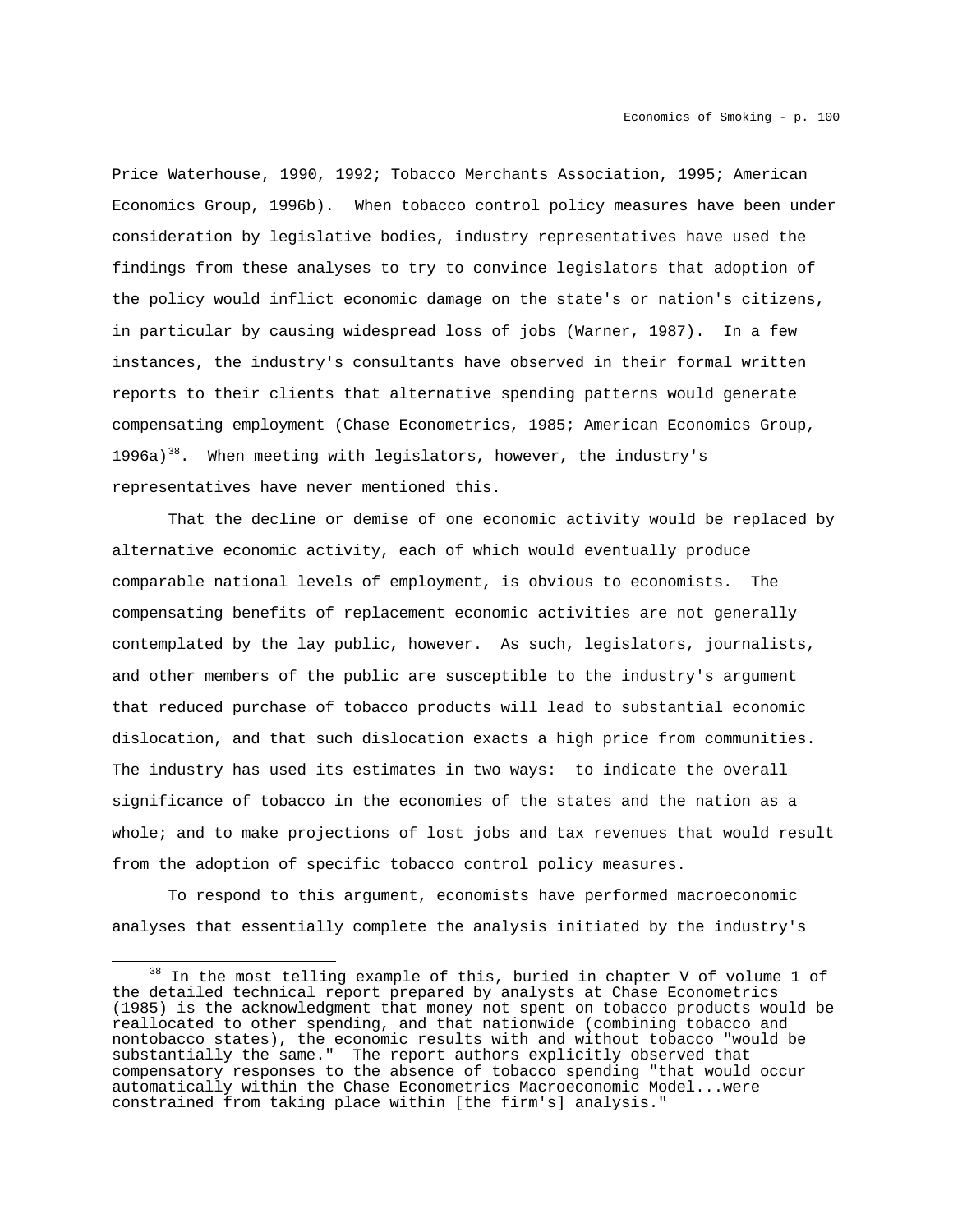consultants. Where the industry-sponsored studies estimate the gross economic contribution of tobacco -- the numbers of jobs, earnings, taxes paid -- the independent studies estimate the net contribution, i.e., the benefit of tobacco-related economic activity after one considers the implications of redistribution of the same resources to alternative uses. Researchers at the University of Michigan employed the REMI Model (Regional Economic Models, Inc.) (Treyz, 1993) to estimate how both declining tobacco consumption and the complete elimination of tobacco consumption would affect employment in the state of Michigan (Warner and Fulton, 1994) and in the principal regional economies of the U.S., as defined by the U.S. Bureau of Economic Analysis (BEA) (Warner et al., 1996). The study of the effects on Michigan was intended to demonstrate how declining tobacco consumption impacts the economy of a nontobacco state, since nontobacco states comprise the large majority of U.S. states and they have often been the targets of the industry's economic argument. The study of the regional economies of the U.S. was intended to contrast effects within the southeast tobacco-state region (consisting of half the 12 states in the BEA's southeast region) with implications for the 8 nontobacco regions (one, "southeast nontobacco," consisting of the six nontobacco states in the BEA's southeast region).

To illustrate the procedure (the basics of which were conceptually identical for the two studies), in the regional analysis the researchers first generated a baseline forecast of the economies of each of the 9 regions for the years 1993 to 2000, assuming no changes in the expected pattern of spending on tobacco (which included an expected annual decline in consumption, based on the trend in the decade preceding the period of the simulation). The eight-year period selected for the simulation was intended to permit analysis of dynamic short- and medium-run impacts on the regional economies. To evaluate the gross contribution of tobacco to employment, analogous to what the industry's consultants have done, the researchers then generated an alternative forecast in which all of the expected spending on tobacco was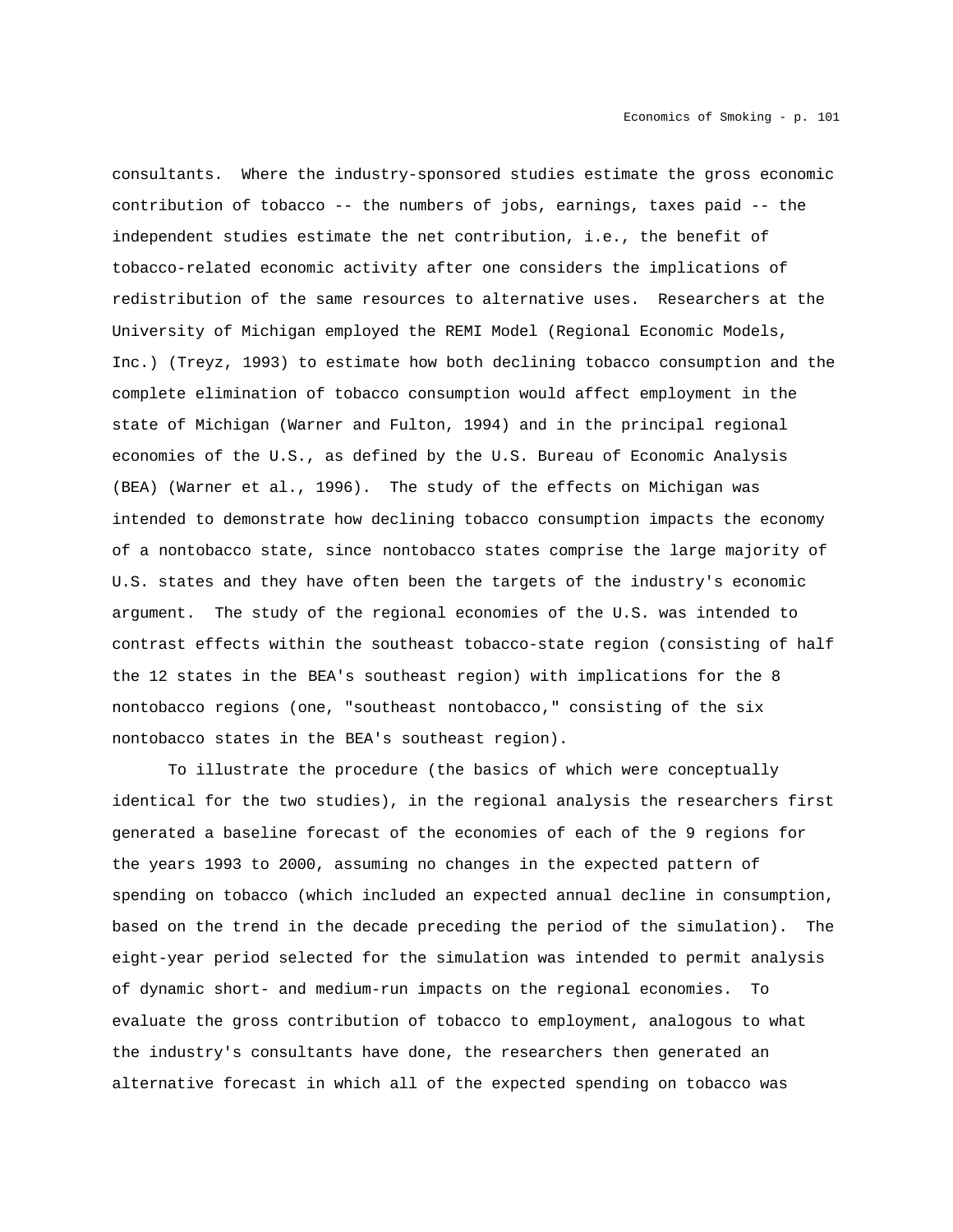removed from the baseline forecast. Comparison of the two forecasts, with and without tobacco spending, permitted assessment of the amount of employment associated with tobacco spending, by region, economic sector, and year. To estimate the net employment implications resulting from consumers devoting their former tobacco expenditures to other goods and services, the analysts reallocated this amount according to consumers' normal spending patterns, with tobacco excluded. Net employment was estimated by comparing the employment projections in the baseline simulation with those from the simulation in which tobacco spending is reallocated to other goods and services.

To examine the implications of a more realistic scenario which might be expected if effective tobacco control policy measures were adopted, namely an increasing rate of decline in tobacco product consumption, the researchers assumed that the recent historical rate of decline would double. The simulations were repeated with the appropriate amount of tobacco spending removed (gross model) and reinjected into the alternative goods and services (net model).

In the first study, Warner and Fulton (1994) demonstr ated that in a nontobacco state, declining spending on tobacco products would increase the state's employment, and that this effect would persist over several years. The finding reflected the fact that tobacco products represent imports for Michigan (and other nontobacco states). Since some of the reallocated spending would be devoted to goods and services produced within the state, more state spending would recycle within Michigan, thereby producing more Michigan-based jobs. Although this is obvious to economists, it represented a revelation to many noneconomists in the policy community.

In the second study (Warner et al., 1996), the researchers found that with either a decline or the complete elimination of domestic tobacco spending, each of the eight nontobacco regions would gain employment during the period studied, while the southeast tobacco region would lose employment. The study further demonstrated that the losses within the tobacco region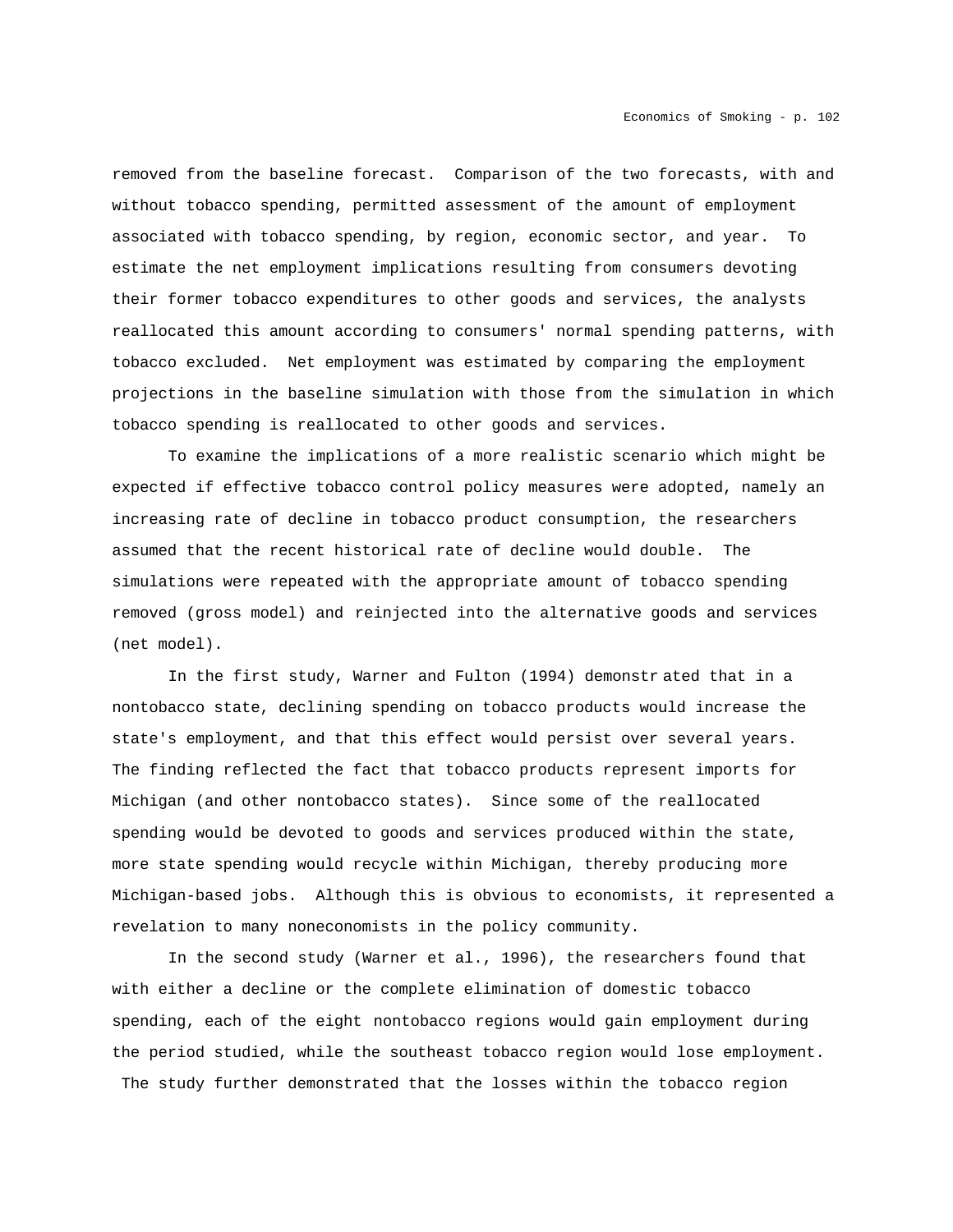would be considerably smaller than those suggested by the industry's analyses, which again have never included the effects of alternative spending, which would benefit the tobacco states as well as the nontobacco states. One of the study's most important conclusions was that plausible declines in tobacco consumption would have exceedingly small impacts on employment even in the southeast tobacco region. Under the more realistic scenario, the estimated loss of 36,600 jobs in the region by the year 2000 would amount to only 0.2% of regional employment.

Similar analyses have been performed in other countries. The idea was first introduced by Allen (1993) in a qualitative consideration of the economic implications of the tobacco industry in Canada. Subsequently, Buck and colleagues (1995) used an input-output model to study the employment implications of tobacco in the United Kingdom. Most recently, van der Merwe (1998b) evaluated the same issue in South Africa. Despite variations in basic methods (e.g., input-output vs. dynamic models) and more specific assumptions (most notably, the nature of the alternative spending pattern), all of these studies have arrived at the same conclusion : spending on tobacco does not generate greater employment for the country in question than would alternative spending patterns.

The tobacco industry's consultants report on other industry-related impacts in addition to employment. The two most important are the tax revenues generated by spending on tobacco and the positive contribution of tobacco to certain countries' trade balances. No non-industry analysis has attempted to evaluate the net effects of reductions in tobacco spending on these two variables. The results are obvious, however. For most countries, reductions in tobacco spending would produce reductions in government revenues, reflecting the fact that cigarettes, unlike most other products, are subject to excise taxation. Thus, governments that succeed in reducing tobacco consumption through tobacco control policies generally will need to seek alternative sources of revenue to replace those lost due to declining tobacco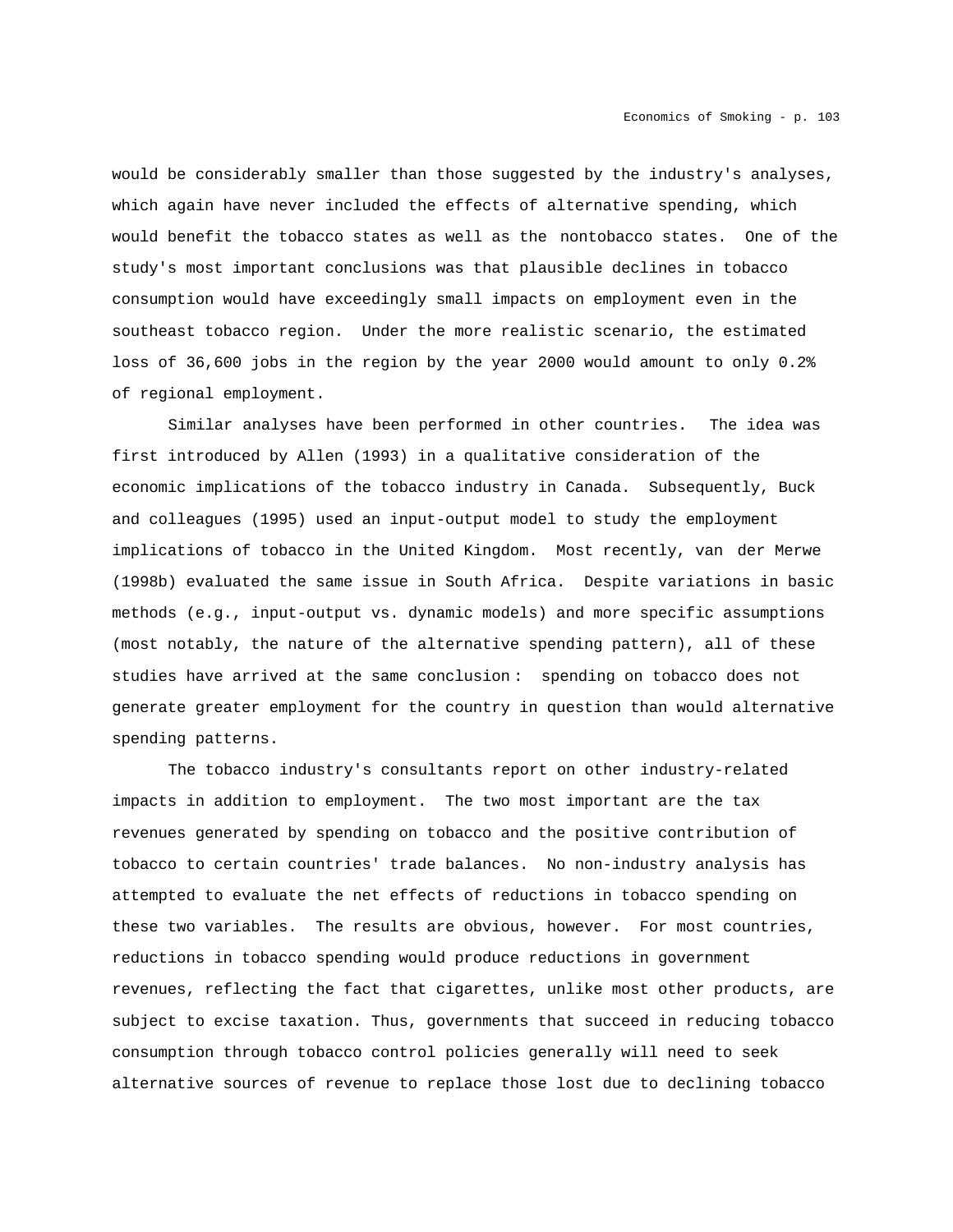product sales. The one exception, of course, is a sales reduction occasioned by an increase in an excise tax. In this instance, as is discussed earlier in the chapter, government revenues will rise at the same time that consumption falls.

Reductions in spending on tobacco could adversely affect the balance of payments in those countries in which exports of tobacco and tobacco products exceed imports. However, tobacco exports play a truly central role in the balance of payments in only a handful of countries; most notably, Zimbabwe relies on tobacco for approximately a third of its foreign exchange earnings (Chapman and Wong, 1990; "Zimbabwe...", 1998). In contrast to the net exporters, in countries in which tobacco product imports exceed exports, decreasing consumption could improve the trade balance (Warner and Fulton, 1995).

## **6.3.2 Tobacco farm communities**

As the regional analysis of the U.S. demonstrated, reductions in tobacco product sales can harm the economies of specific areas of countries highly dependent on tobacco economic activity. That analysis also demonstrated, however, that plausible policy-induced decreases in tobacco consumption would have extremely modest effects on employment within the United States' major tobacco region (Warner et al., 1996).

Less clear, however, and likely more important from both a political and humanitarian point of view, is the impact of declining tobacco sales on the local communities that are most heavily dependent on tobacco farming or product manufacture. In the popular mind in the U.S., large numbers of counties in North Carolina, Kentucky, and the four other tobacco states are virtually wholly dependent on tobacco farming.<sup>39</sup> Substantial decreases in

 $\overline{\phantom{0}}$ <sup>39</sup> Because, compared with tobacco growing, cigarette manufacturing involves many fewer, higher paid workers whose employment is concentrated in three economically diversified cities, public sympathy resides more with the farmers. The remainder of this section focuses exclusively on tobacco farming communities.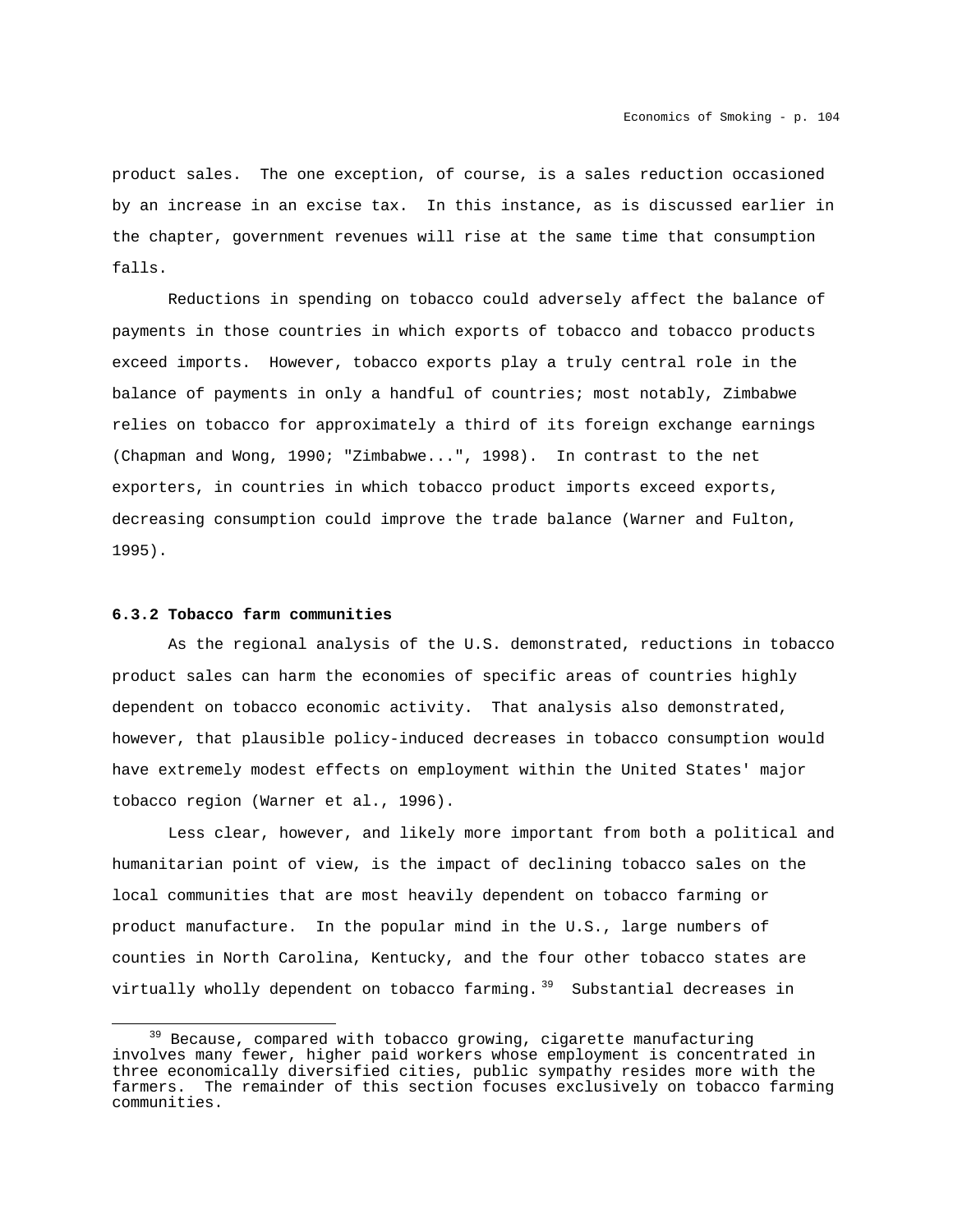tobacco product sales would, it is widely believed, wreak havoc with these communities' economies. Sympathy with this view has led to the inclusion of significant benefits to tobacco farmers in all of the comprehensive tobacco control legislative proposals under consideration by the U.S. Congress in 1998.

According to work by agricultural economists, however, the image distorts a more benign reality. Relatively few tobacco counties in the U.S. are so dependent on tobacco that plausible policy-induced decreases in tobacco consumption would inflict serious economic hardship. Indeed, Gale (1998) stated recently that he expects merely a continuation of the kinds of economic adjustments that tobacco farmers have been making for decades; and, he observed, tobacco farm communities today have more diversified economies upon which to draw in making those adjustments than in years gone by. He summarized the essence of the situation by noting, "Tobacco has an important historical role in many Southern communities. Today, however, tobacco plays a minor economic role in most local economies where it is grown" (p. 43).

That the importance of tobacco farming within the tobacco belt states has diminished substantially is made clear by data supplied by the Economic Research Service (ERS) of the USDA. From 1964 to 1993, the number of tobacco farms declined from 330,000 to  $124,000$ .<sup>40</sup> Domestic consumption of domestically-produced tobaccos has declined from 1.6 billion pounds in 1952 to 900 million pounds in 1993. Adjusted for inflation, the value of domestically grown tobacco has fallen.

For most tobacco farmers, tobacco growing represents only part-time, seasonal work. Further, most tobacco farms are small, with over 70% having annual gross sales of less than \$20,000. Nearly two-thirds of farm operators

 $\overline{\phantom{0}}$ 

 $40$  The decline in the number of farms is not matched by declining acreage devoted to tobacco. During the most recent six years for which data are available, the number of farms fell from 179,000 to 124,000, but acreage increased from 587,000 to 745,000 acres. This trend toward larger farms, permitted by relaxation of some of the stricter limitations of the quota system, would greatly accelerate were the price support program ended.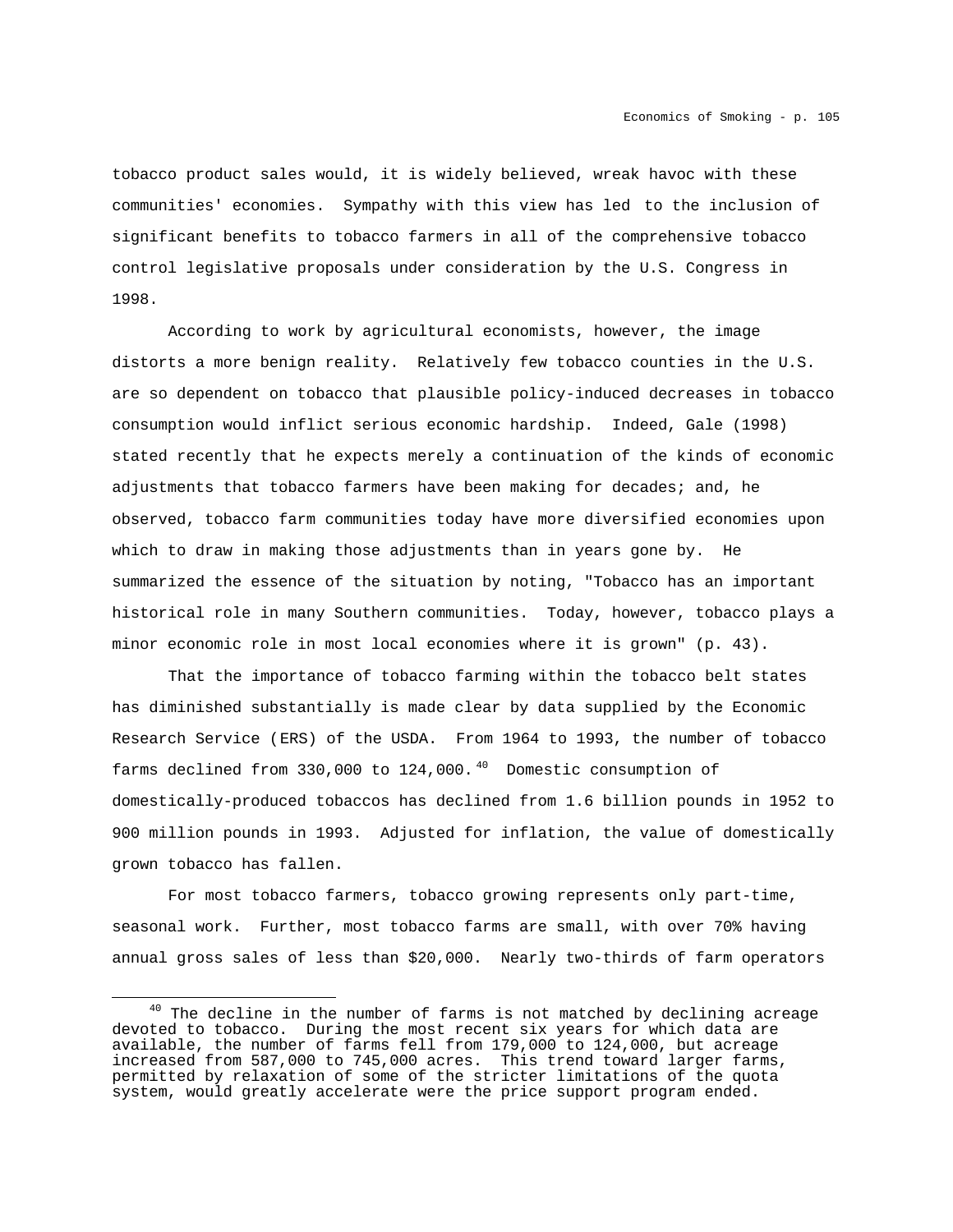work off of their farms, as well as on them, with 42% working off-farm at full-time jobs (Gale, 1998). Also telling are data indicating that the share of income from all farming, not just tobacco, in tobacco counties fell from 5% in the early 1970s to well under 2% today. The ERS classifies counties as "farm dependent" if earnings from all farming constitute at least a fifth of the county's total earnings. By this definition, there were only 27 "farm dependent" tobacco counties in the U.S. in the mid-1990s, out of 424 tobacco counties. $41$  And among these farm dependent tobacco counties, only one derives a majority of its farm receipts from tobacco. The next four most tobaccodependent derive 25-35% of their farm earnings from tobacco, while the remaining 22 counties each receives less than 5% of its farm earnings from tobacco sales. Most tobacco counties are not classified as "farm dependent." Across all tobacco counties, the USDA estimates that tobacco sales account for approximately a fifth of total farm receipts. However, there are a number of counties on the North Carolina-Virginia border and in eastern Kentucky in which tobacco's share of farm sales exceeds 70%.

To put the role of tobacco into perspective, USDA calc ulates the ratio of tobacco gross receipts to total proprietor and labor income within a county. By this measure, almost half of tobacco counties (199) have a tobacco-income ratio of less than 0.01. Only 33 counties have a ratio exceeding 0.1 (Gale, 1998). USDA also calculates an index of a tobacco county's ability to replace tobacco income through economic growth in other sectors. The index measures the ratio of annual growth in inflation-adjusted local personal income from all sources to tobacco gross receipts. USDA interprets an index value exceeding 1.0 as meaning that the county is creating sufficient new economic opportunities to potentially completely replace tobacco income. Approximately half of all tobacco counties have index values greater than 1.0 (Gale, 1997).

 $\overline{\phantom{0}}$ 

 $41$  A tobacco county is a county in which tobacco is grown for commercial purposes.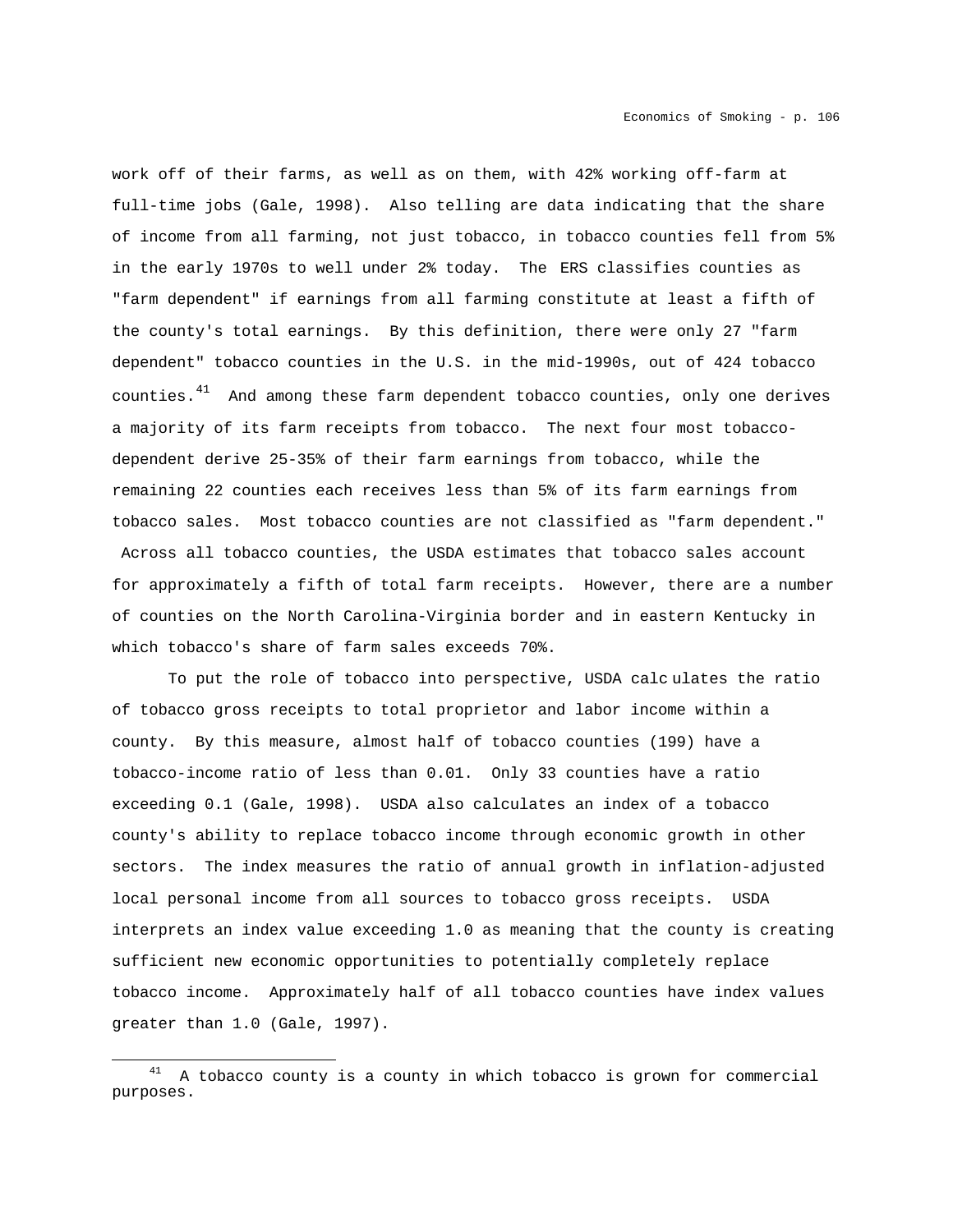All told, the evidence indicates that America's tobacco farming communities are far less dependent on tobacco than is widely believed. That abrupt declines in tobacco consumption would inflict severe economic pain on selected individuals is almost certainly true; that many others would experience temporary economic dislocation is certainly possible. The notion, however, that realistic policy-induced decreases in tobacco consumption would wreak havoc throughout much of the tobacco belt is simply not consistent with the evidence. Appeals to the welfare of tobacco farmers may resonate politically; but economically they appear to have little justification.  $42$ Indeed, the major economic losers would be the allotment holders, a less politically-appealing group of people.

## **7. Conclusion**

In the complicated ethical, social, and political domain of tobacco policy, economic analysis has introduced a base of objective and increasingly sophisticated knowledge into debates in which rhetoric has often dominated. Particularly with regard to the crucial issue of how price influences the demand for tobacco products, and how taxation affects price, economists have contributed empirically-based insights that, in many instances, have played essential roles in guiding the formulation of tobacco control policy. Indeed, it is no exaggeration to credit the work of economists with the contemporary global interest in using tobacco taxation as perhaps the primary tool of tobacco control policy.

In the process of examining the empirical relationship between tobacco price and consumption, economists have contributed to the evolving theoretical and methodological literature on the effects of addiction on consumer demand. A "problem" in the traditional economic model of rational economic behavior, addiction is now receiving the attention that promises important future

 $\overline{\phantom{0}}$ In the absence of data on the economic vitality of tobacco-growing regions in other countries, these conclusions cannot be extended to tobacco farm communities outside of the U.S.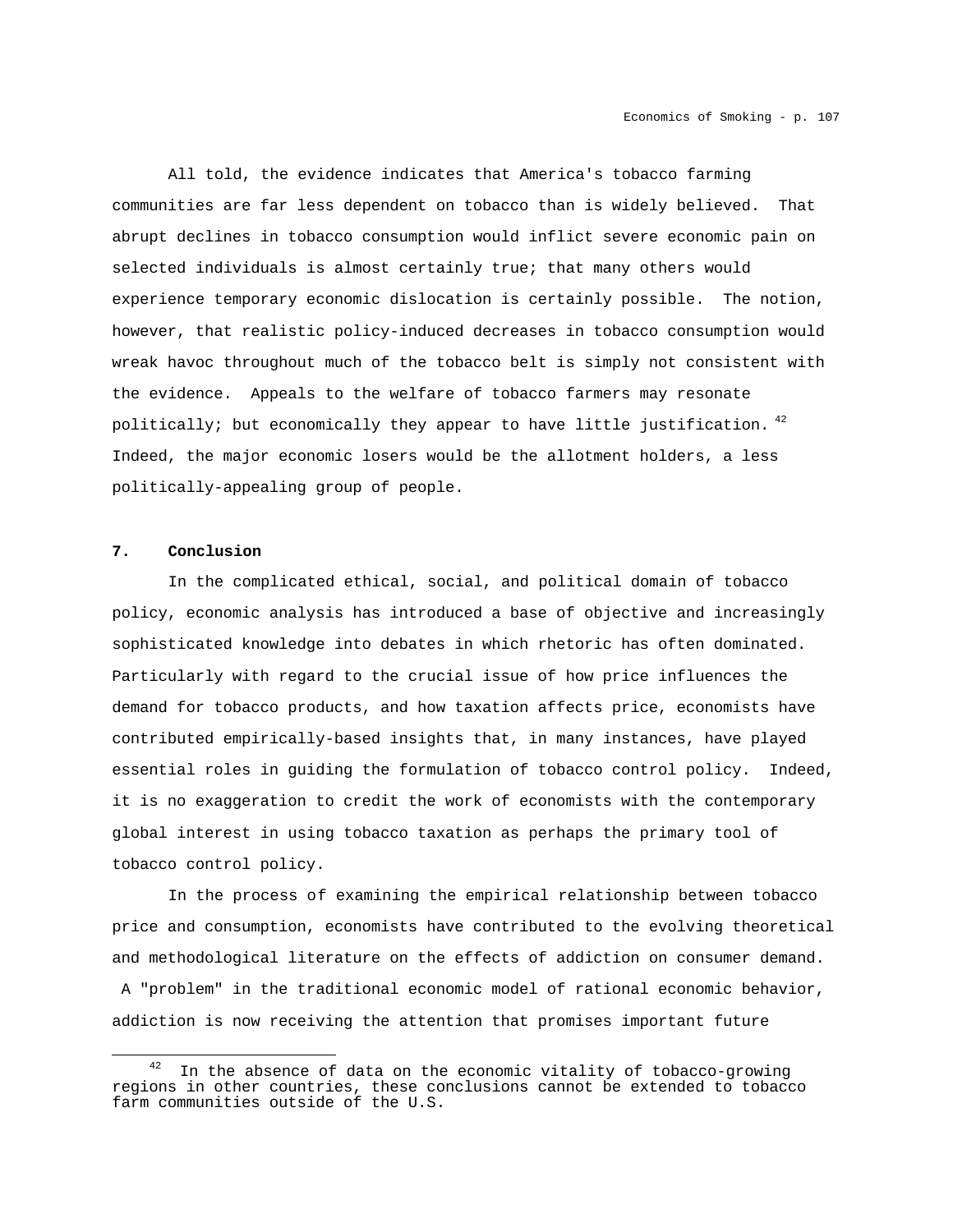contributions of both a conceptual and empirical nature. Public health policy making will be enriched in the process.

In addition to addressing issues of taxation, price, and demand, economic research has also offered important understanding of the effects of other tobacco policy measures, ranging from media counteradvertising to the introduction of restrictions on smoking in public places. The work of economists has lent perspective to emotional issues in debates on tobacco policy, such as the implications of tobacco control for employment both inside and outside of tobacco-dependent regions of states and countries.

In other areas, economics research has been less successful in answering policy questions. A notable example involves the politically central issue of whether cigarette advertising increases consumption, and whether ad bans decrease it. Econometric research has contributed empirical evidence to the debate, but without offering much by way of resolution. In part this reflects limitations inherent in econometric methods; in part it reflects the inadequacy of the data needed to quantify "advertising" (and exposure to it) and evaluate its consequences. Recent work on the impacts of national advertising bans, both partial and complete, shows promise but is decidedly in its infancy.

In addition to having enlightened debates on tobacco policy, economic analysis of smoking serves a broader purpose as well, one not examined in the present chapter. Constituting by far the largest body of economic research on the consumption of addictive substances, utilizing the best data available, economic research on smoking informs both research and policy debates on other addictive substances (Warner et al., 1990; Warner, 1991). This is particularly important in the case of illicit drugs, such as marijuana and cocaine, for which the availability of useful data has been severely constrained. More generally, understanding the economics of tobacco lends insight into a whole host of social, political, and economic issues, such as the political economy of product regulation and the relationship between, and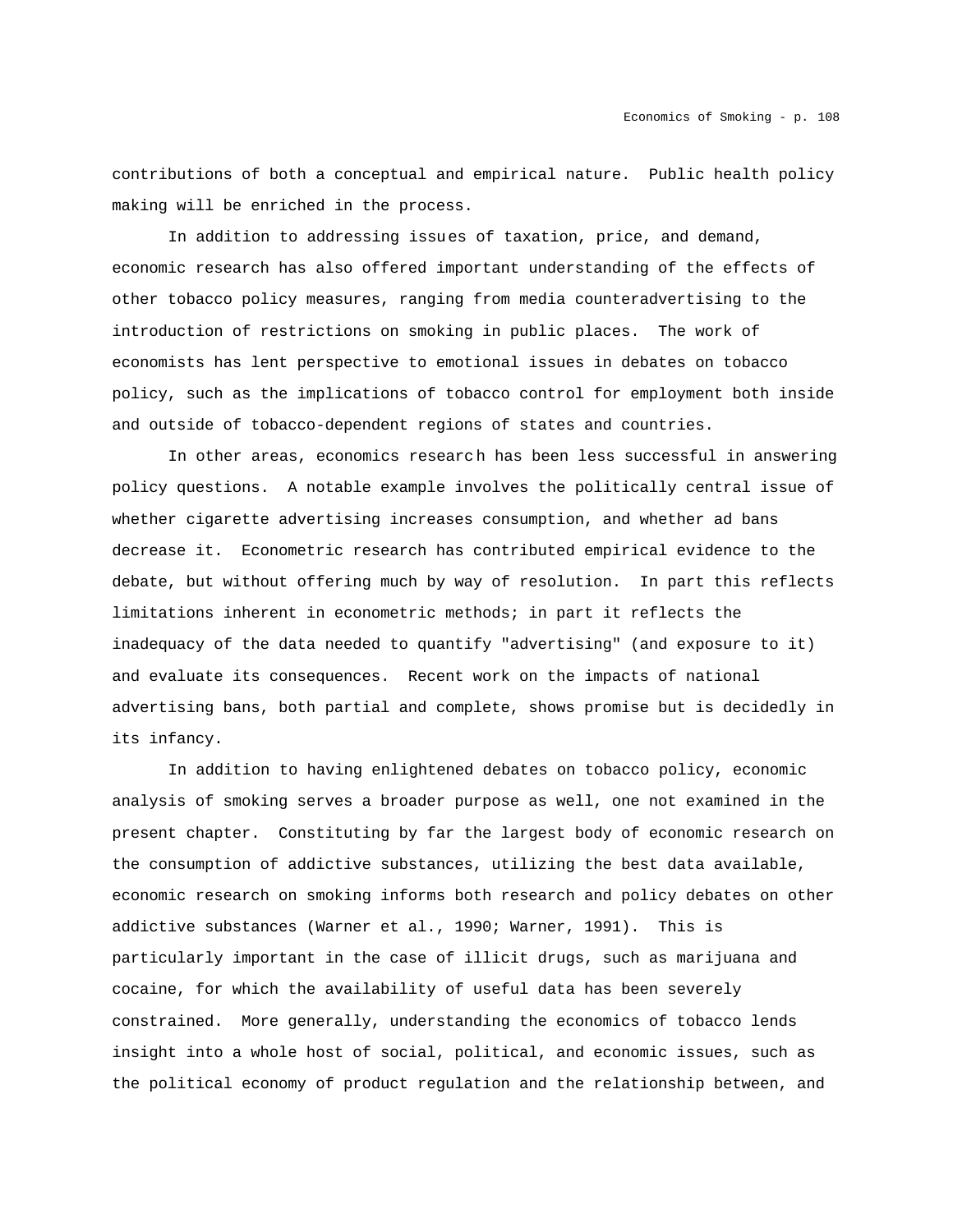even meaning of, consumer sovereignty and paternalism.

The use of tobacco, and particularly cigarette smoking, constitutes one of the great public health plagues of the latter half of the 20th century, one sure to define much of global health status far into the 21st century as well. As such, it is critical to understand the determinants of tobacco use, perhaps especially those that can be addressed by public policy. Using the conventional tools of their trade, often in novel and creative ways, economists have been at the forefront of advancing knowledge in this central area of public health. The impressive body of work described in this chapter augers a bright future for the contribution of economics to grappling with what will soon become the leading cause of disease and death worldwide.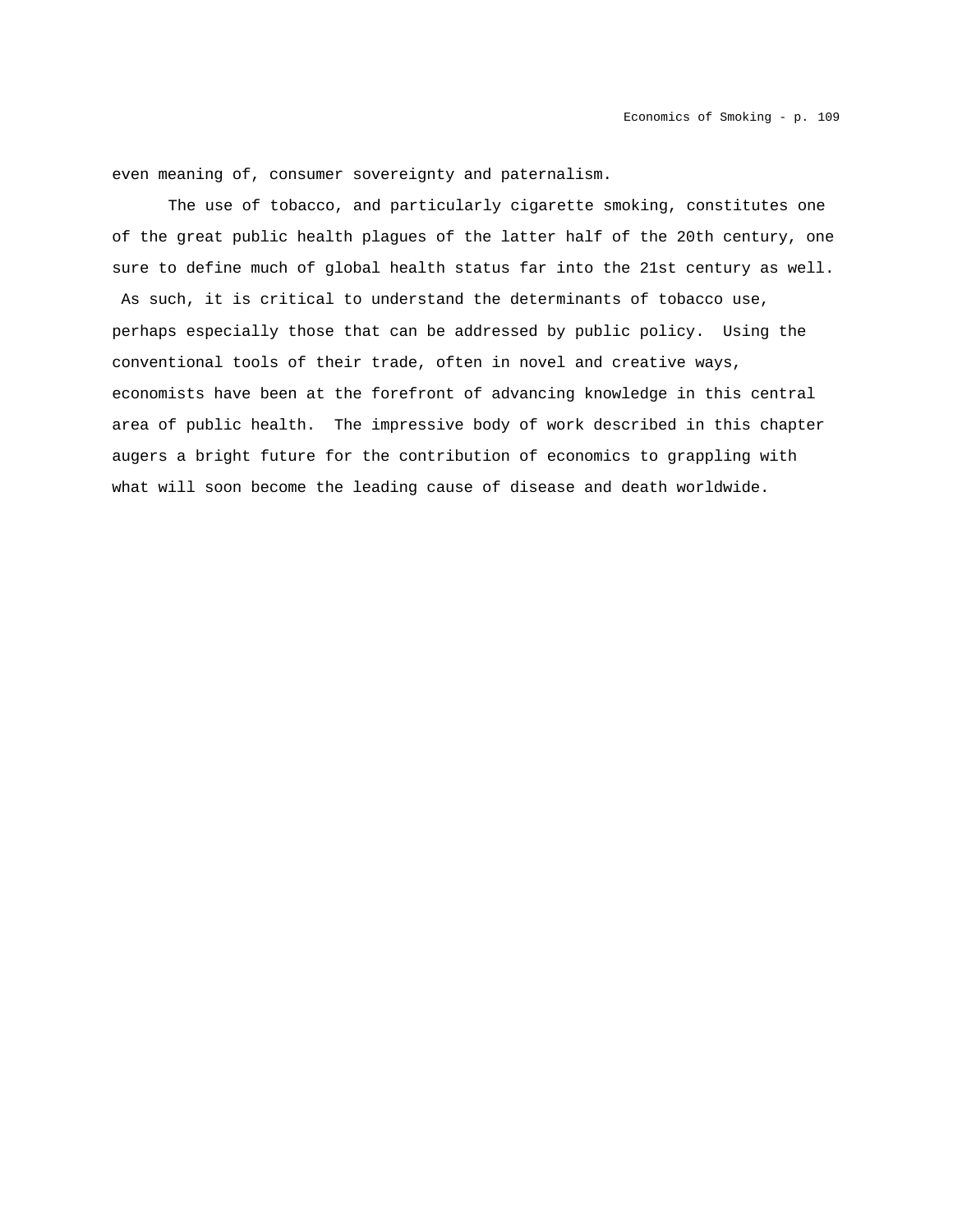## **References**

Abernethy A, Teel JE. Advertising for cigarettes. *Journal of Advertising*  $1986;15(4):51-5.$ 

Abt C. The social costs of cancer. *Social Indicators Research* 1975;2:175- 190.

Ackoff RL, Ernshoff JR. Advertising research at Anheuser-Busch, Inc. (1963- 68). *Sloan Management Review* 1975;16(3):1-15.

Advisory Commission on Intergovernmental Relations. *Cigarette Bootlegging: A State and Federal Responsibility. A Commission Report.* Washington: Advisory Commission on Intergovernmental Relations, 1977.

Advisory Commission on Intergovernmental Relations. *Cigarette Tax Evasion: A Second Look.* Washington: Advisory Commission on Intergovernmental Relations, 1985.

Agro-Economic Services Ltd. and Tabacosmos Ltd. *The Employment, Tax Revenue and Wealth that the Tobacco Industry Creates.* London: Agro-Economic Services, 1987.

Akerlof GA. Procrastination and obedience. *American Economic Review* 1991;81:1-19.

Allen RC. *The False Dilemma: The Impact of Tobacco Control Policy on Employment in Canada.* Ottawa (Ontario): National Campaign for Action on Tobacco, 1993.

American Economics Group. *Economic Impact in the States of Proposed FDA Regulations Regarding the Advertising, Labeling and Sale of Tobacco Products.* Washington: American Economics Group, March 1996a.

American Economics Group. *The U.S. Tobacco Industry in 1994 : Its Economic Impact on the States.* Washington: American Economics Group, March 1996b.

Andrews RL, Franke GR. The determinants of cigarette consumption. *Journal of Public Policy & Marketing* 1991;10(1):81-100.

Arthur Andersen Economic Consulting. *Tobacco Industry Employment: A Review of the Price Waterhouse Economic Impact Report and Tobacco Institute Estimates of "Economic Losses from Increasing the Federal Excise Tax."* Los Angeles (CA): Arthur Andersen Economic Consulting, 1993.

Ashenfelter O, Sullivan D. Nonparametric tests of market structure : an application to the cigarette industry. *Journal of Industrial Economics* 1987;35(4):483-98.

Atkinson AB, Skegg JL. Anti-smoking publicity and the demand for tobacco in the UK. *The Manchester School of Economic and Social Studies* 1973;41:265-82.

Atkinson AB, Townsend JL. Economic aspects of reduced smoking. *Lancet* 1977;ii:492-5.

Babcock BA, Foster WE. Economic rents under supply controls with marketable quota. *American Journal of Agricultural Economics* 1992;74(3):630-7.

Baltagi BH, Goel RK. Quasi-experimental price elasticities of cigarette demand and the bootlegging effect. *American Journal of Agricultural Economics*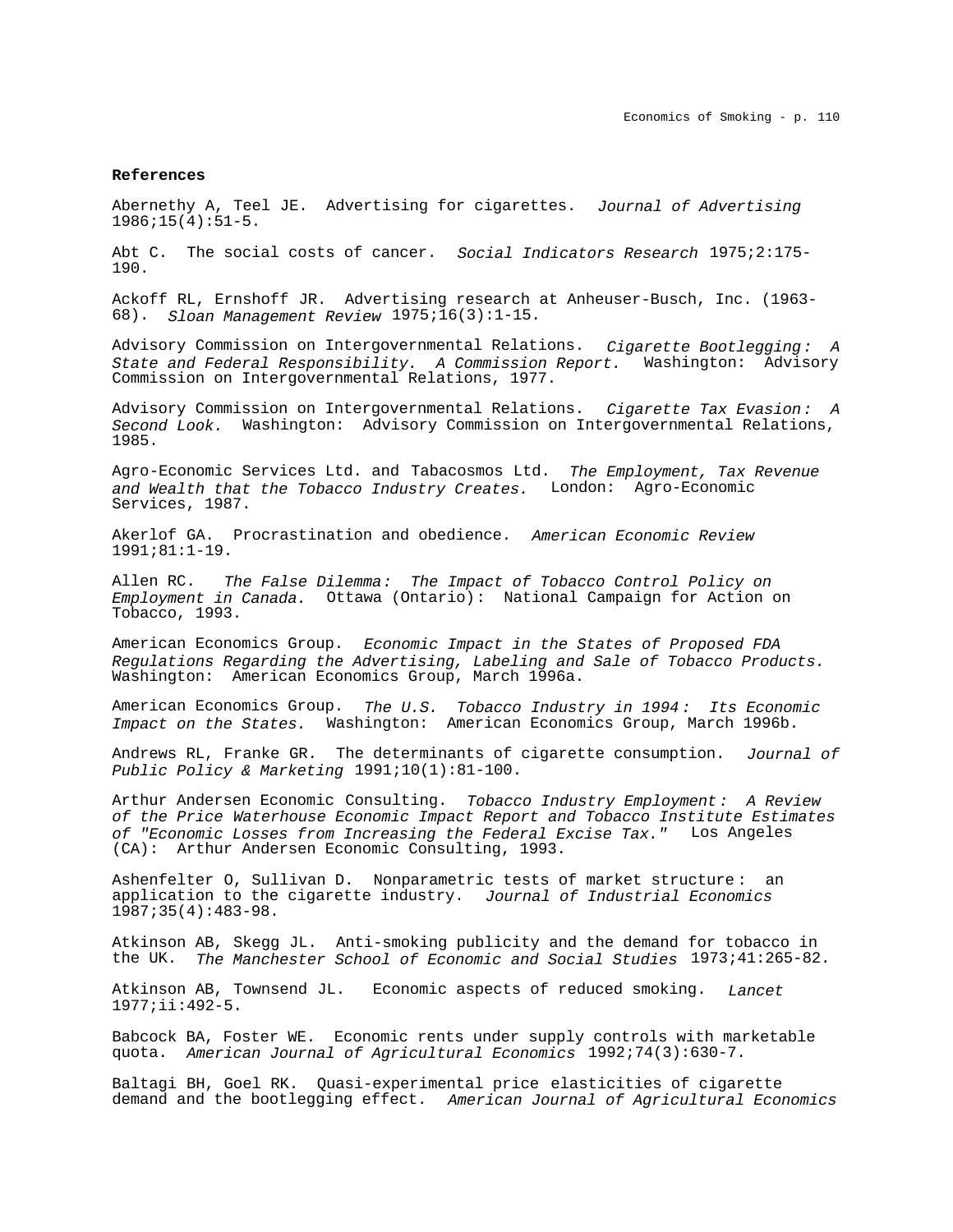$1987;69(4):750-4.$ 

Baltagi BH, Levin D. Estimating dynamic demand for cigarettes using panel data: the effects of bootlegging, taxation, and advertising reconsidered. *Review of Economics and Statistics* 1986;68(1):148-55.

Bardsley P, Olekalns N. *Cigarette and Tobacco Consumption : Have Antismoking Policies Made a Difference?* Working Paper. Department of Economics, The University of Melbourne, 1998.

Barendregt JJ, Bonneux L, van der Maas PJ. The health care costs of smoking. *New England Journal of Medicine* 197;337(15):1052-7.

Barnett PG, Keeler TE, Hu T-W. Oligopoly structure and the incidence of cigarette excise taxes. *Journal of Public Economics* 1995;57(3):457-70.

Bartlett JC, Miller LS, Rice DP, Max WB. Medical care expenditures attributable to cigarette smoking -- United States 1993. *MMWR* 1994;43:469-72.

Barzel Y. An alternative approach to the analysis of taxation. *Journal of Political Economy* 1976;84(6):1177-97.

Becker GS, Grossman M, Murphy KM. Rational addiction and the effect of price on consumption. *American Economic Review* 1991;81:237-41.

Becker GS, Grossman M, Murphy KM. An empirical analysis of cigarette addiction. *American Economic Review* 1994;84(3):396-418.

Becker GS, Mulligan CB. The endogenous determination of time preference. *Quarterly Journal of Economics* 112(3):729-58.

Becker GS, Murphy KM. A theory of rational addiction. *Journal of Political Economy* 1988;96(4):675-700.

Bickel WK, DeGrandpre RJ, Higgins ST. Behavioral economics : a novel experimental approach to the study of drug dependence. *Drug and Alcohol Dependence* 1993;33(2):173-92.

Bickel WK, DeGrandpre RJ. Modeling drug abuse policy in the behavioral economics laboratory. In: Green L, Kagel JH, editors. *Advances in Behavioral Economics. Volume 3 : Substance Use and Abuse*. Norwood (NJ): Ablex Publishing Corporation, 1996.

Bickel WK, DeGrandpre RJ, Higgins ST, Hughes JR. Behavioral economics of drug self-administration. I. Functional equivalence of response requirement and drug dose. *Life Science* 1990;47:1501-10.

Bickel WK, DeGrandpre RJ, Higgins ST, Hughes JR, Badger G. Effects of simulated employment and recreation on cigarette smoking : a behavioral economic analysis. *Experimental and Clinical Psychopharmacology* 1995;3:467- 76.

Bickel WK, DeGrandpre RJ, Hughes JR, Higgins ST. Behavioral economics of drug self-administration. II. A unit-price analysis of cigarette smoking. *Journal of the Experimental Analysis of Behavior* 1991;55(2):145-54.

Bickel WK, Madden GJ. *The Behavioral Economics of Smoking* . National Bureau of Economic Research Working Paper Number6444, 1998.

Bishop JA, Yoo JH. "Health scare," excise taxes and advertising ban in the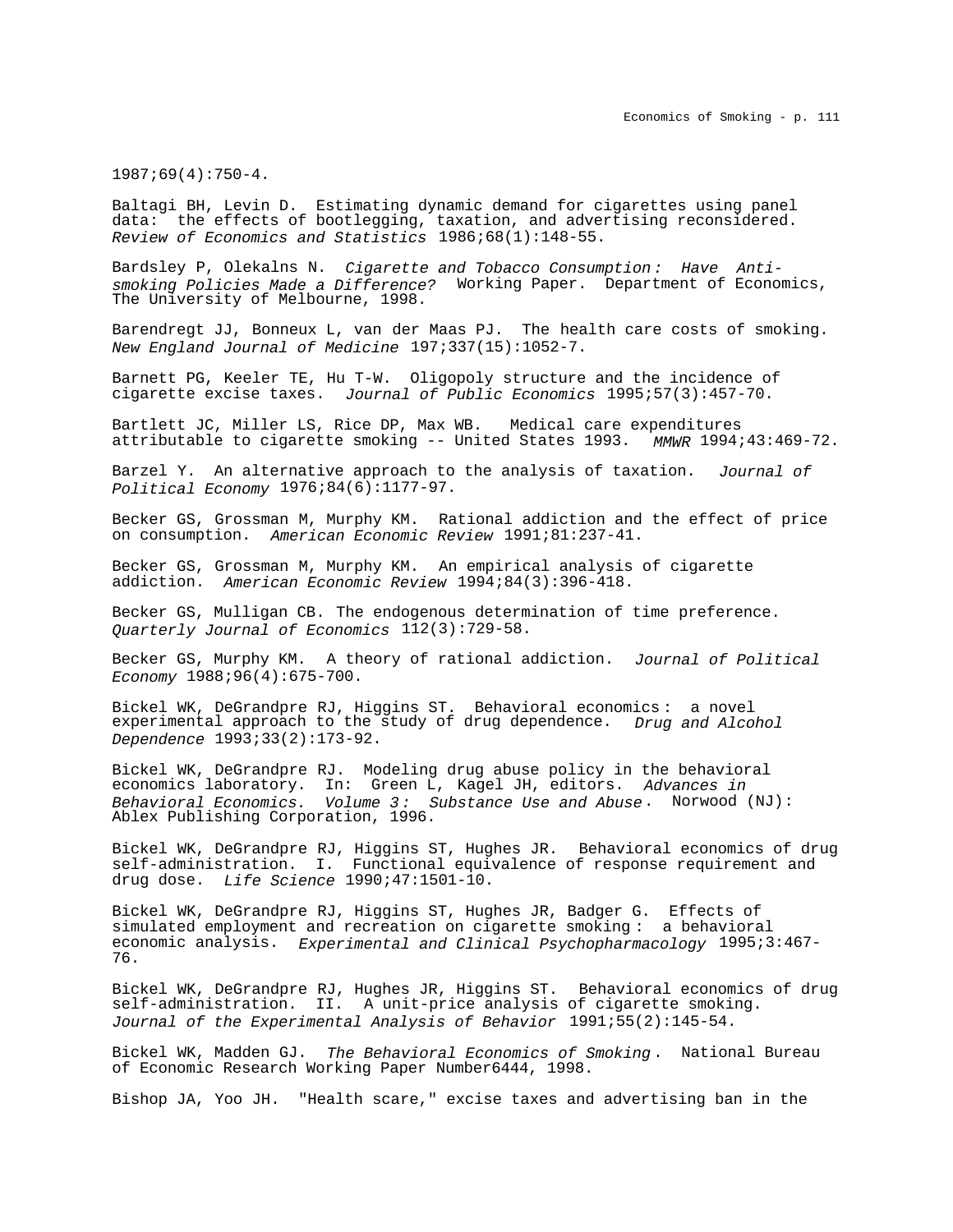cigarette demand and supply. *Southern Economic Journal* 1985;52(2):402-11.

Boyd R, Seldon BJ. The fleeting effect of advertising: Empirical evidence from a case study. *Economic Letters* 1990;34:375-9.

Boyer M. A habit forming optimal growth model. *International Economic Review* 1978;19:585-609.

Boyer M. Rational demand and expenditures patterns under habit formation." *Journal of Economic Theory* 1983;31:27-53.

British American Tobacco. *Tobacco Taxation Guide: A Guide to Alternative Methods of Taxing Cigarettes and Other Tobacco Products* . Woking (England): Optichrome The Printing Group, 1994.

Broders AC. Squamous-cell epithelioma of the lip. A study of five hundred and thirty-seven cases. *Journal of the American Medical Association* 1920;74:656-64.

Brown AB. *Farm Level Effects of an Increase in Federal Cigarette Excise Taxes Under Two Scenarios: Keep vs. Eliminate the Tobacco Program.* USDA Outlook Conference, Washington, March 9, 1998.

Brownson RC, Jackson-Thompson J, Wilkerson JC, et al. Demographic and socioeconomic differences in beliefs about the health effects of smoking. *American Journal of Public Health* 1992;82:99-103.

Buck D, Godfrey C, Raw M, Sutton M. *Tobacco and Jobs.* York (England): Society for the Study of Addiction and the Centre for Health Economics, University of York, 1995.

Bulow JI, Pfleiderer P. A note on the effect of cost changes on prices. *Journal of Political Economy* 1983;91(1):182-5.

Cameron S. Are Greek smokers rational addicts? *Applied Economics Letters*  $1997;4(7):401-2.$ 

Capehart T. The tobacco program - a summary and update. *Tobacco Situation & Outlook Report* U.S. Department of Agriculture, Economic Research Service, TBS-238; 1997.

Centers for Disease Control. Projected smoking related deaths among youth - United States. *Morbidity and Mortality Weekly Report* 1996;45(44):966-70.

Chaloupka FJ. An economic analysis of addictive behavior : the case of cigarette smoking [dissertation]. New York : City University of New York Graduate School, 1988.

Chaloupka FJ. *Men, Women, and Addiction: The Case of Cigarette Smoking* . National Bureau of Economic Research Working Paper Number 3267, 1990.

Chaloupka FJ. Rational addictive behavior and cigarette smoking. *Journal of Political Economy* 1991;99(4):722-42.

Chaloupka FJ. Clean indoor air laws, addiction, and cigarette smoking. *Applied Economics* 1992;24(2):193-205.

Chaloupka FJ. *The Impact of Proposed Cigarette Price Increases.* Policy Analysis No. 9, Health Sciences Analysis Project. Washington: Advocacy Institute, 1998.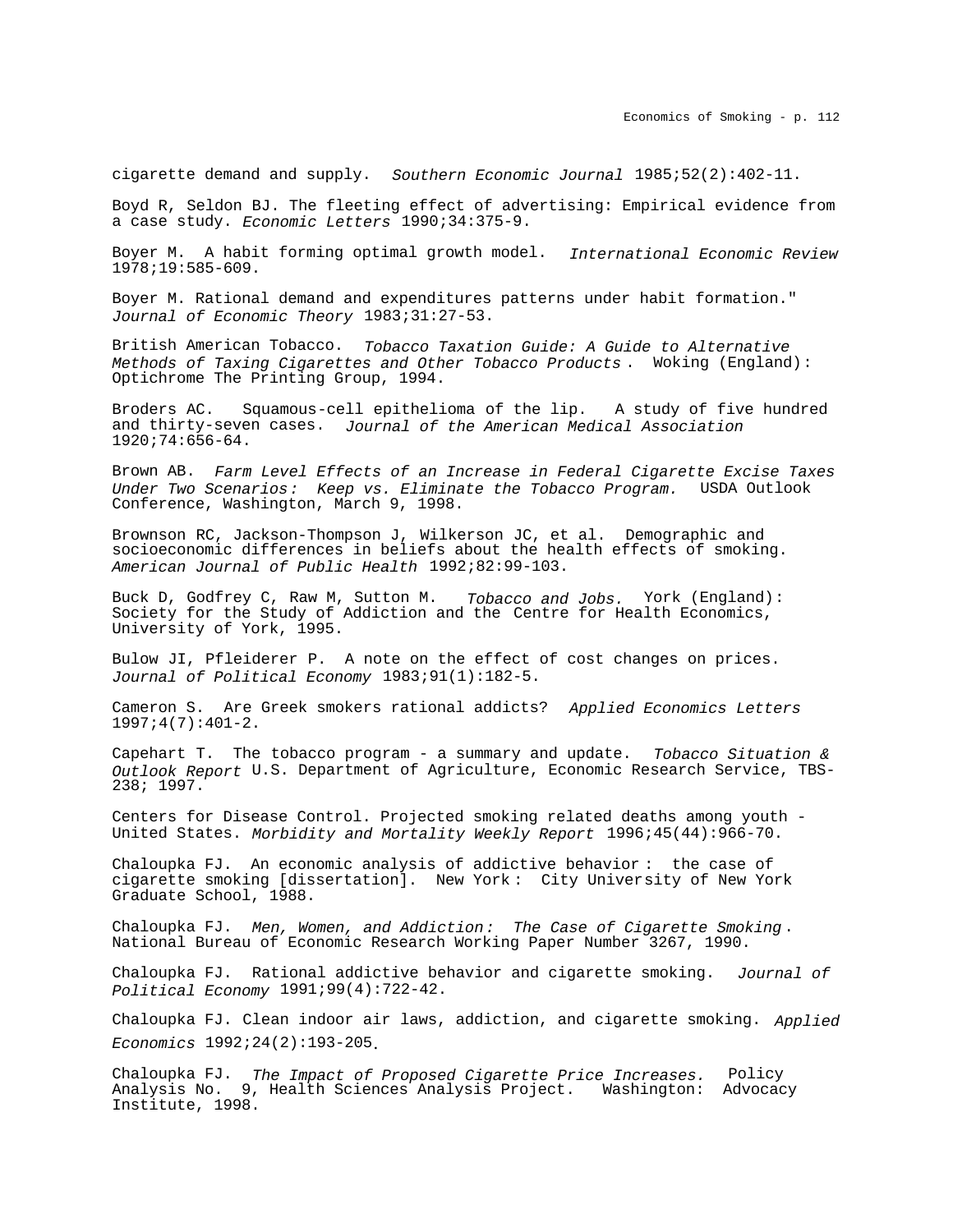Chaloupka FJ, Grossman M. *Price, Tobacco Control Policies and Youth Smoking.* National Bureau of Economic Research Working Paper No. 5740, 1996.

Chaloupka FJ, Pacula RL. *Limiting Youth Access to Tobacco: The Early Impact of the Synar Amendment on Youth Smoking* . Working Paper. Department of Economics, University of Illinois at Chicago, 1998a.

Chaloupka FJ, Pacula RL. *An Examination of Gender and Race Differences in Youth Smoking Responsiveness to Price and Tobacco Control Policies.* National Bureau of Economic Research Working Paper No. 6541, 1998b.

Chaloupka FJ, Saffer H. Clean indoor air laws and the demand for cigarettes. *Contemporary Policy Issues* 1992;10(2):72-83.

Chaloupka FJ, Tauras JA, Grossman M. Public policy and youth smokeless tobacco use. *Southern Economic Journal* 1997;64(2):503-16.

Chaloupka FJ, Wechsler H. Price, tobacco control policies and smoking among young adults. *Journal of Health Economics* 1997;16(3):359-73.

Chapman S. The limitations of econometric analysis in cigarette advertising studies. *British Journal of Addiction* 1989;84:1267-74.

Chapman S, Richardson J. Tobacco excise and declining consumption: The case of Papua New Guinea. *American Journal of Public Health* 1990;80(5):537-40.

Chapman S, Wong WL. *Tobacco Control in the Third World : A Resource Atlas.* Penang, Malaysia: International Organization of Consumers Unions, 1990.

Chase Econometrics. *The Economic Impact of the Tobacco Industry on the United States Economy in 1983.* Bala Cynwyd (PA): Chase Econometrics, 1985.

Chetwynd J, Coope P, Brodie RJ, Wells E. Impact of cigarette advertising on aggregate demand for cigarettes in New Zealand. *British Journal of Addiction* 1988;83:409-14.

Chow G. Statistical demand functions for automobiles and their use for forecasting. In: Harberger AC, ed. *The Demand for Durable Goods.* Chicago: University of Chicago Press, 1960:149-178.

Coalition on Smoking OR Health. *Saving Lives and Raising Revenue : The Case for a \$2 Federal Tobacco Tax Increase.* Washington: Coalition on Smoking OR Health, 1994a.

Collishaw NE, Myers G. Dollar estimates of the consequences of tobacco use in Canada, 1979. *Canadian Journal of Public Health* 1984;75(3):192-9.

Congressional Budget Office. *Federal Taxation of Tobacco, Alcoholic Beverages, and Motor Fuels.* Washington: US Government Printing Office, 1990.

Congressional Research Service. *U.S. Tobacco Production: Prospects for the Future.* Congressional Research Service, The Library of Congress. CRS Publication No. 94-672 ENR, August 24, 1994.

Conniffe D. Models of Irish tobacco consumption. *Economic and Social Review* 1995;26(4):331-47.

Cook PJ. The social costs of drinking. In: Norwegian Ministry of Health and Social Affairs. *The Negative Social Consequences of Alcohol Use.* Oslo: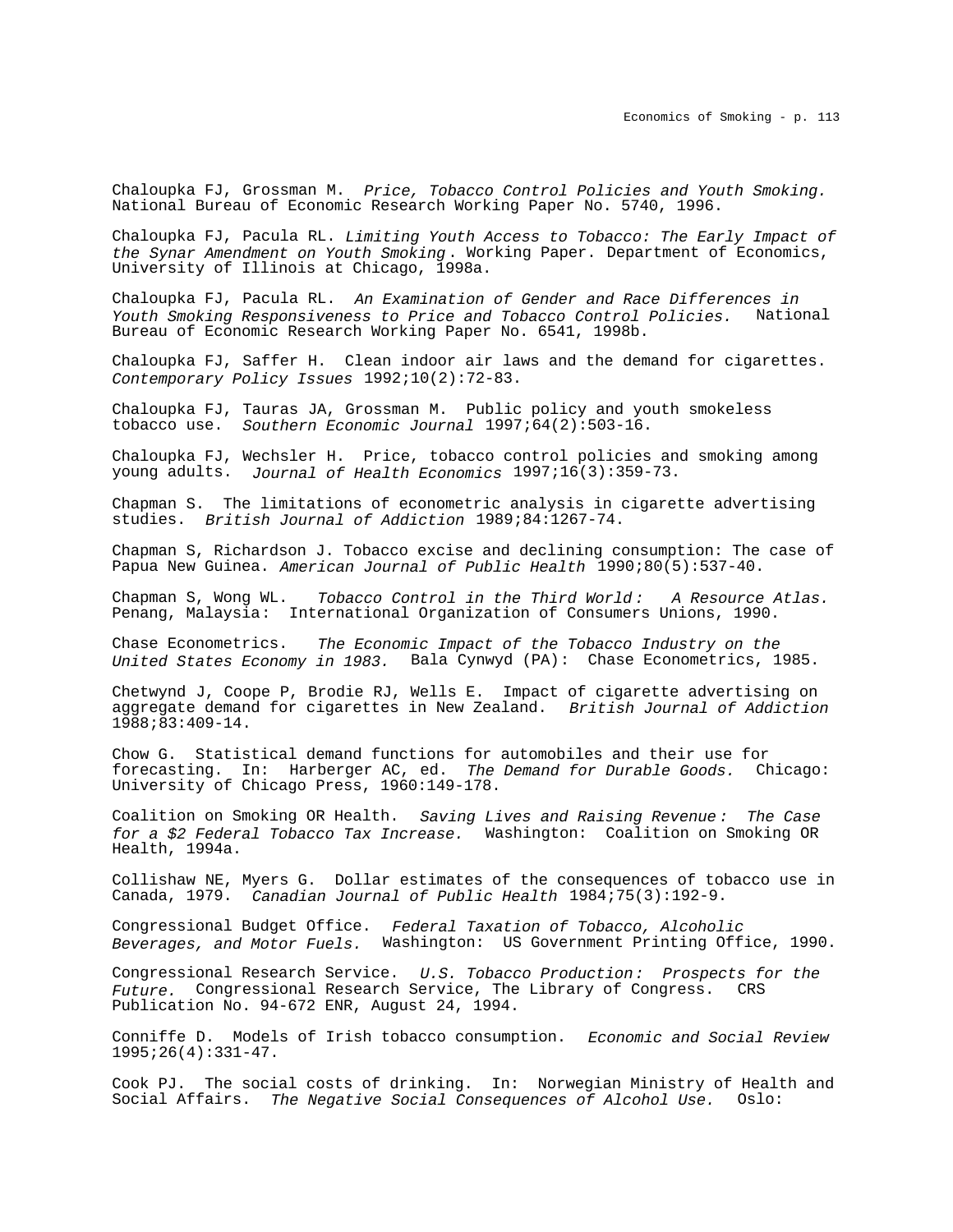Norwegian Ministry of Health and Social Affairs, 1991:49-81.

Cook PJ, Moore MJ. Taxation of alcoholic beverages. In: Hilton ME, Bloss G, editors. *Economics and the Prevention of Alcohol-Related Problems* . Research monograph no. 25. Rockville (MD) : US Department of Health and Human Services, Public Health Service, National Institutes of Health, National Institute on Alcohol Abuse and Alcoholism, 1993:33-58. NIH Publication No. 93-3513.

Cordes JJ, Nicholson EM, Sammartino FJ. Raising revenue by taxing activities with social costs. *National Tax Journal* 1990;43(3):343-56.

Cox H. Smoking, tobacco promotion, and the voluntary agreements. *British Medical Journal* 1984;288:303-5.

Cox H, Smith R. Political approaches to smoking control : a comparative analysis. *Applied Economics* 1984;16(4):569-82.

Cromwell J, Bartosch WJ, Fiore MC, et al. Cost-effectiveness of the clinical practice recommendations in the AHCPR guideline for smoking cessation. *Journal of the American Medical Association* 1997;278(21):1759-66.

DeCicca P, Kenkel D, Mathios A. Putting out the fires: will higher cigarette taxes reduce youth smoking? Presented at the Annual Meetings of the American Economic Association, 1998a.

DeCicca P, Kenkel D, Mathios A. *Putting out the fires: will higher cigarette taxes reduce youth smoking*. Working Paper. Department of Policy Analysis and Management, Cornell University, 1998b.

Dee TS, Evans WN. *A Comment on DeCicca, Kenkel, and Mathios.* Working Paper. School of Economics, Georgia Institute of Technology, 1998.

DeGrandpre RJ, Bickel WK. Human drug self-administration in a medium of exchange. *Experimental and Clinical Psychopharmacology* 1995;3:349-57.

DeGrandpre RJ, Bickel WK, Higgins ST, Hughes JR. A behavioral economic analysis of concurrently available money and cigarettes. *Journal of the Experimental Analysis of Behavior* 1994;61(2):191-201.

DeGrandpre RJ, Bickel WK, Hughes JR, Higgins ST. Behavioral economics of drug self-administration III. A reanalysis of the nicotine regulation hypothesis. *Psychopharmacology* 1992;108(1-2):1-10.

DiFranza JR, Rishards JW, Paulman PM, et al. RJR Nabisco's cartoon camel promotes Camel cigarettes to children. *Journal of the American Medical Association* 1991;266(22):3149-53.

Dixit A, Norman V. Advertising and welfare. *Bell Journal of Economics* 1978;9:1-17.

Doll R, Hill AB. The mortality of doctors in relation to their smoking habits; a preliminary report. *British Medical Journal* 1954;1:1451-5.

Doll R, Hill AB. Lung cancer and other causes of death in relation to smoking. A second report on the mortality of British doctors. *British Medical Journal* 1956;2:1071-81.

Douglas S. The duration of the smoking habit. *Economic Inquiry*  $1998:36(1):49-64.$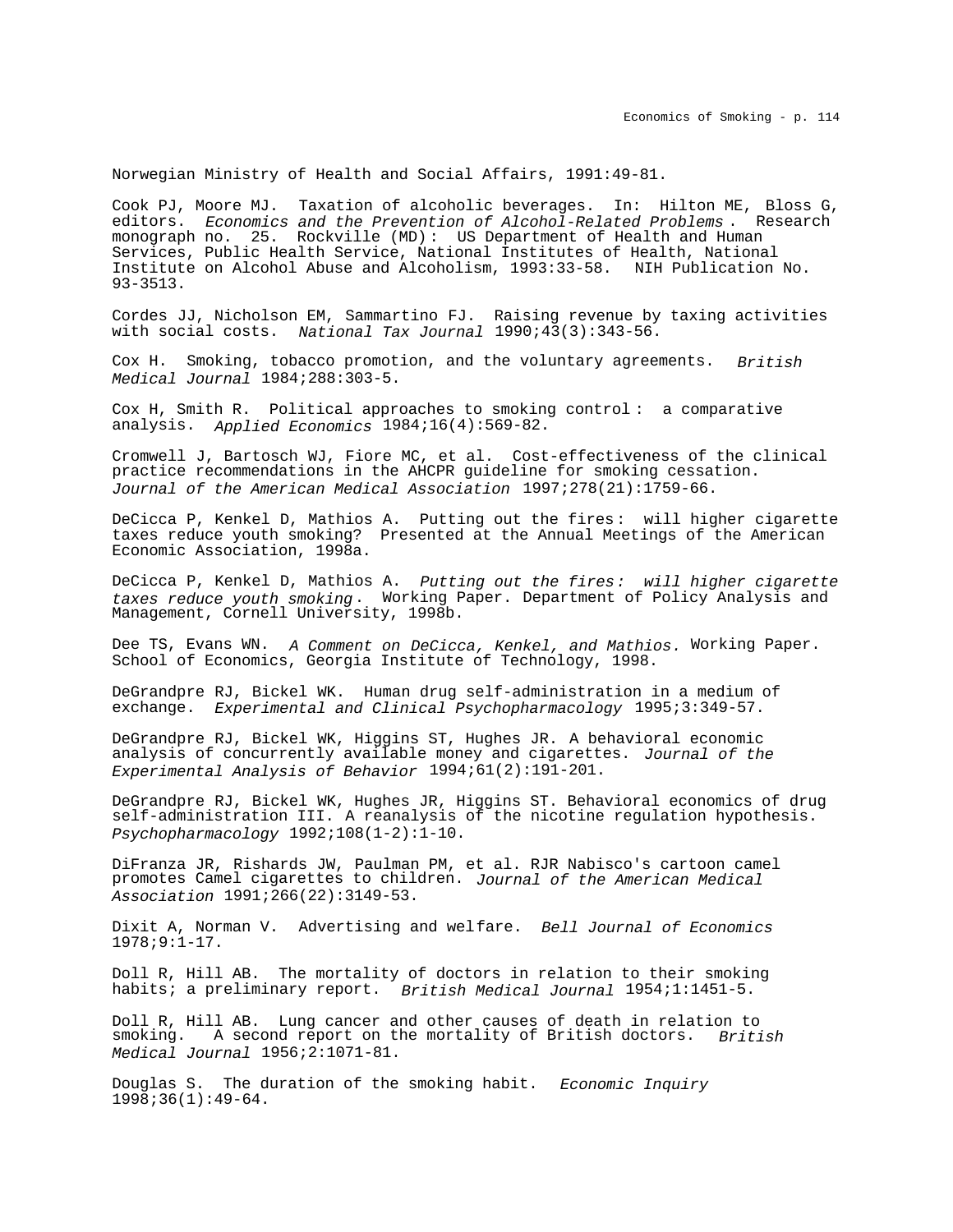Douglas S, Hariharan G. The hazard of starting smoking : estimates from a split population duration model. *Journal of Health Economics* 1994;13(2):213- 30.

Downey LA, Gardiner JA. *Reducing Youth Access to Tobacco: A Partial Inventory of State Initiatives*. Chicago: Office of Social Science Research, University of Illinois at Chicago, 1996.

Duesenberry JS. *Income, Saving, and the Theory of Consumer Behavior.* Cambridge (MA): Harvard University Press, 1949.

Duffy M. Advertising and the inter-product distribution of demand : a Rotterdam Model approach. *European Economic Review* 1987;31(5):1051-70.

Duffy M. Advertising and the consumption of tobacco and alcoholic drink: system-wide analysis. *Scottish Journal of Political Economy* 1991;38(4):369- 85.

Duffy M. An econometric study of advertising and cigarette demand in the United Kingdom. *International Journal of Advertising* 1996a;15:262-84.

Duffy M. Econometric studies of advertising, advertising restrictions, and cigarette demand: a survey. *International Journal of Advertising* 1996b;15:1- 23.

El-Safty AE. Adaptive behavior, demand, and prefer ences. *Journal of Economic Theory* 1976a;13:298-318.

El-Safty AE. Adaptive behavior and the existence of Weizsäcker's Long-Run Indifference Curves. *Journal of Economic Theory* 1976b;13:319-28b.

Elster J. *Ulysses and the Sirens: Studies in Rationality and Irrationality.* Cambridge: Cambridge University Press, 1979.

Environmental Protection Agency. *Respiratory Health Effects of Passive Smoking: Lung Cancer and Other Disorders.* Environmental Protection Agency, Office of Research and Development, Office of Air and Radiation, 1992. EPA/600/6-90/006F.

Environmental Protection Agency. *The Costs and Benefits of Smoking Restrictions: An Assessment of the Smoke-free Environment Act of 1993 (H.R. 3434).* Indoor Air Division, Office of Radiation and Indoor Air. Washington: Environmental Protection Agency, April 1994.

Evans N, Farkas A, Gilpin E, et al. Influence of tobacco marketing and exposure to smokers on adolescent susceptibility to smoking. *Journal of the National Cancer Institute* 1995;87:1538-45.

Evans WN, Farrelly MC. The compensating behavior of smokers : taxes, tar and nicotine. *RAND Journal of Economics*, forthcoming.

Evans WN, Farrelly MC, Montgomery E. *Do Workplace Smoking Bans Reduce Smoking?* National Bureau of Economic Research Working Paper No. 5567, 1996.

Evans WN, Huang LX. Cigarette taxes and teen smoking : new evidence from panels of repeated cross-sections. Working paper. Department of Economics, University of Maryland, 1998.

Evans WN, Ringel JS. Can higher cigarette taxes improve birth outcomes?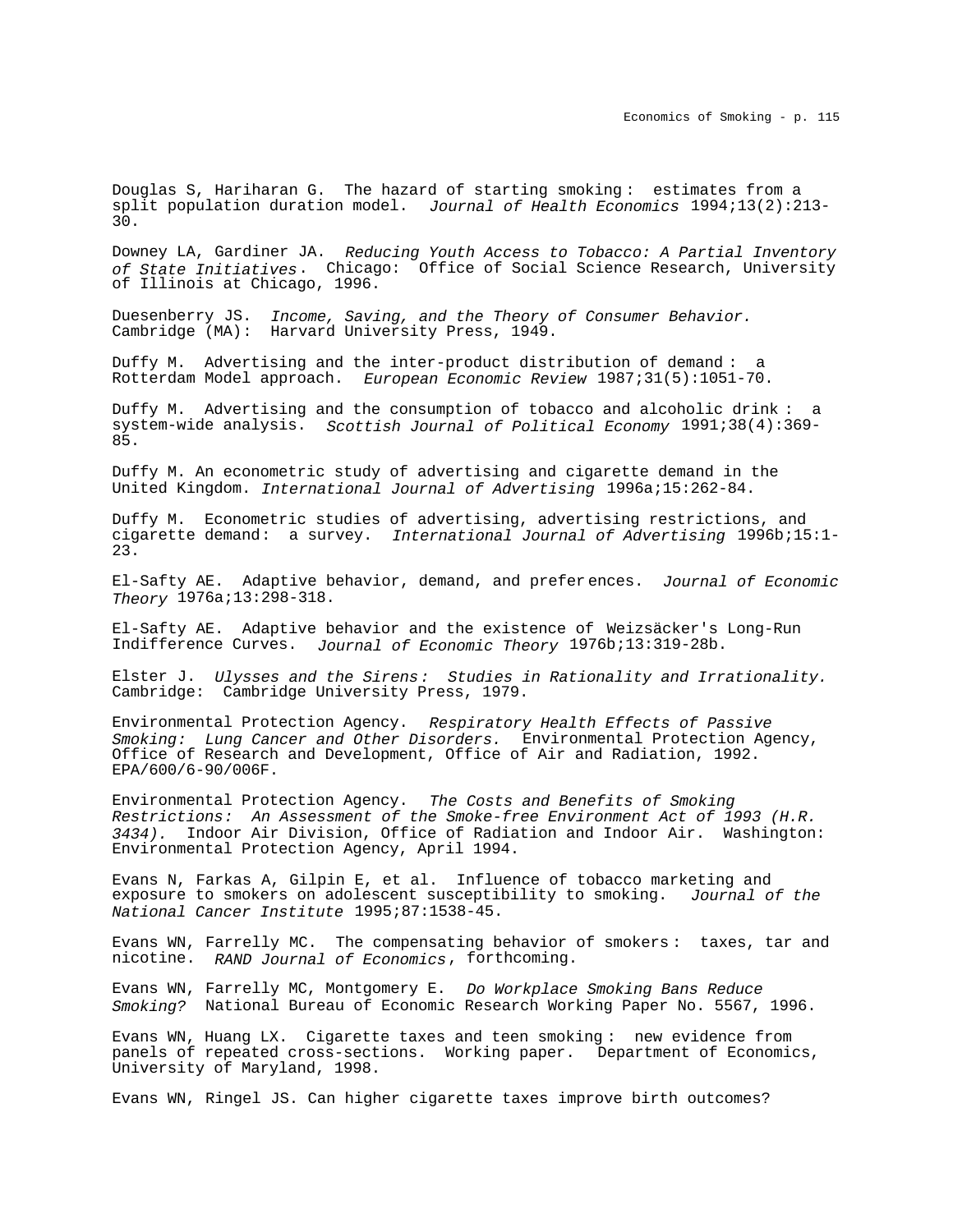Economics of Smoking - p. 116

*Journal of Public Economics*, forthcoming.

Farrell MJ. Irreversible demand functions. *Econometrica* 1952;20:171-86.

Farrelly MC, Bray JW, Office on Smoking and Health. Response to increases in cigarette prices by race/ethnicity, income, and age groups - United States, 1976-1993. *Morbidity and Mortality Weekly Report* 1998;47(29):605-9.

Farkas AJ. *When Does Cigarette Fading Increase the Likelihood of Future Cessation?* Cancer Prevention and Control Program, Cancer Center. La Jolla (CA): University of California, San Diego, May 1998.

Federal Trade Commission. *Competition and the Financial Impact of the Proposed Tobacco Industry Settlement.* Washington, DC: Federal Trade Commission, 1997.

Federal Trade Commission. *Federal Trade Commission Report to Congress for 1996: Pursuant to the Federal Cigarette Labeling and Advertising Act.*  Washington: Federal Trade Commission, 1998.

Flewelling RL, Kenney E, Elder JP, Pierce J, Johnson M, Bal DG. First-year impact of the 1989 California cigarette tax increase on cigarette consumption. *American Journal of Public Health* 1992;82(6):867-9.

Food and Drug Administration. *Regulations Restricting the Sale and Distribution of Cigarettes and Smokeless Tobacco to Protect Children and Adolescents; Final Rule*. Washington: Federal Register, 1996.

Forbes WF, Thompson ME. Estimating the health care costs of smokers. *Canadian Journal of Public Health* 1983;74(3):183-90.

Forster JL, Murray DM, Wolfson M, et al. The effects of community policies to reduce youth access to tobacco. *American Journal of Public Health* 1998;88(8):1193-98.

Franke GR. U.S. cigarette demand, 1961-90 : econometric issues, evidence, and implications. *Journal of Business Research* 1994;30:33-41.

Fritschler AL, Hoefler JM. *Smoking & Politics: Policy Making and the Federal Bureaucracy.* 5th ed. Upper Saddle River (NJ): Prentice Hall, 1996.

Fujii ET. The demand for cigarettes : further empirical evidence and its implications for public policy." *Applied Economics* 1980;12:479-89.

Galbraith JK. *The Affluent Society.* Cambridge (MA): Houghton Mifflin Company, 1958.

Galbraith JK. *The New Industrial State.* 2nd edition. New York: Pelican Books, 1972.

Gale F. Tobacco dollars and jobs. *Tobacco Situation & Outlook* U.S. Department of Agriculture, Economic Research Service, TBS-239 ; Sept. 1997:37- 43.

Gale F. Economic structure of tobacco-growing regions. *Tobacco Situation & Outlook* U.S. Department of Agriculture, Economic Research Service, TBS-241 ; April 1998:40-7.

Garcia dos Santos J. Estimating the durability of consumers' durable goods. *Review of Economics and Statistics* 1972;54:475-9.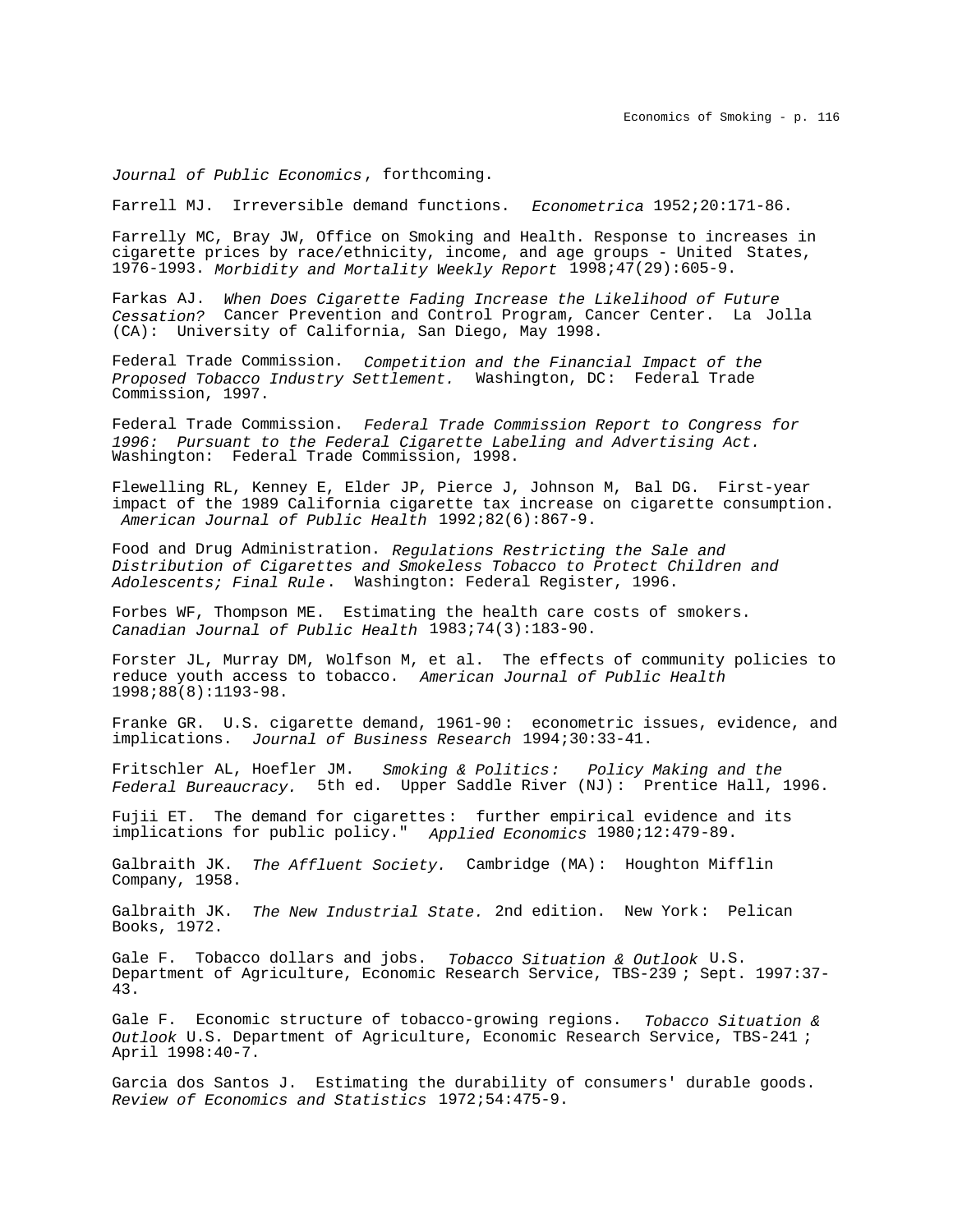General Accounting Office. *Teenage Smoking: Higher Excise Tax Should Significantly Reduce the Number of Smokers.* Washington: General Accounting Office, 1989.

Glantz SA, Parmley WW. Passive smoking and heart disease : mechanisms and risk. *Journal of the American Medical Association* 1995;73(13):1047-53.

Goel RK, Morey MJ. The interdependence of cigarette and liquor demand. *Southern Economic Journal* 1995;62(2):451-9.

Goldstein AO, Fisher PM, Richards JW, Creten D. Relationship between high school student smoking and recognition of cigarette advertisements. *Journal of Pediatrics* 1987;110(3):488-91.

Goodman J. *Tobacco in History: The Cultures of Dependence.* New York: Routledge, 1993.

Gorman WM. Tastes, habits, and choices. *International Economic Review* 1967;8:218-22.

Grabowski HG. The effect of advertising on the inter-industry distribution of demand. *Explorations in Economic Research* 1976;3:21-75.

Grabowski HG. The effects of advertising on intra-industry shifts in demand. *Explorations in Economic Research* 1978;3:675-701.

Gravelle JG, Zimmerman D. *Cigarette Taxes to Fund Health Care Reform : An Economic Analysis.* Washington: Congressional Research Service, The Library of Congress, 1994. CRS Publication No. 94-214E.

Grise VN. *Tobacco: Background for 1995 Farm Legislation.* Agricultural economic report no. 709. Washington: US Department of Agriculture, Economic Research Service, 1995.

Grossman M, Chaloupka FJ. Cigarette taxes: The straw to break the camel's back. *Public Health Reports* 1997;112(4):290-7.

Grossman M, Chaloupka FJ, Saffer H. Addiction. *The New Palgrave Dictionary of Economics and the Law*. London: Macmillan Reference Ltd., forthcoming.

Grossman M, Coate D, Lewit EM, Shakotko RA. *Economic and Other Factors in Youth Smoking.* Washington: National Science Foundation, 1983.

Haavelmo T. The probability approach in econometrics. *Econometrica* 1944;12:96-124.

Hamilton JL. Advertising, the health scare, and the cigarette advertising ban. *Review of Economics and Statistics* 1972;54:401-11.

Hamilton JL. The effect of cigarette advertising bans on cigarette consumption. In: Steinfeld J, Griffiths W, Ball K, Taylor RM, eds. *Proceedings of the Third World Conference on Smoking and Health. Vol. II : Health Consequences, Education, Cessation Activities, and Social Action.* Washington: US Department of Health, Education, and Welfare, 1977:829-40.

Hammond ED, Horn D. Smoking and death rates - report on forty-four months of follow-up on 187,783 men. I. Total mortality. *Journal of the American Medical Association* 1958a;166:1159-72.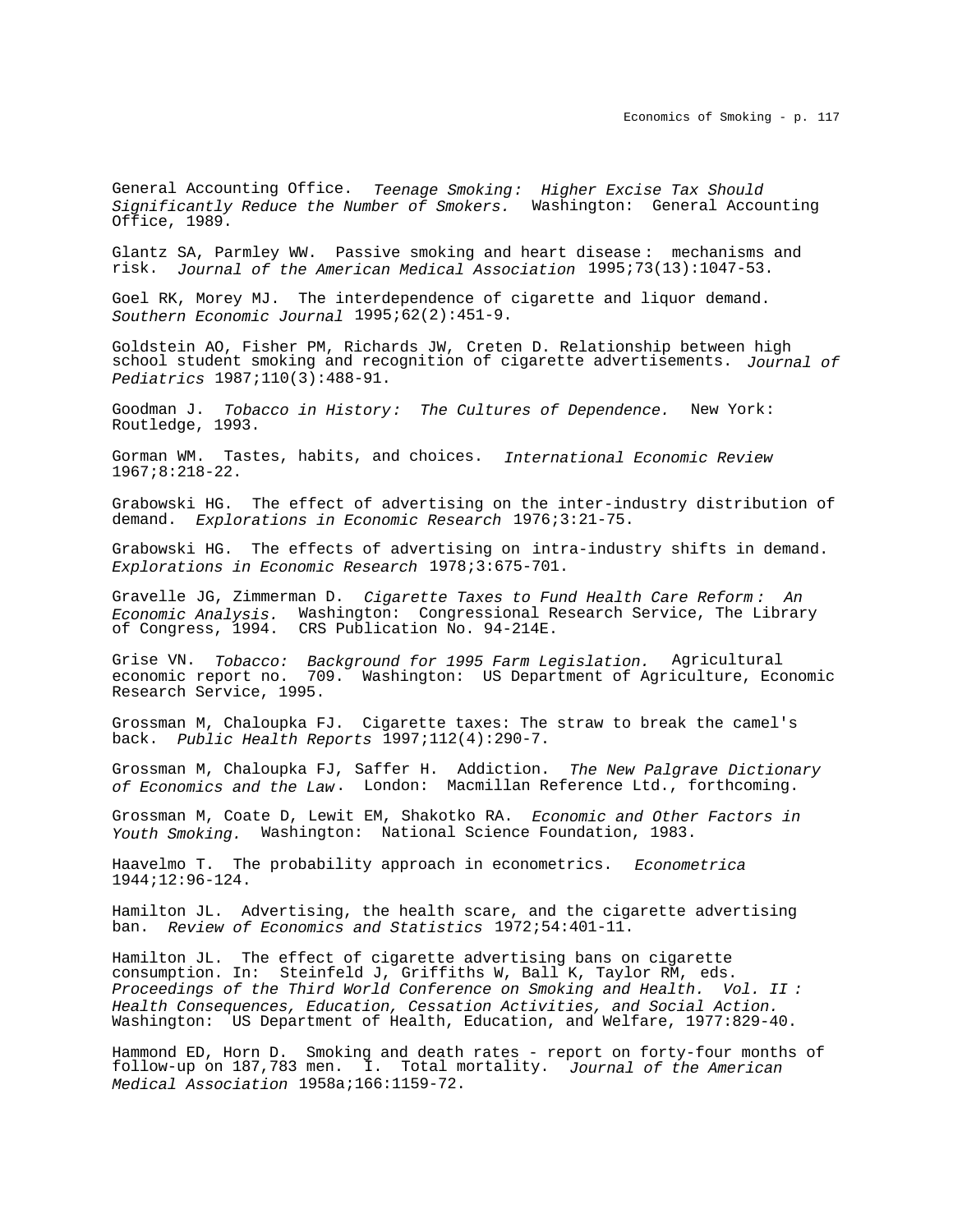Hammond ED, Horn D. Smoking and death rates - report on forty-four months of follow-up on 187,783 men. II. Death rates by cause. *Journal of the American Medical Association* 1958b;166:1294-308.

Hammond PJ. Changing tastes and coherent dynamic choice. *Review of Economic Studies* 1976a;43:159-73.

Hammond PJ. Endogenous tastes and stable long-run choice. *Journal of Economic Theory* 1976b;13:329-40.

Harris JE. Taxing tar and nicotine. *American Economic Review* 1980;70(3):300- 11.

Harris JE. The 1983 increase in the federal cigarette excise tax. In: Summers LH, editor. *Tax Policy and the Economy.* Vol. 1. Cambridge (MA): MIT Press, 1987.

Harris JE. Testimony before the Committee on Ways and Means, U.S. House of Representatives. Public Hearings on the Financing Provisions of the Administration's Health Security Act. Washington, DC, November 18, 1993.

Harris JE. *A Working Model for Predicting the Consumption and Revenue Impacts of Large Increases in the U.S. Federal Cigarette Excise Tax.* Working paper no. 4803. Cambridge (MA): National Bureau of Economic Research, 1994.

Harris JE, Connolly GN, Davis B. Cigarette smoking before and after an excise tax increase and an antismoking campaign - Massachusetts, 1990-1996. *Morbidity and Mortality Weekly Report* 1996;45(44):966-9.

Hay JW. The harm they do to others : a primer on the external costs of drug abuse. In: Krauss MB, Lazear EP, editors. *Searching for Alternatives: Drug-Control Policy in the United States.* Stanford (CA): Hoover Institution Press, 1991:200-25.

Hodgson TA. Annual costs of illness versus lifetime costs of illness and implications of structural change. *Drug Information Journal* 1988;22:323-41.

Hodgson TA. Cigarette smoking and lifetime medical expenditures. *Milbank Quarterly* 1992;70(1):81-125.

Hodgson TA. The health care costs of smoking. *New England Journal of Medicine* 1998;338(7):470.

Hodgson TA, Meiners MR. Cost-of-illness methodology : a guide to current practices and procedures. *Milbank Memorial Fund Quarterly* 1982;60:429-62.

Holak SL, Reddy SK. Effects of a television and radio advertising ban : a study of the cigarette industry. *Journal of Marketing* 1986;50:219-27.

Houthakker HS, Taylor LD. *Consumer Demand in the United States, 1929-1970: Analyses and Projections.* Cambridge (MA): Harvard University Press, 1966.

Houthakker, HS, Taylor LD. *Consumer Demand in the United States, 1929-1970 : Analyses and Projections.* 2nd ed. Cambridge (MA): Harvard University Press, 1970.

Hsieh C-R, Hu T-W. *The Demand for Cigarettes in Taiwan: Domestic versus Imported Cigarettes*. Discussion Paper No. 9701. Nankang, Taipei: The Institute of Economics, Academia Sinica, 1997.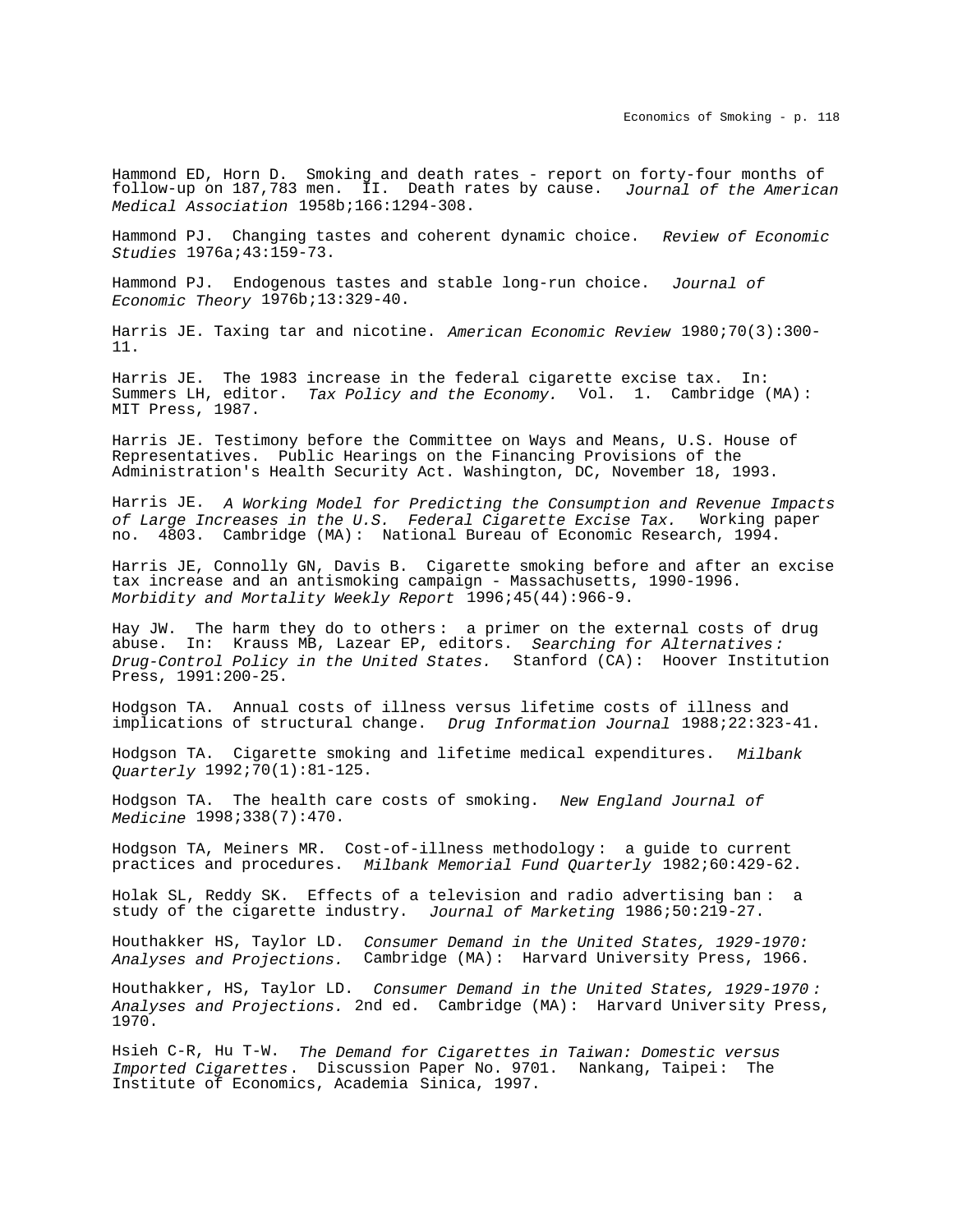Hsieh C-R, Yen L-L, Liu J-T, Lin CJ. Smoking, health knowledge and antismoking campaigns: An empirical study in Taiwan. *Journal of Health Economics* 1996;15(1)87-104.

Hu T-W, Bai J, Keeler TE, Barnett PG, Sung H-Y. The impact of California Proposition 99, a major anti-cigarette law, on cigarette consumption. *Journal of Public Health Policy* 1994;15(1):26-36.

Hu T-W, Ren Q-F, Keeler TE, Bartlett J. The demand for cigarettes in California and behavioural risk factors. *Health Economics* 1995a;4(1):7-14.

Hu T-W, Sung H-Y, Keeler TE. Reducing cigarette consumption in California : tobacco taxes vs an anti-smoking media campaign. *American Journal of Public Health* 1995b;85(9):1218-22.

Hu T-W, Sung H-Y, Keeler TE. The state antismoking campaign and the industry response: the effects of advertising on cigarette consumption in California. *American Economic Review* 1995c;85(2):85-90.

Hu T-W, Sung H-Y, Keeler TE, Marciniak M, Keith A, Manning R. *Cigarette Consumption and Sales of Nicotine Replacement Products* . Berkeley (CA): University of California, Berkeley, 1998.

Hursh SR, Bauman RA. The behavioral analysis of demand. In: Green L, Kagel JH, editors. *Advances in Behavioral Economics. Volume 1.* Norwood (NJ): Ablex Publishing Corporation, 1987:117-65.

Ippolito RA, Murphy RD, Sant D. *Staff Report on Consumer Responses to Cigarette Health Information.* Washington: Federal Trade Commission, 1979.

Jason LA, Billows WD, Schnopp-Wyatt DL, King C. Long-term findings from Woodridge in reducing illegal cigarette sales to older minors. *Evaluation and the Health Professions* 1996;19:3-13.

Jin SG, Lu BY, Yan DY, et al. An evaluation of smoking-induced health costs in China (1988-1989). *Biomedical and Environmental Sciences* 1995;8:342-9.

Johnson LW. Advertising expenditure and the aggregate demand for cigarettes in Australia. *International Journal of Advertising* 1986;1:45-58.

Johnson PR. The social cost of the tobacco program. *Journal of Farm Economics* 1965;47:242-255.

Johnson TR. Additional evidence on the effects of alternative taxes on cigarette prices. *Journal of Political Economy* 1978;86(2 Pt 1):325-8.

Jones AM. A systems approach to the demand for alcohol and tobacco. *Bulletin of Economic Research* 1989;41:85-105.

Jones AM. Health, addiction, social interaction and the decision to quit smoking. *Journal of Health Economics* 1994;13:93-110.

Jones A, Posnett J. The revenue and welfare effects of cigarette taxes. *Applied Economics* 1988;20:1223-32.

Joossens L. Tobacco smuggling: An optimal policy approach. In: Abedian I, van der Merwe R, Wilins N, Jha P, editors. *The Economics of Tobacco Control: Towards an Optimal Policy Mix*. Cape Town (South Africa): Applied Fiscal Reseach Centre, University of Cape Town, 1998.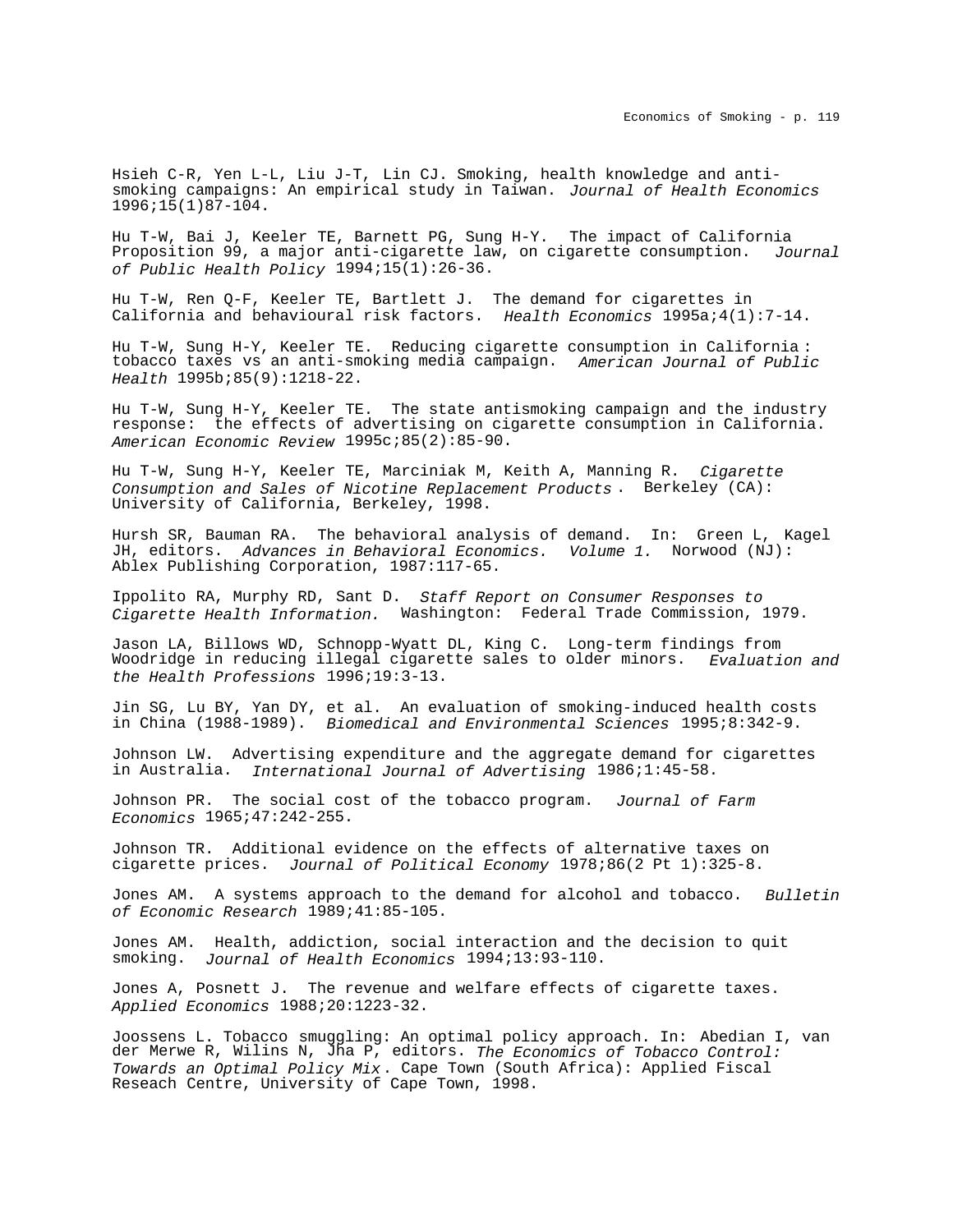Joossens L, Raw M. Smuggling and cross border shopping of tobacco in Europe. *British Medical Journal* 1995;310:1393-7.

Joossens L, Raw M. Cigarette smuggling in Europe : who really benefits? *Tobacco Control* 1998;7:in press.

Joossens L, van der Merwe R. Cigarette trade and smuggling. Project Update #7, The Economics of Tobacco Control Project, Cape Town, South Africa, 1997.

Kao K, Tremblay VJ. Cigarette 'health scare,' excise tax, and advertising ban: comment. *Southern Economic Journal* 1988;54(3):770-6.

Keeler TE, Hu T-W, Barnett PG, Manning WG. Taxation, regulation and addiction: a demand function for cigarettes based on time-series evidence. *Journal of Health Economics* 1993;12(1):1-18.

Keeler TE, Hu TW, Barnett PG, Manning WG, Sung HY. Do cigarette producers price-discriminate by state? An empirical analysis of local cigarette pricing and taxation. *Journal of Health Economics* 1996;15:499-512.

Kenkel DS. Health behavior, health knowledge, and schooling. *Journal of Political Economy* 1991;99(2):287-305.

King C, Siegel M, Celebucki C, Connolly GN. Adolescent exposure to cigarette advertising in magazines: an evaluation of brand-specific advertising in relation to youth readership. *Journal of the American Medical Association* . 1998;279(7):516-20.

Kluger R. *Ashes to Ashes: America's Hundred-Year Cigarette War, the Public Health, and the Unabashed Triumph of Philip Morris.* New York: Alfred A. Knopf, 1996.

Lambin JJ. *Advertising, Competition, and Market Conduct in Oligopoly Over Time.* Amsterdam: North-Holland, 1976.

Laugesen M, Meads C. Tobacco advertising restrictions, price, income, and tobacco consumption in OECD countries 1960-1986. *British Journal of Addiction* 1991;86:1343-54.

Laugesen M, Meads C. The authors reply to 'Tobacco consumption and advertising restrictions: a critique of Laugesen and Meads (1991)'. *International Journal of Advertising* 1993;12:75-80.

Leeflang PSH, Reuijl JC. Advertising and industry sales : an empirical study of the West German cigarette market. *Journal of Marketing* 1985;49:92-8.

Leu RE. Anti-smoking publicity, taxation, and the demand for cigarettes. *Journal of Health Economics* 1984;3(2):101-16.

Leu RE, Schaub T. Does smoking increase medical expenditures? *Social Science & Medicine* 1983;17:1907-14.

Lewit EM, Coate D. The potential for using excise taxes to reduce smoking. *Journal of Health Economics* 1982;1(2):121-45.

Lewit EM, Coate D, Grossman M. The effects of government regulation on teenage smoking. *Journal of Law and Economics* 1981;24(3):545-69.

Lewit EM, Hyland A, Kerrebrock N, Cummings KM. Price, public policy and smoking in young people. *Tobacco Control* 1997;6(S2):17-24.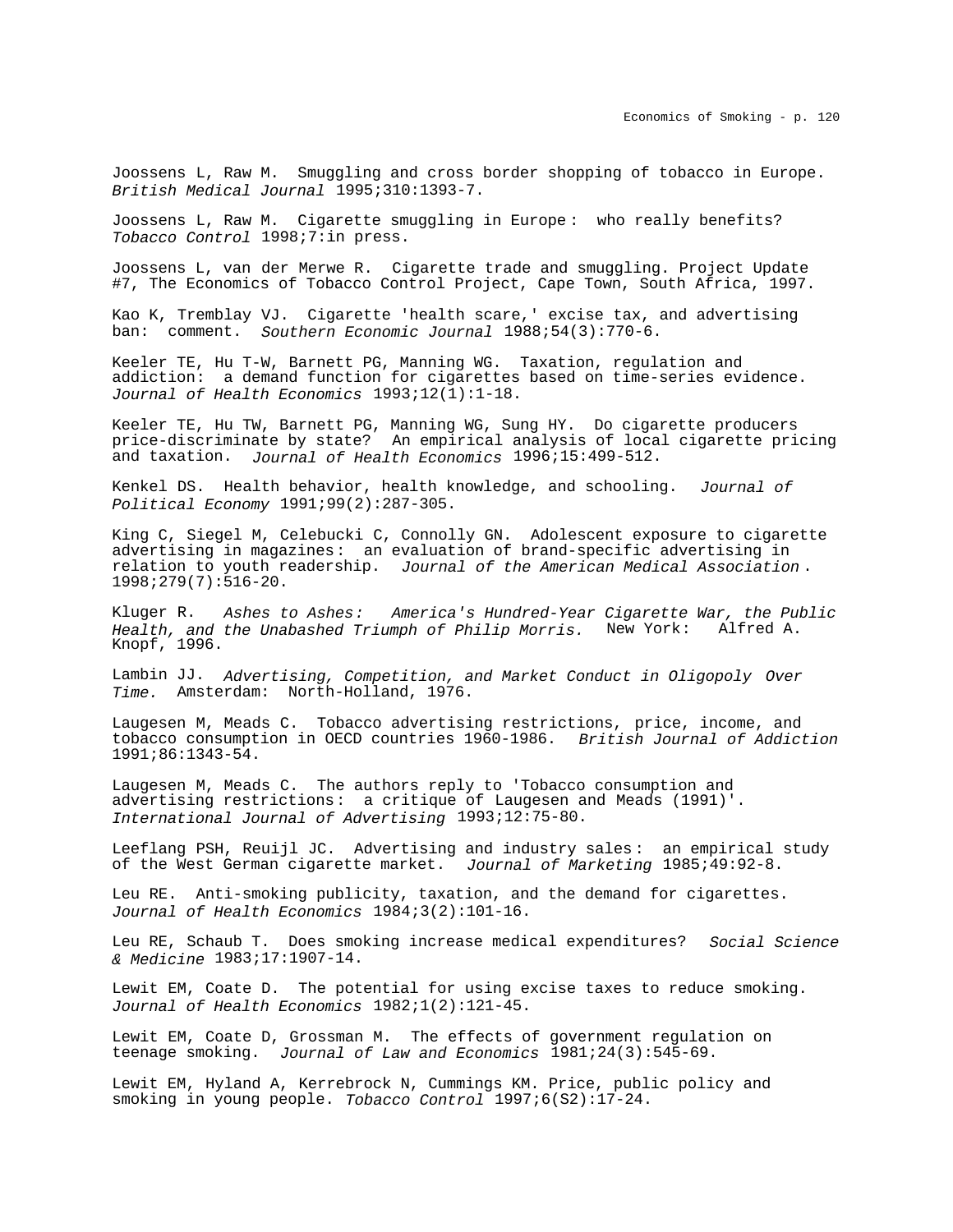Lluch C. Expenditure, savings, and habit formation. *International Economic Review* 1974;15:786-97.

Lombard HL, Doering CR. Classics in oncology. Cancer studies in Massachusetts. 2. Habits, characteristics and environment of individuals with and without cancer. *New England Journal of Medicine* 1928;198:481-7.

Luik JC, editor. *Do Tobacco Advertising Bans Really Work? A Review of the Evidence*. Niagara-on-the-Lake, Ontario : The Niagara Institute, 1994.

Lyon AB, Schwab RM. Consumption taxes in a life-cycle framework : are sin taxes regressive? *Review of Economics and Statistics* 1995;77(3):389-406.

Manchester PB. Interstate cigarette smuggling. *Public Finance Quarterly* 1976;4:225-38.

Manning WG, Keeler EB, Newhouse JP, Sloss EM, Wasserman J. The taxes of sin: do smokers and drinkers pay their way? *Journal of the American Medical Association* 1989;261(11):1604-9.

Manning WG, Keeler EB, Newhouse JP, Sloss EM, Wasserman J. *The Costs of Poor Health Habits.* Cambridge (MA): Harvard University Press, 1991.

Mao ZZ. *Demand for Cigarettes and Price Policy: A Time-Series Analysis* (in Chinese). Working Paper. School of Public Health, West China University of Medical Sciences, 1996.

Maranvanyika E. The search for an optimal tobacco control policy in Zimbabwe. In: Abedian I, van der Merwe R, Wilins N, Jha P, editors. *The Economics of Tobacco Control: Towards an Optimal Policy Mix* . Cape Town (South Africa): Applied Fiscal Reseach Centre, University of Cape Town, 1998.

Marshall A. *Principles of Economics.* 8th ed. London: Macmillan and Co., 1920.

McAuliffe R. The FTC and the effectiveness of cigarette advertising regulations. *Journal of Public Policy and Marketing* 1988;7:49-64.

McGuinness T, Cowling K. Advertising and the aggregate demand for cigarettes. *European Economic Review* 1975;6:311-28.

McGuinness T, Cowling K. Advertising and the aggregate demand for cigarettes: a reply. *European Economic Review* 1980;14(1):127-30.

McKenzie RB. The non-rational domain and the limits of economic analysis. *Southern Economic Journal* 1979;46(1):145-57.

McLeod, PB. Advertising bans, tobacco and cigarette consumption. *Economic Letters* 1986;20(4):391-6.

Meier KJ, Licari MJ. The effect of cigarette taxes on cigarette consumption, 1955 through 1994. *American Journal of Public Health* 1997;87(7):1126-30.

Metra Consulting Group. *The Relationship between Total Cigarette Advertising and Total Cigarette Consumption in the UK.* London: Metra Consulting Group, 1979.

Miller LS, Zhang X, Rice DP, Max W. State estimates of total medical expenditures attributable to cigarette smoking, 1993. *Public Health Reports*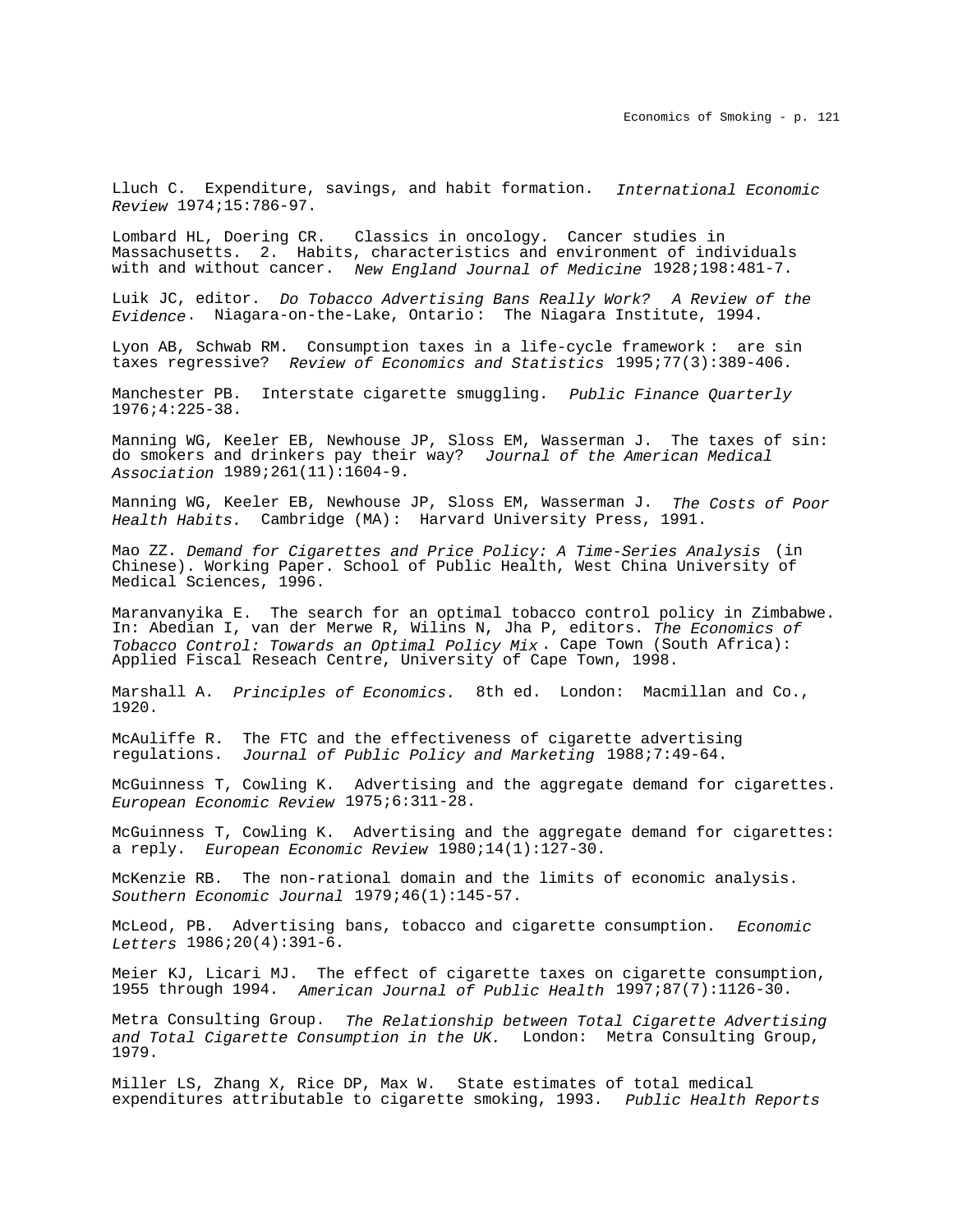1998;113:447-458.

Modigliani F. Fluctuations in the savings-income ratio : a problem in economic forecasting. In: *Studies in Income and Wealth*. New York: National Bureau of Economic Research, 1949;11:371-443, 1949.

Moore MJ. Death and tobacco taxes. *RAND Journal of Economics* 1996;27(2):415- 28.

Mullahy J. Cigarette smoking: habits, health concerns, and heterogeneous unobservables in a micro-econometric analysis of consumer demand [dissertation]. Charlottesville (VA) : University of Virginia, 1985.

Murray CJL, Lopez AD, eds. *The Global Burden of Disease, vol. I: A Comprehensive Assessment of Mortality and Disability from Diseases, Injuries, and Risk Factors in 1990 and Projected to 2020.* Cambridge (MA): Harvard University Press, 1996.

Napier K. *Cigarettes: What the Warning Label Doesn't Tell You. The First Comprehensive Guide to the Health Consequences of Smoking.* New York: American Council on Science and Health, 1996.

Norr R. Cancer by the carton. *Reader's Digest* 1952 (December);61:7-8.

Ohsfeldt RL, Boyle RG. Tobacco excise taxes and rates of smokeless tobacco use in the US: an exploratory ecological analysis. *Tobacco Control* 1994;3(4):316-23.

Ohsfeldt RL, Boyle RG, Capilouto EI. Effects of tobacco excise taxes on the use of smokeless tobacco products. *Health Economics* 1997;6(5):525-32.

Ohsfeldt RL, Boyle RG, Capilouto EI. *Tobacco Taxes, Smoking Restrictions, and Tobacco Use*. National Bureau of Economic Research Working Paper Number 6486, 1998.

Orphanides A, Zervos D. Rational addiction with learning and regret. *Journal of Political Economy* 1995;103:739-58.

Oster G, Colditz GA, Kelly NL. *The Economic Costs of Smoking and Benefits of Quitting.* Lexington (MA): D.C. Heath and Company, 1984.

Oster G, Delea TE, Huse DM, et al. The benefits and risks of over-the-counter availability of nicotine polacrilex ("nicotine gum"). *Medical Care* 1996;34:389-402.

Pashardes P. Myopic and forward looking behavior in a dynamic demand system. *International Economic Review* 1986;27:387-97.

Pearl R. Tobacco smoking and longevity. *Science* 1938;87:216-7.

Peles Y. Rates of amortization of advertising expenditures. *Journal of Political Economy* 1971;79(5):1032-58.

Pekurinen M. The demand for tobacco products in Finland. *British Journal of Addiction* 1989;84:1183-92.

Pekurinen M. *Economic Aspects of Smoking: Is There a Case for Government Intervention in Finland?* Helsinki: Vapk-Publishing, 1991.

Peterson DE, Zeger SL, Remington PL, Anderson HA. The effect of state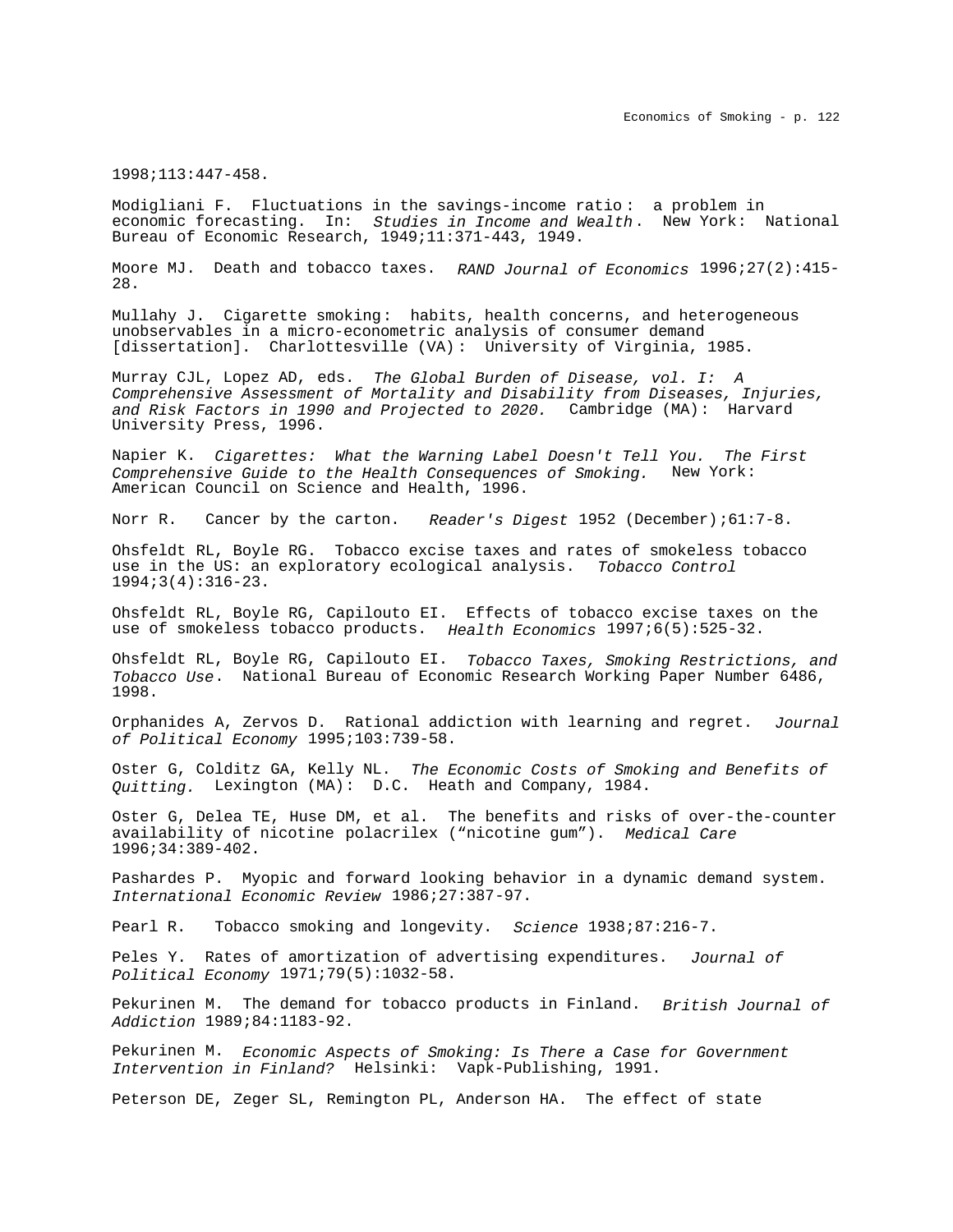cigarette tax increases on cigarette sales 1955-1988. *American Journal of Public Health* 1992;82(1):94-6.

Peto R, Lopez AD, Boqi L. Global tobacco mortality: monitoring the growing epidemic. In: Lu R, Mackay J, Niu S, Peto R, eds. *The Growing Epidemic.* Singapore: Springer-Verlag, in press.

Phlips L. *Applied Consumption Analysis.* Advanced Textbooks in Economics. Amsterdam: North-Holland Publishing Company, 1983.

Phlips L, Spinnewyn, F. Rationality versus myopia in dynamic demand systems. In: Basman RL, Rhodes GF, Jr., eds. *Advances in Econometrics*, vol. 1. Greenwich (CT): JAI Press, 1982:3-33.

Pigou AC. *A Study in Public Finance.* 3rd rev. ed. London: Macmillan and Co., 1962.

Pierce JP, Choi WS, Gilpin EA, et al. Tobacco industry promotion of cigarettes and adolescent smoking. *Journal of the American Medical Association* 1998;279(7):511-5.

Pollak RA. Consistent planning. *Review of Economic Studies* 1968;35:201-8.

Pollak RA. Habit formation and dynamic demand functions. *Journal of Political Economy* 1970;78:745-63.

Pollak RA. The intertemporal cost of living index. *Annals of Economic and Social Measurement* 1975;4:179-95.

Pollak RA. Habit formation and long-run utility func tions. *Journal of Economic Theory* 1976;13:272-97.

Pollak RA. Price dependent preferences. *American Economic Review* 1977;67:64- 75.

Pollak RA. Endogenous tastes in demand and welfare analysis. *American Economic Review* 1978;68:374-9.

Pollay RA. The last straw? Cigarette advertising and realized market shares among youths and adults, 1979-1993. *Journal of Marketing* 1996;60:1-16.

Porter RH. The impact of government policy on the U.S. cigarette industry. In: Ippolito PM, Scheffman DT, editors. *Empirical Approaches to Consumer Protection Economics.* Washington: US Government Printing Office, 1986.

Price Waterhouse. *The Economic Impact of the Tobacco Industry on the United States Economy.* Arlington (VA): Price Waterhouse, 1990.

Price Waterhouse. *The Economic Impact of the Tobacco Industry on the United States Economy.* Arlington (VA): Price Waterhouse, 1992.

Radfar M. The effect of advertising on total consumption of cigarettes in the UK. *European Economic Review* 1985;29:225-33.

Rao R, Miller P. Advertising/sales response functions. *Journal of Advertising Research* 1975;15:7-15.

Reuijl JC. *On the Determination of Advertising Effectiveness : An Empirical Study of the German Cigarette Market.* Boston: Kluwer-Nijhoff, 1982.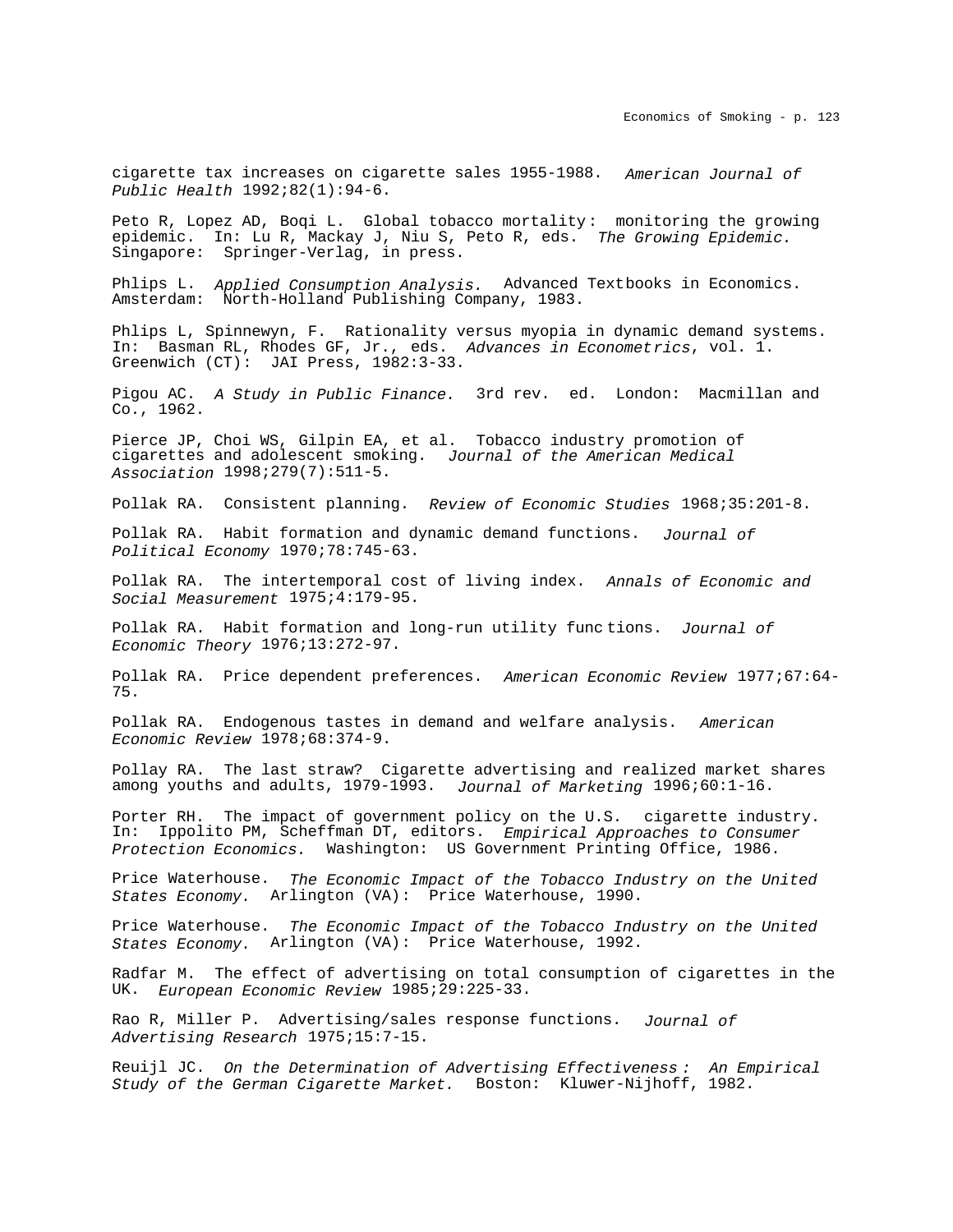Rice DP, Hodgson TA, Sinsheimer P, Browner W, Kopstein AN. The economic costs of the health effects of smoking, 1984. *Milbank Quarterly* 1986;64(4):489-547.

Rigotti NA, DiFranza JR, Chang YC, et al. The effect of enforcing tobaccosales laws on adolescents' access to tobacco and smoking behavior. *New England Journal of Medicine* 1997;337(15):1044-51.

Roberts MJ, Samuelson L. Am empirical analysis of dynamic, nonprice competition in an oligopolistic industry. *RAND Journal of Economics* 1988;19(2):200-20.

Roemer R. *Legislative Action to Combat the World Tobacco Epidemic.* 2nd ed. Geneva: World Health Organization, 1993.

Royal College of Physicians. *Smoking and Health. Summary and Report of the Royal College of Physicians of London on Smoking in Relation to Cancer of the Lung and Other Diseases.* New York: Pitman Publishing Co., 1962.

Ryder HE, Heal GM. Optimal growth with intertemporally dependent preferences. *Review of Economic Studies* 1973;40:1-31.

Saba RP, Beard TR, Ekelund RB, Ressler RW. The demand for cigarette smuggling. *Economic Inquiry* 1995;33(2):189-202.

Saffer H. Alcohol advertising and alcohol consumption: Econometric studies. In: Martin SE, ed. *The Effects of the Mass Media on the Use and Abuse of Alcohol*. Bethesda: National Institute on Alcohol Abuse and Alcoholism, 1995.

Saffer H. Economic issues in cigarette and alcohol advertising. *Journal of Drug Issues* 1998;28(3):781-93.

Schelling TC. Egonomics, or the art of self-management. *American Economic Review* 1978;68:290-4.

Schelling TC. The intimate contest for self-command. *The Public Interest* 1980;60:94-113.

Schelling TC. *Choice and Consequence.* Cambridge (MA): Harvard University Press, 1984a.

Schelling TC. Self-command in practice, in policy, and in a theory of rational choice. *American Economic Review* 1984b;74:1-11.

Schelling TC. Economics and cigarettes. *Preventive Medicine* 1986;15(5):549- 60.

Schmalensee RL. *On the Economics of Advertising.* Amsterdam: North Holland, 1972.

Schmidt P, Witte AD. Predicting criminal recidivism using 'split population' survival time models. *Journal of Econometrics* 1989;40(1):141-59.

Schnabel M. An oligopoly model of the cigarette industry. *Southern Economic Journal* 1972;38(3):325-35.

Schneider L, Klein B, Murphy K. Government regulation of cigarette healt h information. *Journal of Law and Economics* 1981;24:575-612.

Schoenbaum M. Do smokers understand the mortality effects of smoking? Evidence from the Health and Retirement Survey. *American Journal of Public*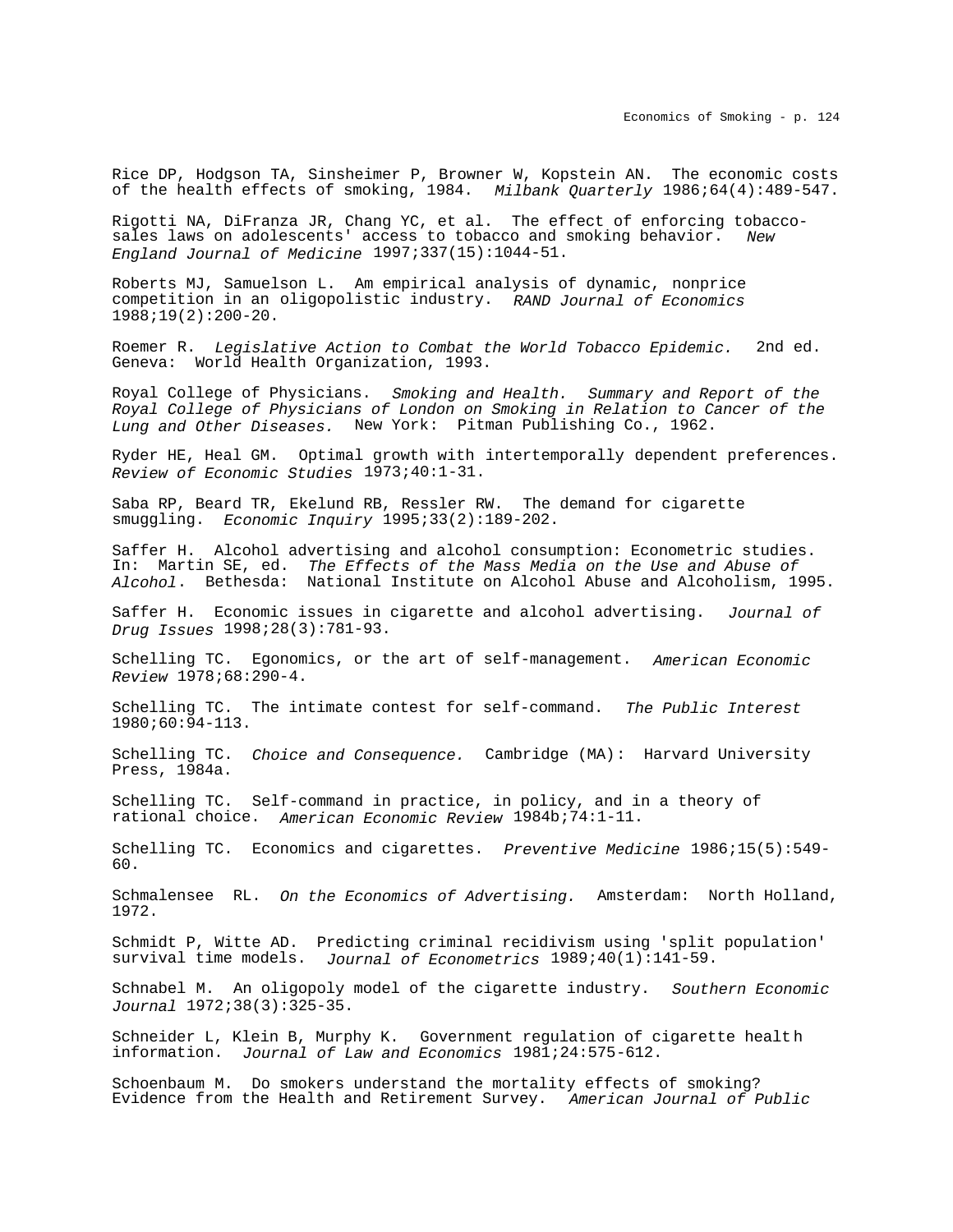Economics of Smoking - p. 125

*Health* 1997;87(5):755-9.

Scitovsky T. *The Joyless Economy: An Inquiry into Consumer Satisfaction and Human Dissatisfaction*. Oxford: Oxford University Press, 1976.

Scott E, Dickert J. *From Research to Policy: The Cigarette Excise Tax.* Case Studies in Public Policy and Management, #C16-93-1233.0. Cambridge (MA) : John F. Kennedy School of Government, 1993.

Seldon BJ, Boyd R. The stability of cigarette demand. *Applied Economics* 1991;23:319-26.

Seldon BJ, Doroodian K. A simultaneous model of cigarette advertising : effects on demand and industry reponse to public policy. *Review of Economics and Statistics* 1989;71:673-7.

Shoven JB, Sundberg JO, Bunker JP. The social security cost of smoking. In: Wise DA, editor. *The Economics of Aging.* Chicago: University of Chicago Press, 1989:231-54.

Showalter MH. Essays in applied econometrics. Essay III : monopoly behavior with intertemporal demands [dissertation]. Cambridge (MA) : Massachusetts Institute of Technology, 1991.

Showalter MH. *Firm Behavior in a Market with Addiction: The Case of Cigarettes*. Working Paper. Department of Economics, Brigham Young University, 1998.

Shultz JM, Novotny TE, Rice DP. Quantifying the disease impact of cigarette smoking with SAMMEC II software. *Public Health Reports* 1991;106:326-33.

Simonich WL. *Government Antismoking Policies.* New York: Peter Lang Publishing, 1991.

Spinnewyn F. Rational habit formation. *European Economic Review* 1981;15:91- 109.

Stavrinos VG. The effects of an anti-smoking campaign on cigarette consumption: empirical evidence from Greece. *Applied Economics* 1987;19(3):323-9.

Steenland K. Passive smoking and the risk of heart disease. *Journal of the American Medical Association* 1992;267:94-9.

Steenland K, Thun M, Lally C, Heath C Jr. Environmental tobacco smoke and coronary heart disease in the American Cancer Society CPS-II cohort. *Circulation* 1996;94(4):622-8.

Stewart MJ. Tobacco consumption and advertising restrictions : a critique of Laugesen and Meads (1991). *International Journal of Advertising* 1992;11:97- 118.

Stewart MJ. The effect on tobacco consumption of advertising bans in OECD countries. *International Journal of Advertising* 1993;12:155-80.

Stewart MJ. Advertising bans in Norway, Finland and Canada: A comparison of C. Smee (1992) and M.J. Stewart (1992). In: Luik JC, editor. *Do Tobacco Advertising Bans Really Work?* Niagara-on-the-Lake, Ontario: The Niagara Institute, 1994.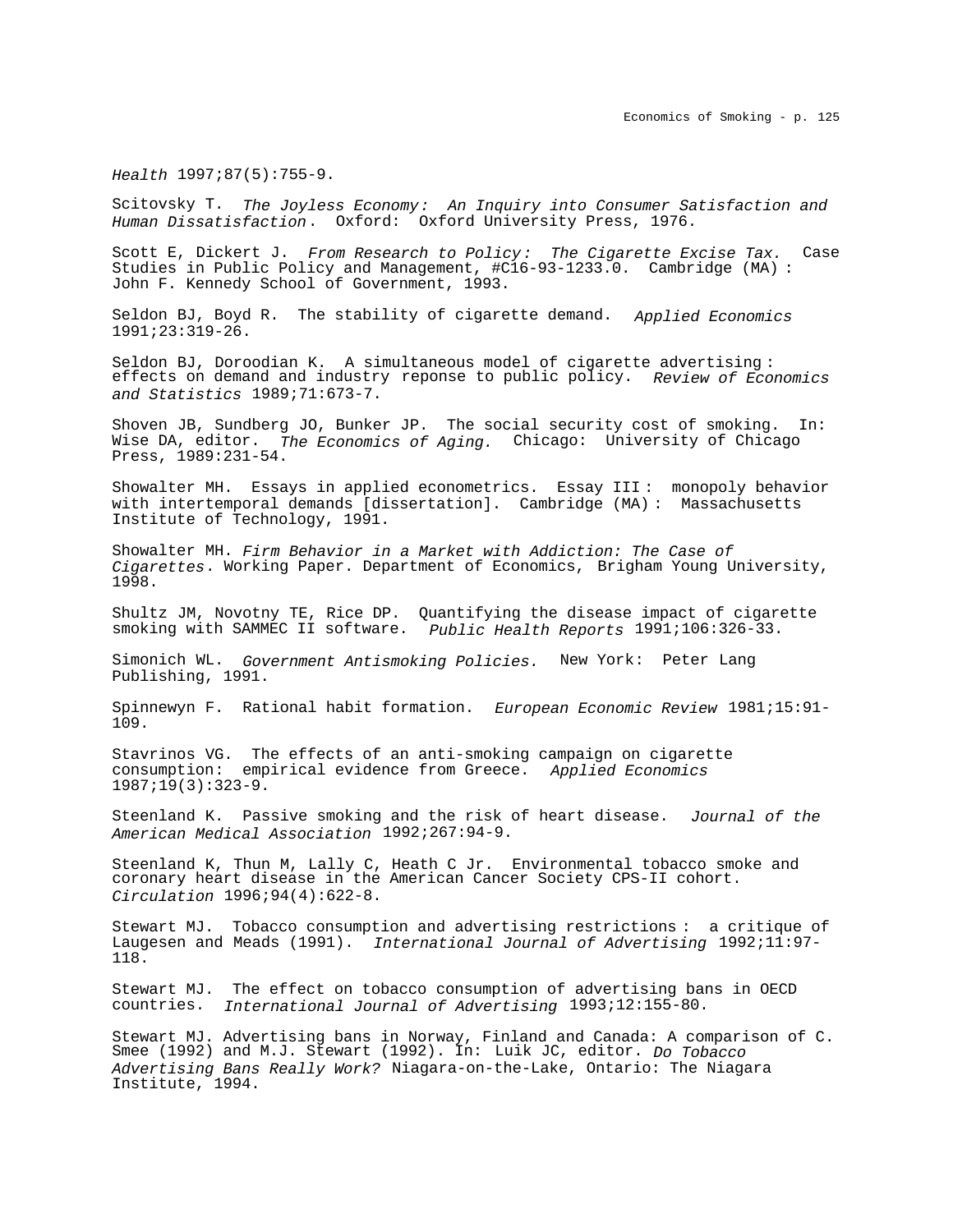Stigler G, Becker GS. De gustibus non est disputandum. *American Economic Review* 1977;67:76-90.

Strotz RH. Myopia and inconsistency in dynamic utility maximization. *Review of Economic Studies* 1956;23:165-80.

Sullivan D. Testing hypotheses about firm behavior in the cigarette industry. *Journal of Political Economy* 1985;93(3):586-98.

Sullum J. *For Your Own Good: The Anti-Smoking Crusade and the Tyranny of Public Health.* New York: The Free Press, 1998.

Sumner DA. Measurement of monopoly behavior : an application to the cigarette industry. *Journal of Political Economy* 1981;89(5):1010-9.

Sumner DA, Alston JM. *Removal of Price Supports and Supply Controls for U.S. Tobacco: An Economic Analysis of the Impact* . Washington: National Planning Association, 1985.

Sumner DA, Wohlgenant MK. Effects of an increase in the federal excise tax on cigarettes. *American Journal of Agricultural Economics* 1985;67(2):235-42.

Sumner MT. Demand for tobacco in the U.K. *The Manchester School of Economic and Social Studies* 1971;39:23-36.

Sumner MT, Ward R. Tax changes and cigarette prices. *Journal of Political Economy* 1981;89(6):1261-5.

Sung H-Y, Hu T-W, Keeler TE. Cigarette taxation and demand : an empirical model. *Contemporary Economic Policy* 1994;12(3):91-100.

Suranovic SM, Goldfarb RS, Leonard TC. An economic theory of cigarette addiction. *Journal of Health Economics*, in press.

Sweanor DT. *Global Cigarette Taxes and Prices* . Ottawa (Canada): Smoking and Health Action Foundation, 1997.

Sweanor DT, Martial LR. *The Smuggling of Tobacco Products : Lessons from Canada*. Ottawa (Canada): Non-Smokers' Rights Association/Smoking and Health Action Foundation, 1994.

Tansel A. Cigarette demand, health scares and education in Turkey. *Applied Economics* 1993;25(4):521-9.

Tauras JA, Chaloupka FJ. *Price, Clean Indoor Air Laws, and Cigarette Smoking: Evidence from Longitudinal Data for Young Adults* . Working Paper. Department of Health Management and Policy, University of Michigan, 1998.

Taylor P. *The Smoke Ring: Tobacco, Money, and Multinational Politics.* New York: Pantheon Books, 1984.

Tegene A. Kalman filter and the demand for cigarettes. *Applied Economics* 1991;23(7):1175-82.

Telser LG. Advertising and cigarettes. *Journal of Political Economy* 1962;70(5):471-99.

Tennant RB. *The American Cigarette Industry : A Study in Economic Analysis and Public Policy.* New Haven (CT): Yale University Press, 1950.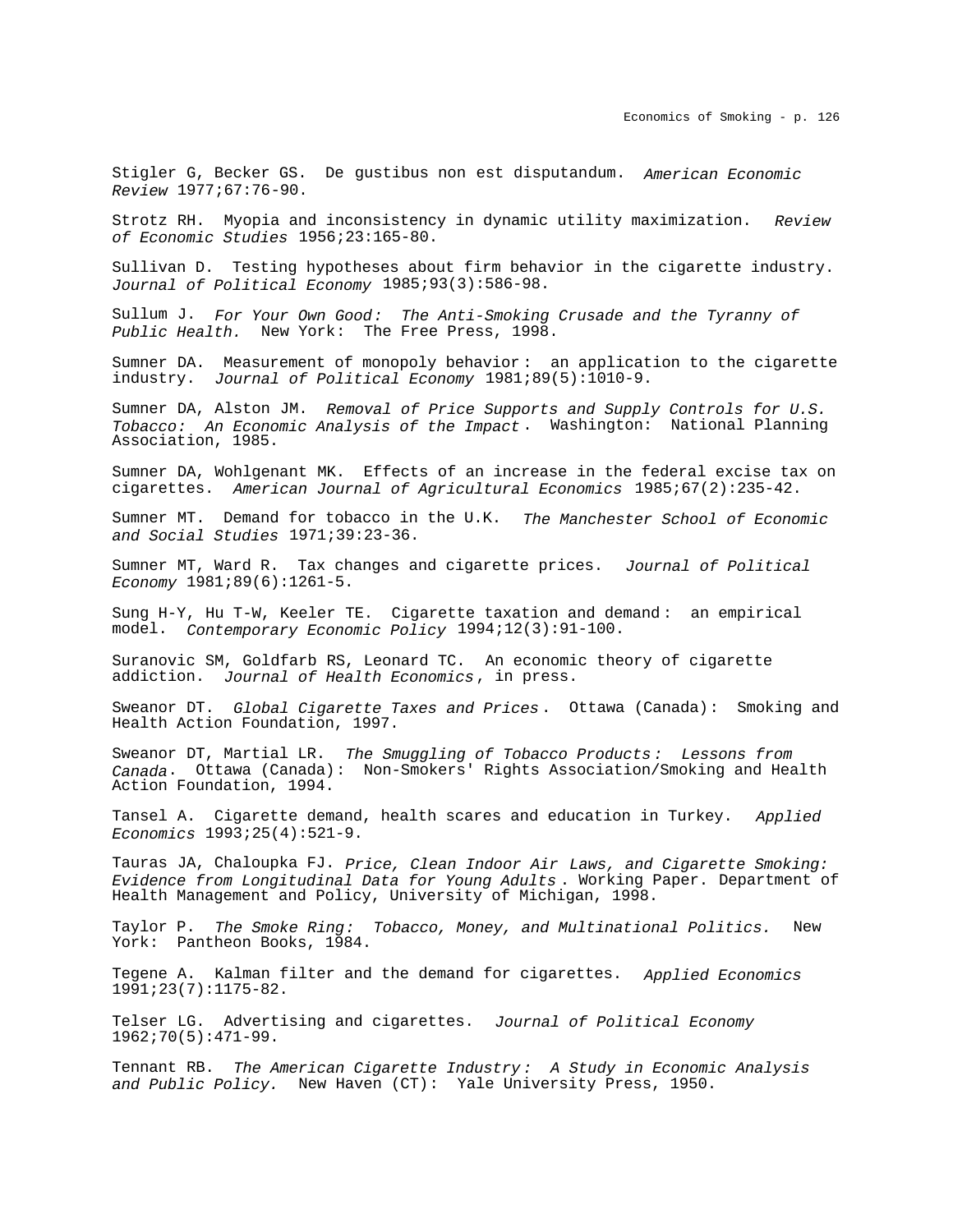Thaler R, Shefrin HM. An economic theory of self control. *Journal of Political Economy* 1981;89:392-406.

Theil H. *System-wide Explorations in International Economics, Input-Output Analysis, and Marketing Research* . Amsterdam: North Holland, 1980.

Thompson ME, McLeod I. The effects of economic variables upon the demand for cigarettes in Canada. *Mathematical Scientist* 1976;1;121-32.

Thursby JG, Thursby MC. *Interstate Cigarette Bootlegging : Extent, Revenue Losses, and Effects of Federal Intervention* . National Bureau of Economic Research Working Paper No. 4763, 1994.

Tobacco Institute. *The Tax Burden on Tobacco. Historical Compilation 1995*. Vol. 30. Washington: Tobacco Institute, 1998.

Tobacco Merchants Association. *Tobacco's Contribution to the National Economy.* Princeton (NJ): Tobacco Merchants Association, 1995.

Tollison RD. Testimony. Committee on Finance, United States Senate. *Tax Treatment of Organizations Providing Health Care Services, and Excise Taxes on Tobacco, Guns and Ammunition.* Hearing, April 28, 1994. Washington: US Government Printing Office, 1994:40.

Tollison RD, Wagner RE. *The Economics of Smoking.* Boston: Kluwer Academic Publishers, 1992.

Townsend JL. Cigarette tax, economic welfare, and social class patterns of smoking. *Applied Economics* 1987;19:355-65.

Townsend JL. U.K. smoking targets: Policies to attain them and effects on premature mortality. In: Abedian I, van der Merwe R, Wilins N, Jha P, editors. *The Economics of Tobacco Control: Towards an Optimal Policy Mix* . Cape Town (South Africa): Applied Fiscal Reseach Centre, University of Cape Town, 1998.

Townsend JL, Roderick P, Cooper J. Cigarette smoking by socioeconomic group, sex, and age: effects of price, income, and health publicity. *British Medical Journal* 1994;309(6959):923-6.

Tremblay CH, Tremblay VJ. The impact of cigarette advertising on consumer surplus, profit, and social welfare. *Contemporary Economic Policy* 1995;13(1):113-24.

Treyz GI. *Regional Economic Modeling: A Systematic Approach to Economic Forecasting and Policy Analysis.* Boston: Kluwer Academic Publishers, 1993.

Tye JB, Warner KE, Glantz SA. Tobacco advertising and consumption : evidence of a causal relationship. *Journal of Public Health Policy* 1987;8:492-508.

UK Department of Health. *Effect of Tobacco Advertising on Tobacco Consumption: A Discussion Document Reviewing the Evidence.* London: U.K. Department of Health, Economics and Operational Research Division, 1992.

US Department of Health and Human Services. *The Health Consequences of Involuntary Smoking. A Report of the Surgeon General.* Rockville (MD): US Department of Health and Human Services, Public Health Service, Centers for Disease Control, Center for Health Promotion and Education, Office on Smoking and Health. Washington: US Government Printing Office, 1986.

US Department of Health and Human Services. *The Health Consequences of*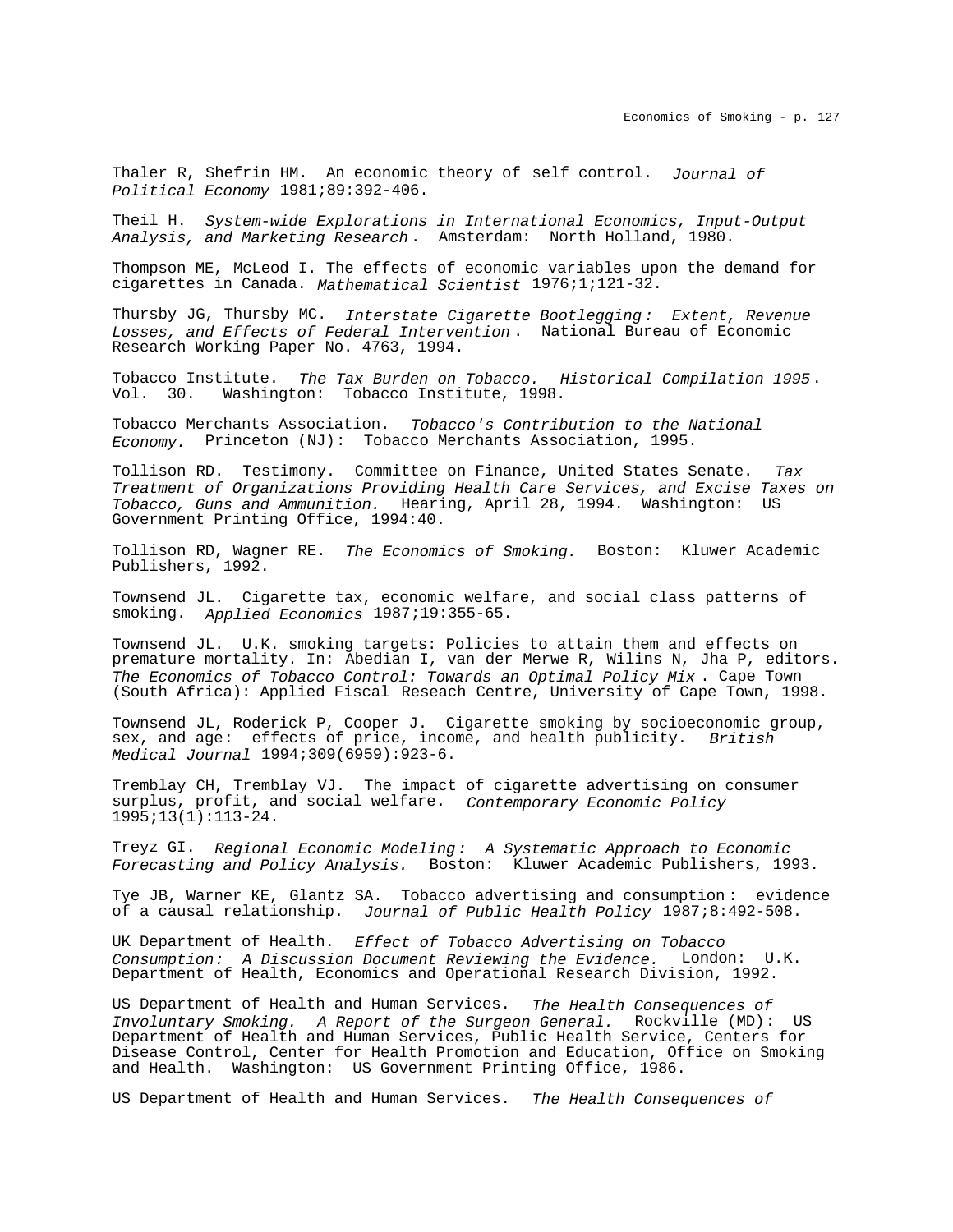*Smoking: Nicotine Addiction. A Report of the Surgeon General.* Rockville (MD): US Department of Health and Human Services, Public Health Service, Centers for Disease Control, Center for Health Promotion and Education, Office on Smoking and Health, 1988. DHHS Publication No. (CDC) 88-8406.

US Department of Health and Human Services. *Reducing the Health Consequences of Smoking: 25 Years of Progress. A Report of the Surgeon General.* Atlanta: US Department of Health and Human Services, Public Health Service, Centers for Disease Control, National Center for Chronic Disease Prevention and Health Promotion, Office of Smoking and Health, 1989. DHHS Publication No. (CDC) 89-8411.

US Department of Health and Human Services. *Preventing Tobacco Use Among Young People: A Report of the Surgeon General.* US Department of Health and Human Services, Public Health Service, Centers for Disease Control, National Center for Chronic Disease Prevention and Health Promotion, Office on Smoking and Health. Washington: US Government Printing Office, 1994.

US Department of Health and Human Services. *The FTC Cigarette Test Method for Determining Tar, Nicotine, and Carbon Monoxide Yields of U.S. Cigarettes: Report of the NCI Expert Committee.* Bethesda (MD): National Cancer Institute, August 1996. NIH publication no. 96-4028.

US Department of Health and Human Services. *Tobacco Use Among U.S. Racial/Ethnic Minority Groups: A Report of the Surgeon General* . Atlanta: US Department of Health and Human Services, Public Health Service, Centers for Disease Control, National Center for Chronic Disease Prevention and Health Promotion, Office on Smoking and Health. Washington, DC : Government Printing Office, 1998.

U.S. Department of Health, Education, and Welfare. *Smoking and Health. Report of the Advisory Committee to the Surgeon General of the Public Health Service.* U.S. Department of Health, Education, and Welfare, Public Health Service, Center for Disease Control. PHS Publication No. 1103, 1964.

University of Michigan News and Information Services. Cigarette smoking rates may have peaked among younger teens. Press Release. Ann Arbor : University of Michigan News and Information Services, December 20, 1997.

Valdes B. Cigarette consumption in Spain : empirical evidence and implications for public health policy. *Applied Economics* 1993;25(20:149-56.

van der Merwe R. The economics of tobacco control in South Africa. In: Abedian I, van der Merwe R, Wilins N, Jha P, editors. *The Economics of Tobacco Control: Towards an Optimal Policy Mix* . Cape Town (South Africa): Applied Fiscal Reseach Centre, University of Cape Town, 1998a.

van der Merwe R. The implications of falling tobacco consumption for employment in South Africa. In: *The Economics of Tobacco Control in South Africa.* Cape Town: School of Economics, University of Cape Town, June 1998b:107-30.

Viscusi WK. Do smokers underestimate risks? *Journal of Political Economy* 1990;98(6):1253-69.

Viscusi WK. Age variations in risk perceptions and smoking decisions. *Review of Economics and Statistics* 1991;73(4):577-88.

Viscusi WK. *Smoking: Making the Risky Decision.* New York, Oxford University Press, 1992.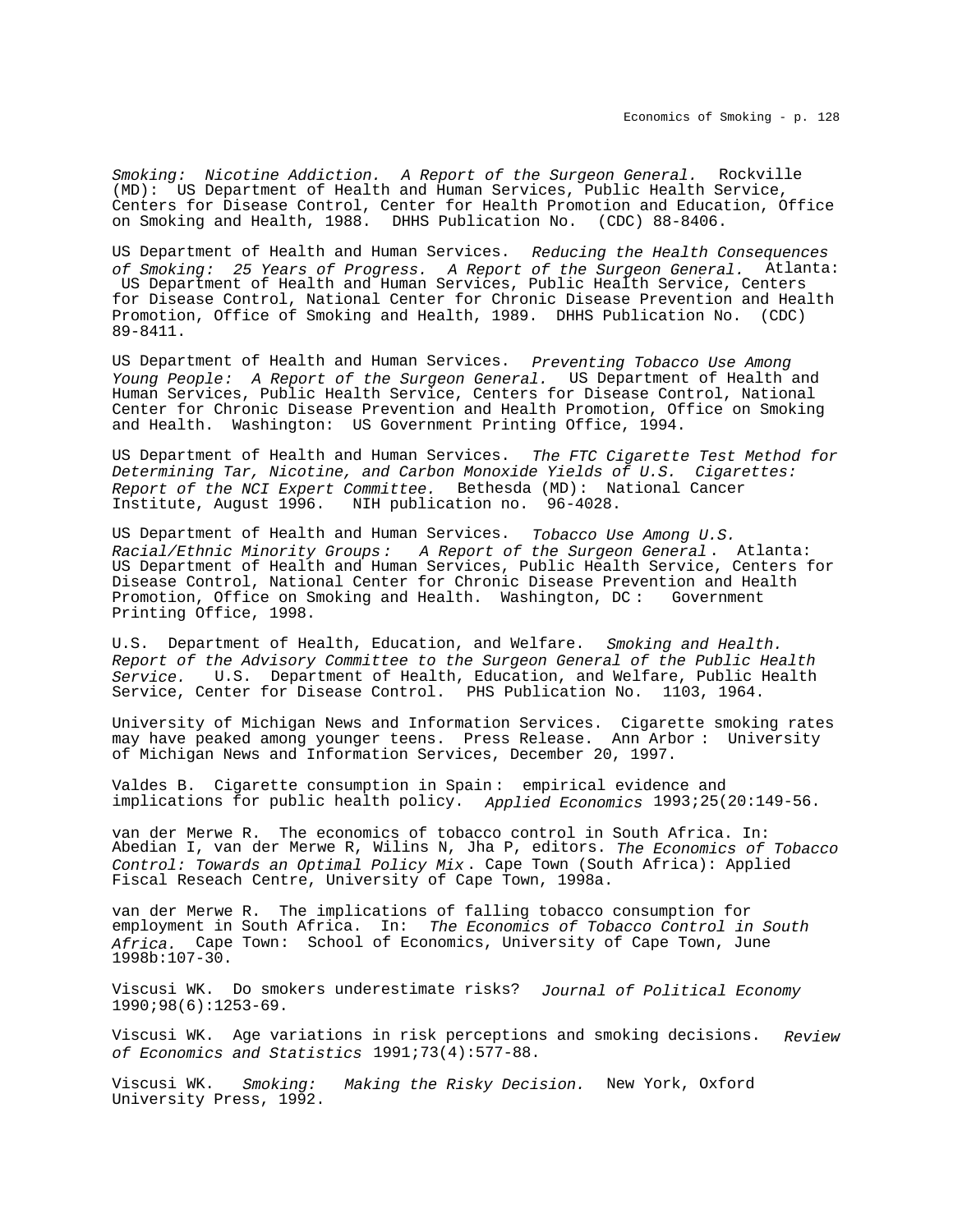Viscusi WK. Cigarette taxation and the social consequences of smoking. In: Poterba JM, ed. *Tax Policy and the Economy.* Cambridge (MA): Massachusetts Institute of Technology Press, 1995:51-101.

von Weizsäcker, CC. Notes on endogenous change of tastes. *Journal of Economic Theory* 1971;3:345-72.

Vuchinich RE, Simpson CA. *Delayed Reward Discounting in Alcohol Abuse* . National Bureau of Economic Research Working Paper Number 6410, 1998.

Warner KE. The effects of the anti-smoking campaign on cigarette consumption. *American Journal of Public Health* 1977;67:645-650.

Warner KE. Possible increases in the underreporting of cigarette consumption. *Journal of the American Statistical Association* 1978;73(362):314-8.

Warner KE. Clearing the airwaves : the cigarette ad ban revisited. *Policy Analysis* 1979;5:435-450.

Warner KE. Cigarette smoking in the 1970s : the impact of the antismoking campaign on consumption. *Science* 1981a;211:729-31.

Warner KE. State legislation on smoking and health : a comparison of two policies. *Policy Sciences* 1981b;13(2):139-52.

Warner KE. Cigarette advertising and media coverage of smoking and health. *New England Journal of Medicine* 1985;312:384-388.

Warner KE. *Selling Smoke: Cigarette Advertising and Public Health.* Washington: American Public Health Association, 1986a.

Warner KE. Smoking and health implications of a change in the federal cigarette excise tax. *Journal of the American Medical Association* 1986b;255(8):1028-32.

Warner KE. Health and economic implications of a tobacco-free society. *Journal of the American Medical Association* 1987;258:2080-6.

Warner KE. The tobacco subsidy : does it matter? *Journal of the National Cancer Institute* 1988;80(2):81-3.

Warner KE. Effects of the antismoking campaign : an update. *American Journal of Public Health* 1989;79:144-151.

Warner KE. Tobacco taxation as health policy in the Third World. *American Journal of Public Health* 1990;80:529-531.

Warner KE. Legalizing drugs: lessons from (and about) economics. *Milbank Quarterly* 1991;69:641-661.

Warner KE. Cost-effectiveness of smoking cessation therapies : interpretation of the evidence and implications for coverage. *PharmacoEconomics* 1997;11:538- 549.

Warner KE, Chaloupka FJ, Cook PJ, et al. Criteria for determining an optimal cigarette tax. *Tobacco Control* 1995;4:380-6.

Warner KE, Citrin T, Pickett G, et al. Licit and illicit drug policies : a typology. *British Journal of Addiction* 1990;85:255-262.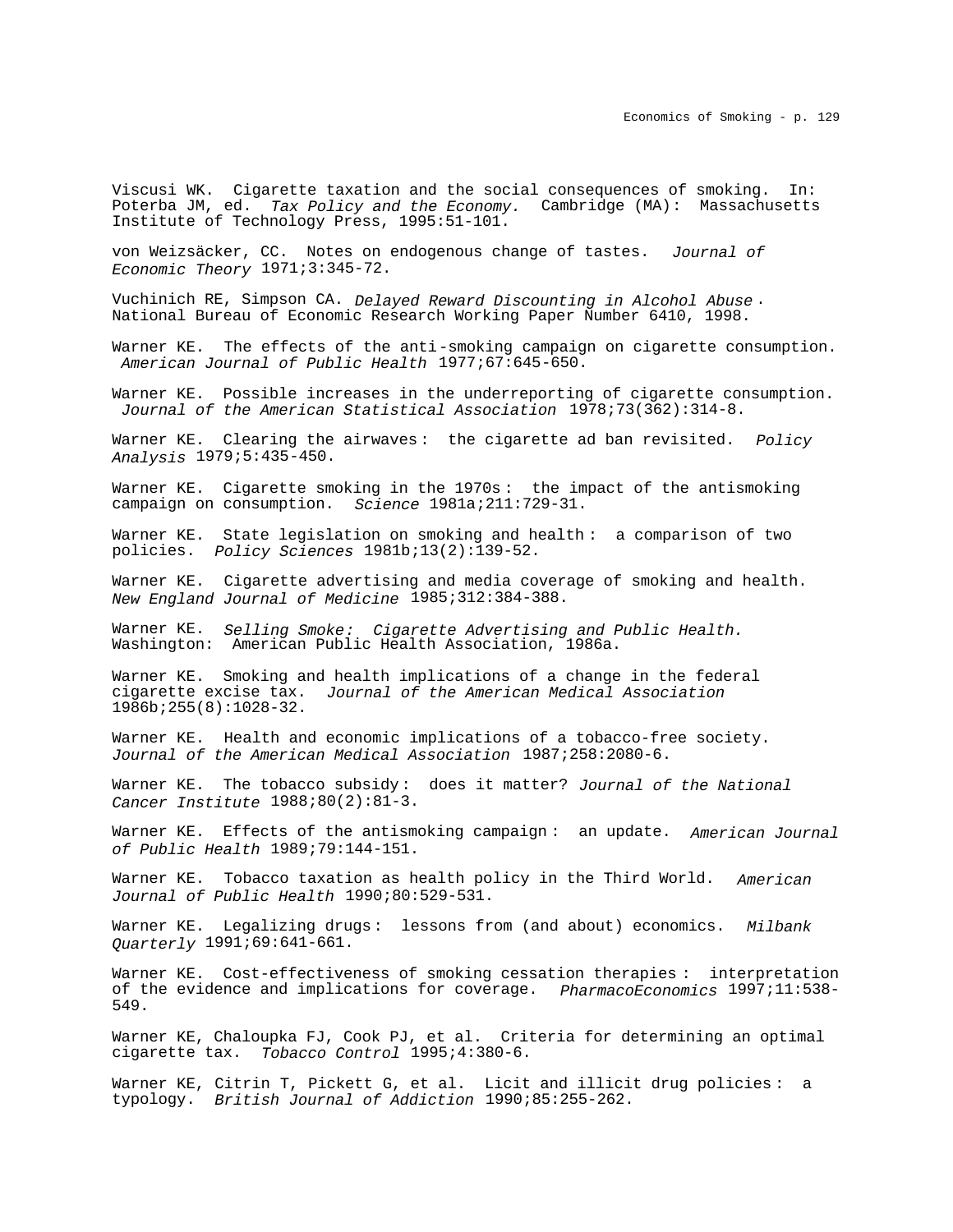Warner KE, Ernster VL, Holbrook JH, et al. Promotion of tobacco products : issues and policy options. *Journal of Health Politics, Policy and Law* 1986;11:367-392.

Warner KE, Fulton GA. The economic implications of tobacco product sales in a nontobacco state. *Journal of the American Medical Association* 1994;271(10):771-6.

Warner KE, Fulton GA. Importance of tobacco to a country's economy: an appraisal of the tobacco industry's economic argument. *Tobacco Control* 1995;4:180-3.

Warner KE, Fulton GA, Nicolas P, Grimes DR. Employment implications of declining tobacco product sales for the regional economies of the United States. *Journal of the American Medical Association* 1996;275:1241-6.

Warner KE, Goldenhar LM. The cigarette advertising broadcast ad ban and magazine coverage of smoking and health. *Journal of Public Health Policy* 1989;10:32-41.

Warner KE, Goldenhar LM, McLaughlin CG. Cigarette advertising and magazine coverage of the hazards of smoking : a statistical analysis. *New England Journal of Medicine* 1992;326: 305-309.

Warner KE, Hodgson TA, Carroll CE. *The Medical Costs of Smoking in the United States: Estimates, Their Validity, and Their Implications.* Ann Arbor (MI): Dept. of Health Management & Policy, Univ. of Michigan, 1998.

Wasserman J, Manning WG, Newhouse JP, Winkler JD. The effects of excise taxes and regulations on cigarette smoking. *Journal of Health Economics* 1991;10(1):43-64.

Watkins BG III. The tobacco program: an econometric analysis of its benefits to farmers. *American Economist* 1990;34(1):45-53.

Wharton Applied Research Center. *A Study of the Tobacco Industry's Economic Contribution to the Nation, Its Fifty States, and the District of Columbia.* Philadelphia: Wharton Applied Research Center and Wharton Econometric Forecasting Associates, Inc., University of Pennsylvania, 1979.

Wilcox GB, Tharp M, Yang K-T. Cigarette advertising and consumption in South Korea. *International Journal of Advertising* 1994;13:333-46.

Wilcox GB, Vacker B. Cigarette advertising and consumption in the United States. *International Journal of Advertising* 1992;11:269-78.

Winston GC. Addiction and backsliding: a theory of compulsive consumption. *Journal of Economic Behavior and Organization* 1980;1(4):295-324.

Witt SF, Pass CL. The effects of health warnings and advertising on the demand for cigarettes. *Scottish Journal of Political Economy* 1981;28(1):86- 91.

World Health Organization. *Tobacco or Health: A Global Status Report.* Geneva: World Health Organization, 1997.

Wynder EL, Graham EA. Tobacco smoking as a possible etiologic factor in bronchiogenic carcinoma: a study of 684 proved cases. *Journal of the American Medical Association* 1950;143:329-96.